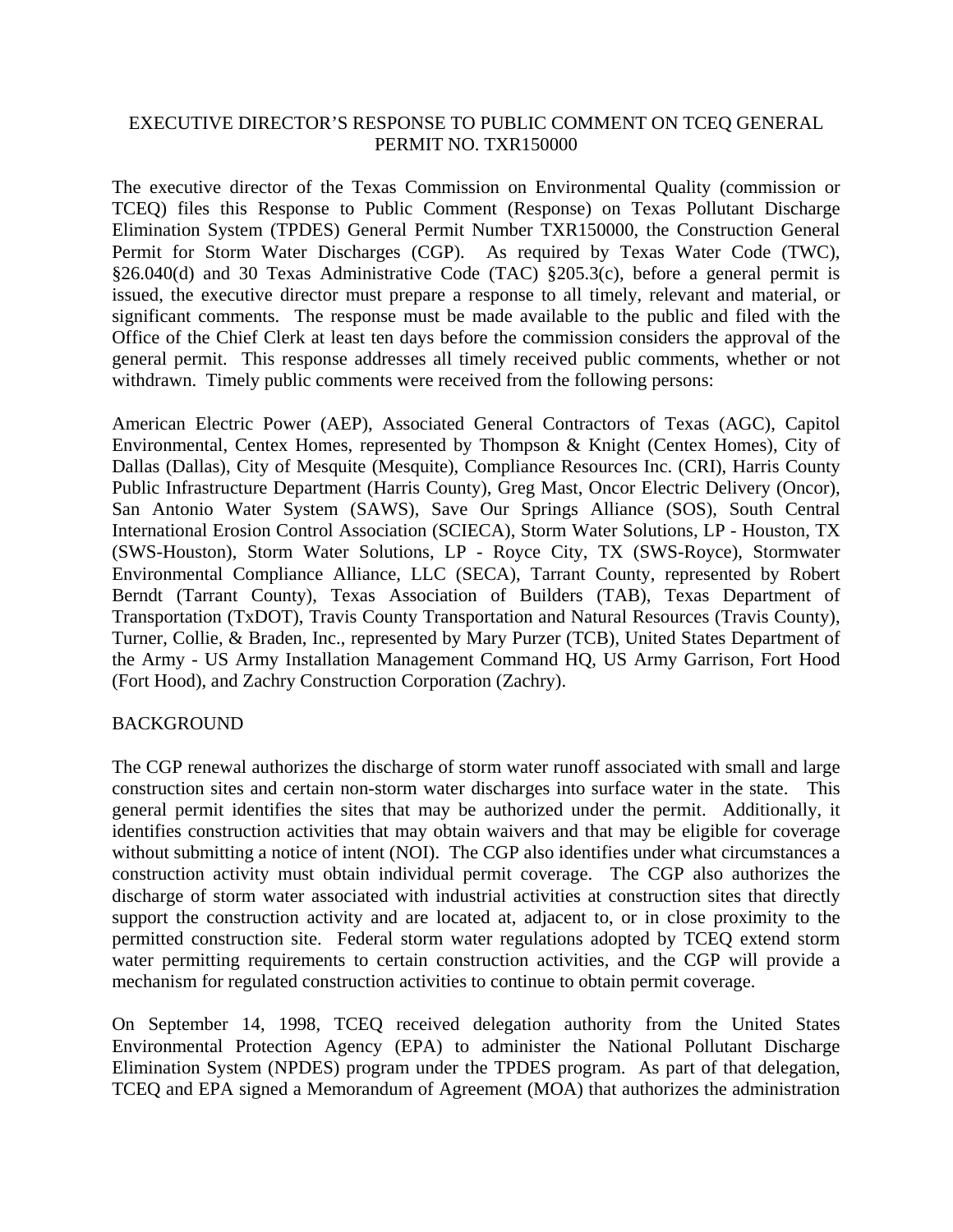of the NPDES program by TCEQ as it applies to the State of Texas. The original TPDES CGP was issued on March 5, 2003 and expires on March 5, 2008. The renewed CGP will continue to authorize discharges from construction activities in Texas for five years from the effective date of the permit.

The CGP specifies that where discharges will reach Waters of the United States, a storm water pollution prevention plan (SWP3) must be developed and implemented unless certain conditions are met. Each SWP3 must be developed according to the minimum measures defined in the permit, and must also be tailored to the specific operations and activities being conducted at the construction site. Applicants must develop SWP3s that identify and address potential sources of pollution that are reasonably expected to affect the quality of storm water discharges from the construction site. The specific requirements of the SWP3 include the following minimum provisions: a detailed project description; a description of the structural and the non-structural controls (best management practices (BMPs) that will be used to minimize pollution in runoff during construction, as well as stabilization practices during and at the completion of the activity; demonstration of compliance with other state and local plans; a description of how BMPs will be maintained and how controls may be revised; a description of how inspections of BMPs will be conducted; and identification and description of the implementation of appropriate pollution prevention measures for eligible non-storm water discharges.

The CGP is issued under the statutory authority of the TWC as follows: 1) TWC, §26.121, which makes it unlawful to discharge pollutants into or adjacent to water in the state except as authorized by a rule, permit, or order issued by the commission, 2) TWC, §26.027, which authorizes the commission to issue permits and amendments to permits for the discharge of waste or pollutants into or adjacent to water in the state, and 3) TWC, §26.040, which provides the commission with authority to amend rules to authorize waste discharges by general permit.

The federal storm water regulations for discharges from large construction activities are in the federal rules at 40 Code of Federal Regulations (CFR) §122.26, which were adopted by reference as amended by TCEQ at 30 TAC §281.25(a). The federal Phase II storm water regulations were published on December 8, 1999 in the *Federal Register*, requiring regulated small construction activities to obtain permit coverage by March 10, 2003. The small construction site regulations are in the federal rules at 40 CFR §122.26(a)(9)(i)(B) and (c), which were adopted by reference as amended by TCEQ at 30 TAC  $$281.25(a)(4)$ .

Notice of availability and an announcement of the public meeting for this permit were published in the *Houston Chronicle*, the *Amarillo Globe-News*, the *McAllen Monitor*, the *El Paso Times*, the *San Antonio Express News*, the *Beaumont Enterprise*, the *Austin American Statesman*, the *Stephenville Empire Tribune*, and the *Tyler Morning Telegraph* on August 27, 2007. The notice was also published in the *Dallas Morning News* on September 14, 2007 and in the *Texas Register* on August 31, 2007. A public meeting was held in Austin on October 3, 2007, and the comment period ended at the close of the public meeting.

An additional 30-day public comment period was established for the fee portion of the draft permit, and that comment period ended on October 26, 2007. Notice of the additional fee comment period was published in the *Houston Chronicle*, the *Dallas Morning News*, the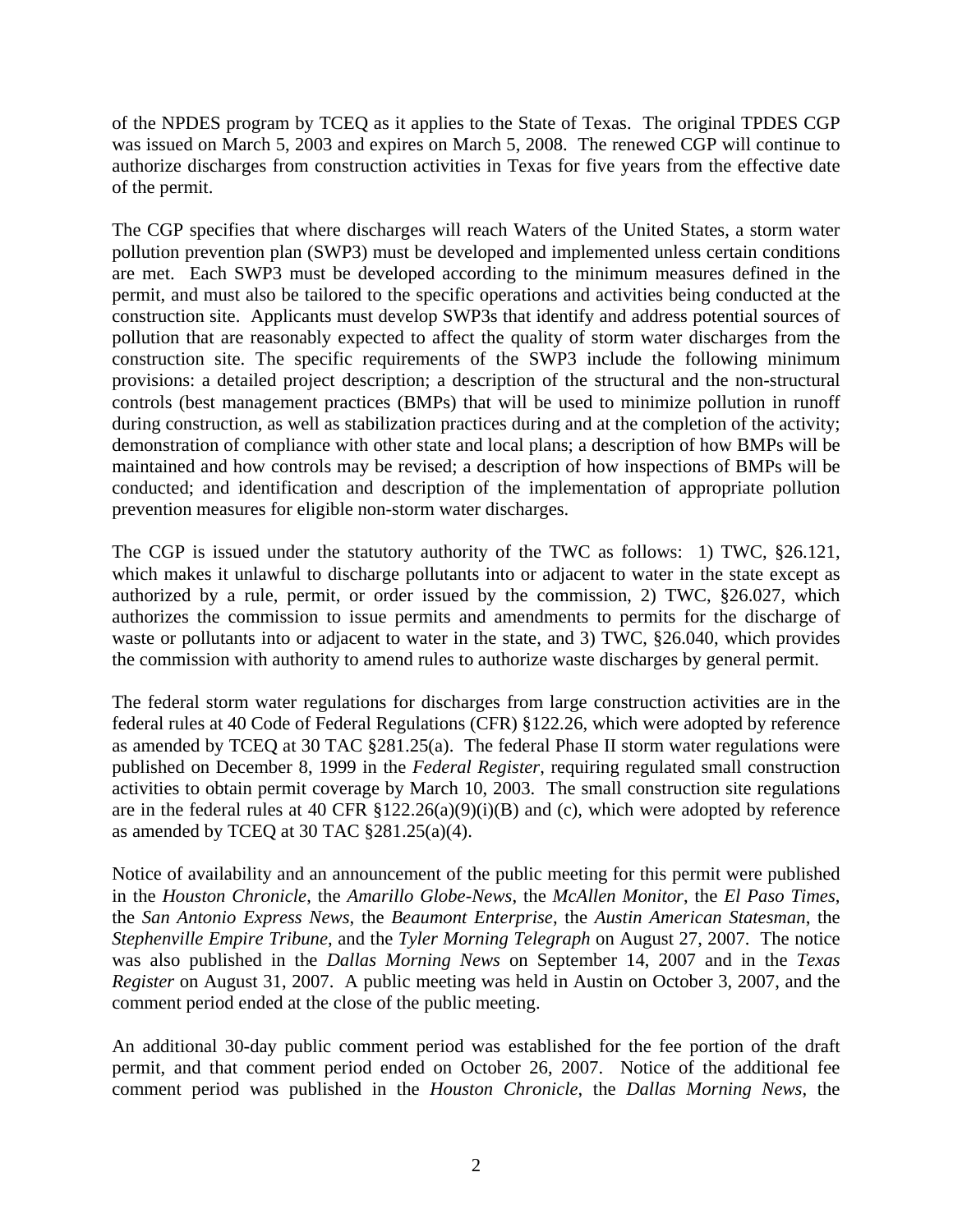*Amarillo Globe-News*, the *McAllen Monitor*, the *El Paso Times*, the *San Antonio Express News*, the *Beaumont Enterprise*, the *Austin American Statesman*, the *Tyler Morning Telegraph*, and the *Stephenville Empire Tribune* on September 26, 2007. Notice of the additional fee comment period was published in the *Texas Register* on September 28, 2007. The additional public comment period on the changes to the fee schedule ended on October 26, 2007.

Comments and responses are organized by section, with general comments last. Some comments have resulted in changes to the permit. Those comments resulting in changes were identified in the respective responses. All other comments resulted in no changes. Due to the large number of comments received, some separate comments are combined with other related comments.

## **Section I.A. – Flow Chart**

Comment: TAB comments that the flow chart in Section I.A. does not address common plan projects that may be less than one acre in size. TAB comments that the flow chart would be more clear if the oval icon for less than one acre were expanded and the phrase "that is not part of a larger plan of development" were added to its contents. TAB notes that the first box in the flow chart refers to page 3 of the permit, but that the requirements being referenced are actually on pages 5 and 7 of the permit. SWS-Houston comments that the flow chart references a definition on page 3 of the permit and the definition is actually on page 4. TCB comments that the flow chart references page 3 and TCB believes that is the wrong page number. Capitol Environmental requests that the flow chart be rearranged to provide more clarification for the regulated community regarding the "larger common plan of development."

Response: TCEQ intended to show on the chart that the size thresholds were based on the size of the larger common plan of development by including specific text in the box at the top of the page. However, to clarify the intent the box was revised to include a notation for a footnote explaining the "common plan of development or sale" and the oval icons that included the acreage were revised to reference the footnote. The following language was included in the footnote:

To determine the size of the construction project, use the size of the entire area to be disturbed, and include the size of the larger common plan of development or sale. If the activity is part of a larger construction project, then use the size of the entire area to be disturbed for the larger project (refer to Part I.B., "Definitions," for an explanation of "larger common plan of development or sale").

Comment: Capitol Environmental states that the language in the flow chart regarding the size of projects appears to be incorrect, because the chart indicates that a construction project disturbing exactly five acres would be subject to the requirements for both large and small construction sites.

Response: In response to the comment, TCEQ changed the flow chart to indicate the differences between permitting requirements for construction projects disturbing at least one, but less than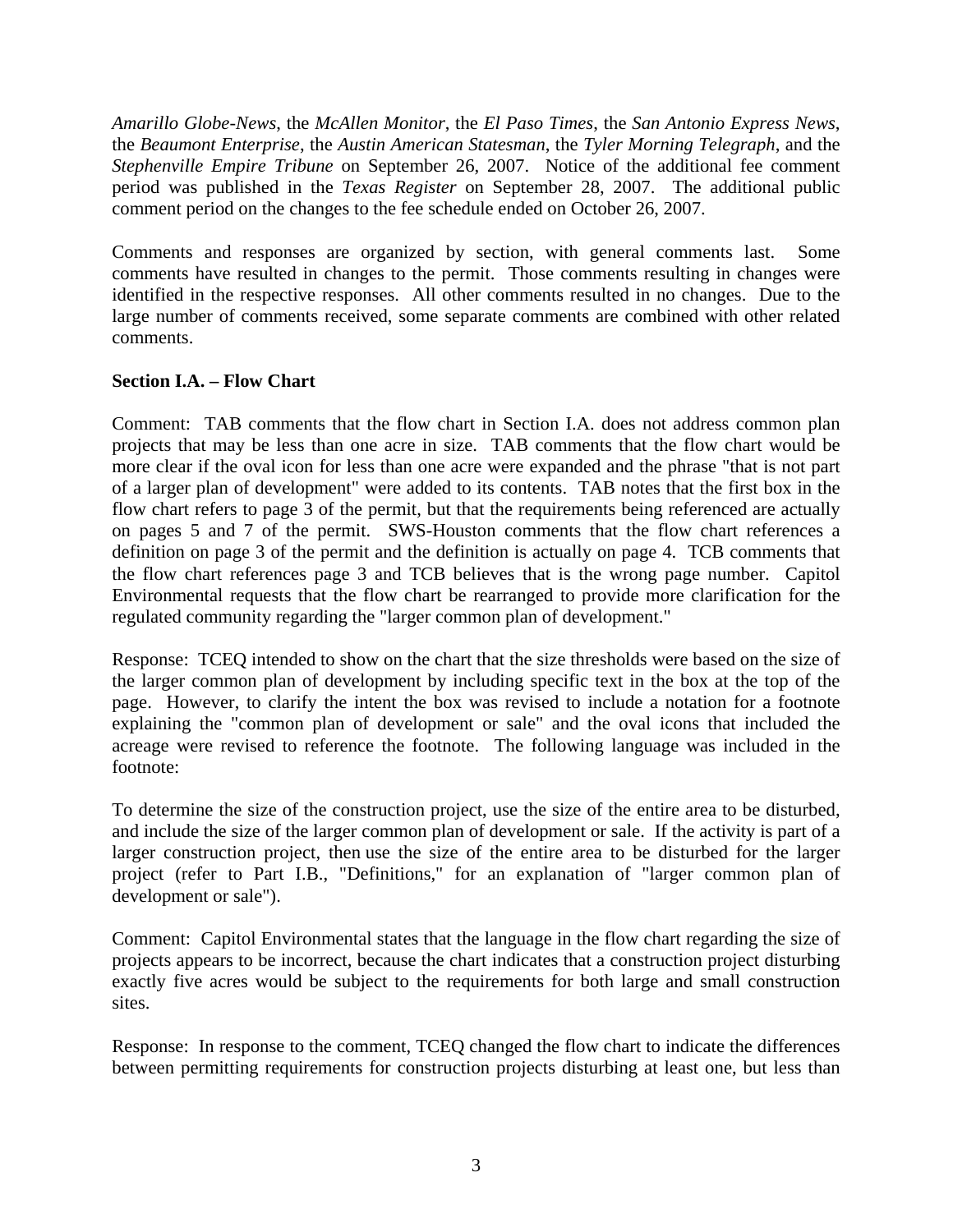five acres, and those disturbing five or more acres (including the larger common plan of development).

Comment: TAB comments that the flow chart is not clear in referring to the types of operational control over a site and requests clarification on the different types of "operator" in order to make the flow chart as useful as is intended. Fort Hood comments that the flow chart in Section I.A. appears to have duplicate entries for the operator over plans and specifications for large construction activities and asks for clarification. In the alternative, Fort Hood asks that a correction be made to the flowchart. Mesquite comments that the clarification regarding who is an operator is more confusing, particularly for large construction sites and suggests using the language used by EPA's CGP. Harris County comments that it has a number of questions concerning the thoroughness of the flow chart on page 3 of the CGP and recommends that the flow chart be removed from the permit and incorporated into applicable TCEQ guidance documents. Fort Hood and SCIECA comment that on the flow chart provided at Section I.A., the first question related to large  $\leq 5$  acres) construction activities does not match the first question for small construction activities ( $\geq 1$  acre but  $\leq 5$  acres) nor does the question match the definition of operator over plans and specifications in the "Definitions" section of the permit.

Response: The CGP includes specific information about when an operator must submit an NOI. To clarify what was intended in the draft CGP, the definition of "operator" was revised to include the terms "primary operator" and "secondary operator." (see discussion in later responses relating to comments received on the definition of "operator"). The flow chart was revised to incorporate the new definitions.

Comment: SCIECA comments that if you answer "No" on the flow chart to the first path question related to project $\geq 5$  acres, and "Yes" to the second path question, then the chart requires the preparation and implementation of an SWP3. However, SCIECA comments that it would seem that the requirement for the SWP3 would then require the operator to reassess responsibility as the person(s) that have operational control over construction plans and specifications, to the extent necessary to meet the requirements and conditions of the CGP and require the operator to file an NOI.

Response: Each operator regulated under the CGP must either develop and implement its own SWP3 or participate in a shared SWP3. For a secondary operator (see new definition of "operator"), the responsibility would be limited to items related to the construction plans and specifications, including the ability to make changes. This may include managing the hiring of contractors for the project and approving or disapproving requests to pay for additional controls.

Comment: Capitol Environmental comments that the flow chart indicates that the "owner" of a property is only subject to permit coverage for sites that disturb five or more acres.

Response: TCEQ believes that the changes to the flow chart discussed above will address the concern, and notes that all "operators" of large and small construction activities must obtain coverage under the CGP, unless they meet the requirements for obtaining a waiver.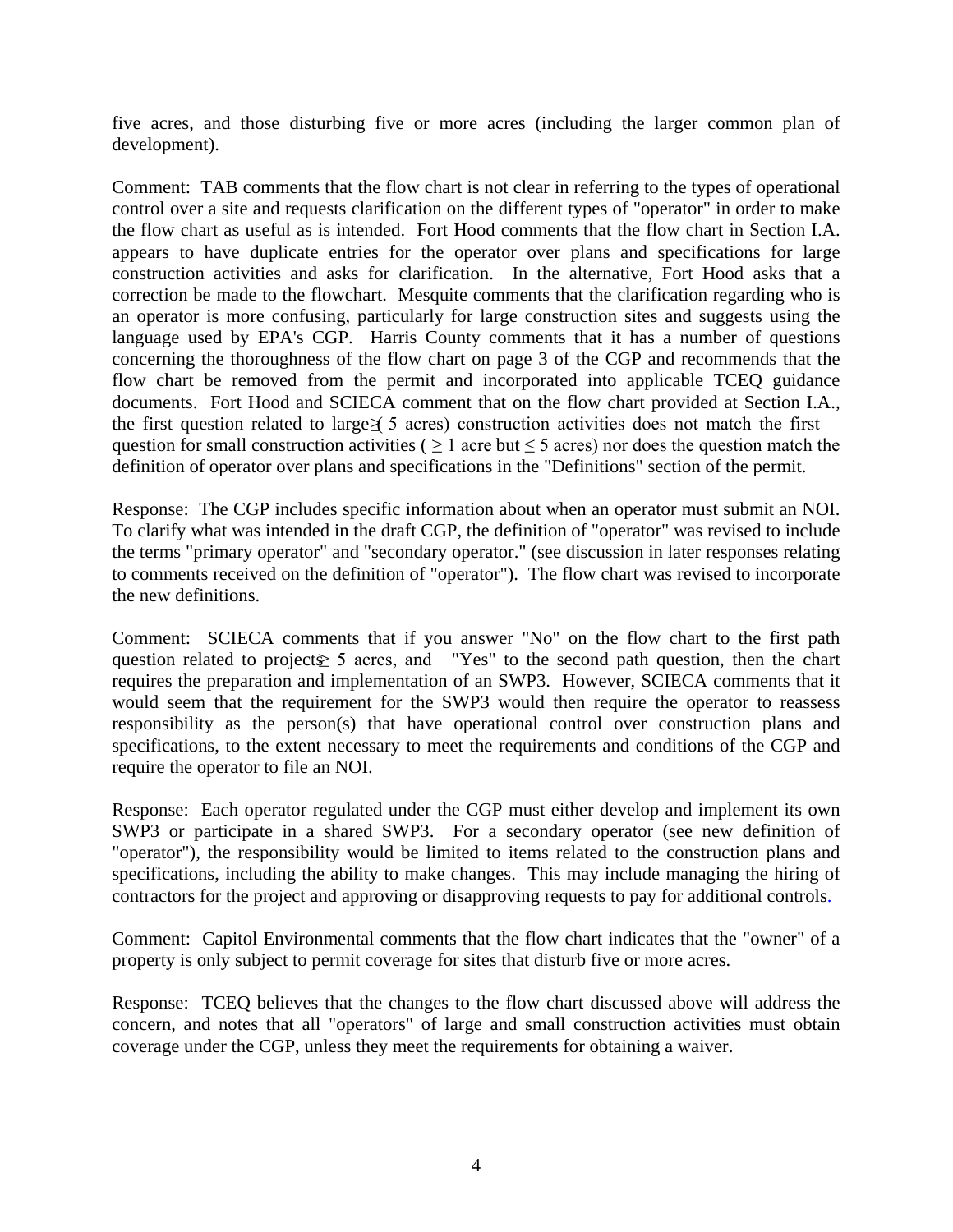#### **Section I.B. - Definitions:**

Comment: SAWS recommends changing the definition of "commencement of construction" because there are times where undeveloped sites will import soils to raise elevation, and the "fill" material may be brought to the site over a period of months or years. The site will remain unstabilized during this time, which allows erosion to take place. Since the site is engaged in the importation of soils and is not considered a construction site, it is not required to obtain permit coverage. To address this issue, SAWS recommends that the definition be revised as follows: "All land disturbance activities causing un-stabilized soil exposure, such as clearing, grading, excavating or importation of soils."

Response: TCEQ considers infilling of pits and similar activities to constitute construction, since the activity does result in an exposure of soils. Therefore, the SWP3 would need to include those areas in order to insure that appropriate controls are in place. Importation of soils is a construction supporting activity that also needs to be addressed in the SWP3, to insure that offsite migration of soils is minimized as required in the general permit. In order to provide additional clarification, TCEQ revised the definition of "commencement of construction" to be consistent with the existing NPDES CGP and to also include demolition in the list of examples. The new definition states:

the initial disturbance of soils associated with clearing, grading, or excavation activities, as well as other construction-related activities (e.g., stockpiling of fill material, demolition)

Comment: Dallas requests that TCEQ expand the definition of "common plan of development" to address a question related to a situation regarding commercial development. Specifically, Dallas asks whether a construction site operator would require permit coverage to build a fast food restaurant or a gas station on a small (e.g., less than one acre) area, if the proposed site was located on an existing 15-acre shopping center that is just being completed. The proposed new project would be located within the original 15-acre site, but it was not part of the original master plan of the shopping center. The shopping center was completed in phases and all operators have either terminated coverage or are about to terminate coverage. Fort Hood asks for clarification regarding the phrase "completed in separate stages, separate phases" in the context of the definition for "common plan of development." Fort Hood asks whether there is a minimum amount of time that must pass before subsequent construction activity in the same area or in close proximity (within 1/4 mile) would not fall under this definition.

Response: Part I of the CGP defines a "common plan of development" as a construction activity that is completed in separate stages, separate phases, or in combination with other construction activities. Although a new project may not have been part of the original master plan for the shopping center, it would be considered part of the "larger common plan" due to the fact that the activity is proposed to occur in combination with other construction activities. In addition, TCEQ followed EPA Region 6 guidance regarding what constitutes a "common plan of development or sale" (see http://www.epa.gov/earth1r6/6en/w/sw/hottopcommon.htm). EPA uses a two part question to determine if an activity is no longer a common plan of development or sale. First, was the original plan, including modifications, ever substantially completed with less than one acre of the original "common plan of development or sale" remaining (e.g., <1 acre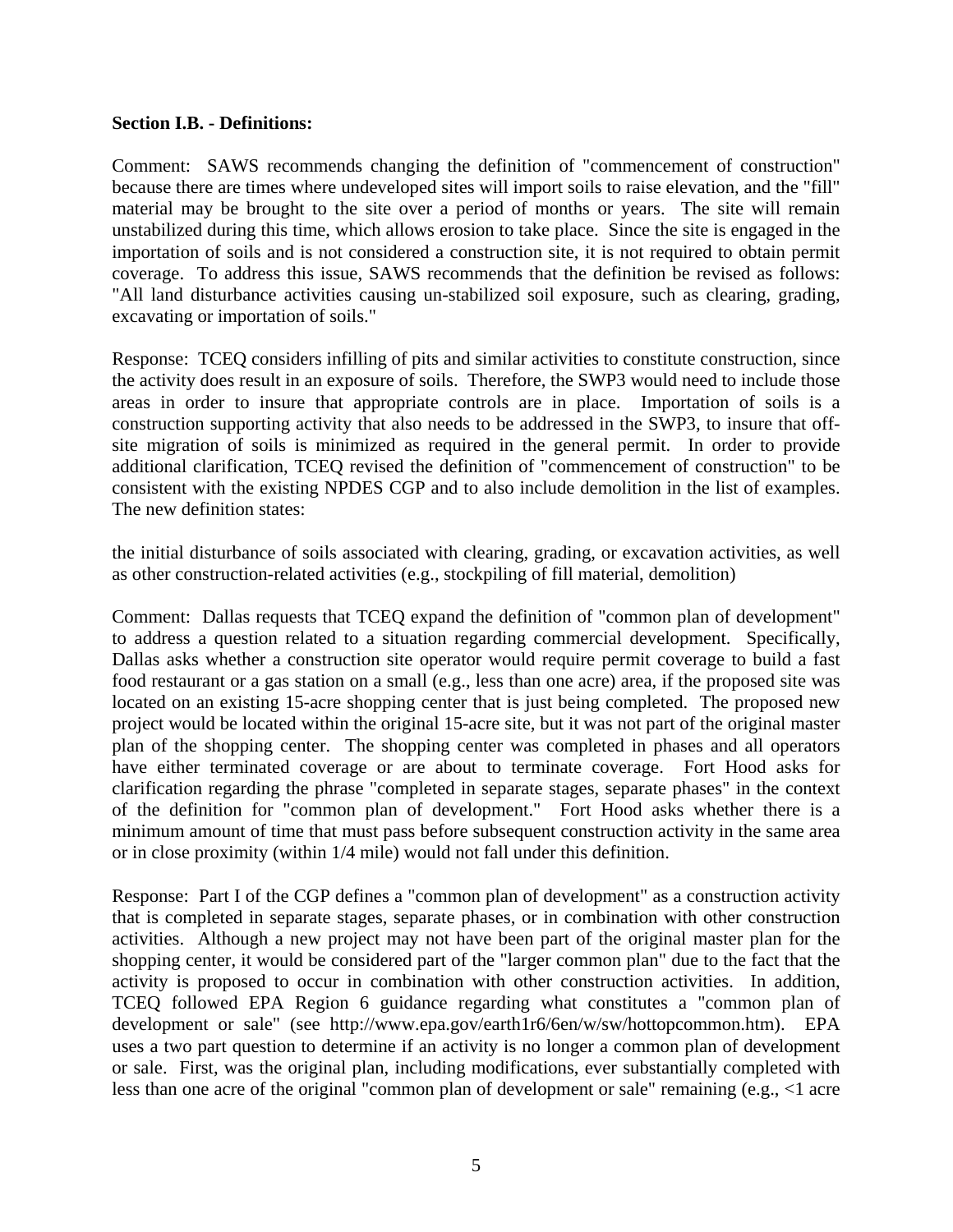of the "common plan" was not built out at the time). If so, then answer a second question regarding whether there was a clearly identifiable period of time where there is no on-going construction, including meeting the criteria for final stabilization. If the answer to both of the questions is "yes," then it would be appropriate to consider the new project of less than one acre as a new common plan of development.

In the shopping center example, it appears that there is no clearly identifiable period of time where there was no construction activity occurring. If there is still soil disturbing activity being conducted in any of the 15-acre area outside of the new project, then that acreage would need to be added to the new project. However, if the new project was initiated after all of the soil disturbing activities at the original site were completed and there were no other retail establishments to be added, then the site would not be regulated because it comprises less than one acre.

In response to the question regarding the amount of time that must pass before a project would be considered a separate plan of development, TCEQ has not established a specific time frame, but reiterates that it must be "clearly identifiable." Therefore, if the original common plan was completed and met the conditions of final stabilization, then any new construction would be a separate common plan of development or sale.

Comment: Fort Hood asks how the definition of "common plan of development" would apply to a large land area with a single owner, such as a university, military installation, or commercial development. Fort Hood asks whether multiple projects awarded in the same general location would be considered a "common plan of development" if they were developed and awarded as separate projects, but together would total one or more acres or even five or more acres. In addition, Fort Hoods asks whether the decision would be affected by whether the individual projects were awarded to the same contractor.

Response: TCEQ attempted to provide some clarification regarding a common plan of development at an area that was under the operational control of a single entity by stating that construction projects that occurred within 1/4 mile of each other must be considered part of a larger common plan of development. This new language was included in Section II.A.2., related to construction support activities, but it is more appropriately included in the definition of "Common Plan of Development or Sale." Therefore, in response to the comment, the last paragraph of Section II.A.2. was removed and the definition of "common plan of development" was revised as follows:

Common Plan of Development - A construction activity that is completed in separate stages, separate phases, or in combination with other construction activities. A common plan of development (also known as a "common plan of development or sale") is identified by the documentation for the construction project that identifies the scope of the project, and may include plats, blueprints, marketing plans, contracts, building permits, a public notice or hearing, zoning requests, or other similar documentation and activities. A common plan of development does not necessarily include all construction projects within the jurisdiction of a public entity (e.g., a city or university). Construction of roads or buildings in different parts of the jurisdiction would be considered separate "common plans," with only the interconnected parts of a project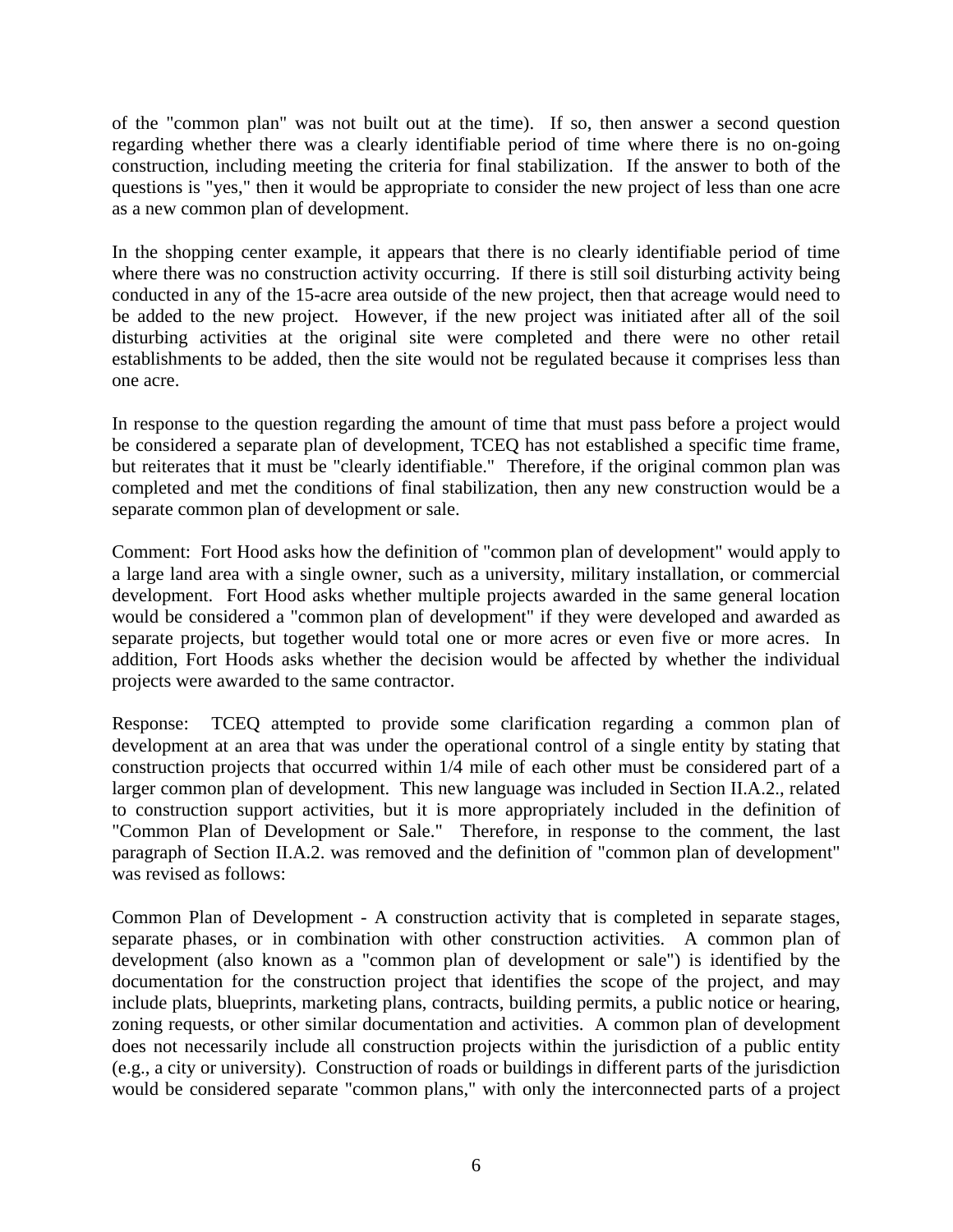being considered part of a "common plan" (e.g., a building and its associated parking lot and driveways, airport runway and associated taxiways, a building complex, etc.). Where discrete construction projects occur within a larger common plan of development or sale but are located 1/4 mile or more apart, and the area between the projects is not being disturbed, each individual project can be treated as a separate plan of development or sale, provided that any interconnecting road, pipeline or utility project that is part of the same "common plan" is not concurrently being disturbed.

Comment: Centex Homes supports TCEQ adding a definition for "discharge" in Part I, Section B, to clarify that the permit only regulates discharges to surface waters and does not include discharges to groundwater or percolation of storm water through soils. TCB comments that the definition of "discharge" seems to include things that might be considered as spills or releases of hazardous waste and does not seem to be specific to storm water. SCIECA requests clarification considering the definition of "discharge" and the definition of "outfall," and asks what specific point is considered to be the discharge location with respect to storm water exiting the site and entering a storm drainage system (i.e., is it the point where the storm water runoff enters the drainage system or the point where the storm water runoff reaches waters of the state?).

Response: For purposes of the CGP, the term "discharge" refers to the point where regulated storm water runoff reaches surface water in the state. However, the term "discharge" is not intended to be specific to storm water, as the CGP also authorizes certain non-storm water discharges. In response to the comment, the definition of "discharge" was revised as follows, consistent with EPA's existing NPDES CGP, to include additional clarification related to storm water:

Discharge - for the purposes of this permit, the drainage, release, or disposal of pollutants in storm water and certain non-storm water from areas where soil disturbing activities (e.g., clearing, grading, excavation, stockpiling of fill material, and demolition), construction materials or equipment storage or maintenance (e.g., fill piles, borrow area, concrete truck washout, fueling), or other industrial storm water directly related to the construction process (e.g., concrete or asphalt batch plants) are located.

Comment: Harris County requests that a definition be added for the following term: "Discharges of Storm Water Associated with Construction Support Activities."

Response: TCEQ declines to add a definition and believes that Part II.A.2. of the CGP contains an adequate description of construction support activities.

Comment: SAWS recommends adding a definition for "drought" and notes that the permit discusses this term in Section III.F.2.(b)(iii)(C), but identifies no time period and does not offer an explanation for the term. For purposes of site stabilization, SAWS comments that the definition should focus on a region's water supply status as a measure of water available for plant growth, which would allow a region to make a determination regarding what drought means in their jurisdiction. SAWS suggests the following definition: "A drought is an extended period of months or years when a region notes a deficiency in its water supply."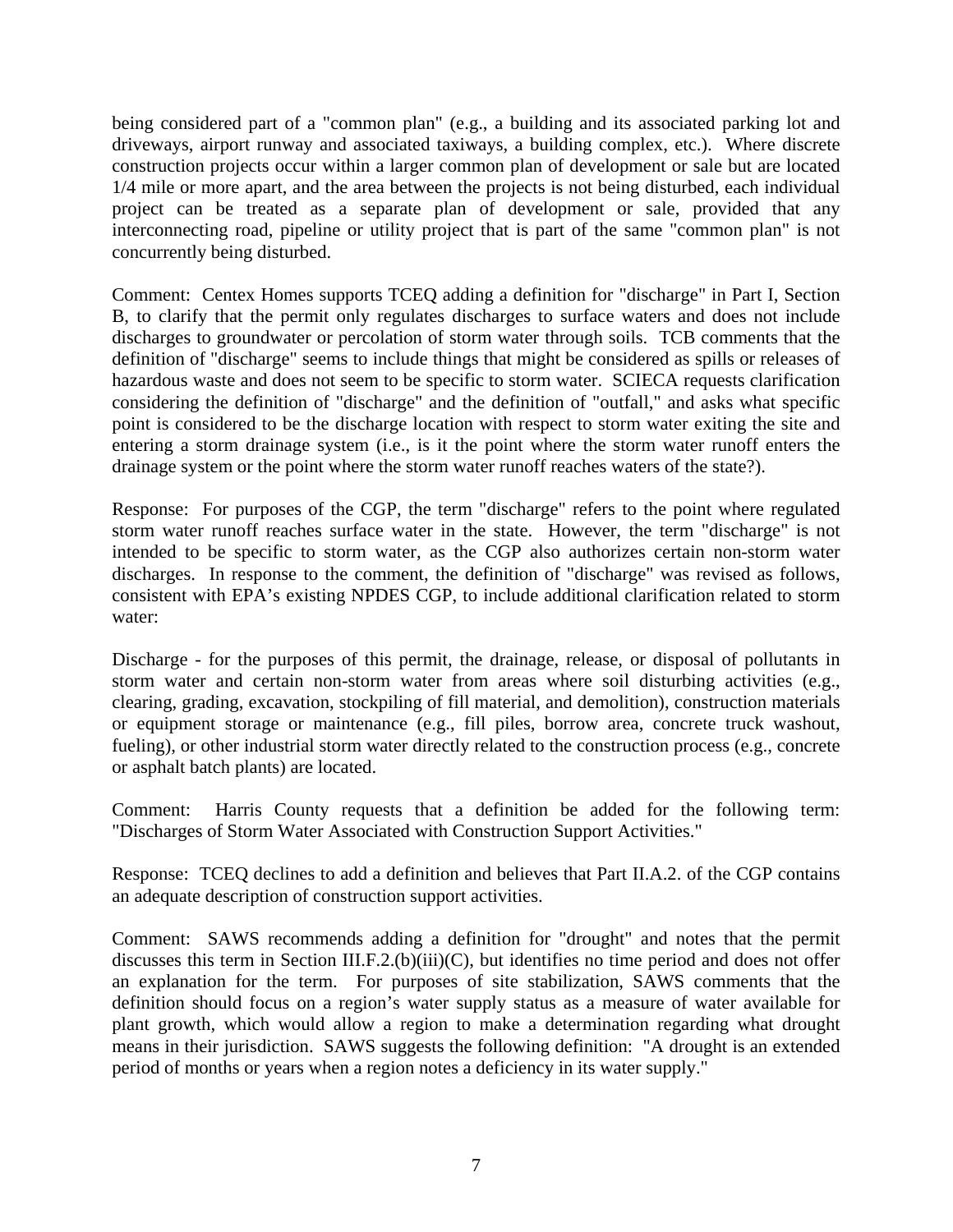Response: TCEQ declines to add a definition for drought, and notes that the term may vary based on factors such as location, rainfall amounts, or water supply.

Comment: Fort Hood asks whether the definition of "facility or activity" means that a single contract, including construction activities at noncontiguous sites would be considered separate activities that would be evaluated individually to determine permit applicability. Fort Hood asks whether the addition of the word "contiguous" in the definition of "facility or activity" changes the application of the common plan of development condition for multiple construction activities awarded under one contract that are not contiguous. In addition, Fort Hood asks how the condition would apply to a military installation, where there is one land owner for many thousands of acres, with dozens of simultaneous construction projects in progress, covering hundreds of acres, which may not be contiguous to each other, but are still occurring "on property" with a single land owner.

Response: The definition of "facility or activity" included in the CGP is based on TCEQ rules at 30 TAC Chapter 305, Subchapter A and for the purposes of this permit refers to a construction site that is regulated under the CGP. The term "contiguous" refers to the relationship between structures and the land (e.g., storm water ponds, construction material piles, buildings, etc.) rather than adjacent property lines. Therefore, sites that are not adjacent to each other could still be considered a single "facility or activity" if they were part of a larger common plan of development or sale. The definition of "facility" was included to clarify that a facility as it relates to storm water, includes structures, buildings, and fixtures associated with a construction activity. The term is not meant to include land, except as it is contiguous to structures, buildings, or areas used for construction activities. For example, a "facility" would include a stockpile of fill material, but not the land underneath. If a settling pond was built at the site, then the "facility" would include the pond as well as the land, since the pond would have been built contiguous with the land. In response to the comment, the definition was revised to incorporate language from NPDES rules at 40 CFR §122.2 and EPA's CGP. The revised definition reads as follows:

Facility or Activity - for the purpose of this permit, a construction site or construction support activity that is regulated under this general permit, including all contiguous land and fixtures (e.g., ponds and materials stockpiles), structures, or appurtenances used at a construction site or industrial site described by this general permit.

Comment: TxDOT comments that in areas experiencing drought, water use restrictions may preclude vegetative watering and that establishment of vegetation in arid and semi-arid climates is often necessarily a long-term prospect. TxDOT also comments that it may be several years after completion of construction before vegetation is established sufficiently for a Notice of Termination (NOT) to be filed. Additionally, TxDOT states that the current EPA Region 6 CGP allows the installation of temporary erosion control measures (e.g. degradable rolled erosion control products) to meet the definition of "final stabilization" in such cases. TxDOT requests that the definition include an exception or special provision for arid and semi-arid areas, and areas experiencing drought, to be consistent with the current EPA Region 6 CGP and to provide a reasonable and achievable goal in such cases.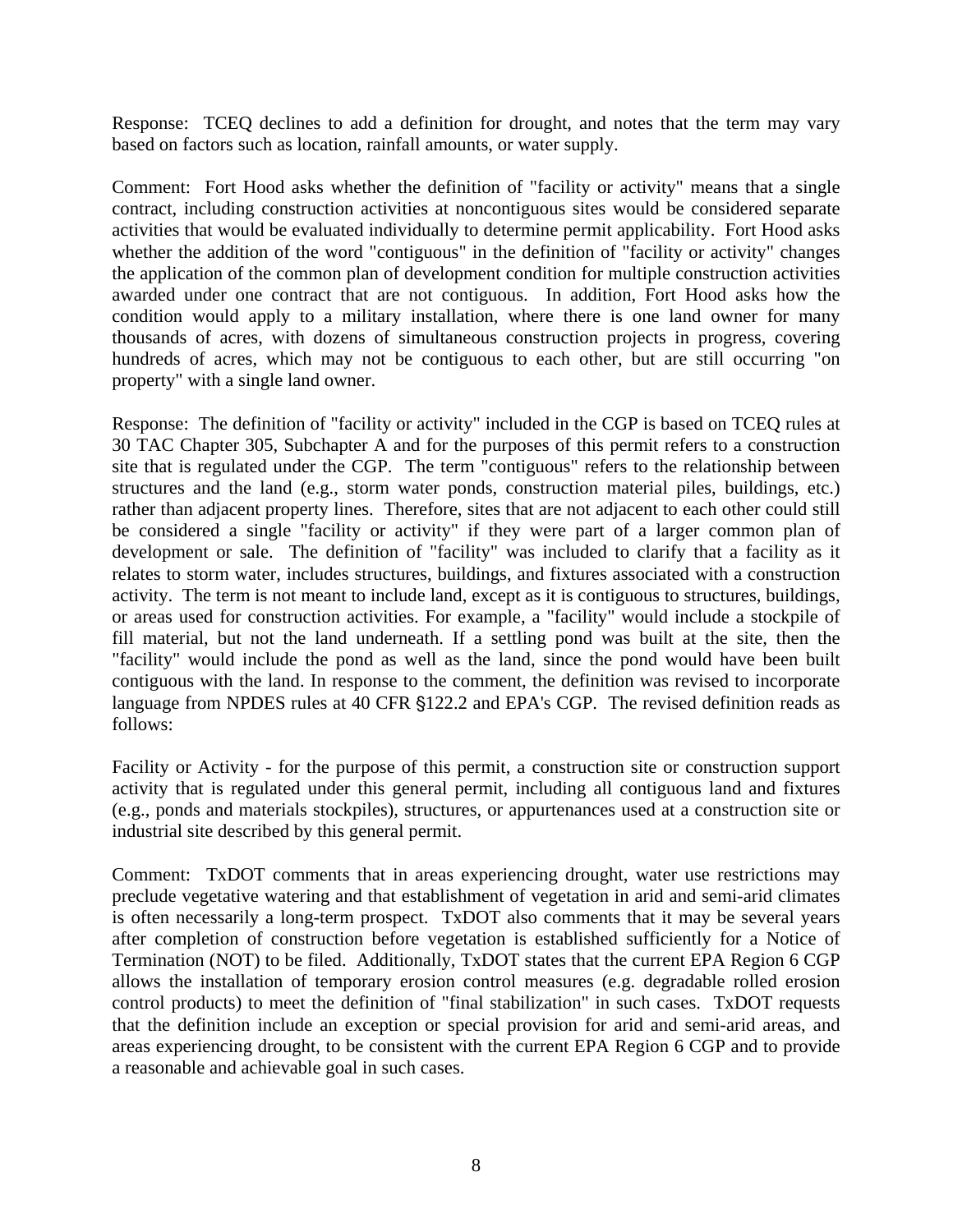Response: TCEQ agrees that the CGP does not provide an alternative to final stabilization for arid areas and drought-stricken areas. To address this concern, the following was added to the definition of "final stabilization." The change is consistent with the existing definition in the EPA's NPDES CGP, except that drought conditions were included as well:

(d) In arid, semi-arid, and drought-stricken areas only, all soil disturbing activities at the site have been completed and both of the following criteria have been met:

(1) Temporary erosion control measures (e.g., degradable rolled erosion control product) are selected, designed, and installed along with an appropriate seed base to provide erosion control for at least three years without active maintenance by the operator, and

(2) The temporary erosion control measures are selected, designed, and installed to achieve 70% vegetative coverage within three years.

Comment: Harris County states that the terms "native" and "background" in the definition of "final stabilization" are themselves undefined and can be interpreted in various ways. Native (historically distributed) vegetation is often neither the best vegetative alternative for stabilization nor generally desired as the final vegetative cover. Harris County requests that the term "native" be replaced with the term "generally-accepted vegetation," or an equivalent term referring to vegetation that is widely accepted and used in practice.

Response: TCEQ recognizes that the terms may be somewhat confusing; therefore, the Fact Sheet was revised to add a new Section IV.C. regarding the requirements for terminating coverage under the CGP. No changes were made to the CGP, as the language is consistent with the existing permit and with EPA's CGP. Section IV.C. of the Fact Sheet and Executive Director's Preliminary Decision reads as follows:

## C. Terminating Coverage

The general permit includes information on when and how an operator may terminate coverage under the general permit. Primary operators of large construction sites must submit a notice of termination (NOT) form. Operators of small construction sites and secondary operators of large construction sites must remove the applicable site notice. The specific requirements for terminating coverage are included in the draft permit.

An operator may terminate coverage when certain conditions are met. In establishing vegetation to achieve final stabilization, an operator is not required to utilize the same vegetation that was previously utilized at the site, provided that the stabilized area contains at least 70% coverage of the original percentage of coverage of land for the disturbed area, and provided that the operator utilizes vegetation appropriate for the area that provides acceptable coverage.

Comment: Centex Homes, CRI, Mesquite, and SCIECA comment that the change in the "operator" definition in the CGP is not clear and requests TCEQ clarify the changes. Centex requests examples of when an operator is required to submit an NOI. TAB requests that the TCEQ change the definition of "operator" so that the legal responsibilities of the new CGP are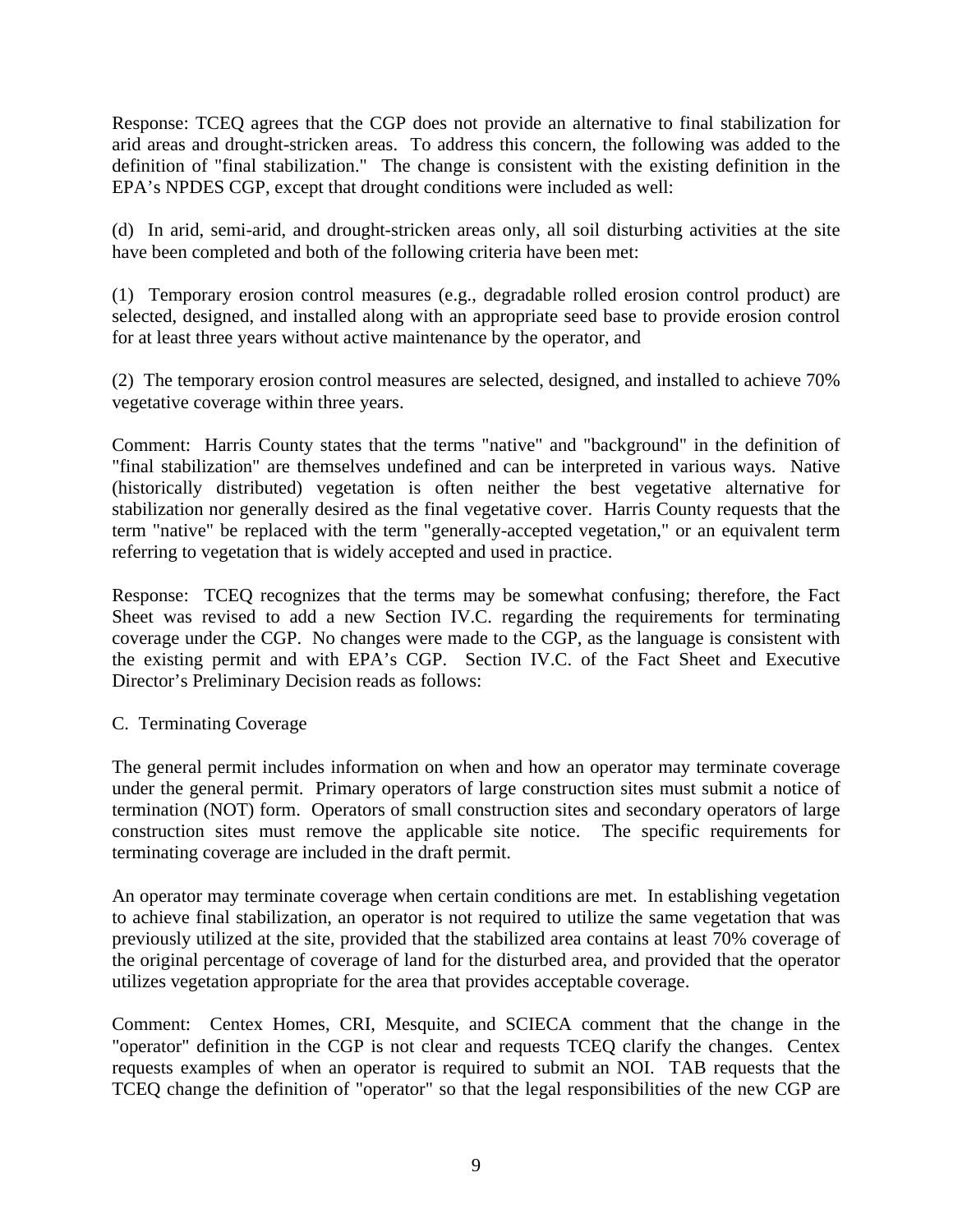not broadened beyond the minimum requirements as stated in the EPA and current state CGP. Harris County requests that the definition of operator be amended so that a property owner (who has no control over the plans and specifications) could avoid being considered an operator and not have to submit an NOI, while the contractor or a third party (who is in charge of the plans and specifications) would be required to submit the NOI. SCIECA asks whether it is the intention of the TCEQ to allow an operator to have coverage under the CGP, but contract away his obligations under the CGP and retain no responsibilities for the SWP3 nor be held accountable for violations on their site. SCIECA suggests changing the term "operator" to "permittee" and suggested an alternative definition. SCIECA also suggests changes to subsection (b) of the operator definition by modifying it as follows:

(b) the person or persons have day-to-day operational control of specific activities in their area of construction on a site which are necessary to ensure compliance with an SWP3 for the site or other permit conditions.

Response: The change in the operator definition from the 2003 CGP in the permit was motivated by discussions between TCEQ and EPA regarding who should obtain permit coverage under the CGP. EPA's CGP defines an operator of a construction site as an entity that retains control over the construction plans and specifications, including the ability to determine how contractors are paid for construction activities. TCEQ's 2003 CGP limited the definition of operator to the person or persons who had control of the construction activities such that they could meet the requirements and conditions of the CGP. TCEQ allowed an owner or person with overall construction authority to delegate to a contractor the responsibility for all requirements under the CGP. EPA's CGP did not. To resolve this issue with EPA, the proposed TCEQ CGP that was published for comment included a revised definition for "operator" that was equivalent to the definition of "operator" in EPA's CGP. In addition, the proposed TCEQ CGP included requirements regarding when an operator of a large construction activity would not have to submit an NOI. The intent of the change was to be consistent with the definition of "operator" in EPA's CGP, while requiring an NOI to be submitted only from those entities who were required to submit an NOI under the current TCEQ CGP.

To accomplish this goal, TCEQ revised the definition of "operator" to include two subsets of regulated persons: "primary operators" and "secondary operators." The definition for "primary operator" is the same as the definition for "operator" in EPA's CGP and a "secondary operator" is one who only retains very limited operational authority with respect to the construction project. The CGP still allows an entity to delegate their responsibilities under the CGP. However, the new CGP requires an entity that retains the authority to make hiring decisions regarding project contractors or to approve/disapprove changes to the plans and specifications (a secondary operator) to obtain authorization under the CGP. A secondary operator is required to post a site notice and submit a copy of the site notice to any MS4 receiving the discharge. The secondary operator must be named in the SWP3, but is not required to submit an NOI for a large construction activity. This change also makes the secondary operator subject to TCEQ enforcement for violations of the CGP. The CGP require both types of operators of small construction activities to obtain coverage, unless specifically waived under the general permit, and does not require either type of operator to submit an NOI, but both types of operators of small construction activities must post a site notice.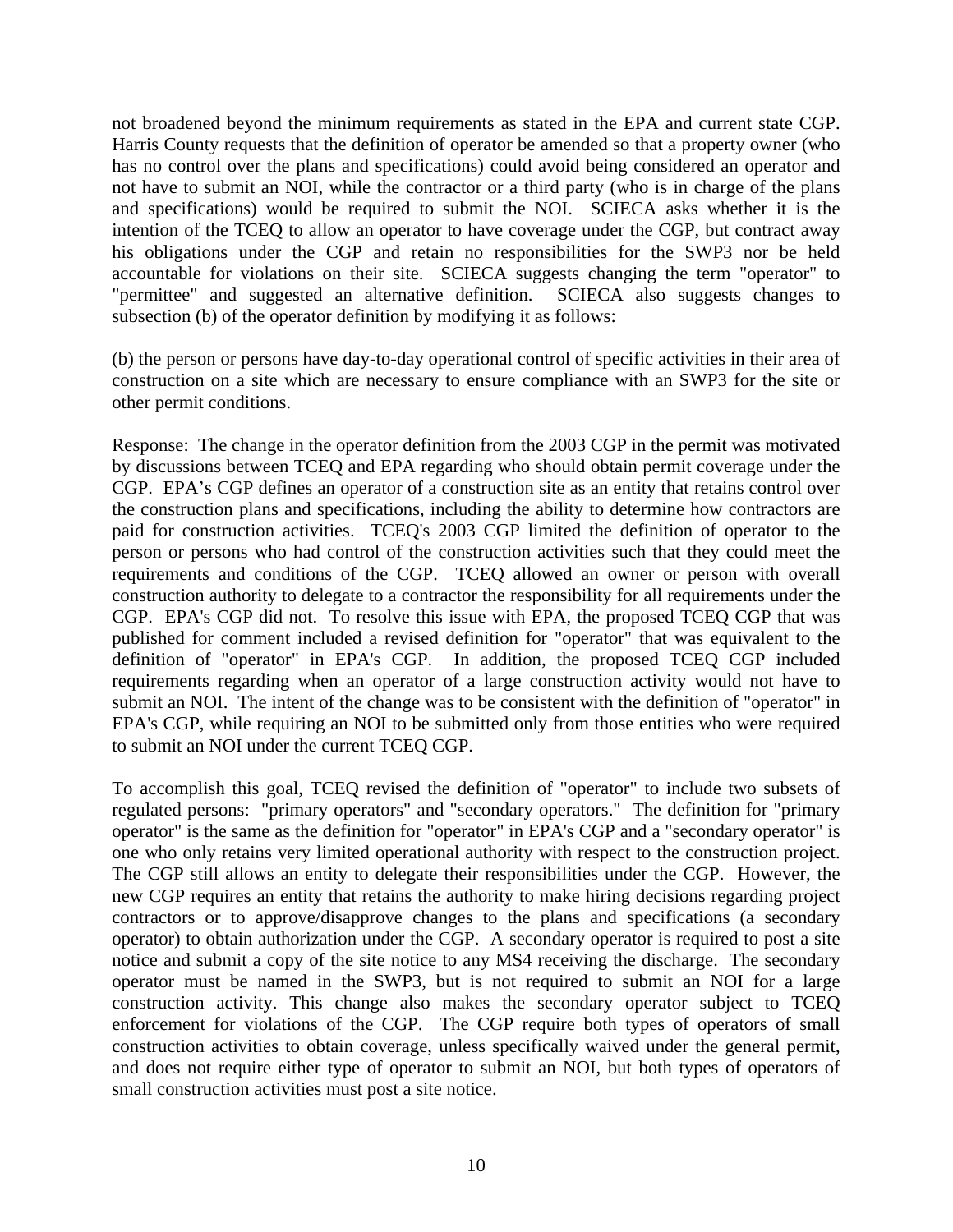As evidenced by the number of comments on this issue, TCEQ did not clearly articulate the intent of its changes in the proposed CGP. Therefore, in response to the comments, a number of changes were made to the CGP to identify the responsibilities of the secondary operator under the CGP. Changes were also made to clarify that this entity is not required to submit an NOI for a large construction activity, but is required to post a site notice for both small and large construction activities and to submit a copy of the notice to any MS4 that receives the discharge from the site. Several changes for clarification of the responsibilities of operators, including primary and secondary operator responsibilities, were made in the following sections of the CGP: II.D.1. and 2.; II.D.3.; II.F.1., 3., and 4. (new); III.B.1. and 2.; and III.D.2, The definition of "operator" in the CGP was changed as follows:

Operator - The person or persons associated with a large or small construction activity that is either a primary or secondary operator as defined below:

Primary Operator - the person or persons associated with a large or small construction activity that meets either of the following two criteria:

(a) the person or persons have operational control over construction plans and specifications, including the ability to make modifications to those plans and specifications; or

(b) the person or persons have day-to-day operational control of those activities at a construction site that are necessary to ensure compliance with a storm water pollution prevention plan (SWP3) for the site or other permit conditions (e.g., they are authorized to direct workers at a site to carry out activities required by the SWP3 or comply with other permit conditions)/

Secondary Operator - The person whose operational control is limited to the employment of other operators or to the ability to approve or disapprove changes to plans and specifications. A secondary operator is also defined as a primary operator and must comply with the permit requirements for primary operators if there are no other operators at the construction site.

Comment: Dallas requests clarification for the difference between the term "operational control over construction plans and specifications to the extent necessary to meet the requirements and conditions of the general permit" and the term "operational control over construction plans and specifications." Dallas also requests clarification of "operator" with regard to municipalities.

Response: In the previous response, TCEQ described a change to the definition that should help to clarify the difference for the commentor. In the revised definition, the term "secondary operator" was used to clarify those operators with controls over construction plans and specifications could be authorized under the CGP without submitting an NOI. Specifically, the definition carves out a subset of operators with control over construction plans and specifications as secondary operators, and Part II of the CGP states when an operator must file an NOI.

Comment: AGC comments that, with regard to projects performed for TxDOT by a contractor that the contractor does not meet either part (a) or (b) of the definition of "operator." Therefore, the contractor is not responsible for acquiring permit coverage for TxDOT projects. AGC notes that TxDOT maintains operational control over the plans and specifications and directs the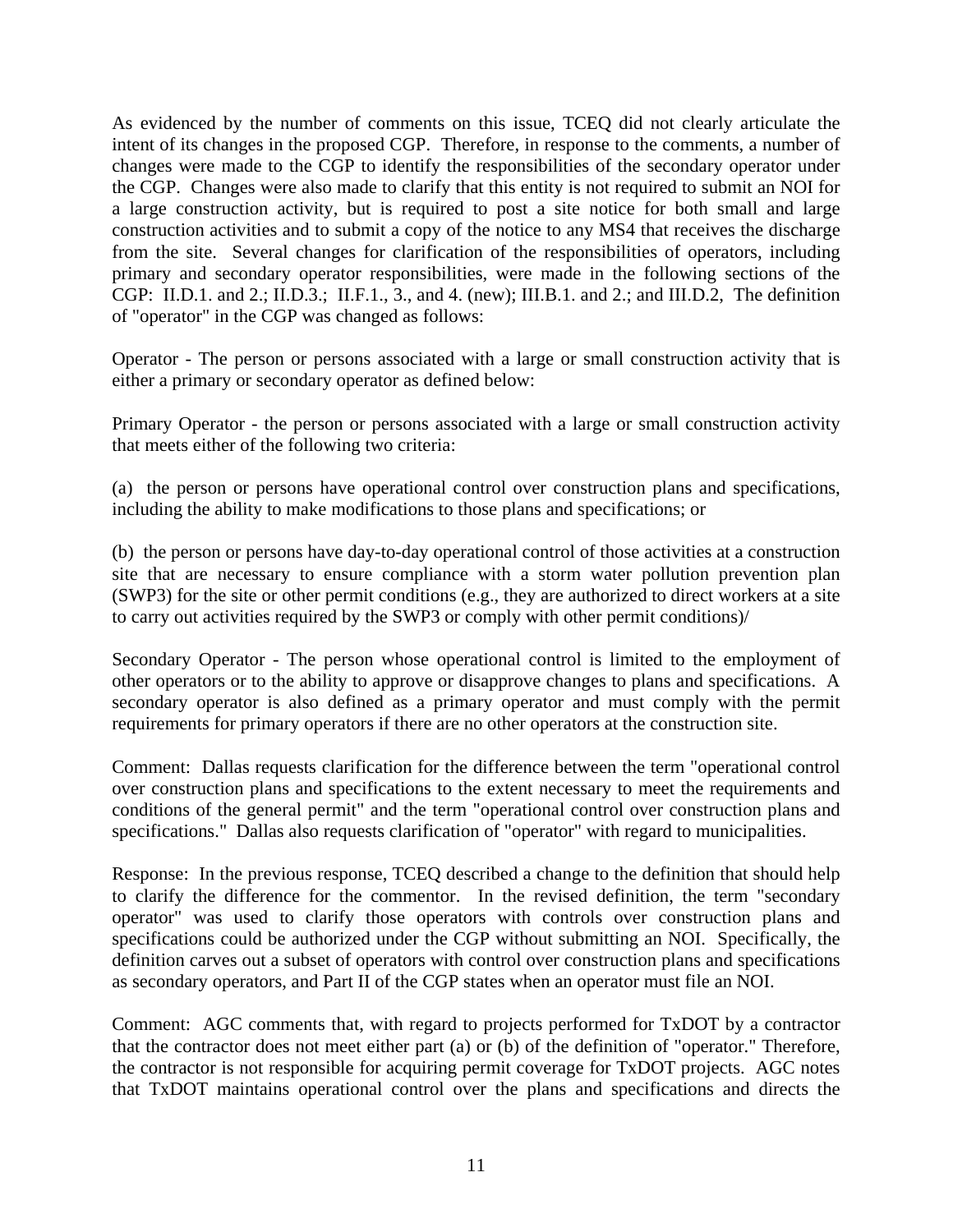contractor regarding all work to be performed on a project. TxDOT projects are also routinely inspected by TxDOT inspectors, who can suspend work at any time. TxDOT engineers have the sole authority to make or approve changes in the work. TxDOT also maintains the day-to-day operational control of all activities, on the state-owned right-of-way that are necessary to ensure compliance with the SWP3 and TxDOT's inspectors direct the contractor on the project to carry out those activities to comply with permit requirements. The standard specifications and language in individual contracts for TxDOT projects is such that it clearly indicates that TxDOT would be the party responsible to obtain permit coverage, under the definition of "operator" in the general permit. AGC understands that in most other cases, the contractor on a given project is responsible to obtain permit coverage, but comments that TxDOT projects are unique among almost all other public and private construction projects. AGC comments that it interprets that TxDOT would be the sole operator for a TxDOT project.

Response: The identity of the operators in a TxDOT project would be determined based on the terms of the contracts and the SWP3 for each project. TCEQ recognizes that there may be cases where TxDOT (or another entity) would meet both subsection (a) and (b) of the definition of "primary operator" and would be the only entity that is required to obtain coverage under the CGP. However, if the contractor has obligations under the SWP3, then that contractor would also meet subsection (b) of the "primary operator" portion of the "operator" definition.

Comment: SCIECA notes that cities in the past have bid out the SWP3 and associated activities and asks if this exempts them from coverage under the CGP. If so, SCIECA asks whether a private developer would be allowed to do the same thing and also asks if TCEQ intends to hold the cities to a different standard than the private operators.

Response: TCEQ intends to hold both public and private entities to the same standard. The CGP does not place any restrictions on an entity's ability to contract out most of their CGP responsibilities, but the new CGP includes requirements for secondary operators who were not regulated under the current CGP. If an entity (a landowner, for example) has delegated complete control to an operator to construct for a fixed sum, without the ability to come back to the entity to request change orders or to increase or decrease the cost of the project, then the entity (the landowner in our example) would not be considered either a primary or secondary operator under the CGP.

Comment: SCIECA comments that if the purpose of not requiring a city to file an NOI is so that the city does not have to pay the NOI filing fee, they suggest stating that municipalities or all operator of capitol improvement projects (owner or contractor) are exempt from fees, but must file an NOI if they meet the definition of operator. Cities are currently allowed exemptions for vehicle registrations and an exemption for NOI fees would seem less confusing than what is in the current draft permit.

Response: Exempting cities from paying an NOI filing fee is not the intent of the changes to the operator requirements under the CGP. Neither private nor public entities will be required to submit an NOI or to pay the associated fee where they meet the definition of "secondary operator." In adding requirements for secondary operators, the TCEQ intends to hold the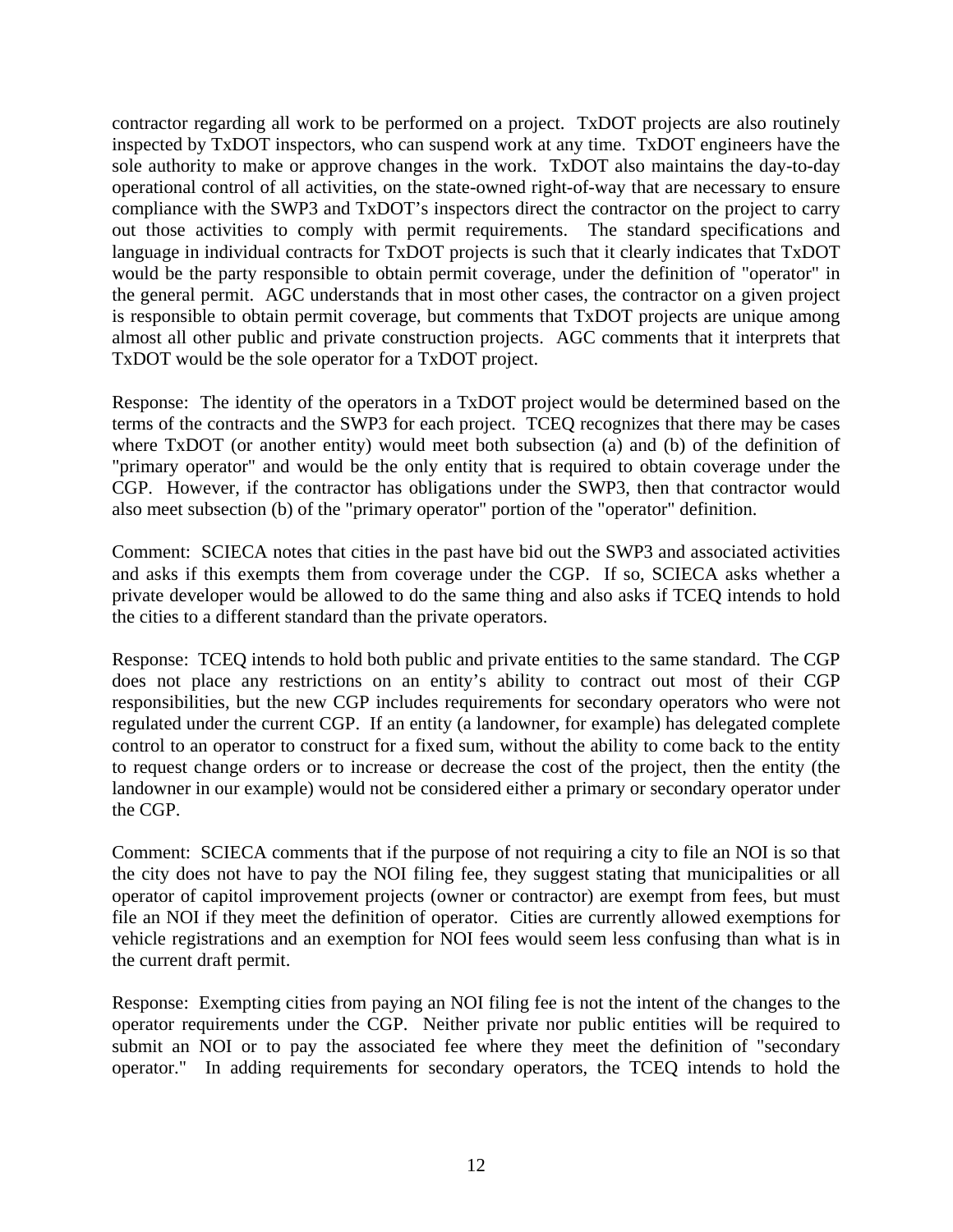secondary operator liable for coverage and compliance under the CGP, but not require submittal of an NOI.

Comment: SCIECA asks if there is a minimum number of hours that an operator needs to be onsite to meet the day-to-day control requirement.

Response: There is no minimum or maximum number of hours that establish day-to-day operational control. If operators share the day-to-day control at the construction site "to the extent necessary to meet the requirements and conditions of this general permit," then all operators who share this responsibility meet the definition of "primary operator" and must separately meet the requirements under the CGP, including submission of an NOI, if required.

Comment: SCIECA comments that the way the permit defines day-to-day operator makes it appear that all persons on the site are required to be permitted and have some part with compliance on the site. In the past, TCEQ explained that a subcontractor with an on-site representative that is under the day-to-day control of another company is not required to obtain permit coverage. However, if a subcontractor contracts with a company that is not on-site, then the subcontractor has day-to-day control because no one from another company is there to control the day-to-day activities. SCIECA asks if this interpretation is correct.

Response: The emphasis in subsection (b) of the "primary operator" portion of the definition is whether the operator has day-to-day control "to ensure compliance with" the SWP3. If a subcontractor has no duties under the SWP3, then the subcontractor has no obligation to obtain authorization under the CGP, whether the subcontractor is supervised on-site or not.

Comment: SCIECA asks whether a third-party fee developer or construction management firm would be considered an operator, as they can direct contractors on the site, but rarely have control over plans and specifications, not usually on-site and do not seem to meet the requirements of day-to-day control.

Response: A third-party fee developer or construction management firm would meet subsection (b) of the "primary operator" portion of the revised definition if they can direct contractors at the site, such that they relate to compliance with the SWP3. Whether these entities "rarely" have control over plans and specifications are immaterial to the operator definition in the CGP. The question is, if they have the authority to do so and, if they do, they will meet the definition of operator and are regulated under the CGP.

Comment: SCIECA asks in the case of a third-party fee developer or construction management firm whether it would make a difference, regarding whether authorization under the CGP was required, if they did not handle any of the financial or contractor payments, but only acted to lend their expertise as a facilitator between the owner/developer and the contractors. SCIECA also asks in what scenario would a third-party fee developer or construction management firm be required to seek CGP coverage and participate in the SWP3. Finally, SCIECA asks if one of these entities is involved and is required to seek coverage under the CGP, would the owner/developer still have to seek CGP coverage.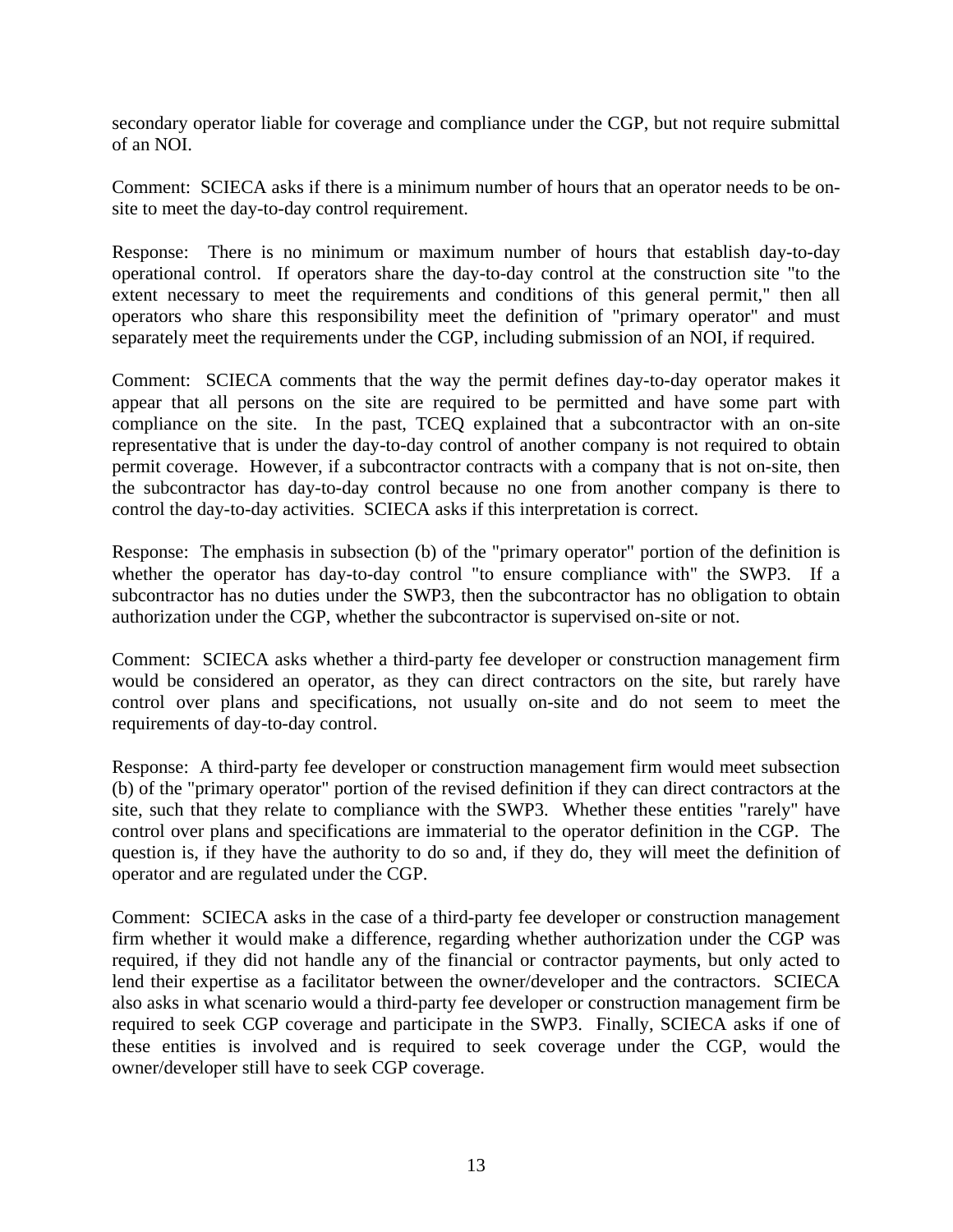Response: Assuming under the first scenario that the entities in question do not have authority to alter the plans and specifications at the construction site and are only acting as a consultant/facilitator, they would have no permit obligations under the CGP. However, if they have responsibilities under the SWP3, then they may meet the definition of primary operator. Additionally, if they have authority to approve or disapprove changes to the plans and specifications or to hire or fire other operators, even if they have no SWP3 responsibilities, then they are a secondary operator and must obtain authorization under the CGP.

Finally, regardless of whether the third-party fee developer or construction management firm is required to obtain authorization under the CGP, the owner/developer, in the example provided, by virtue of control over plans and specifications will, at minimum, meet the definition of secondary operator in the revised CGP. An entity who meets the definition of secondary operator in the CGP would be regulated under the permit and required to post a construction site notice, be named in the SWP3, and submit a copy of their construction site notice to a MS4 receiving the discharge, if any.

Comment: SCIECA comments that there are some municipalities that require only the erosion and sediment control contractors and owner/developers to send in NOIs, but not the primary or general contractors, and asks whether this is a new procedure. SCIECA asks why an erosion control contractor would be required to seek CGP coverage and participate in the SWP3 when they create very little disturbance when they install the initial controls.

Response: Municipalities may enact through local ordinances additional requirements for those construction site activities that take place within their boundaries. However, a municipality may not alter the requirements of the CGP. Therefore, should TCEQ or EPA inspect a large construction site; and if there is a primary or general contractor who meets the definition of operator and has not submitted an NOI to TCEQ for authorization under the CGP, the contractor would be subject to TCEQ enforcement action, regardless of whether a municipal inspector would have considered this a violation of the CGP.

Comment: SCIECA asks if there is a scenario where the erosion and sediment control contractors are required by TCEQ to get permit coverage and participate in the SWP3 if they do not have control over project plans and specifications or day-to-day site activities.

Response: The purpose of the CGP is to control pollutants in construction site storm water runoff from leaving construction sites. To meet that goal, erosion and sediment controls are part of the SWP3. Whether an installer would require permit coverage would depend on whether there is another day-to-day operator at the site because the person installing the erosion controls may be working at the direction of the operator.

Comment: SCIECA comments that the CGP should include a clear definition of who is the overall permittee. The volume and turnover of trade base will make the process for permitting overly burdensome. SCIECA suggest using Occupational Safety and Health Administration (OSHA) as an example because OSHA requires individuals or individual contractors to comply with safety standards, but they are not required to obtain a permit.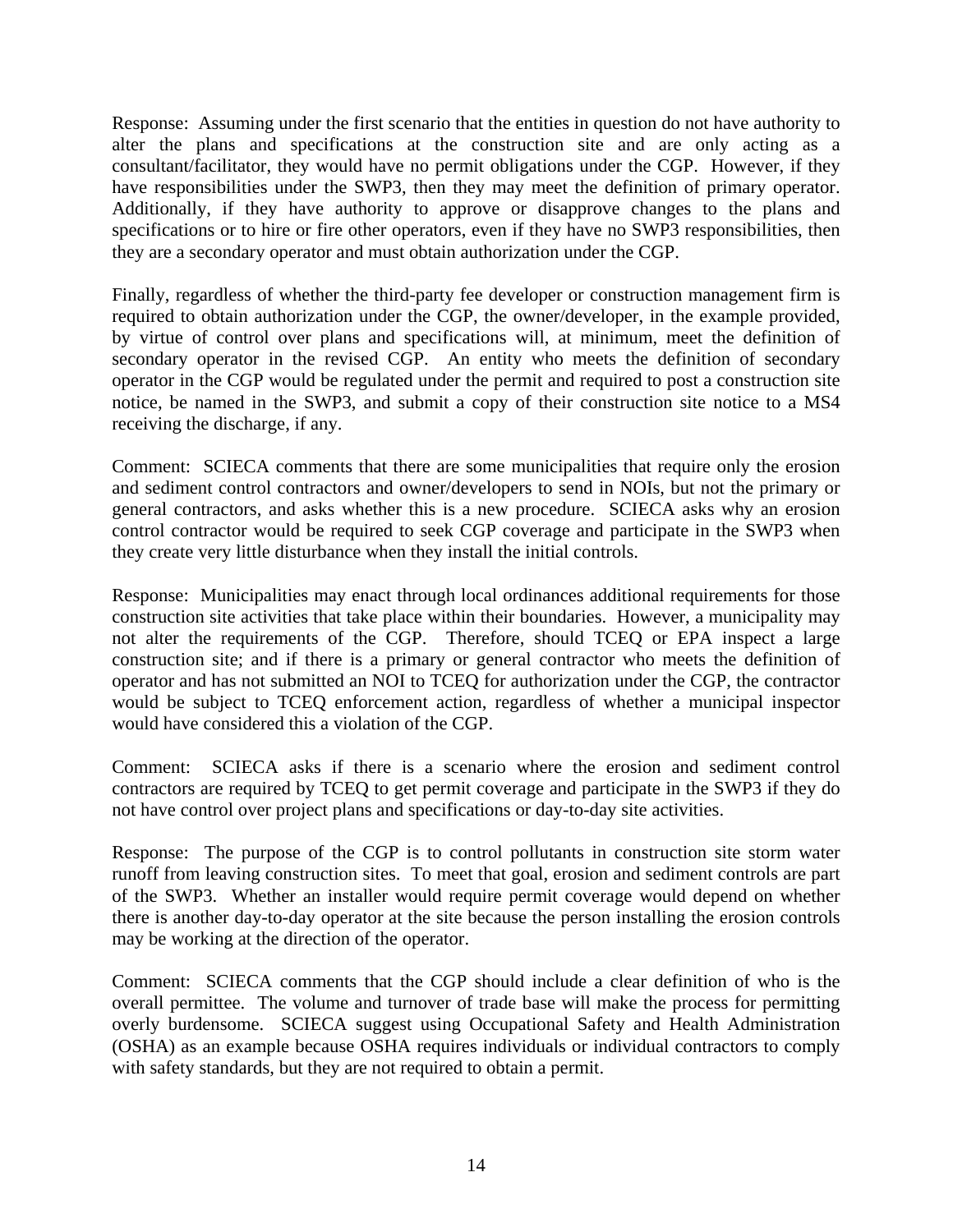Response: TCEQ declines to include a definition of who is considered the overall permittee at the construction site. Whoever is involved in the construction activity who meets the definition of operator has responsibilities under the CGP. When those entities change, the applicable permit requirements apply.

Comment: SWS comments that the new definition of operator can include any party who may deliver to or do business with the construction project; any party that may be contractually obligated to comply with the SWP3; or anyone who is paid to step foot on the construction site. Tracking down a signatory authority for all of those people could be excessively burdensome to manage a shared or group SWP3.

Response: As discussed in previous responses, the intent of subsection (b) of "primary operator" in the revised "operator" definition is unchanged from the current CGP. There is no intent for the operator definition to include everyone who sets foot on the construction site. Subsection (b) is intended to require on-site operators who have responsibilities defined in the SWP3 to submit an NOI. The revised definition for "operator" is not intended to bring in every person who may have some minor impact on project plans and specification. For example, an engineer or a consultant may recommend changing plans and specifications, but the operator in that case is the person or persons who have the actual authority to approve or make the recommended changes.

Comment: SAWS requests that the term "final stabilization" be changed to "permanent stabilization" throughout the permit. SAWS states that the term "final stabilization" is not consistent with the language used in Section III.F.2.(b) of the permit. In addition, SAWS states that in the construction industry, the term "final stabilization" implies that an area requiring permanent stabilization should be done at the end of the project. Permanent stabilization is intended to be completed when all work is completed on the disturbed soil area.

Response: TCEQ declines to revise the definition. However, it does appear that the term "permanent stabilization" is more appropriately used in the following parts of the permit: Part I.B., related to the definition of "temporary stabilization;" the first occurrence in Section II.D.1.(c); and Section III.F.2.(c)(1)(A). Therefore, the CGP was revised to replace the term "final stabilization" with "permanent stabilization" in those sections.

Comment: Fort Hood states that the definition for "final stabilization" does not cover situations such as dirt roads or large open areas where the final desired surface consists of compacted dirt or base material; and suggests including an example in this definition so that operators involved in that type of construction activity would not be in violation of the CGP even when their project is complete.

Response: If the purpose of the construction activity is to create a dirt road or parking lot, then a NOT could be submitted once the road or open area was completed, and the remaining areas of the site were appropriately vegetated. No changes were made to the permit based on the comment.

Comment: Mesquite requests that TCEQ add a definition for "hyperchlorinated water" in order to better clarify what is and is not an allowable discharge.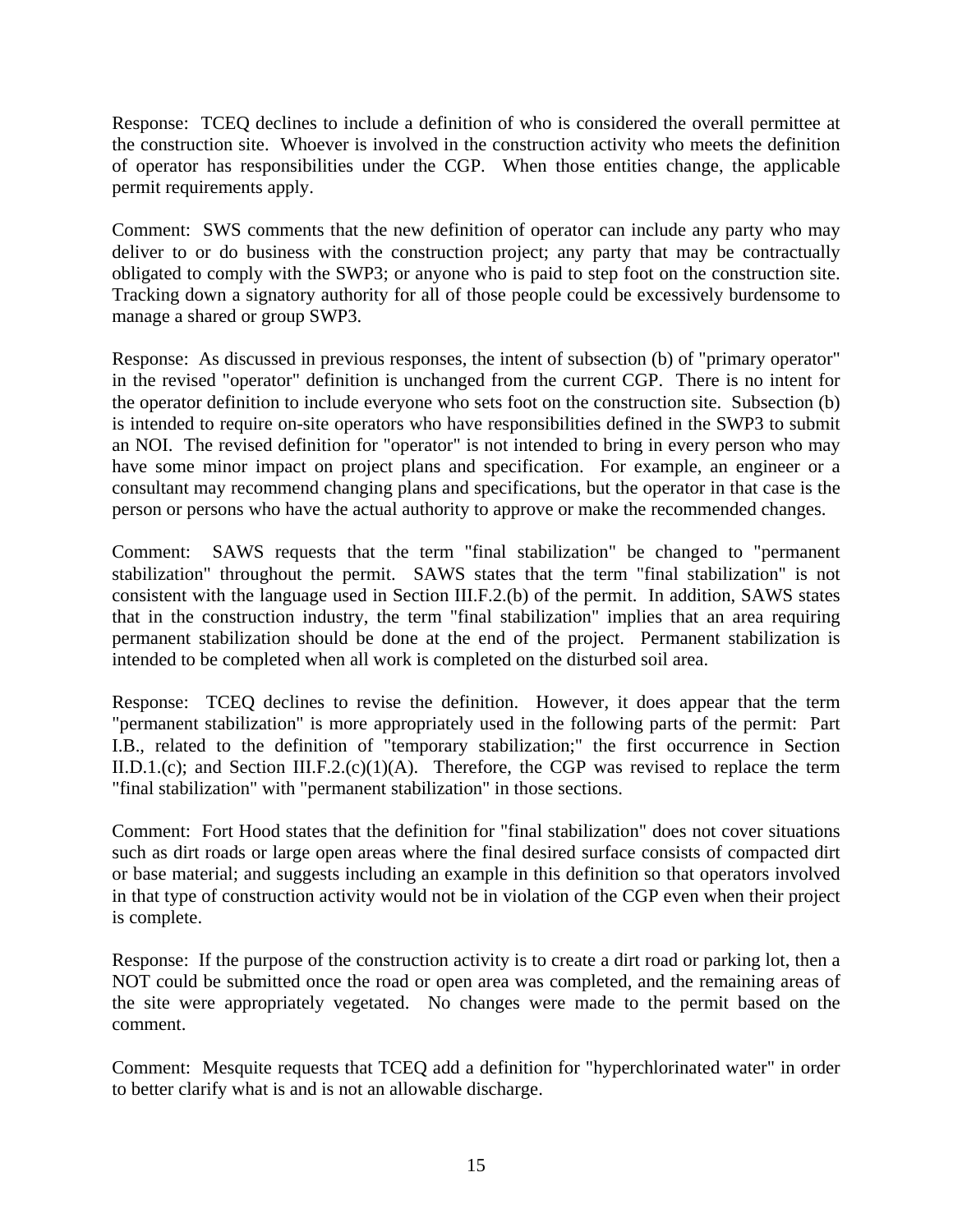Response: TCEQ recognizes that discharges containing chlorine, particularly at levels over 4.0 milligrams per liter (mg/l), may cause water quality problems. Completely dechlorinated water is generally considered to contain less than 0.1 mg/l of chlorine. No specific discharge limits were established in the CGP. However, in response to the comment, the following definition for the term "hyperchlorination of waterlines," was added and is consistent with the TPDES MSGP.

Hyperchlorination of Waterlines - Treatment of potable water lines or tanks with chlorine for disinfection purposes, typically following repair or partial replacement of the waterline or tank, and subsequently flushing the contents.

Comment: Dallas requests that TCEQ add a definition of "inlet."

Response: The term occurs in two locations in the CGP: the definition of "structural control (or practice)" and in the definition of "surface water in the state." The term has a different meaning at each occurrence. For the purposes of describing an inlet as a structural control, an inlet refers to an opening for intake, such as to a storm drain. For the purpose of describing "surface water in the state," an inlet refers to a bay or recess in the shore of a sea, lake, or river; or to a narrow water passage between peninsulas or through a barrier island leading to a bay or lagoon. TCEQ declines to add a definition for "inlet" to the CGP.

Comment: SAWS recommends adding a definition for "inspector qualified person," and states that construction site inspectors should have a basic knowledge of the CGP and various components of the SWP3, acquired through some means of formal technical training. SAWS requests the following definition of "inspector qualified person" be added:

A person conducting TPDES inspections at a construction site on behalf of the permitted operator, with a working knowledge of the TPDES General Permit for construction, understands the dynamics of a Storm Water Pollution Prevention Plan, and has attended at least one documented storm water inspector training program.

Response: TCEQ declines to add a training requirement for person conducting inspections at regulated construction sites in the CGP. However, TCEQ recognizes that several training courses exist that could aid personnel in learning useful information related to the CGP. The CGP requires that the person(s) conducting the required inspection have knowledge of the SWP3 and that the SWP3 includes the name and qualifications of the person(s) conducting the inspections. In addition, local authorities may enact ordinances or establish other controls that they believe are necessary to control pollutant discharges into their storm sewer system. In response to the comment, the CGP was revised to also require the person(s) conducting the inspections to be familiar with the CGP and with the construction site in general. The first paragraph of Section III.F.7.(a) was revised to replace the first sentence with the following two sentences:

Personnel provided by the permittee must inspect disturbed areas of the construction site that have not been finally stabilized, areas used for storage of materials that are exposed to precipitation, discharge locations, and structural controls for evidence of, or the potential for,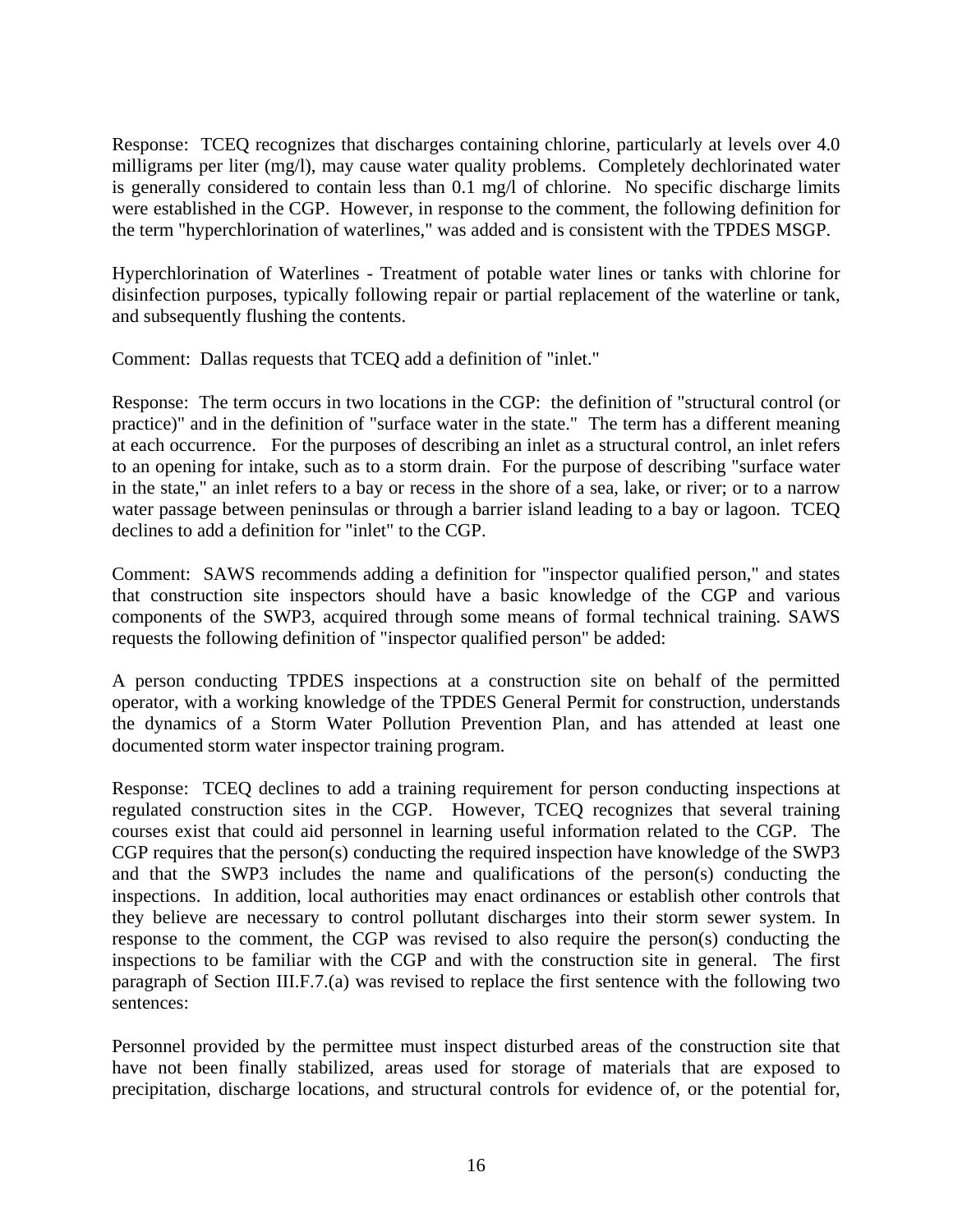pollutants entering the drainage system. Personnel conducting these inspections must be knowledgeable of this general permit, familiar with the construction site, and knowledgeable of the SWP3 for the site.

Comment: TxDOT requests that the definitions for "large construction activity" and "small construction activity" be revised by replacing the following phrase: "…and original purposes of a ditch, channel, or other similar storm conveyance" with the following new phrase "or original purpose of the site." TxDOT states that this change would be consistent with the current EPA Region 6 CGP and would address the fact that routine maintenance is not limited to work in storm conveyances. Harris County asks for clarification in the definitions of "large construction activity" and "small construction activity" regarding whether reconstruction of an existing roadway (such as milling up asphalt and sub-grade/base to reconstruct original footprint) is considered a maintenance activity or is subject to TPDES coverage. Harris County also requests that TCEQ revise the definitions of "large construction activity" and "small construction activity" to include a specific list of the types of activities that are considered maintenance. Harris County also comments that it has conducted many previous such activities that were interpreted to be maintenance and not subject to TPDES permitting.

Response: TCEQ agrees with the comment made by TxDOT related to the NPDES CGP and revised the existing definition to more closely match the NPDES CGP, while retaining the examples in the TPDES CGP. With this change, TCEQ believes that additional examples will not be required in the definition. The final two sentences of the definition for "large construction activity" were replaced with the following sentence:

Large construction activity does not include routine maintenance that is performed to maintain the original line and grade, hydraulic capacity, or original purpose of the site (e.g., the routine grading of existing dirt roads, asphalt overlays of existing roads, the routine clearing of existing right-of-ways, and similar maintenance activities.

In addition, the final two sentences of the definition of "small construction activity" were replaced with the following sentence:

Small construction activity does not include routine maintenance that is performed to maintain the original line and grade, hydraulic capacity, or original purpose of the site (e.g., the routine grading of existing dirt roads, asphalt overlays of existing roads, the routine clearing of existing right-of-ways, and similar maintenance activities).

Comment: TxDOT requests that the definitions for "large construction activity" and "small construction activity" be revised to exclude emergency activities that are required to be performed to protect public health or safety. Alternatively, TxDOT suggests that the permit delineate a streamlined permitting procedure for emergency situations that would allow for the implementation of BMPs when possible, but not require the time-consuming development of a complete SWP3 or implementation of BMPs that are inappropriate to the situation.

Response: TCEQ recognizes that emergency situations may occur that necessitate construction activities be conducted very quickly, such as following a fire, flood, or hurricane. However,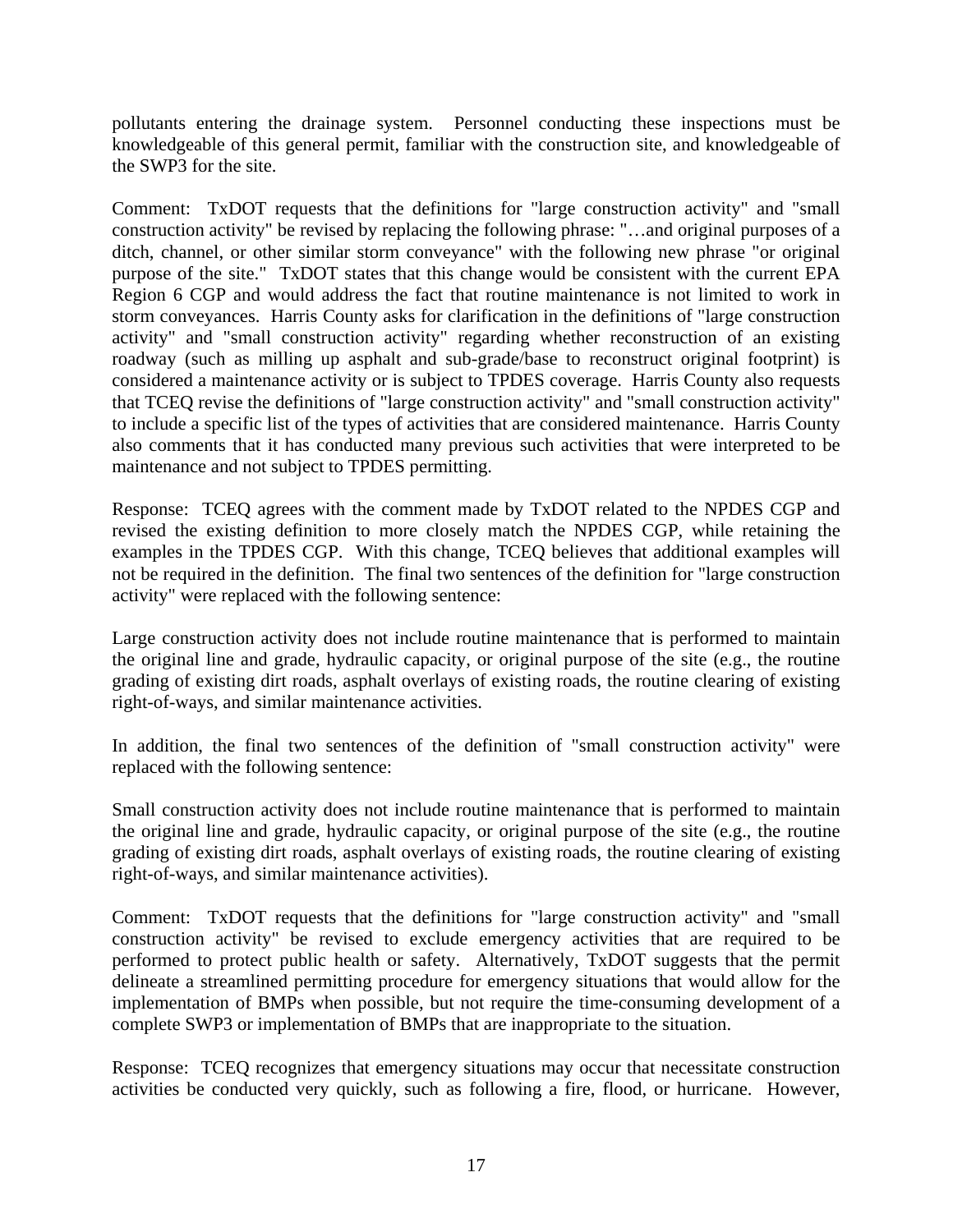TCEQ declines to add an emergency provision addressing these activities. Operators of construction activities may utilize the "force majeure" provision as described in Part II.B.11. to address enforcement concerns. In addition, operators such as TxDOT that may need to commence emergency construction activities quickly may choose to develop some SWP3 templates that could be used for common emergency procedures.

Comment: SWS-Houston notes that in the definition for "notice of termination" the term "permittee" with replaced with "discharger," and requests that it be changed back to "permittee." Harris County suggests replacing the word "a" in the definition of "notice of termination" with the word "this."

Response: TCEQ declines to make the change in the existing definition for "notice of termination" because it is consistent with TCEQ rules related to general permits in 30 TAC Chapter 205.

Comment: SWS-Houston and TxDOT recommend removal of the definition for "owner" as the term cannot be found in the body of the permit; and Fort Hood asks why this term was in Section I, when it is not used or referred to anywhere else in the permit.

Response: In response to the comment, the definition of "owner" was removed from the CGP.

Comment: Dallas and SAWS request that the word "sediment" be added to the definition of "pollutant."

Response: The definition included in the proposed CGP was based on the Texas Water Code definition of "pollutant." However, it is appropriate to note that sediment is of particular concern for regulated construction sites. Based on this information, the definition of "pollutant" was revised to include the following sentence at the end of the existing language: "For the purpose of this permit, the term "pollutant" includes sediment."

Comment: SWS-Houston recommends removal of the definition for "runoff coefficient" as the term cannot be found in the body of the permit.

Response: In response to the comment, the definition was removed because the term is not used in the body of the CGP.

Comment: TCB comments that the definition of "storm water and storm water runoff" seems to consider both terms as storm water.

Response: The definition in the new version of the CGP was revised from the existing CGP to remove the term "storm water" from the definition of "storm water," in an attempt to provide additional clarification. However, in response to the comment, the term was changed from "storm water and storm water runoff" to "storm water (or storm water runoff)."

Comment: SCIECA and Fort Hood note that perimeter controls were added to the definition of "temporary stabilization." Fort Hood comments that the definition is more confusing and contradictory. SCIECA comments that while perimeter controls do not stabilize the exposed soil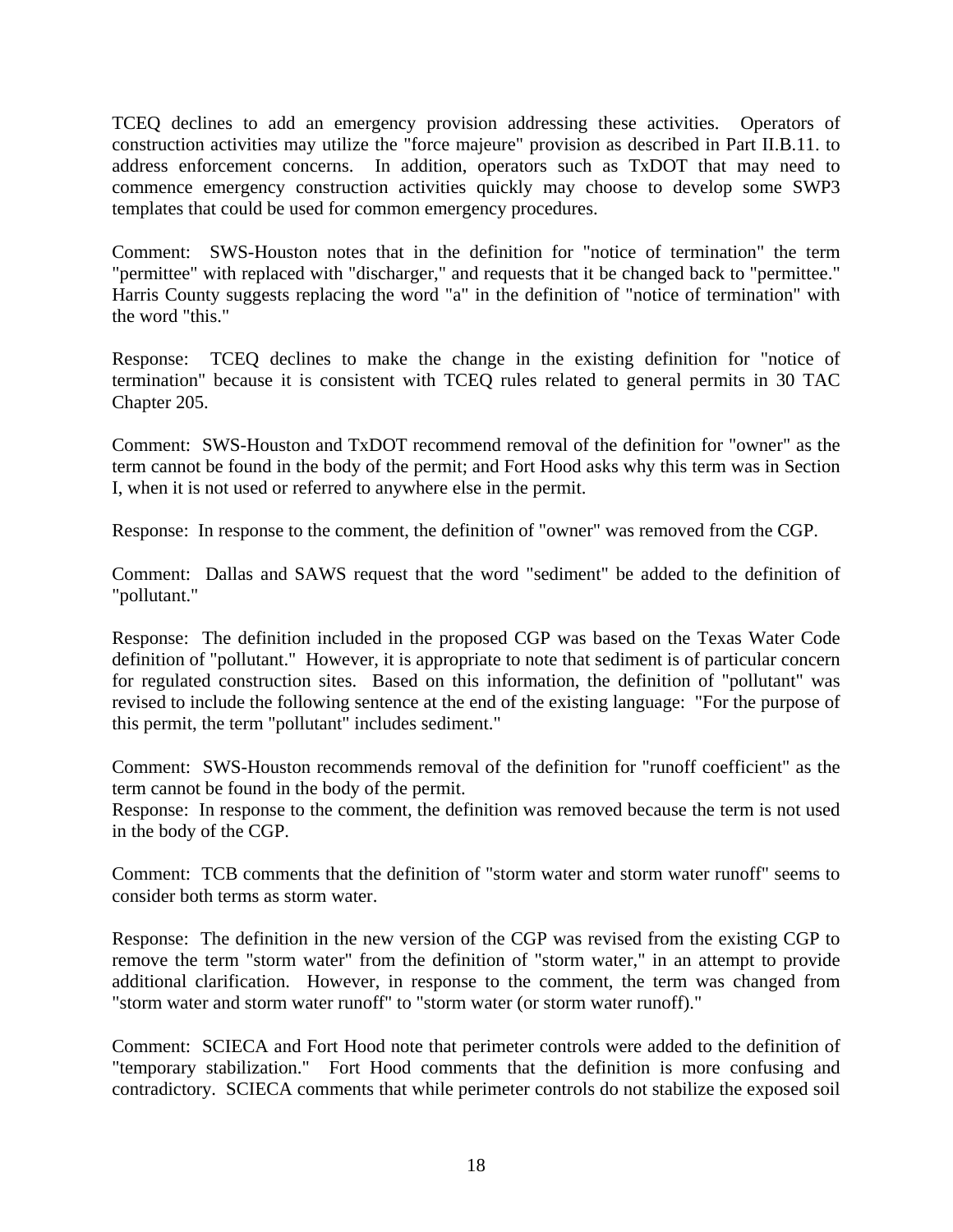and should not be defined as temporary stabilization, they can control sediment from leaving the site if designed correctly. SCIECA states that other structural controls may work better than perimeter controls and should be considered appropriate for use in place of temporary stabilization. SCIECA proposes that TCEQ change "perimeter controls" to "structural controls" and that if perimeter controls are allowed as temporary stabilization then there should be a 60 or 90 day time frame should be allowed before a more advanced form of stabilization is required. Fort Hood suggests that TCEQ either replace the word "erosion" in the second sentence with the term "the migration of pollutants" or delete the term "perimeter controls" from the list of example controls and replace the phrase "to prevent the migration of pollutants" with the phrase "to reduce or eliminate erosion." Fort Hood also comments that there is no mention of practices like phasing or temporary vegetation in the definition of "structural control (or practice)" and recommends including examples of practices and changing the term "device" to "device or practice" in the definition. Fort Hood also recommends adding erosion control compost to the list of example controls.

Response: TCEQ intends to allow certain perimeter controls to be used in place of temporary stabilization measures where those temporary stabilization measures are not feasible. To address the comments while also providing an allowance for the use of perimeter controls, two changes were made to the CGP. First, the definition of "temporary stabilization" was revised to remove the term "perimeter controls" and a second sentence was added to Section (b)(2) of the definition for "final stabilization" as follows:

- (b) For individual lots in a residential construction site by either:
- (1) the homebuilder completing final stabilization as specified in condition (a) above; or

(2) the homebuilder establishing temporary stabilization for an individual lot prior to the time of transfer of the ownership of the home to the buyer and after informing the homeowner of the need for, and benefits of, final stabilization. If temporary stabilization is not feasible, then the homebuilder may fulfill this requirement by retaining perimeter controls or other best management practices, and informing the homeowner of the need for removal of temporary controls and the establishment of final stabilization.

In addition, Section III.F.2. of the CGP was revised in response to a comment specific to that section to allow the use of perimeter controls and other structural controls where temporary stabilization is not feasible.

Comment: Fort Hood states that including the term "temporary seeding" in the definition of "temporary stabilization" is a source of controversy. As written, it appears TCEQ is endorsing the application of seed only as a temporary stabilization method, though it will do nothing to prevent erosion without a protective cover, until the seed germinates and becomes established. Fort Hood recommends replacing the term "temporary seeding" with the term "the establishment of temporary vegetation" and adding a statement that the application of seed can not occur without the use of additional structural controls.

Response: TCEQ declines to revise the definition of "temporary stabilization" and notes that the first part of the definition indicates that temporary stabilization exists where exposed soils or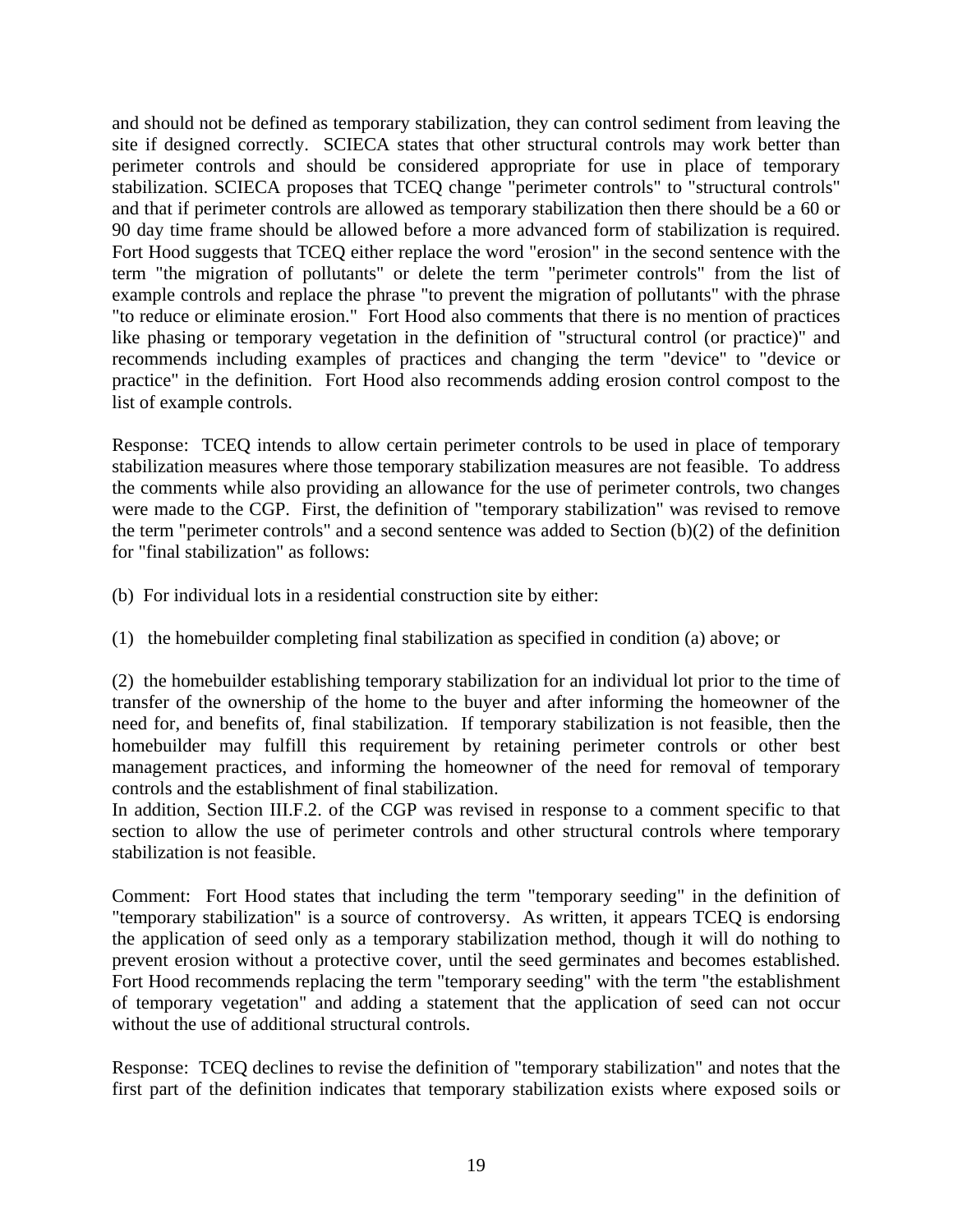disturbed areas are provided a protective cover or other structural control to prevent the migration of pollutants. If temporary seeding does not result in a protective cover over exposed soils, then it would not meet the requirement of "temporary stabilization" at the construction site.

# **Part II**

Comment: Fort Hood asks whether construction support activities addressed in Part II.A.2. that are located more than one (1) mile from the permitted construction site could be covered by the same SWP3 or would need to be authorized separately as either a small or large construction activity.

Response: Construction support activities that are located more than one mile from an authorized construction site can not be covered under the construction site's SWP3 and would require their own coverage under an appropriate permit based on the activity being conducted. For example, storm water runoff from a borrow pit may be considered a mining activity and required to be authorized under TXR050000, the multi-sector industrial general permit for storm water (MSGP).

Comment: Fort Hood recommends changing the word "industrial" in Section II.A.2.(b) to "construction" since not all of the listed examples of construction support activities would fall into the category of an industrial activity. Additionally, Fort Hood asks whether depositing excess soils in one area would be considered a construction activity if it is not associated with an actual construction project.

Response: In response to the comment, the term "supporting industrial activity site" was changed to "construction support activities" in Section II.A.2.(b). Construction activity includes the stockpiling of fill material, as noted in the revised definition of "commencement of construction," discussed in an earlier response.

Comment: Fort Hood requests clarification and definitions for "related to" and "primary construction area" found in the last paragraph of Section II.A.2. Fort Hood also asks for more guidance on the common plan of development rule relating to projects that may be awarded as separate contracts to the same or different contractors that involve land disturbing activities within the 1/4 mile distance limit. Fort Hood asks why the definition of "common plan of development" does not include a requirement that activities be located within 1/4 mile, as mentioned in Section II.A.2. Fort Hood also asks whether the distance refers to 1/4 mile from any part of a construction site or from areas where land disturbance occurs. Finally, Fort Hood asks how this would apply to three or more construction sites that were almost 1/4 mile apart from adjacent sites, but lined up in a row so that the third and all farther sites were more than 1/4 mile from the first site. SCIECA comments that the word "must*"* in the second paragraph of Part II.A.2 limits an operator's ability to select the permit coverage of their choice and suggests an option that might work is that the activity must be authorized by a permit. SCIECA asks whether a concrete company would become part of their site's larger common plan of development if they were to purchase concrete from a concrete company that is located within 1/4 mile of their construction site. SWS-Houston requests that the distances and measuring points noted for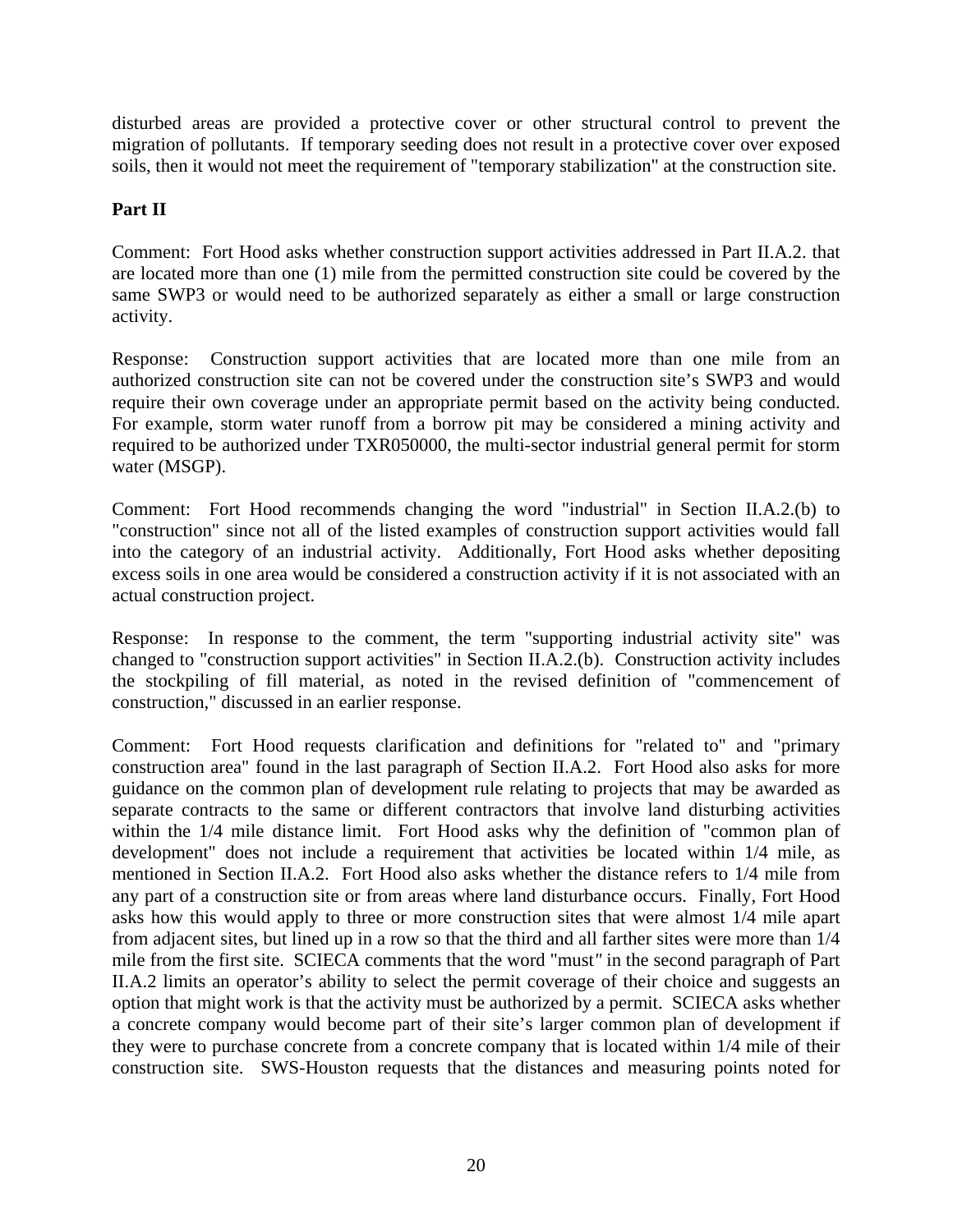related construction activity and support activities be made consistent with each other because of their interchangeability.

SWS-Houston comments that the permit outlines new requirements to include construction activity 1/4 mile away from the primary construction area in the common plan of development. SWS-Houston notes that other support activities may also be authorized under the CGP if they are included in the SWP3 and are no further than one mile from the boundary of the permitted construction site. SWS-Houston requests that the distances and measuring points, for related construction activity and support activities, be consistent with each other. TAB believes that the addition of construction support activities within 1/4 mile from primary construction area as part of the common plan of development is confusing and could potentially increase the number of small sites required to obtain permit coverage. Due to their being mobile and temporary in nature, TAB feels this calculation could be difficult and they urge removal of this section and retention of the language in the existing permit, which does not include construction support activities as part of the common plan of development. TxDOT suggests separating Part II.A.2 into two sections, "Authorization of Industrial Activities at Supporting Sites" and "Authorization of Other Earth Disturbance at Supporting Sites" as that would clarify the requirements and eliminate the confusion regarding whether the 1/4 mile or one mile distance applies.

Response: As stated in an earlier response, the last paragraph of Section II.A.2., which related to construction activities within 1/4 mile of each other, was deleted. TCEQ believes that the issues raised by the commentors above are addressed in the revised definition of "common plan of development or sale."

Comment: Zachry comments that the CGP seems to focus on residential and commercial property development and does not reflect conditions related to industrial construction. Zachry states that it would like see the distance increased from the primary construction site to construction support activities from the proposed  $(1/4)$  mile to two miles, in order facilitate consolidation of permit requirements. Accordingly, Zachry proposes changes to the last paragraph of Section II.A.2 so that it reads as follows (changes in italics):

Discharges of storm water runoff from earth disturbing activities, including construction support activities, that are related to the primary construction area and located *on non-contiguous property* within one fourth (1/4) mile from the primary construction area, are a part of the common plan of development and must be authorized under this general permit if the common plan of development is greater than or equal to one acre. *Earth disturbing activities on contiguous or non-contiguous properties within two (2) miles of the primary construction area, which are included in the scope of work of a single contract for construction of interrelated*  industrial facilities may be considered part of a common plan of development for permit *coverage purposes.*

Response: TCEQ added the last paragraph to Section II.A.2. to clarify that in some cases, multiple related construction activities would not need to be considered as part of a larger common plan of development; while those within 1/4 mile of each other would need to be considered together. This is consistent with guidance provided by EPA and that TCEQ used in evaluating projects for municipalities and similar entities conducting similar land disturbance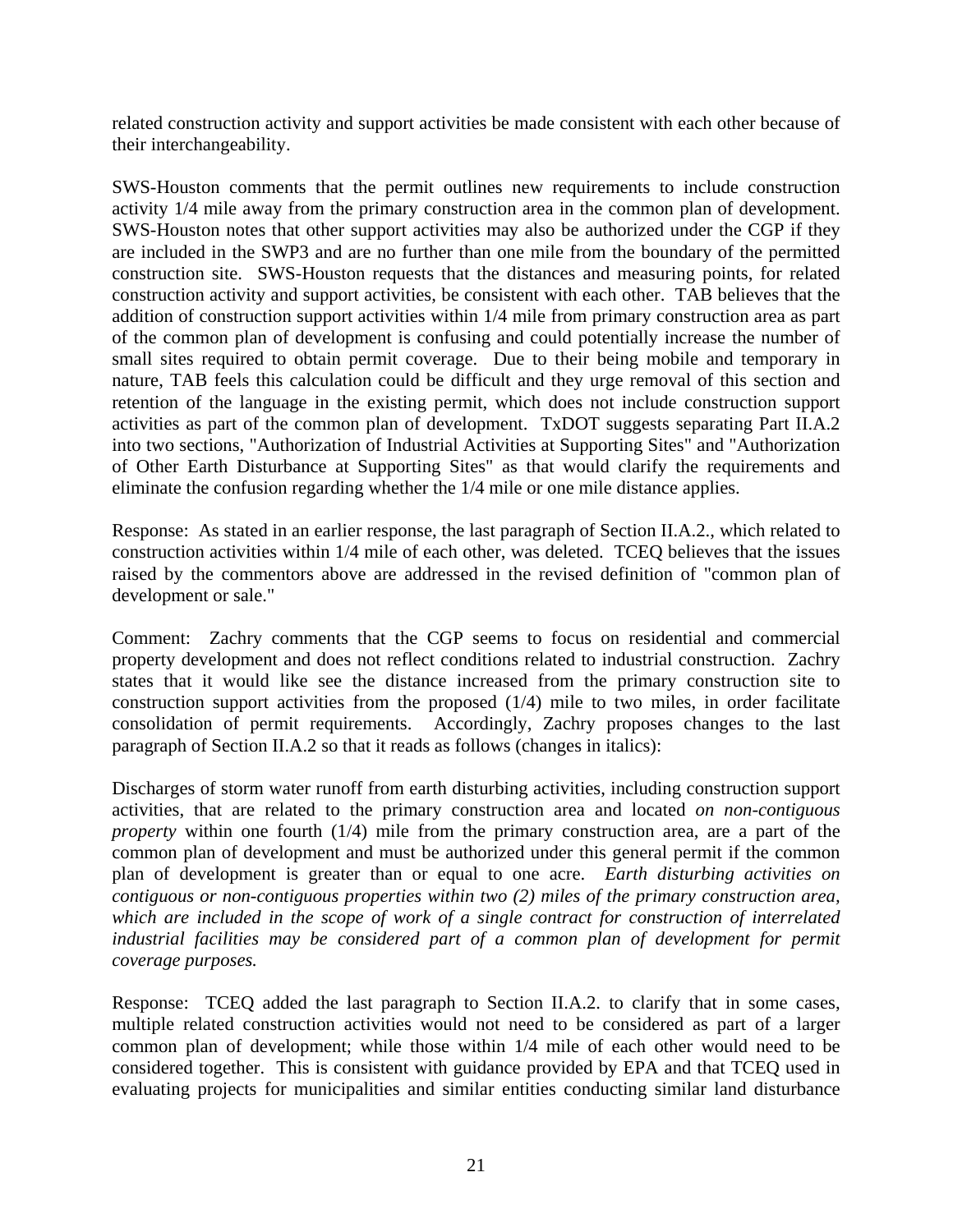activities throughout their jurisdiction. It is apparent that Section II.A.2., related to construction support activities, was not the most appropriate location for this language. Therefore, the definition of "Common Plan of Development" was revised as indicated in an earlier response to include additional language related to the 1/4 mile distance for related projects. This change also removes the reference to the "primary" site. Therefore, it would apply to any sites that are part of the same project that are less than 1/4 mile from each other based on the boundaries of the disturbed areas.

Comment: Harris County suggests capitalizing "storm" in the title to Section II.A.3. so it will read "Non-Storm Water Discharges."

Response: This change was made as requested.

Comment: Fort Hood recommends adding the following parenthetical to the description of fire fighting activities in Section II.A.3.(a) in order to match the language in TPDES Permit No. TXR040000: "(fire fighting activities do not include washing of trucks, run-off water from training activities, test water from fire suppression systems, and similar activities)."

Response: This change was made as requested, as it provides clarification of the expectation that the item only refers to emergency fire fighting discharges.

Comment: SCIECA asks if there is a benchmark or limit used to determine the difference between chlorinated and hyperchlorinated water as described in the list of non-storm water discharges in Sections II.A.3.(b) and (e) of the CGP. Fort Hood asks TCEQ for a numerical standard or other explanation that can be used to determine whether or not previously hyperchlorinated water has been adequately dechlorinated with respect to the general permit, and asks if it would be reasonable to assume that if previously hyperchlorinated water met the "normal" potable water standard of  $\langle 4 \rangle$  mg/L total chlorine residual, that would meet the requirement in this section. Harris County states that the term "hyperchlorinated water" is undefined and therefore unenforceable, and requests that TCEQ establish a limit of no greater than 5 mg/L chlorine residual for discharges to surface water in the state.

Response: TCEQ recognizes that discharges containing chlorine, particularly at levels over 4.0 mg/l, may cause a water quality problem. However, no specific discharges limits were established. No discharge under this permit may cause or contribute to a violation of water quality standards and this provision is not meant to authorize the involuntary discharge of chlorinated water, e.g., from a broken potable or drinking water line. A regulated municipal separate storm sewer system (MS4) operator may need to establish controls to address the discharge of potentially elevated levels of chlorine from these water sources. In addition, while the CGP allows non-storm water discharges from water line and fire hydrant flushing, it does not authorize the discharge of hyperchlorinated water, unless the water is first dechlorinated. Completely dechlorinated water is generally considered to contain less than 0.1 mg/l of chlorine.

Comment: SCIECA comments that it understands Section II.A.3.(c) to mean that water used to wash mud, dirt, or dust off of pavement is an allowable discharge, and requests verification of that understanding from TCEQ. SCIECA also asks whether the proposed permit allows the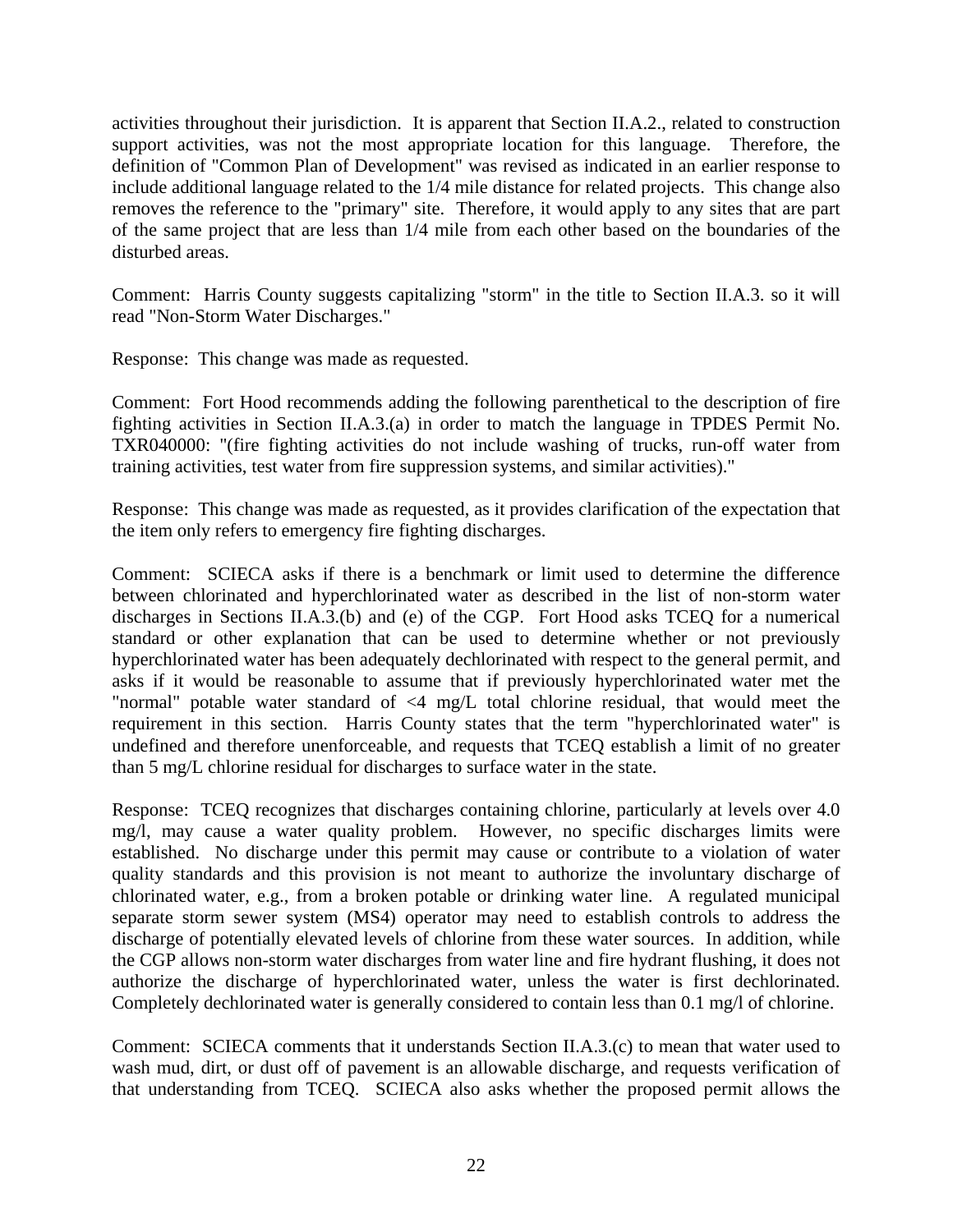discharge of non-storm water produced from pressure washing driveways of newly constructed homes prior to sale, as long as BMPs are utilized to handle the water. SCIECA also asks whether the CGP is stating that wash water is allowed to leave the site without being treated if the water meets all the criteria above (Section II.A.3.a-h); and if not, SCIECA asks whether controls must be used. Fort Hood asks the purpose of prohibiting the use of pressure washers and asks how TCEQ would propose removing large amounts of mud from construction vehicles and equipment without them. Harris County contends that discharges from pressure washing of a building are no different from washing without pressure washing and suggests TCEQ delete the phrase "where pressure washing is not conducted," and recommends adding emphasis on BMPs to treat wash water runoff from areas where any washing is conducted at a site.

Response: In response to the comments, the phrase "where pressure washing is not conducted" was removed from the CGP. In addition, in order to clarify that BMPs must be utilized for storm water runoff, as well as for the list of authorized non-storm water flows, the first sentence of the first paragraph of Part III was revised to read: "Storm water pollution prevention plans must be prepared to address discharges authorized under Section II.E.2. and II.E.3…."

In addition, the final sentence of the first paragraph was revised as follows:

The SWP3 must describe and ensure the implementation of practices that will be used to reduce the pollutants in storm water discharges associated with construction activity and non-storm water discharges described in Part II.A.3. and assure compliance with the terms and conditions of this permit.

Comment: Zachry comments that well water used for industrial site construction, which meets potable water quality standards, but is not yet certified or used as such, should be allowed as a potable water discharge and requests that TCEQ revise Section II.A.3.(e) to state "potable quality water." As an alternative, Zachry suggests adding the following definition of "potable water" to Section I.B. of the draft permit as follows: "Potable Water - Water from sources that meet standards for drinking water use."

Response: TCEQ believes that untreated well water would generally be considered allowable under Section II.A.3.(g), related to uncontaminated ground water. If well water is treated in a similar manner to potable water, then it may also be considered allowable under this provision. No changes were made based on this comment.

Comment: Fort Hood asks TCEQ's position or policy on the washing out of concrete trucks at unregulated construction sites, or sites that do not require coverage under this permit.

Response: Concrete truck washout may occur at any regulated construction site, provided that there is no discharge to surface water, and that the requirements of the general permit are met. Concrete truck washout at unregulated construction sites would need to be authorized under an alternative permit, such as TPDES General Permit Number TXG110000, related to Concrete Production Facilities. In response to the comment, this provision was removed from Section II.A.4. and replaced with a new Section II.B. as follows, and subsequent sections were renumbered accordingly.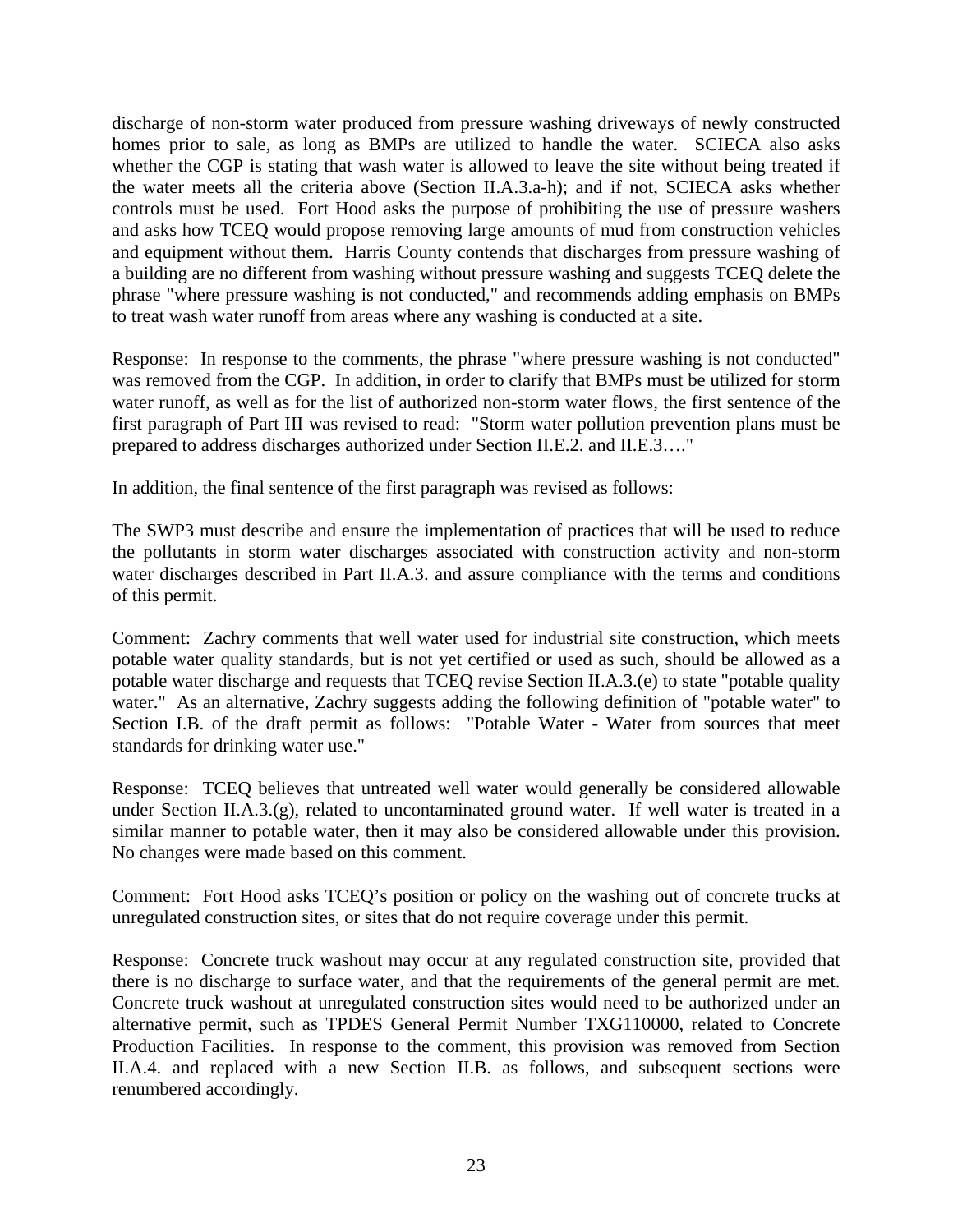## Section B. Concrete Truck Wash Out

The washout of concrete trucks associated with off site production facilities may be conducted at regulated construction sites in accordance with the requirements of Part V of this general permit.

Comment: SCIECA comments that some enforcement inspectors at the MS4 level have interpreted the language in Section II.B.2. to mean that only storm water that is completely free of sediment or pollutants, can be legally discharged, and asks whether it is TCEQ's intent (as shown in Section II.A.5.) to disallow the discharge of storm water from an industrial site storm water that is commingled with wastewater and requests verification on this understanding or a revision of the requirement in order to eliminate confusion.

Response: In response to the comment, the beginning of the first sentence of Section II.B.2. (renumbered as Section II.C.2) was revised as follows: "Except as otherwise provided in Part II.A. of this general permit…"

TCEQ believes that additional changes are not required and that the existing permit language adequately states that storm water runoff from construction activities regulated under the CGP may be discharged provided that it is discharged in accordance with the conditions of the permit (e.g., in accordance with a SWP3 and other conditions).

Comment: TAB comments that TCEQ should provide the necessary information in Section II.B.4. regarding impaired waters and those segments that have total maximum daily loads (TMDLs). TAB suggests that this can be done on a website or as an appendix to the permit so that permittees can easily find the information.

Response: In response to the comment, Section IX.B. of the Fact Sheet was revised to add the following language after the existing paragraph describing information that is included in the NOI:

Applicants can locate information regarding the classified segment(s) receiving the discharges from the construction site in the "Atlas of Texas Surface Waters" or the TCEQ's Surface Water Quality Viewer, at the following TCEQ web addresses. These documents include identification numbers, descriptions, and maps:

Atlas of Texas Surface Waters: [http://www.tceq.state.tx.us/comm\\_exec/forms\\_pubs/pubs/gi/gi-](http://www.tceq.state.tx.us/comm_exec/forms_pubs/pubs/gi/gi-316/index.html)[316/index.html](http://www.tceq.state.tx.us/comm_exec/forms_pubs/pubs/gi/gi-316/index.html)

Surface Water Quality Viewer: <http://www.tceq.state.tx.us/compliance/monitoring/water/quality/data/wqm/viewer/viewer.html>

Applicants can find the latest EPA-approved list of impaired water bodies (the Texas 303(d) List) at the following TCEQ web address:

http://www.tceq.state.tx.us/compliance/monitoring/water/quality/data/wqm/305\_303.html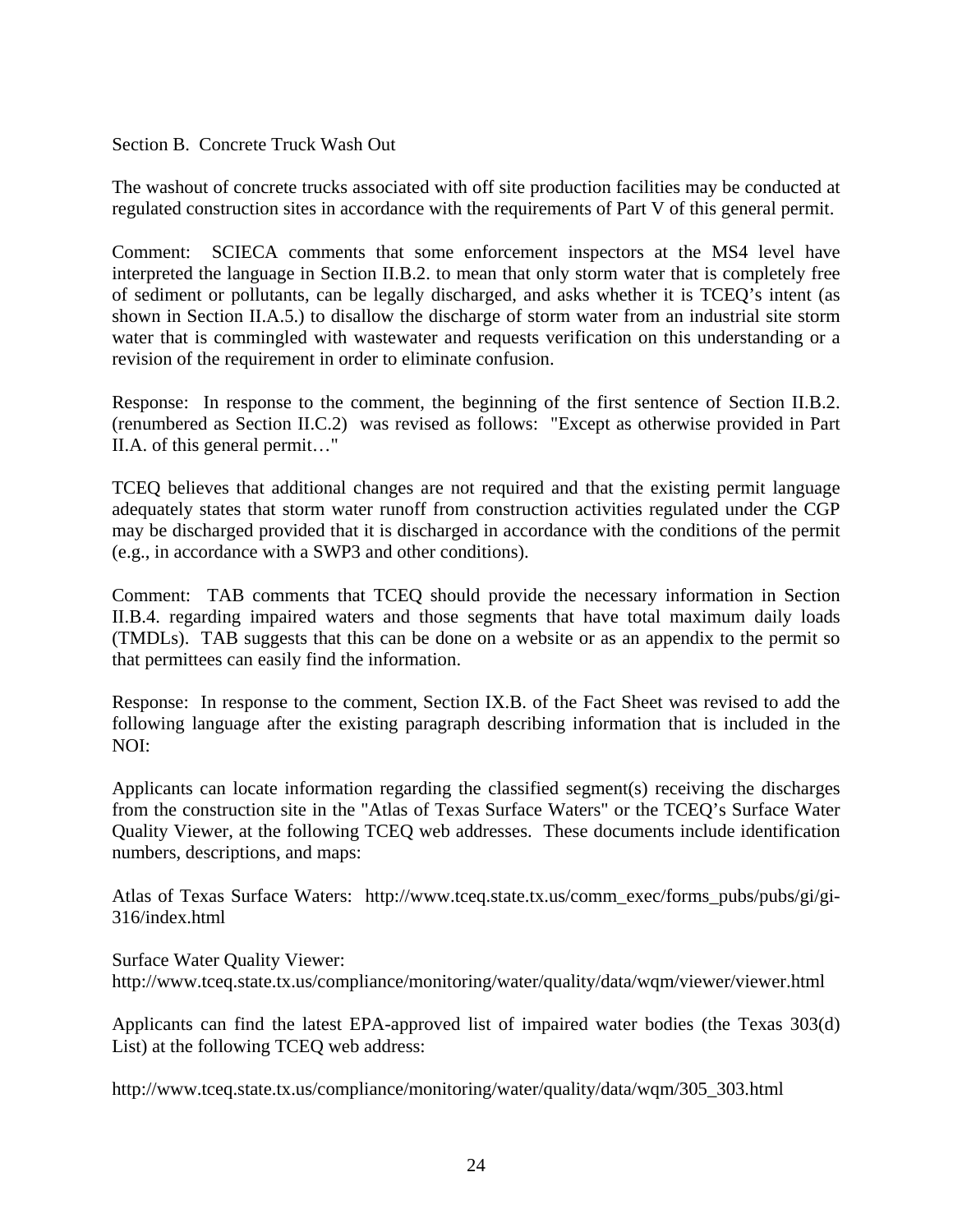In addition, TCEQ revised the second paragraph of Section II.C.4. to remove references to TMDL implementation plans.

Comment: SOS requests that language be added in Section II.B.5. in order to clarify that the term "commencement of construction" in the CGP includes not only initial site clearing, but also demolition, grading, and excavating. SOS believes that this change would dovetail with the definition provided in Section I.B.

Response: In response to the comment, the bolded language in the second sentence of the first paragraph of Section II.B.5. (renumbered as Section II.C.5.) was revised as follows:

In addition, commencement of construction (i.e., the initial disturbance of soils associated with clearing, grading, or excavating activities, as well as other construction-related activities such as stockpiling of fill material and demolition) at a site regulated under 30 TAC Chapter 213, may not begin until the appropriate Edwards Aquifer Protection Plan has been approved by the TCEQ's Edwards Aquifer Protection Program.

Comment: SCIECA asks why the language referring to "act of God" in Section II.B.11., was included when it will allow violating operators to claim *force majeure* after any major rain event, thus making enforcement more difficult, if not impossible. SCIECA also asks at what level should a storm event be considered catastrophic or vice-versa.

Response: This provision does not exempt a permittee from meeting the requirements of the CGP. The referenced rule (30 TAC  $\S70.7$ ) states that permittees may utilize a *force majeure* defense related to enforcement, but that the operator of the affected facility has the burden of proof to demonstrate that any pollution or discharge is not a violation. The rule is in effect regardless of whether it is included in the CGP. However, TCEQ elected to include it in the CGP to notify permittees of the existence of the rule.

Comment: SCIECA asks whether erosion and sediment controls should be designed for a 2 year/24-hour storm event like the detention ponds or for a smaller storm event. SCIECA believes that it would be clearer what is acceptable to TCEQ if a minimum design limit was required in the permit.

Response: TCEQ declines to require treatment to a particular size storm event at this time, but recognizes that it may be useful in many cases to consider a 2-year/24-hour storm event when choosing BMPs that will effectively remove pollutants from storm water runoff at regulated construction sites.

Comment: Zachry comments that many industrial plants (e.g., refineries, chemical plants, electric power generating facilities, and cement plants) are designed with storm water and process water containment and collection for the entire site, such that all storm water is collected and routed to a pond or ponds with individually permitted outfalls. Zachry believes that it is effectively duplicate permitting to require coverage under the CGP for these facilities, and also comments that this permit seems to focus on residential and commercial construction rather than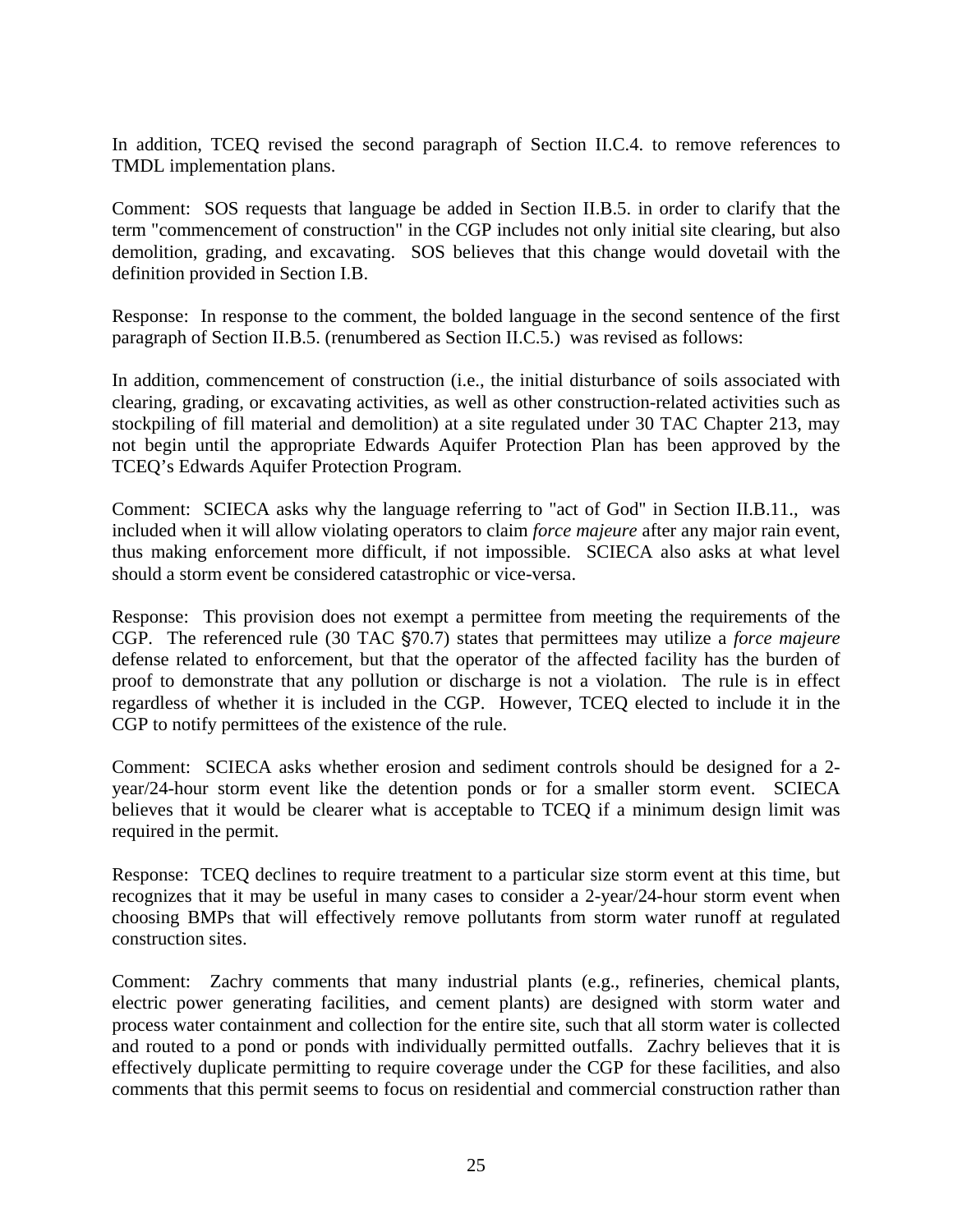industrial construction. Zachry requests that TCEQ add the following language as a new Section II.B.11., and renumber the existing II.B.11. as II.B.12.:

11. Construction Storm Water Discharges within an Individual Permitted Facility

Storm water discharges within an individually permitted facility where all storm water is collected and discharged through an existing permitted outfall(s) are not subject to TPDES storm water permit requirements. The Owner of the facility is responsible for directing and controlling discharges from construction activities into the collection system to meet existing permit requirements.

Response: Construction site storm water runoff that would otherwise be required to be authorized under the CGP may be covered under an individual TPDES permit only if that permit specifically includes construction site storm water in the list of authorized discharges. There are specific rules related to the need for a permit for construction site storm water runoff, and individual wastewater and storm water TPDES permits are written with effluent limits and conditions that take into account the list of waste streams submitted in the original application. TCEQ declines to add the requested language and notes that those industrial facilities who wish to authorize discharges from their construction activities in an individual permit may request to amend their individual TPDES permit.

Comment: Mesquite asks if a new fee will be required with the new NOI for on-going large construction activities applying for permit coverage per Section II.C.1.(b) that had coverage under the existing CGP. TAB suggests that TCEQ allow current permit holders authorization under their existing permits until they expire to prevent the TCEQ from becoming overwhelmed at application renewal time. Centex Homes seeks clarification regarding what category of operator is required to submit an NOI under this provision for ongoing coverage. Centex Homes asks whether the exclusion from the notice requirement set forth in Section II, Section D.3.(f) applies to those seeking continuing coverage under Section II.C.1.(b). TxDOT asks if an NOI was filed under the previous CGP to authorize an on-going construction activity, must an NOT be filed prior to submitting an NOI under the new CGP. Harris County requests a "grandfathering" period for sites where construction activities have ended, but final site stabilization has not yet been achieved, so that for sites that are simply "waiting for the grass to grow" will not be subject to the additional fees under the renewed permit.

Response: Primary operators at large construction sites must submit an NOI for continued coverage, unless the CGP allows for authorization without submittal of an NOI (such as for small construction sites meeting federal conditions in 40 CFR  $$122.28(b)(2)(v)$  and as adopted by reference in 30 TAC Chapter 281, related to being authorized without submitting an NOI). The operator responsible for submitting an NOI under the renewed CGP is the same entity that was responsible for submitting an NOI under the existing CGP. Therefore, the requirement to submit an NOI within 90 days would apply to all operators that are covered under the existing CGP. The provision to renew coverage does not apply to those operators not required to submit an NOI per Section II.D.3.(f) of the general permit. Operators required to submit an NOI within 90 days of the effective date of the renewed CGP will not be required to submit a NOT under the previous permit if the conditions for terminating coverage are met within the 90 day period.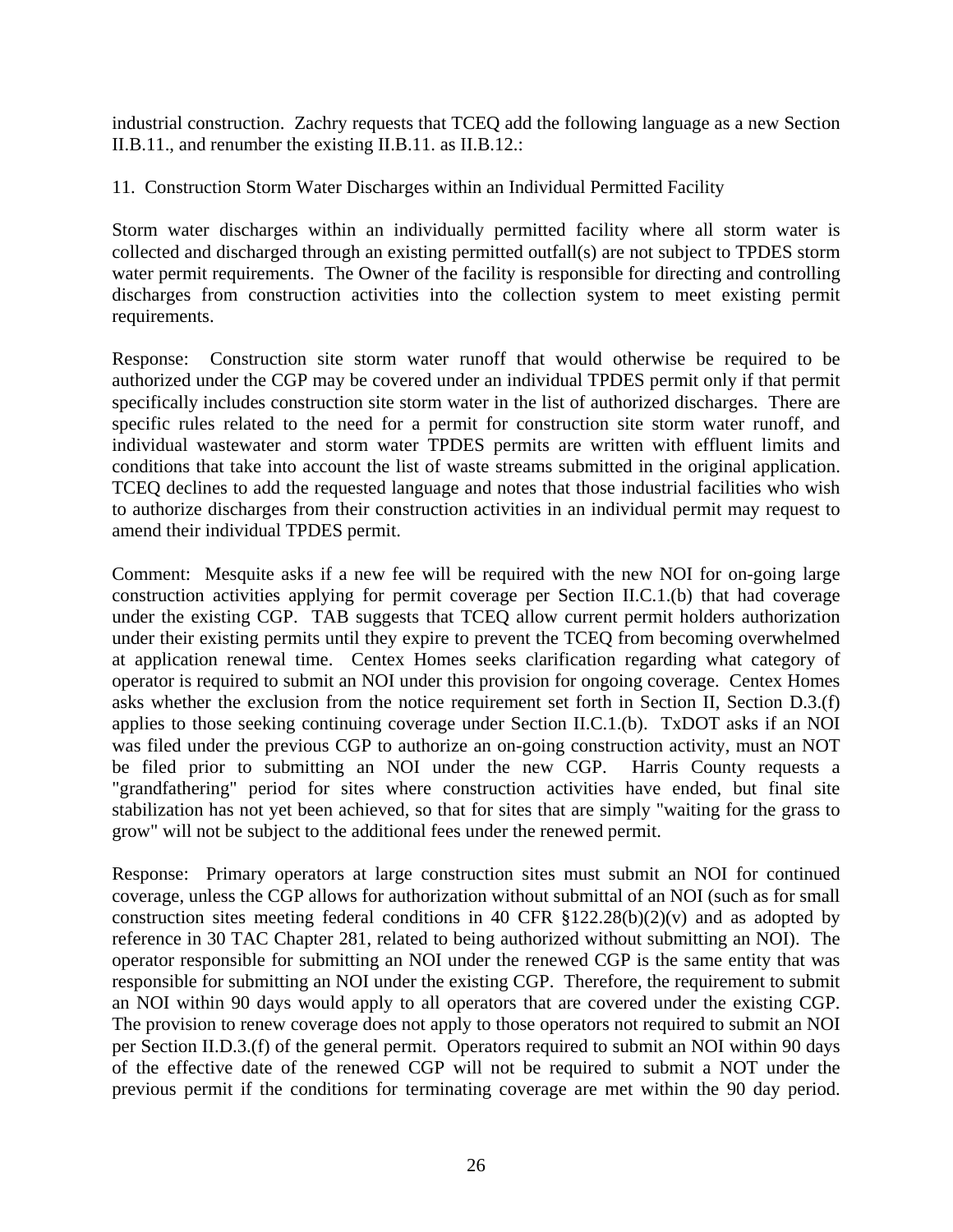Those sites seeking renewed coverage must submit the required fee for the application to be considered complete. TCEQ declines to revise the permit in response to the comments.

Comment: TxDOT recommends that the term "issuance date" be replaced with "effective date" in Section II.C.1.(b), and comments that with almost 2,500 active, on-going construction projects that will need to be brought into compliance with the new permit, a known and certain effective date would greatly assist us in making this transition.

Response: In response to the comment, page 1 of the CGP was revised to establish an effective date of March 5, 2008. Changes were also made to Sections II.D.1. and 2., and to Section II.E.8. of the CGP and to Parts II and VIII of the Fact Sheet to reflect this change.

Comment: Mesquite asks whether new construction site notices will be required for small ongoing construction sites described in Section II.C.2.(b).

Response: Yes, ongoing construction activities will be required to utilize the forms developed for this general permit, including posting new site notices.

Comment: Fort Hood recommends deleting the following phrase from the end of the first sentence of the final paragraph of Section II.D.2. because it is redundant, unnecessary, and uses poor grammar: "…are considered to be large construction activities."

Response: In response to the comment, the final paragraph of Section II.D.2. (renumbered as Section II.E.2.) was revised as follows:

As described in Part I (Definitions) of this general permit, large construction activities include those that will disturb less than five acres of land, but that are part of a larger common plan of development or sale that will ultimately disturb five or more acres of land, and must meet the requirements of Part II.E.3. below.

Comment: SWS-Houston believes that the new provision in Section II.D.3(b) requiring NOI submittal ten days prior to commencing construction will unreasonably delay large construction activities and suggests that a more reasonable deadline would be five days prior to commencement of construction. SCIECA also believes that the ten day waiting period for a paper NOI submittal is excessive and suggests that the standard mailing time within the state of two to five days is more appropriate. AEP contends that very little benefit will be gained by extending the waiting period from two to ten days, considering the potential to disrupt schedules and delay construction. Harris County, Oncor, Capital Environmental, and AEP request that TCEQ retain the current two day waiting period for provisional authorization of coverage under the CGP. TAB expresses concern that the proposed ten day waiting period will adversely affect its members and that TCEQ should reconsider and allow provisional coverage to begin once a paper NOI is postmarked. Capitol Environmental believes that operators should not be penalized or held to more stringent requirements for using a paper NOI. Harris County asks whether "ten days" means business days or calendar days and asks that TCEQ clarify whether "ten days prior to commencing construction activities" means ten days from the date the NOI is postmarked or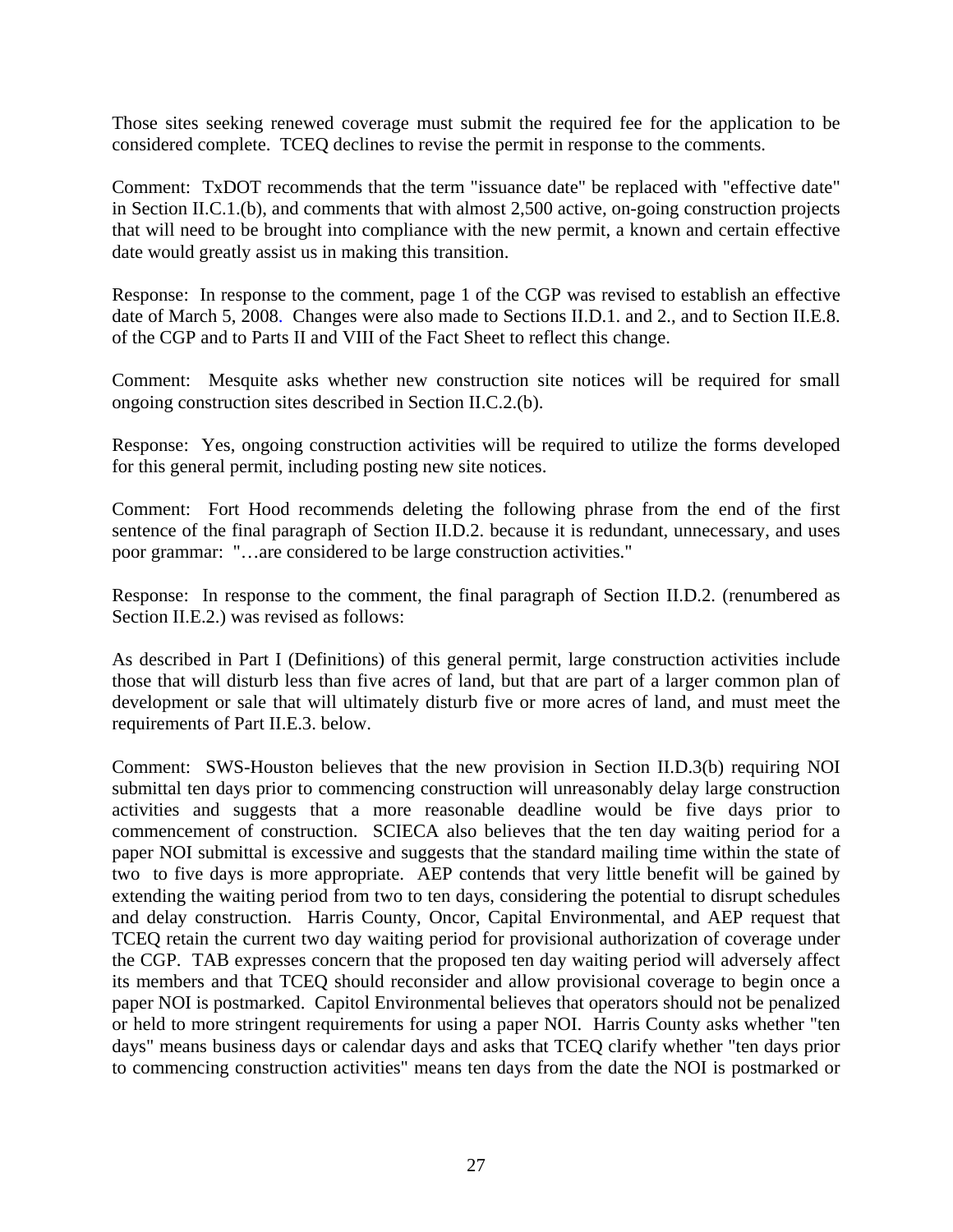the date received by TCEQ. Tarrant County comments that the ten day waiting period is unacceptable and respectfully requests TCEQ re-evaluate it.

Response: In response to the comments, the number of days before a large construction activity receives provisional authorization for a paper NOI submittal was revised from ten to seven days. This time period should allow time for TCEQ to receive NOIs and insure that NOIs are available at the Storm Water NOI Processing Center when actual construction activities begin. This will assist TCEQ in providing information to concerned persons requesting information on particular NOIs regarding large construction activities. TCEQ disagrees that this new provision will delay construction activities to a great extent. Persons seeking coverage under the CGP also have the option of submitting an NOI electronically, which does not have a seven day waiting period for provisional authorization. For the case of a change in operator, no changes were made to the requirement for the new operator to submit notification 10 days before a transfer of ownership. This is consistent with TCEQ general permit rules in 30 TAC §205.4(h).

Comment: Harris County comments that it agrees with the intent of Section II.D.3.(b), but states that the signatory requirements of the NOI will not allow the NOI to be submitted electronically.

Response: The NOI requirements for a paper NOI and an electronic submittal are identical, although a State of Texas Environmental Electronic Reporting System (STEERS) Participation Agreement (SPA) is currently required to utilize the STEERS system for electronic submittal. The authorized signatory for the operator may submit a SPA and other personnel may also submit a SPA to complete the NOI to the point that it is ready for signature. TCEQ expects that electronic NOI submittal should still be easier than requiring an ink signature on every NOI that is submitted.

Comment: SCIECA asks what is gained by requiring in Section II.D.3.(c) for the NOI to be posted and expresses concern that sensitive company information is included on the NOI and therefore should not have to be posted for public viewing. SCIECA further comments that all relevant information that might be needed by an inspector or the general public is found on the Construction Site Notice. In light of protecting company information from possible fraudulent use, SCIECA asks whether there is not another way for TCEQ to have the required information posted at the site without requiring the permittee to post all of the company's information.

Response: TCEQ declines to remove the requirement to post a site notice for large construction sites that are required to submit an NOI. Posting the NOI provides the public and inspectors who drive past the site some assurance that the construction site does have permit coverage, provides information on who to contact if there is a problem, may facilitate reporting by the public, and is consistent with the requirements of the EPA's CGP. TCEQ also notes that all information on the NOI is available to the public, and can not be claimed as confidential.

Comment: TxDOT suggests omitting the language requiring the notice to be maintained in one location. TxDOT comments that its projects are usually located adjacent to active roadways and are therefore potentially dangerous and believes that it is inappropriate for them to post a notice in a location that could be hazardous for someone to approach. TxDOT requests that TCEQ consider inserting "safely and" before the phrase "readily available" in both paragraphs of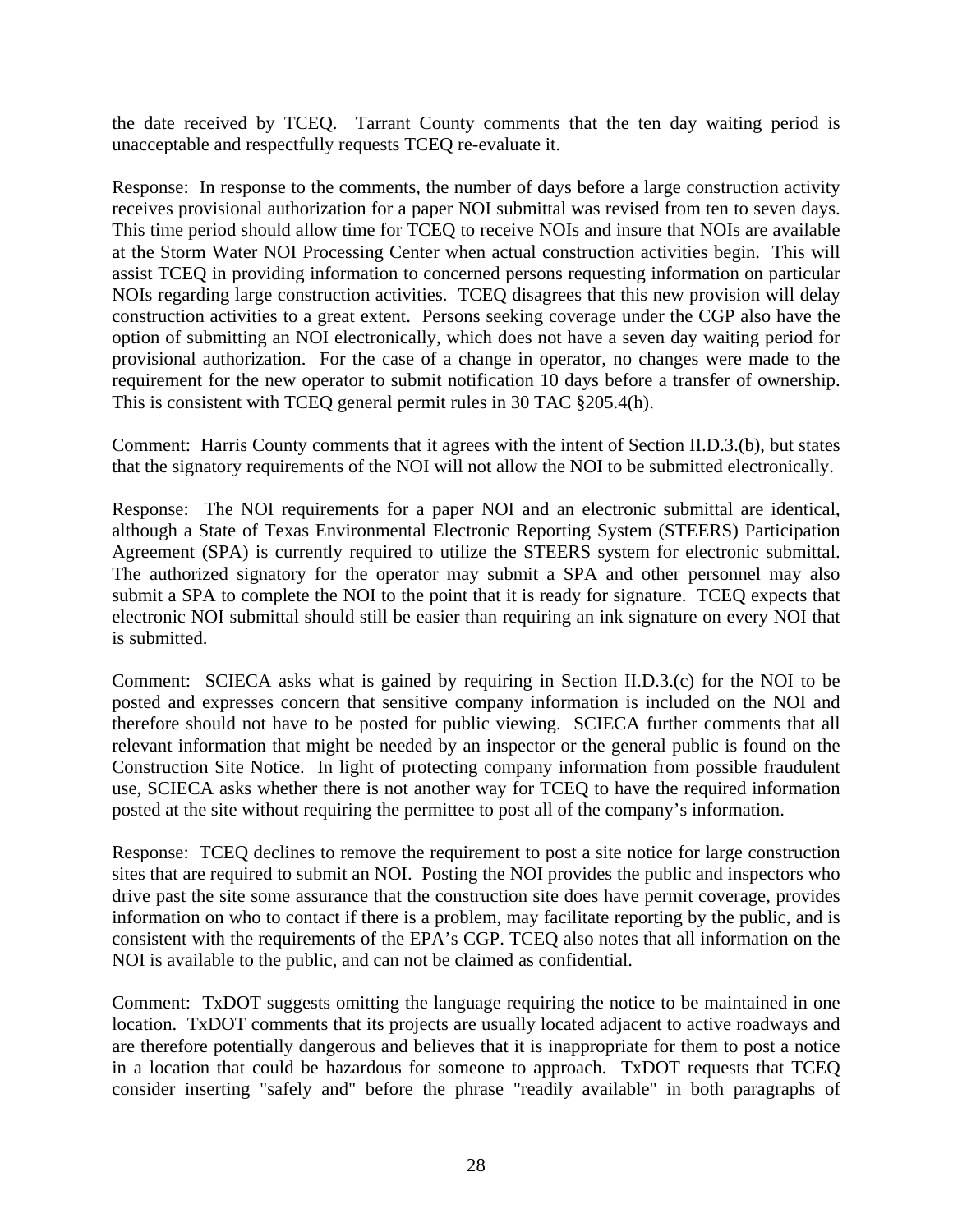Section II.D.3.(c) in order to clearly allow applicants to take safety into consideration when determining a posting location. SWS-Houston comments that the location requirements of posting the NOI and site notices in Section II.D.3.(c) and the site notice in Section III.D.2. differ and requests that they be revised to be consistent.

Response: In response to the comment, Section II.D.3.(c) (renumbered as Section II.E.3.(c)) was revised to insure that the site notice is posted in a location where it is safely and readily available. In addition, the requirement to maintain the notice in that location this language was revised to account for linear construction projects. In addition, the location for posting the site notice was changed in Section II.D.2.(b) (renumbered as Section II.E.2.(b)) to be consistent with the requirement in Section II.D.3. for linear construction sites. The following revised language replaced the existing Section II.D.3.(d) (renumbered as Section II.E.3.(d)):

all operators of large construction activities must post a site notice in accordance with Section III.D.2. of this permit. The site notice must be located where it is safely and readily available for viewing by the general public, local, state, and federal authorities prior to commencing construction, and must be maintained in that location until completion of the construction activity (for linear construction activities, e.g. pipeline or highway, the site notice must be placed in a publicly accessible location near where construction is actively underway; notice for these linear sites may be relocated, as necessary, along the length of the project, and the notice must be safely and readily available for viewing by the general public; local, state, and federal authorities); and…

Comment: SWS-Houston requests that operators described in Section II.D.3.(f) be exempted from signatory and reporting requirements outlined in Sections II.D.3.d, II.E.3, III.A, III.D.2, III.E.2, III.F.1.(k) and any other section of the CGP requiring action from 'all operators' or from "those operators of large construction sites not required to submit an NOI." SWS-Houston also comments that they believe that the proposed, broader definition of operator will increase the number of operators involved, thus complicating the development and management of the SWP3. SWS-Houston also comments that the increased burden of obtaining timely signatures on certifications, reports, and other information from these additional operators will unreasonably complicate the development and management of shared SWP3s, thus negating the best opportunity to coordinate compliance efforts on large construction sites.

Response: TCEQ declines to make the requested changes. Operators not required to submit an NOI are still regulated under the CGP. Therefore, it is necessary that they be required to certify that they are in compliance with the CGP by posting a site notice. Where operational control of a construction activity is transferred, TCEQ believes that it is necessary for the original operator to attempt to notify the new operator of their responsibilities under the CGP.

Comment: SCIECA asks for clarification on the issue of who needs to file an NOI under Section II.D.3.(b) and states that TCEQ has confused the matter. Centex Homes believes that, although the agency was attempting to clarify the category of operators required to submit an NOI under Section II.D.3.(b), the proposed language is too vague to provide proper guidance to the regulated community. Centex Homes suggests that the TCEQ provide clear, specific, objective, and measurable criteria to determine whether an operator is required to submit an NOI. Centex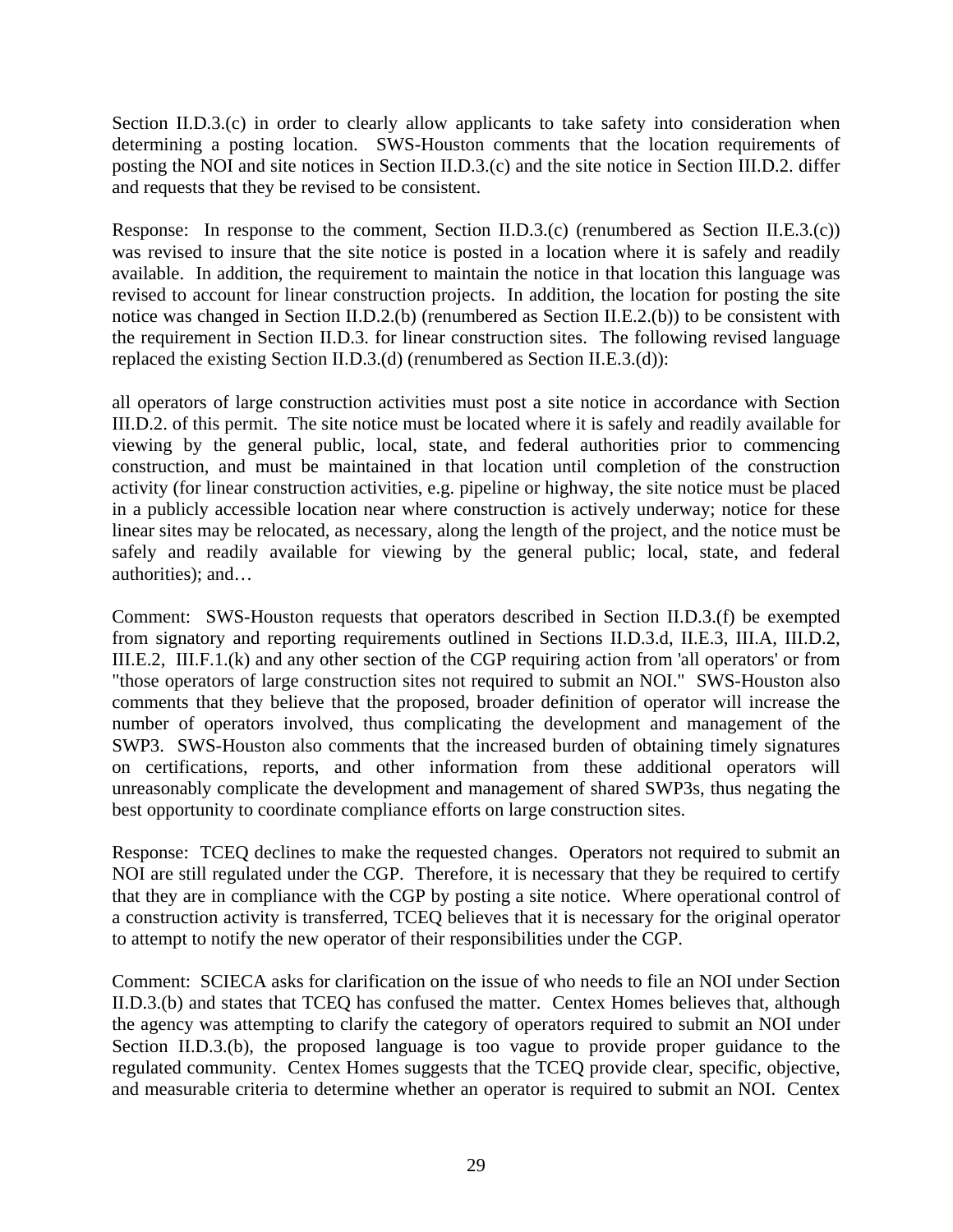Homes suggests that TCEQ provide examples of factual scenarios when operators do not have to submit an NOI. Centex Homes provides the following example and requests TCEQ to comment on it specifically regarding whether submitting an NOI is necessary:

Would an operator be required to file an NOI if he has operational control over construction plans and specifications, including the ability to make modifications to those plans and specifications, but delegates, via contract, complete responsibility for compliance with the requirements and conditions of the general permit to a third party?

Response: In response to the comments and as noted in previous responses regarding the definition of "operator," the definition was revised to define two subsections of the term; "primary operators" and "secondary operators." Section II.D.3.(b) (renumbered as Section II.E.3.(b)) was revised as follows for consistency with the revised definition of "operator."

primary operators must submit a Notice of Intent (NOI), using a form provided by the executive director, at least seven days prior to commencing construction activities, or if utilizing electronic submittal, prior to commencing construction activities. If an additional primary operator is added after the initial NOI is submitted, the new primary operator must submit an NOI at least seven days before assuming operational control, or if utilizing electronic NOI submittal, prior to assuming operational control. If the primary operator changes after the initial NOI is submitted, the new primary operator must submit a paper NOI or an electronic NOI at least ten days before assuming operational control; …

Comment: CRI asks whether the site notice required in Section II.D.3.(d) must be in TCEQ's format. Tarrant County comments that it is important for the regulated community to see that it is a new requirement to have this site notice posted even if it is not necessary to submit an NOI. Therefore, Tarrant County suggests that it be emphasized and also clearly stated in the Fact Sheet under Section V. - Changes From Existing Permit. Tarrant County states that this requirement is new and is not clearly presented in the CGP, the Fact Sheet, or anywhere else, and believes that the information is important for the regulated community to see and understand. Tarrant County requests that this requirement needs to be put in bold, and discussed more, as well as being made very clear in Part V. of the Fact Sheet.

Response: All site notices posted under the CGP are required to be in an approved TCEQ format. TCEQ declines to make additional changes to the permit to outline the new requirement regarding use of the TCEQ site notice. However, Section V.B. of the Fact Sheet was revised as follows:

TCEQ revised the definition of "operator" to be consistent with the definition in EPA's current Construction General Permit. The definition for "operator" includes a definition for "primary operator" and "secondary operator," and the draft permit contains specific requirements for secondary operators of large construction activities. Secondary operators of large construction activities would be regulated under the general permit but would not be required to submit an NOI. Also, a requirement was added that all operators and secondary operators must post a TCEQ site notice for large construction activities.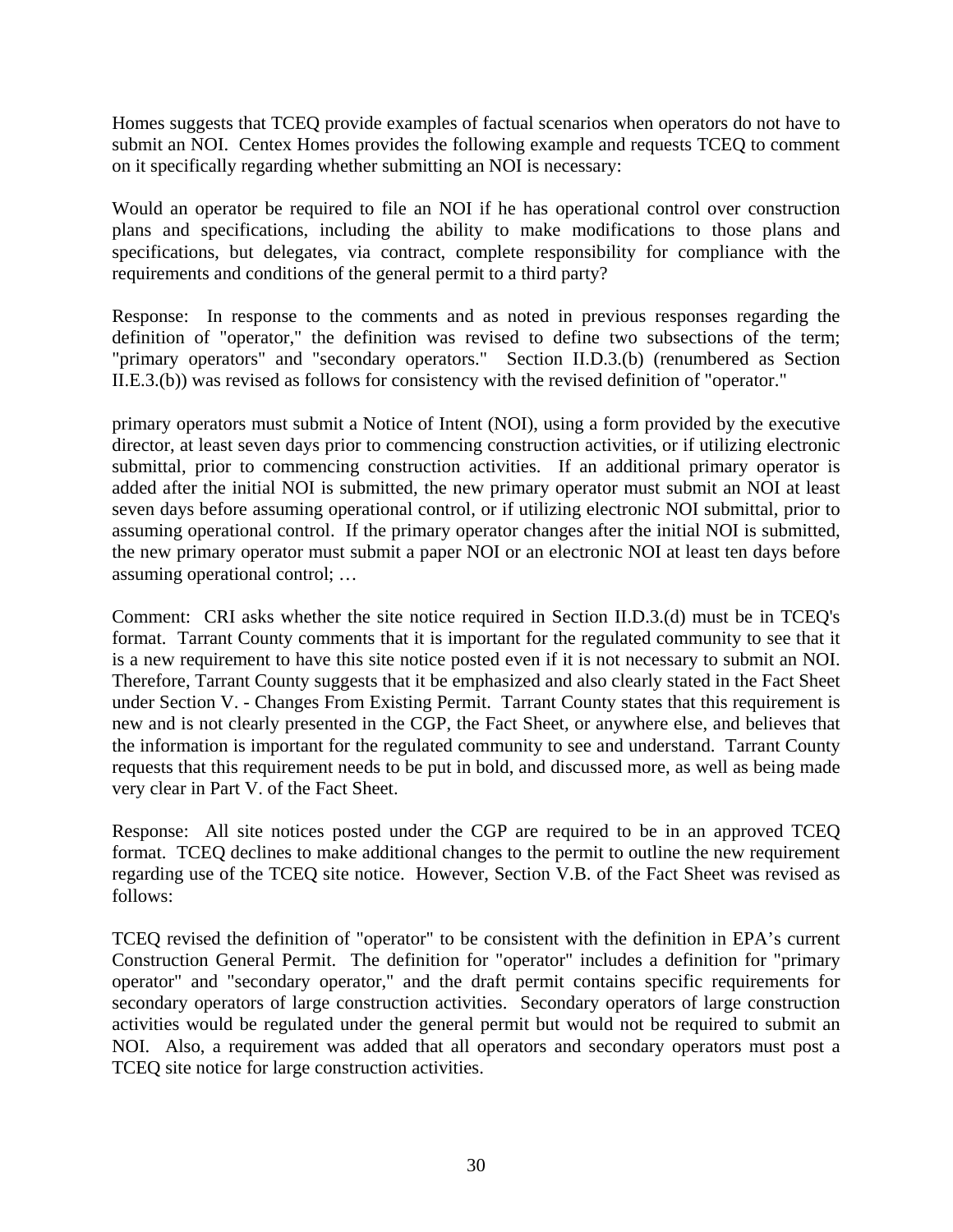Comment: SCIECA comments that it does not fully understand the requirement in Section II.D.3.(e) to send a copy of the NOI to the operator that has operational control over construction plans and specifications, including the ability to make modifications to those plans and specifications. SCIECA states that it appears that if the owners have control of the plans and specifications, then they would most likely have control over the contractor and the project, and thus would already know when work on the project was to start. SCIECA asks TCEQ to provide an example of a project that the operator in charge of plans and specifications would not know that the other operators were going to commence operations, and further asks that TCEQ explain what is gained by this requirement. Harris County understands this requirement to mean that as owner and operator, it would be required to submit a copy of its NOI to its contractors, and they object to this requirement and request it be deleted from the permit. Oncor comments that the copies of the NOIs do not need to be included in the SWP3 because the SWP3s already contain too much information, and requests that TCEQ revise the language in Section II.D.3.(e) read: "at least two days prior to commencing construction activities, list in the SWP3 the names and addresses of all MS4 operators receiving a copy."

Response: In response to the comments, Section II.D.3.(e) (renumbered as Section II.E.3.(e)) was revised as follows, and Part VI was also changed to clarify that records of submittal must be retained (see response in Part VI). The requirement to notify the secondary operator was retained. TCEQ believes that this is necessary to insure that the secondary operator is aware that other regulated operators are meeting their obligations under the CGP.

(e) all primary operators must provide a copy of the signed NOI to the operator of any municipal separate storm sewer system (MS4) receiving the discharge and to any secondary operator, at least seven days prior to commencing construction activities, and must list in the SWP3 the names and addresses of all MS4 operators receiving a copy.

Comment: Oncor comments that it appreciates TCEQ's desire to document proof of notice to an affected MS4, but believes it is unnecessary to retain such proof in the SWP3s because they already contain such a large amount of information. Oncor believes that the NOI, NOC, and NOT submittals to affected MS4 operators are just three of several records that should be retained as supporting documentation to show compliance with the general permit, but does not believe the documents need to be included in the SWP3. Oncor expresses concern that TCEQ is beginning to lose sight that the SWP3 is intended to be a working document developed for use in the field by construction personnel. Oncor recommends that TCEQ add proof-of-submittal documentation to Part VI. as a specific requirement and recommends that TCEQ revise the following sections of the draft permit as follows:

In Section II.E.6., revise language to read:

…receiving the discharge, and list in the SWP3 the names and addresses of all MS4 operators receiving a copy.

In Section II.F.1., revise language to read: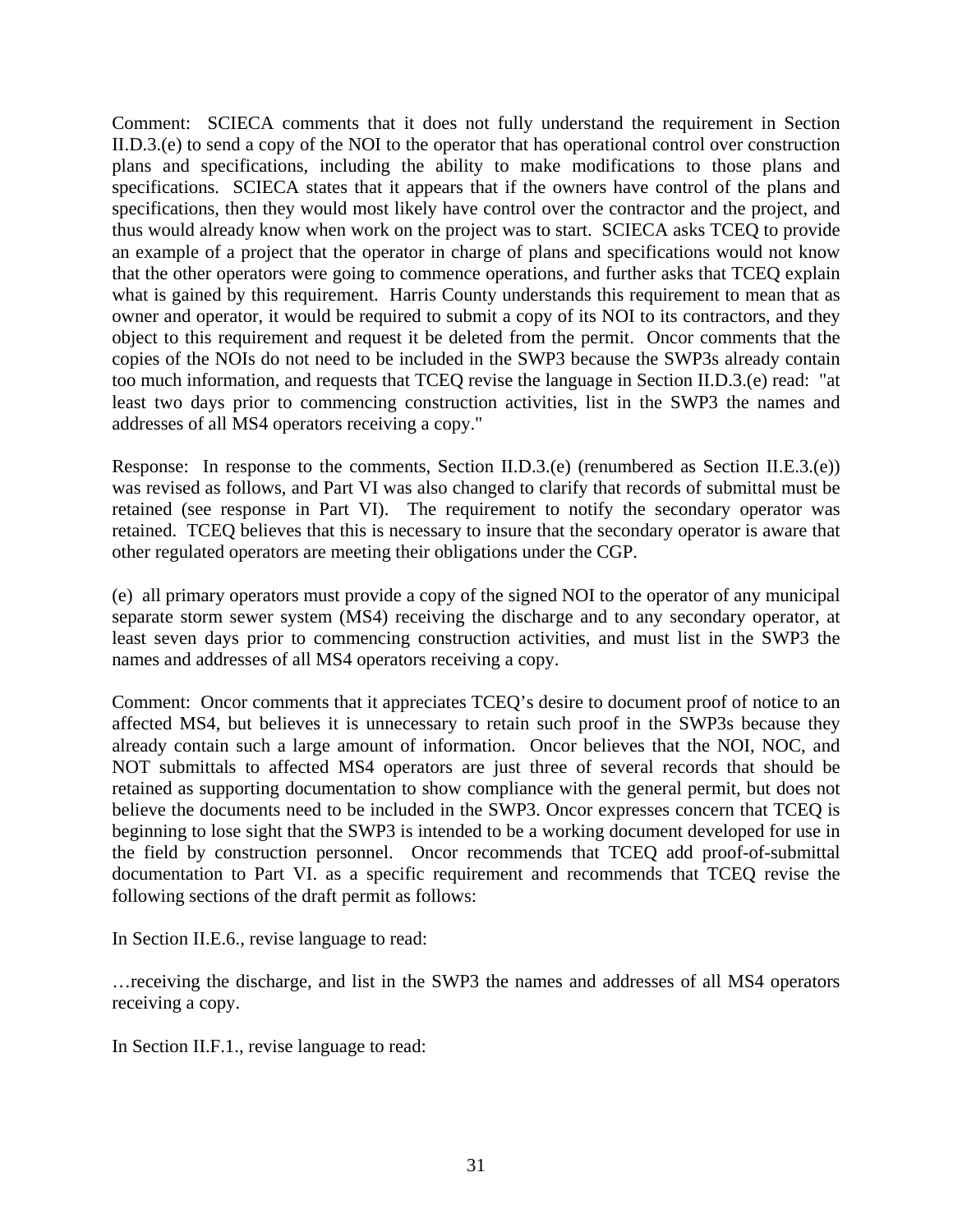…any MS4 receiving the discharge (list in the SWP3 the names and addresses of all MS4 operators receiving a copy)…

Response: TCEQ agrees to make the requested changes and also revised Part VI. to add the following Section VI.4.:

4. All records of submittal of forms submitted to the operator of any regulated MS4 receiving the discharge and to the secondary operator of the regulated construction site, if applicable.

Comment: Centex Homes asks what an excluded operator should do if he discovers that another operator has not filed an NOI. To minimize the administrative burden on all parties involved, Centex Homes urges TCEQ to not require the excluded operators to file an NOI, whether or not anyone else has filed an NOI, since the excluded operator would have the authority to require that the appropriate operator file the NOI. Centex Homes comments that the exclusion from the NOI requirement under Section II.E.3.(f) is inconsistent with the reasoning for the exclusion and will undermine its usefulness. Centex Homes also notes that TCEQ already has adequate enforcement options without requiring an excluded operator to file an NOI.

Response: If a secondary operator finds that a regulated operator has not filed an NOI, then it is the responsibility of that secondary operator to notify the regulated operator of the need for coverage. TCEQ agrees that the availability of an exclusion from submitting an NOI should not be limited on the requirement for other operator(s) to have filed NOIs, but it is contingent on the presence of other regulated operators. In response to the comment, the end of the first sentence of Section II.E.3.(f) was revised to replace "…but are not required to submit an NOI, provided another operator(s) at the site has submitted an NOI…" with the following language:

…but are not required to submit an NOI, provided that another operator(s) at the site has submitted an NOI, or is required to submit an NOI and the secondary operator has provided notification to the operator(s) of the need to obtain coverage (with records of notification available upon request)…

In addition, TCEQ has removed Section II.E.8.(c), related to including on the NOI the names of other operators.

Comment: SWS-Royce seeks clarification on who is responsible for filing NOIs under Section II.D.3.(f), and TCB believes that the explanation of which operators must file an NOI and which do not is confusing and should be revised to describe those operators that must submit an NOI. Fort Hood recommends deleting or significantly editing the language in Section II.D.3.(f) because it is extremely confusing and does not make sense. Due to the confusing and repetitive nature of the criteria, TxDOT recommends that Sections II.D.3.(f) be replaced with:

All persons meeting the definition of "operator" in Part I of this permit, but which are not required to submit an NOI by Part II.D.3.(b) of this permit, are hereby notified that they are regulated under this general permit, but are not required to submit an NOI, provided another operator(s) at the site has submitted an NOI.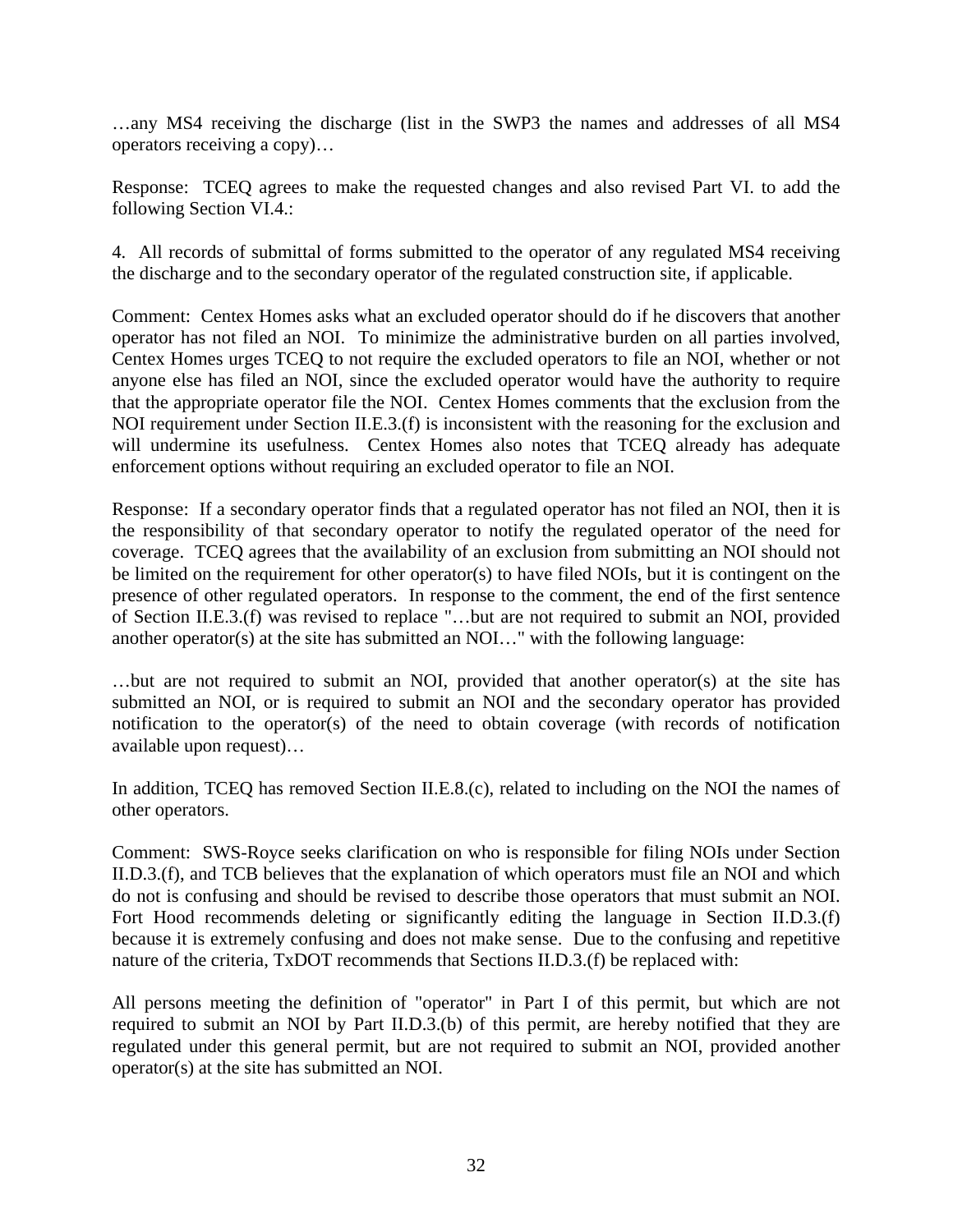Any operator notified under this provision may alternatively seek coverage under an alternative TPDES individual permit or general permit if available.

Response: In response to the comments, the following language was used to replace the existing language in II.D.3.(f) (renumbered as II.E.3.(f)), to incorporate the revision to the definition for "operator" and to notify secondary operators that they are not prohibited from submitting an NOI under this general permit:

All persons meeting the definition of "secondary operator" in Part I of this permit are hereby notified that they are regulated under this general permit, but are not required to submit an NOI, provided that another operator(s) at the site has submitted an NOI, or is required to submit and NOI and the secondary operator has provided notification to the operator(s) of the need to obtain coverage (with records of notification available upon request). Any secondary operator notified under this provision may alternatively submit an NOI under this general permit, may seek coverage under an alternative TPDES individual permit, or may seek coverage under an alternative TPDES general permit if available.

Comment: TxDOT asks what elements of compliance an operator described under Section II.D.3.(f) would be responsible for if that operator controls neither plans/specifications to the extent necessary to ensure compliance with the CGP, nor day-to-day activities at the site. TxDOT further asks what that operator's SWP3 should include. Fort Hood and SCIECA ask that TCEQ give examples of situations where an NOI would not be required despite being a large construction activity operator regulated under the CGP.

Response: A secondary operator that is regulated under the CGP, but not required to submit an NOI would have limited responsibilities under the SWP3, as other operators would be responsible for the majority of the technical requirements of the permit. Example of elements that a secondary operator would have responsibility for may include the decision to hire or fire a contractor on a construction project or the approval or denial of funds to revise the BMPs used at the site for storm water control. However, a secondary operator's responsibilities would be expanded in the event that there was not another operator at the site or if another operator vacated the site, because the new definition of "secondary operator" states that a secondary operator becomes a primary operator if there are not other operators at the site.

Comment: Harris County restates its objections to having a 10-day waiting period for those operators unable to submit notices electronically (See Section II.D.5.(b)). Harris County requests that the TCEQ revise the signatory requirements of 30 TAC §305.44(3) separately from the CGP, to allow a principal executive officer or ranking elected official to designate his authority, thereby allowing governmental agencies to submit forms electronically. Harris County also believes that TPDES requirements should be consistent with Federal signatory requirements which allow for the delegation of signatory authority from an "executive officer."

Response: As stated in an earlier response, TCEQ revised the proposed ten day period for provisional authorization to seven days in response to comments. Additionally, TCEQ believes that the signatory requirements in 30 TAC §305.44 are equivalent to the requirements set out in federal rules at 40 CFR §122.22(a). The ability to delegate authority based on corporate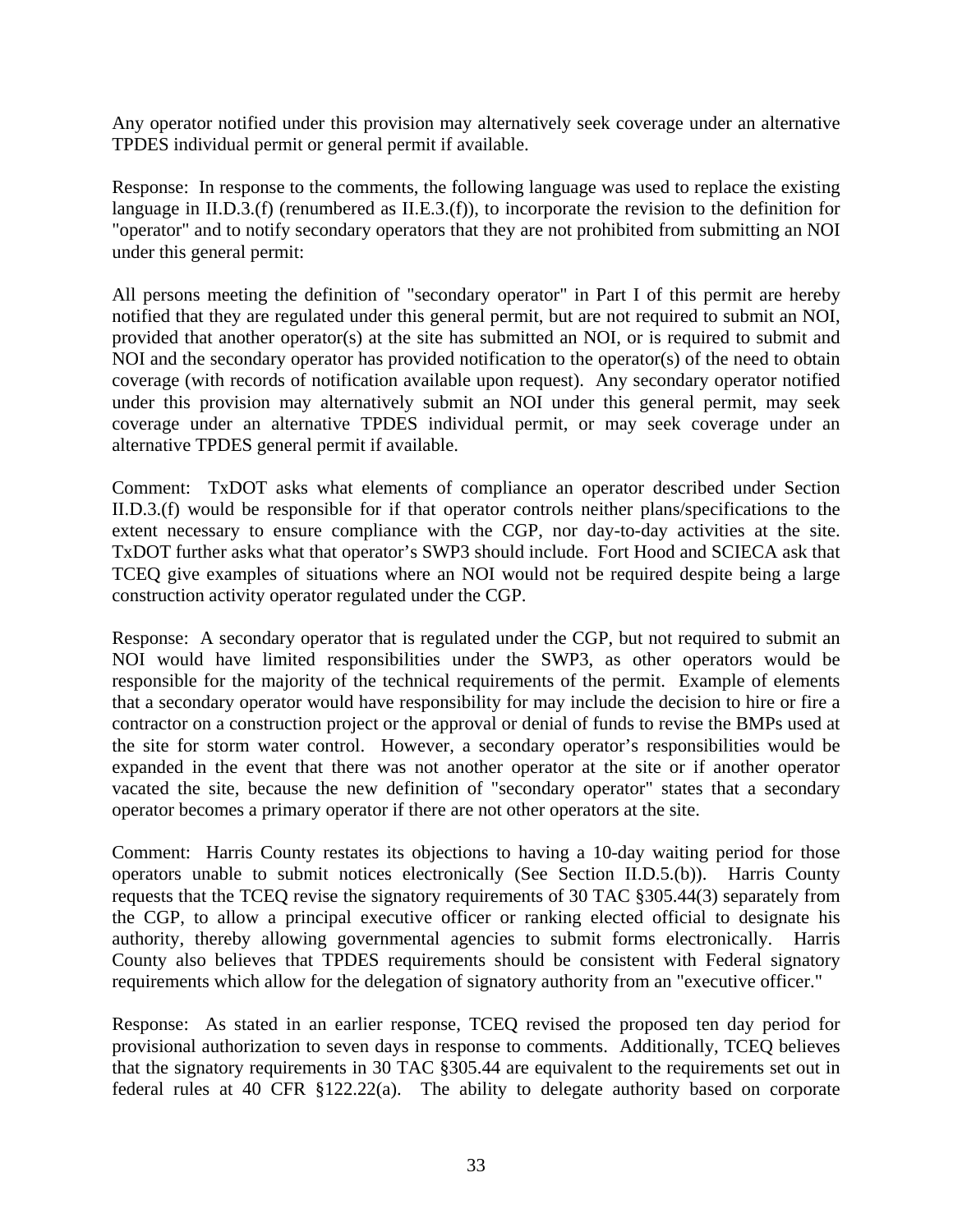procedures (as described in 40 CFR  $\S 122.22(a)(1)(ii)$ ) is equivalent to the requirement in 30 TAC §305.44(a)(1).

Comment: SCIECA asks if the TCEQ could change the requirement to submit an NOC within 14 days of knowledge of the change rather than 14 days before the change, since there will be times when changes will not be foreseen that far in advance. SWS-Houston asks that it be 14 days after the change occurs, matching the current deadline for correcting incomplete or incorrect information. SWS-Royse seeks clarification on submitting the NOC 14 days prior to change. Centex Homes thinks that the timeframes for submitting the NOC and the NOI should be consistent and requests that TCEQ adopt the NOI 10-day timeframe for both. TxDOT suggests that the requirement to provide notice within 14 days of discovery, as stated in the current permit, should be retained in the CGP to account for the reporting of unplanned changes. Harris County finds that changes can occur frequently and suddenly due to unforeseen circumstances, and believes that 14 days advance notice is unrealistic; and therefore, requests that the requirement be removed.

Response: 30 TAC §205.4(h) states that general permits must require permittees to submit upto-date information to the executive director in an NOC within a specified period of time prior to a change in previous information provided to the agency or any other change with respect to the nature or operations of the facility or the characteristics of the discharge. Where the permittee is aware of the change, TCEQ believes it is appropriate to retain the 14-day requirement. However, where a change occurs that the permittee became aware of following the change, it is appropriate to require an NOC within 14 days of being aware of the change. Therefore, the first two sentences of Section II.D.6.(b) (renumbered as II.E.6.) were revised as follows:

If relevant information provided in the NOI changes, an NOC must be submitted at least 14 days before the change occurs, if possible. Where 14-day advance notice is not possible, the operator must submit an NOC within 14 days of discovery of the change. If the operator becomes aware that it failed to submit any relevant facts or submitted incorrect information in an NOI, the correct information must be provided to the executive director in an NOC within 14 days after discovery . . ..

Comment: TxDOT suggests that Section II.D.6. be revised to replace the phrase "decrease in the site acreage" with "decrease in the acreage of disturbed earth." TxDOT also requests that TCEQ take this opportunity to delineate what level of additional earth disturbance, beyond that predicted and reported in the NOI, will require a NOC, and suggests that a 20% or greater increase in the originally reported acreage would be reasonable.

Response: TCEQ agrees with the first portion of the comment and revised the first sentence of the third paragraph of Section II.D.6. (renumbered as Section II.E.6.) for consistency with the language regarding an increase in acreage: "An NOC is not required for notifying TCEQ of a decrease in number of acres disturbed . . .."

With respect to notification of an increase in the number of acres disturbed, an NOC would not be required where the number of acres disturbed increased by less than one acre. However, an NOC would be required for any increases over one acre. This is required because an increase in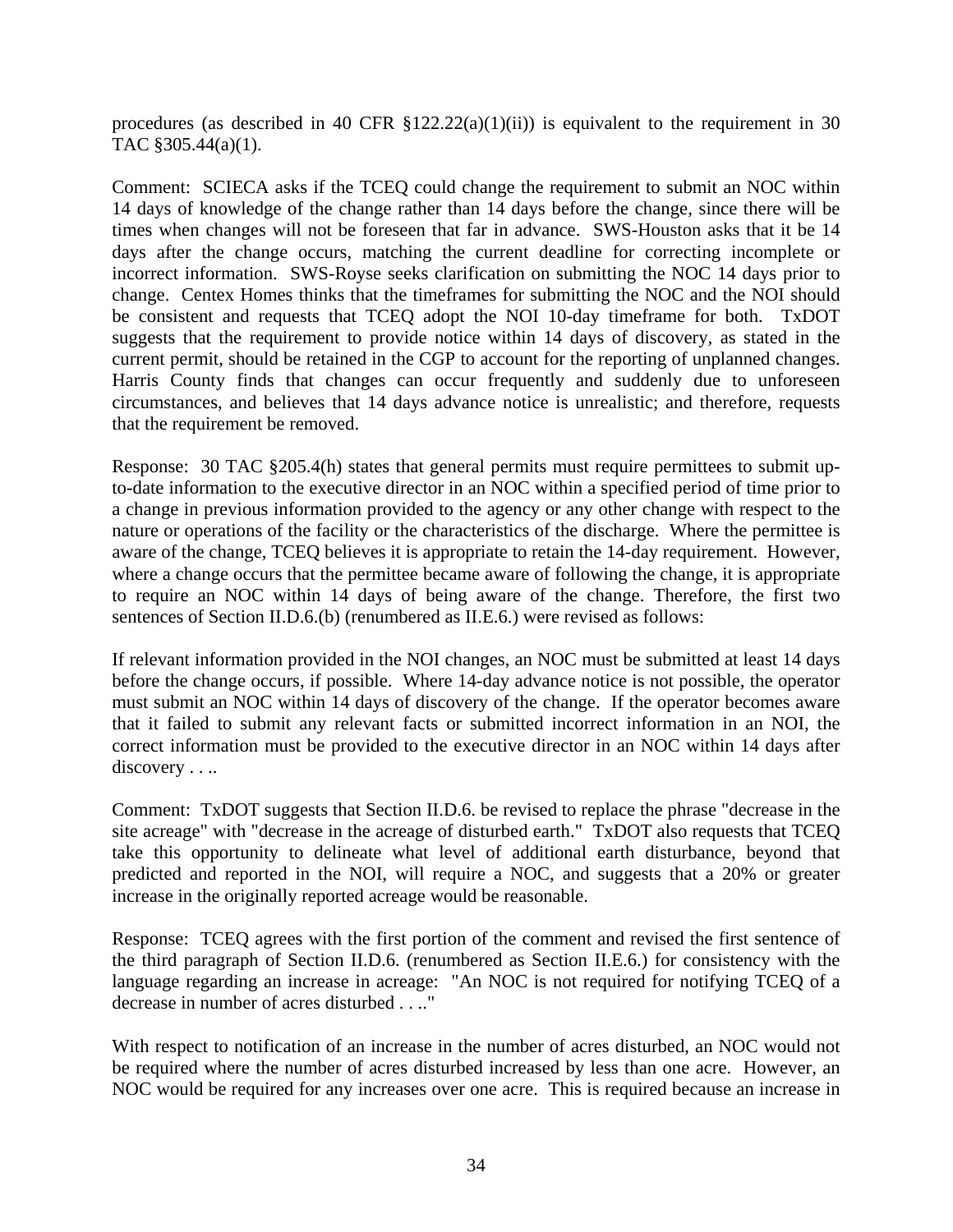the acreage could be considered a substantial change to the information submitted, and 30 TAC §205.4(h) states that general permits must require applicants to submit an NOC for any change with respect to the nature or operations of the facility or the characteristics of the discharge. TCEQ believes that an increase in one or more acres of disturbed land would necessitate an NOC. Therefore, the first sentence of the second paragraph of Section II.E.6. was revised as follows:

Information that may be included on an NOC includes, but is not limited to, the following: the description of the construction project, an increase in the number of acres disturbed (for increases of one or more acres), or the operator name.

Comment: SWS-Houston requests that changes to phone numbers, addresses, and other incidental contact information listed on an NOI be allowed to be changed without the need of a NOC signed by the operator, as currently required in Section II.D.7. of the draft permit.

Response: 30 TAC §205.4(h) states that general permits must require permittees to submit upto-date information in a notice of change (NOC) within a specified period of time prior to a change in previous information provided to the agency. Because this information is required in the NOI, any change would necessitate an NOC.

Comment: TxDOT requests that TCEQ clarify whether Section II.D.8.(a), related to including the TPDES authorization number for facilities regulated under the TPDES CGP, is intended to apply to other authorizations at the current site or to all of the applicant's authorizations. TxDOT comments that it would not be feasible to require all the applicant's other authorization numbers, because an applicant may have thousands of authorizations throughout the state.

Response: This item refers to the authorization number for the applicant's existing authorization number for the construction activity at the same site. This requirement only applies to operators resubmitting an NOI for an ongoing construction activity, i.e., a "renewal" authorization. To clarify the intent, the Section II.D.8.(a) (renumbered as II.E.8.(a)) was revised as follows:

(a) the TPDES CGP authorization number for existing authorizations under this general permit, where the operator submits an NOI to renew coverage within 90 days of the effective date of this general permit; . . ..

Comment: Harris County questions the value in Section II.D.8.(h) of having the applicant include the stream segment number on the NOI, particularly because this information is selfreported. Harris County requests that this requirement be deleted from the NOI. If TCEQ elects to keep this information request on its NOI form, then Harris County asks that this information be added to the list under "Contents of NOI" and clarification regarding the segment numbering convention that should be used. Harris County also recommends that TCEQ provide a GISbased scalable map on its website that any operator could quickly access to determine stream segment number.

Response: In response to the comment, and for consistency with other TCEQ general permits, Section II.E.8.(h) was revised to require the name of the receiving water(s) on the NOI, Section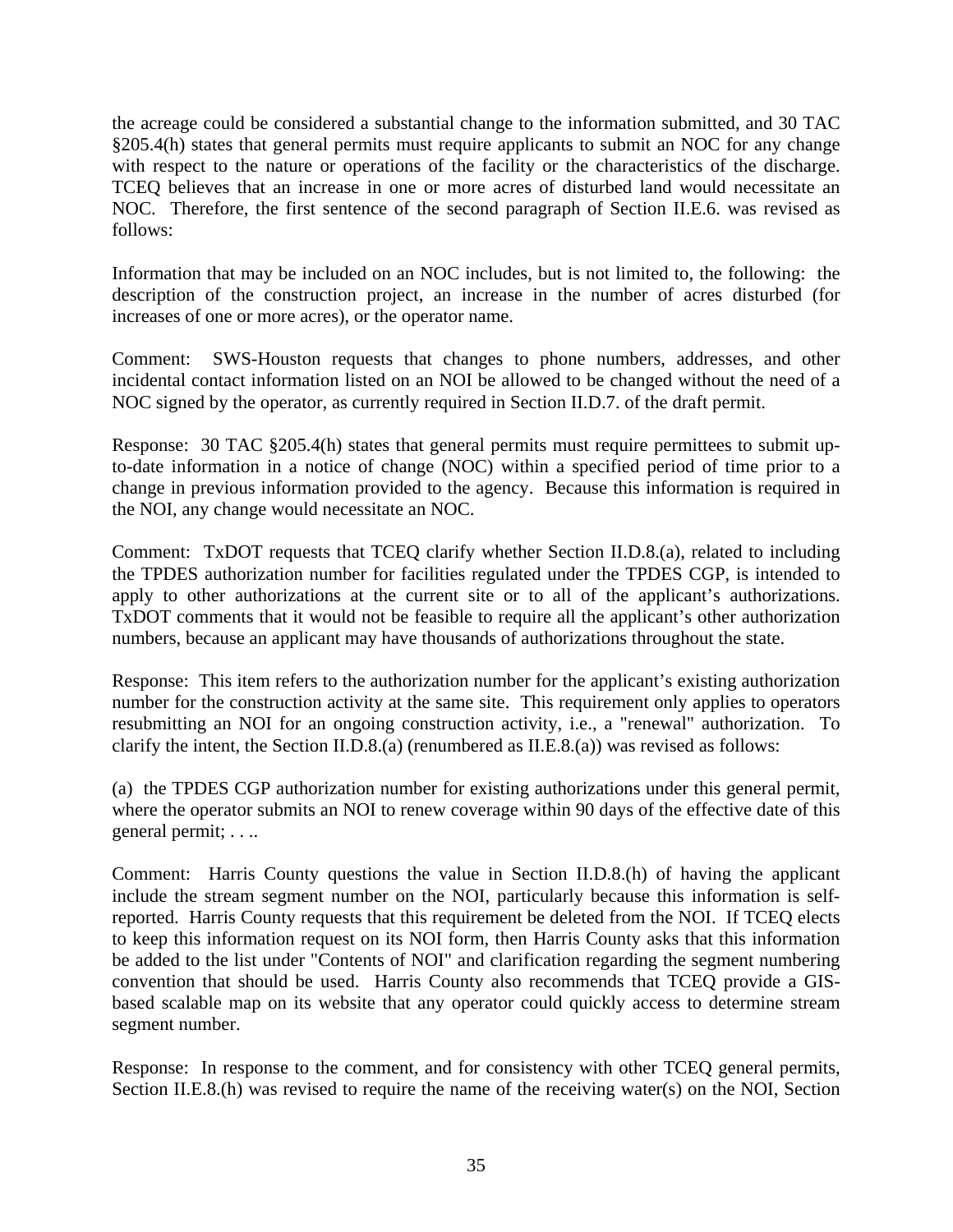II.E.8.(h) was revised to require the classified segment number, and Section II.D.8.(i) (renumbered as II.E.8.(i)) was added to require the name(s) of any surface water(s) receiving the discharge that are on the latest EPA – approved list of impaired waters. The revised language is as follows.

(g) name of the receiving water(s);

(h) the classified segment number for each classified segment that receives discharges from the regulated construction activity (if the discharge is not directly to a classified segment, then the classified segment number of the first classified segment that those discharges reach; and

(i) the name of all surface waters receiving discharges from the regulated construction activity that are on the latest EPA-approved Clean Water Act §303(d) list of impaired waters.

In a previous response TCEQ revised Section IX.B. of the Fact Sheet to include two TCEQ website map references for obtaining information on segment numbers.

Comment: Mesquite comments that the removal of all silt fence and other temporary erosion controls need to be required prior to submitting an NOT for large construction sites and prior to removing the site notices for small construction sites. Mesquite also states that the proposed language does not place this requirement on the operator as it should (see renumbered Section II.F.1.(a)). Greg Mast comments that currently the permit requires temporary controls to be removed prior to an NOT being submitted, but makes no reference to the status of permanent controls when the NOT is submitted.

Response: TCEQ believes that the definition of "final stabilization" provides an adequate description of the requirements for terminating coverage at sites where construction has been completed. This definition states that in order to be considered finally stabilized, all soil disturbing activities at the site must have been completed and a uniform perennial vegetative cover must have been established or equivalent permanent stabilization measures employed. The installation and removal of silt fence and other temporary erosion controls would still be considered as a soil disturbing activity and should be completed prior to considering the site finally stabilized.

Comment: Dallas asks whether an NOT would be required for termination if a site was required to submit an NOI, but never did. If not, then Dallas asks what the operator should do in this case. Dallas also asks whether an MS4 operator is still required to conduct inspections if the construction site operator vacates a stabilized site without filing an NOT. SWS-Royse asks why an operator may not file a NOT, unless the new operator has applied for coverage.

Response: An NOT is required to terminate coverage that was obtained with an NOI. If an operator of a regulated construction site did not submit an NOI, and the site meets the conditions for final stabilization, then the operator may not file an NOT because TCEQ has no record of the construction activity because an NOI was not filed. However, Section II.D.5.(c) of the permit states that an operator is not prohibited from filing a late NOI. Therefore, if construction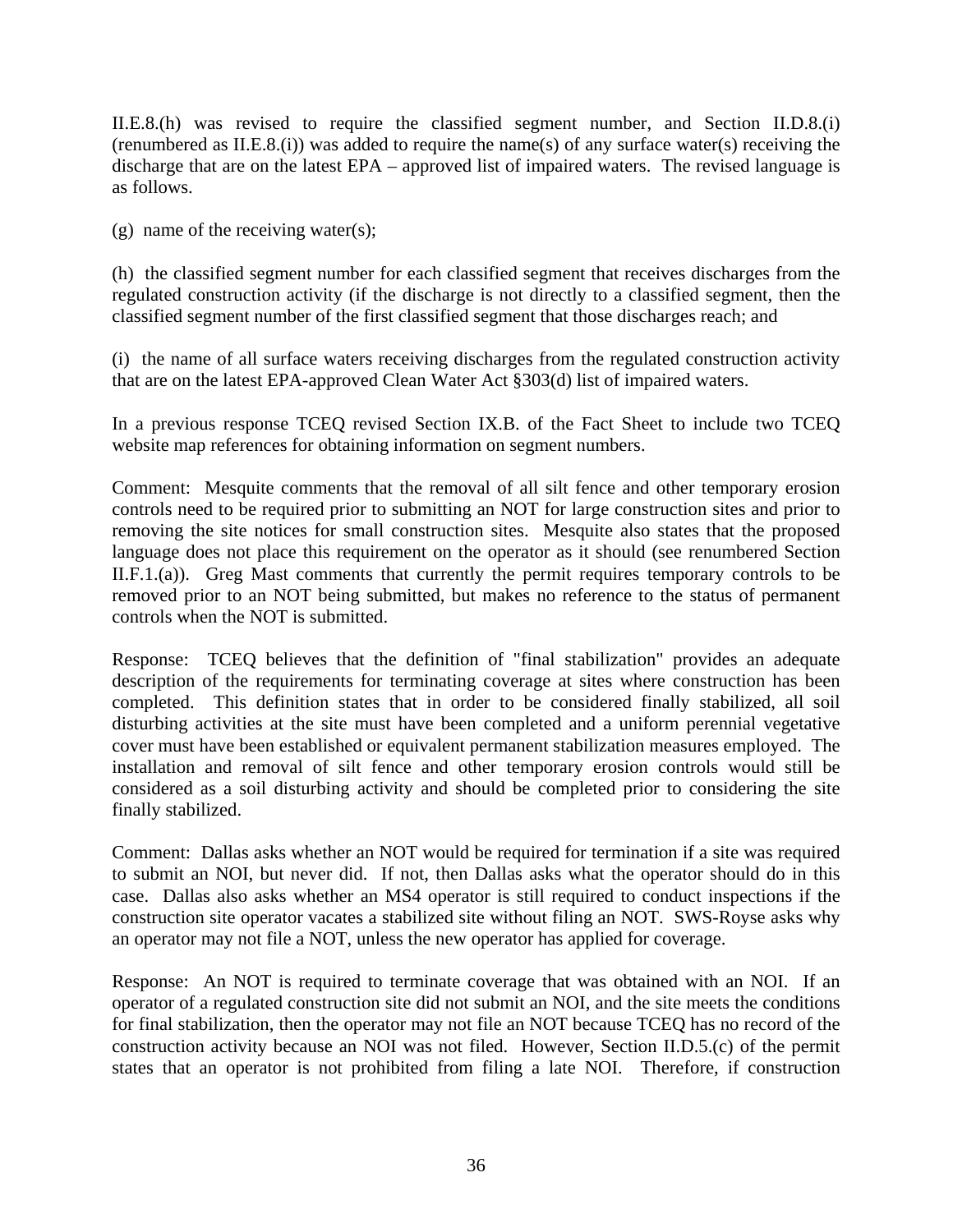activities are still ongoing, an NOI may be submitted. An NOT may then be filed upon meeting the conditions for terminating coverage.

Comment: SCIECA and SWS-Royse ask that TCEQ clarify what would be acceptable as the record of notification (or attempt at notification) by an operator transferring coverage in Section II.E.1.(b). SCIECA specifically asks about certified mail, a hand-written note, and e-mail confirmation. SWS-Houston asks whether a signed copy of the NOT sent to the new operator will suffice as official notification. SECA supports the requirement that the terminating operator attempt to notify the new operator in writing of the requirement to obtain permit coverage.

Response: Records of notification may include proof of mailing the notification (i.e., certified mail or overnight mail), a facsimile (FAX) record, a date-stamp for a hand-delivery of notification, or record of electronic mail to the new operator. Provided that the original operator attempts to notify the new operator of the need to obtain coverage, the original operator may file its NOT even if the new operator does not file an NOI.

Comment: SCIECA asks that TCEQ add a requirement to Section II.E.3. for the operator to notify the MS4 operator and remove the site notice upon termination of coverage. SCIECA states that without this requirement, the MS4 operator will not know when work was completed if the only requirement is for the construction site operator to terminate is to remove their site notice. Harris County appreciates the inclusion of Section II.E., requiring operators to submit NOTs to the applicable site operator. SAWS believes that all sites should submit an NOT and that small construction activities should, at a minimum, submit an NOT to the MS4 operator. SAWS recommends adding new Sections II.E.1.(d) and 3.(d) as follows:

(d) All regulated construction sites working under the authorization of this General Permit must meet one or more of the conditions of termination described in this Section, prior to terminating responsibilities at the construction site.

Response: TCEQ declines to add an NOT requirement for operators not required to submit an NOI. However, TCEQ recognizes that regulated construction operators should be required to document the date that termination of coverage was obtained, and should, at a minimum, notify the MS4 operator of termination of coverage for sites not requiring an NOI. Therefore, in response to the comments, the first full paragraph of Section II.E.3. (renumbered II.F.3.) was revised to require notification of termination of coverage to the MS4 operator by submitting the completed site notice with information on the date that the site notice was removed or by otherwise notifying the MS4 operator. In addition, the site notices were revised to include a place for the operator to include the date the site notice was removed.

Each operator that has obtained automatic authorization and has not been required to submit an NOI must remove the site notice upon meeting any of the conditions listed below, complete the applicable portion of the site notice related to removal of the site notice, and submit a copy of the completed site notice to the operator of any MS4 receiving the discharge (or provide alternative notification as allowed by the MS4 operator, with documentation of such notification included in the SWP3), within 30 days of meeting any of the following conditions: . . ..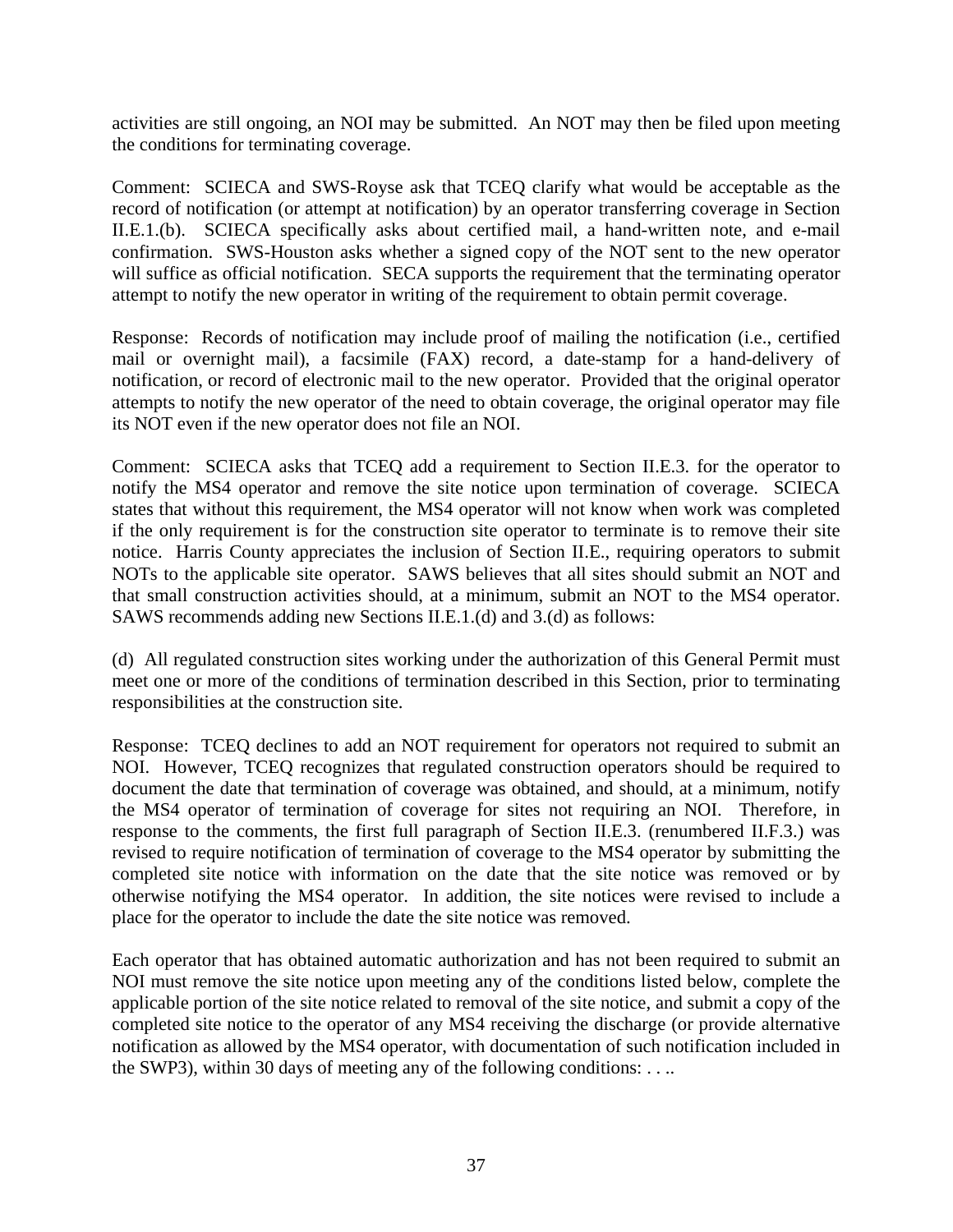Comment: SAWS recommends adding the following sentence to Section II.E., so that a permittee will explicitly understand that enforcement actions may be taken by the MS4 Operator or TCEQ if the site does not meet termination requirements. SAWS believes that this change will keep operators from filing an NOT without stabilizing the site, transferring ownership, or leaving temporary controls in place: "Enforcement actions may be taken if a permittee terminates Permit coverage without meeting one or more of the conditions of termination described in this Section."

Response: TCEQ declines to add the requested language and believes that the existing language is sufficient to indicate what the permit requires. For example, Section II.E. (renumbered II.F.) states in several locations that an NOT must be submitted when certain conditions are met. In addition, Section VII.1. of the CGP states that failing to comply with any permit condition is a violation and is grounds for enforcement action.

Comment: Centex Homes requests that TCEQ add language from the Fact Sheet in Section II.F.1 to the permit for clarification on transfer of operational control. In addition, Centex Homes requests that TCEQ add the following language to Section II.F.2., in order to clarify developer/homebuilder responsibilities after the transfer of finished lots. If revised, the current Sections II.F. through II.H. in the draft permit would be re-numbered as Sections II.G. through II.I.:

Section F. Transfer of Operational Control

1. No Transfer of Coverage: Coverage under this general permit is not transferable. If the operator of the construction activity changes, then the original operator must submit a Notice of Termination (NOT) within 10 days prior to the date that responsibility for operations terminates and the new operator must submit an NOI at least 10 days before assuming operational control, or 24 hours before assuming operational control if submitting an NOI electronically. A change in operator includes changes to the structure of a company, such as changing from a partnership to a corporation, or changing corporation types that changes the filing (or charter) number with the Texas Secretary of State.

2. Homebuilders: The steps in Section F.1 above also apply to a homebuilder who purchases one or more lots from an owner/developer who obtained coverage under this general permit for a common plan of development or sale. The homebuilder is considered a new owner/operator and shall comply with the requirements listed above, including the development of a SWP3 if necessary, for its lot(s). Under these circumstances, the homebuilder is only responsible for compliance with the general permit requirements as they apply to its lots. The developer remains responsible for common controls or discharges and must submit an NOT for the lots purchased by the homebuilder.

Response: TCEQ agrees that additional clarification would be useful in explaining that a new NOI is required for a transfer of ownership for the operator and revised several portions of the CGP and Fact Sheet as described below. The changes are not exactly as requested by the commentor, but TCEQ believes that they adequately address the comments. Changes were made to clarify that when operational control transfers from one entity to another, the original operator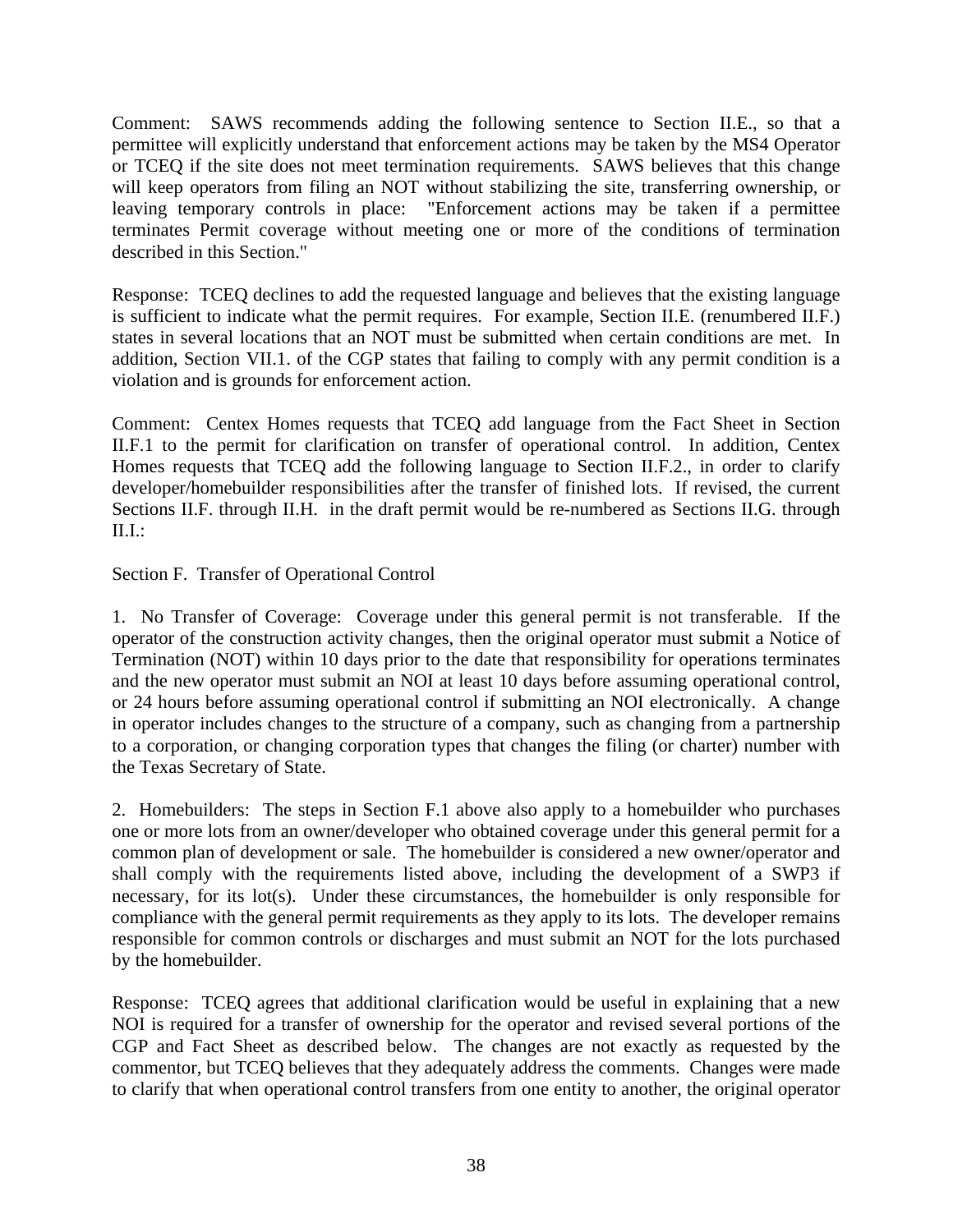must submit an NOT and the new operator must submit an NOI at least 10 days prior to the transfer of control. This is required based on 30 TAC §205.4(h). For sites not required to submit an NOI, the 10-day provision is not mandatory. For operators who submitted electronic NOIs, the requirement based on 30 TAC §205.4(h) does not differentiate. Therefore, submittal of the NOT by the original operator and the NOI by the new operator is required at least 10 days prior to a transfer in coverage. In addition, clarifying language regarding homebuilders was added to the Fact Sheet and CGP, although the requested language was revised to clarify that an NOT is not required for the operator transferring individual lots to the homebuilder, so long as the SWP3 is amended to include the change in property boundaries. In Section II.D.3.(b) (renumbered II.E.3.(b)), the reference to 24 hours for electronic submittal of an NOI for a change in primary operator was removed. In addition, Sections II.F.1. through 3. were revised and Section II.F.4. was added to clarify the requirements for terminating coverage in the case of a change in operator:

1. …The NOT must be submitted to TCEQ, and a copy of the NOT provided to the operator of any MS4 receiving the discharge with a list in the SWP3 of the names and addresses of all MS4 operators receiving a copy, within 30 days after any of the following conditions are met:

(a) final stabilization has been achieved on all portions of the site that are the responsibility of the permittee; or

(b) a transfer of operational control has occurred (See Section II.F.4. below); or

(c) the operator has obtained alternative authorization under an individual TPDES permit or alternative general TPDES permit."

2. No changes.

3. Termination of Coverage for Small Construction Sites and for Secondary Operators of Large Construction Sites

Each operator that has obtained automatic authorization and has not been required to submit an NOI must remove the site notice upon meeting any of the conditions listed below, complete the applicable portion of the site notice related to removal of the site notice, and submit a copy of the completed site notice to the operator of any MS4 receiving the discharge (or provide alternative notification as allowed by the MS4 operator, with documentation of such notification included in the SWP3), within 30 days of meeting any of the following conditions:

(a) final stabilization has been achieved on all portions of the site that are the responsibility of the permittee;

(b) a transfer of operational control has occurred (See Section II.F.4. below); or

(c) the operator has obtained alternative authorization under an individual or general TPDES permit . . ..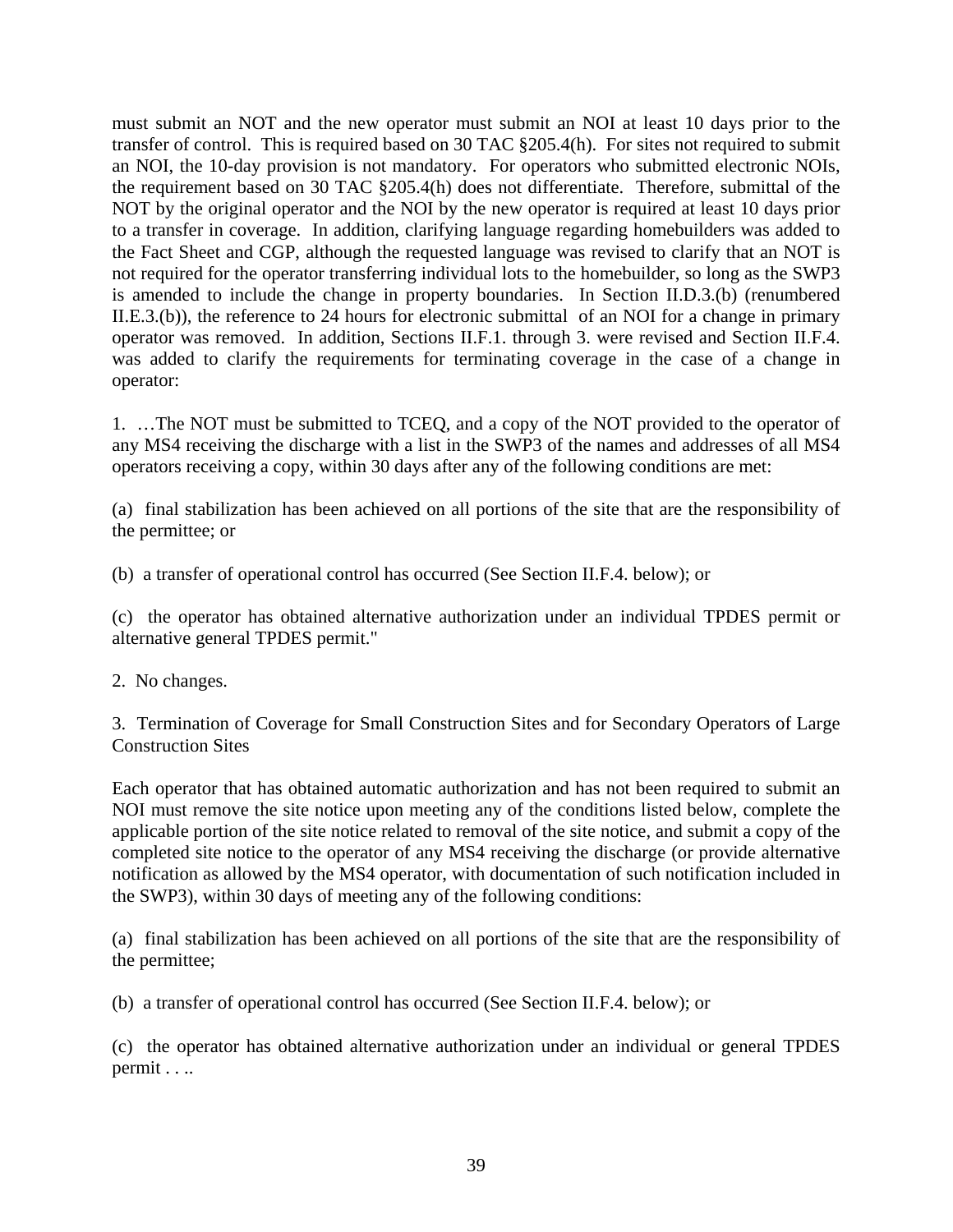### 4. Transfer of Operational Control

Coverage under this general permit is not transferable. A transfer of operational control includes changes to the structure of a company, such as changing from a partnership to a corporation, or changing to a different corporation type such that a different filing (or charter) number is established with the Texas Secretary of State.

When the primary operator of a large construction activity changes or operational control is transferred, the original operator must submit a Notice of Termination (NOT) within ten days prior to the date that responsibility for operations terminates, and the new operator must submit an NOI at least ten days prior to the transfer of operational control, in accordance with condition (a) or (b) below. A copy of the completed site notice must be provided to the operator of any MS4 receiving the discharge, in accordance with Section II.F.3.above.

Operators of regulated construction activities who are not required to submit an NOI must remove the original site notice for the original operator, and the new operator must post the required site notice prior to the transfer of operational control, in accordance with condition (a) or (b) below. A copy of the completed site notice must be provided to the operator of any MS4 receiving the discharge in accordance with Section II.F.3. above.

A transfer of operational control occurs when either of the following criteria is met:

(a) Another operator has assumed control over all areas of the site that have not been finally stabilized; and all silt fences and other temporary erosion controls have either been removed, scheduled for removal as defined in the SWP3, or transferred to a new operator, provided that the permitted operator has attempted to notify the new operator in writing of the requirement to obtain permit coverage. Record of this notification (or attempt at notification) shall be retained by the operator in accordance with Part VI of this permit. Erosion controls that are designed to remain in place for an indefinite period, such as mulches and fiber mats, are not required to be removed or scheduled for removal.

(b) A homebuilder has purchased one or more lots from an operator who obtained coverage under this general permit for a common plan of development or sale. The homebuilder is considered a new operator and shall comply with the requirements listed above, including the development of a SWP3 if necessary. Under these circumstances, the homebuilder is only responsible for compliance with the general permit requirements as they apply to lot(s) it has operational control over, and the original operator remains responsible for common controls or discharges, and must amend its SWP3 to remove the lot(s) transferred to the homebuilder.

Comment: Harris County states that "interpolate" is misspelled in Section II.F.2.(d). In addition, Harris County points out that the section entitled "Effective Date of Waiver" in Section II.F.2. should actually refer to Section II.F.3. and that the section entitled "Activities Extending Beyond the Waiver Period" should actually refer to Section II.F.4.

Response: These corrections were made as noted (See renumbered Sections II.G.2.-4.).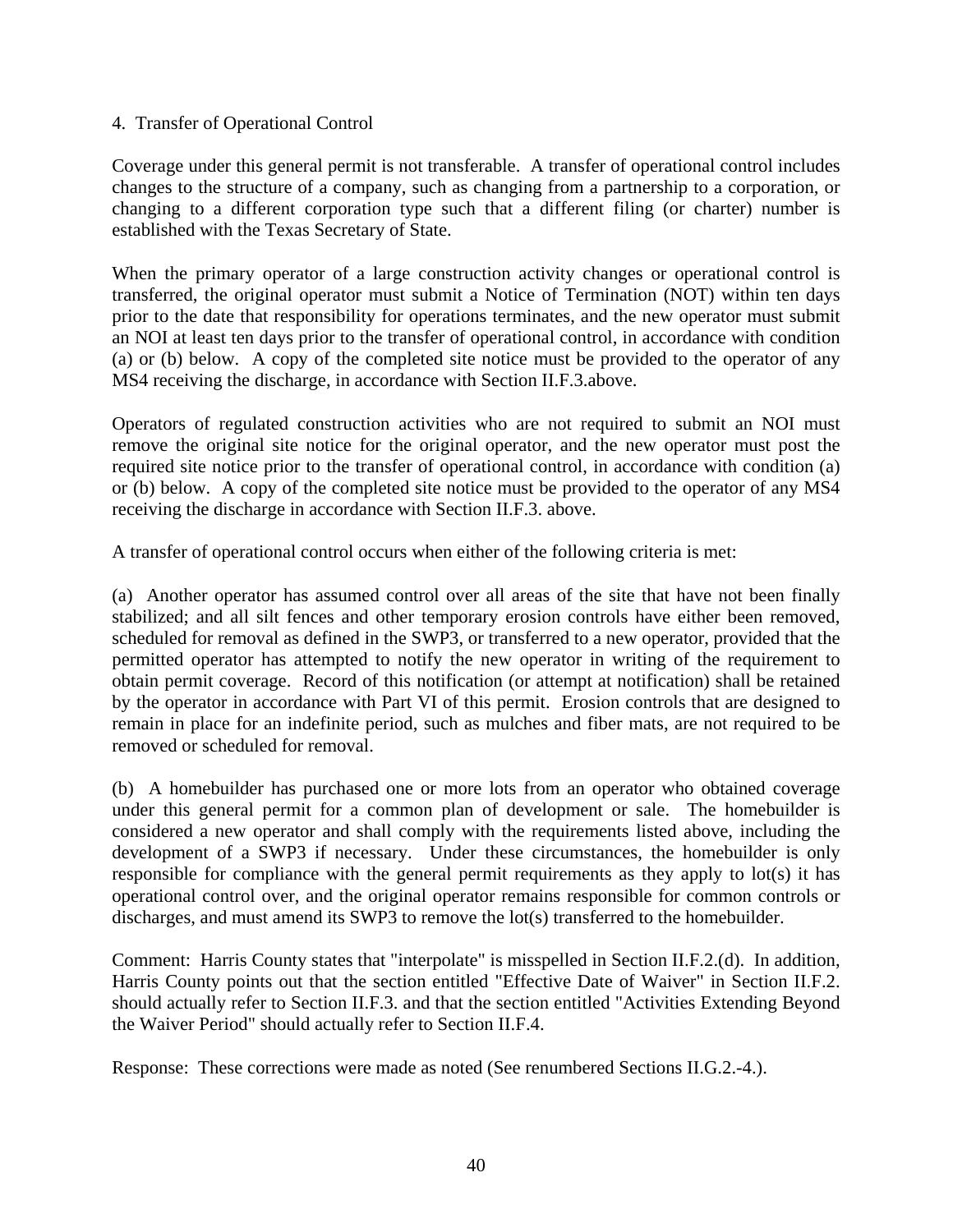Comment: Harris County comments that Section II.G.2. related to the need to suspend work while preparing an individual permit application and submitting the application 330 days prior to resuming work would result in costly overruns and undue hardship. Therefore, Harris County requests a hearing process or similar administrative procedure to contest TCEQ's suspension of general permit coverage.

Response: TCEQ rules at 30 TAC §205.4(d)(1), related to Authorizations and Notice of Intent (NOI), requires a general permit to describe the procedures for suspension of an authorization or NOI. An operator that has an authorization suspended may file a motion to overturn and ask the TCEQ's Commissioners to set aside the executive director's decision. See 30 TAC §50.139, related to Motion to Overturn Executive Director's Decision.

Comment: Harris County asks for clarification on Section II.G.2.(a), regarding how the determination is made that a site is consistent with applicable TMDLs.

Response: If an operator authorized under the CGP discharges to a segment that is impaired for a pollutant of concern and a TMDL has been adopted, then the discharge must comply with the approved TMDL and any Implementation Plan. If the TMDL and Implementation Plan determines that general permit coverage for construction sites it not adequately protective and that construction sites need to be authorized under an individual permit, then the discharge could not be authorized under the CGP. Similarly, if the TMDL and Implementation Plan determine that construction activities discharging to the affected water(s) must enact additional controls (e.g., implement specific BMPs or conduct analytical monitoring of the discharge), then the discharge could only be authorized under the CGP if the SWP3 is revised to include the required elements from the TMDL. If TCEQ determines that the elements are not implemented by the operator, then the TCEQ could deny or suspend authorization under the CGP. The CGP was revised to remove the term "implementation plan" in the two occurrences within the first sentence of the second paragraph of Section II.C.4.

Comment: Harris County disagrees with the inclusion of Section II.G.2.(c) and states that it is unnecessarily severe that a violation from any of its many, wide-ranging programs may disqualify it from coverage under the CGP and requests a measure of leniency from TCEQ.

Response: The language was included based on 30 TAC §205.4(d)(1), which requires the general permit to "describe the procedures for suspension of authorization and NOIs under a general permit." The specific conditions listed in the general permit at Section II.G.2.(c) are consistent with TCEQ rules at 30 TAC §205.4(d)(5); therefore, no changes were made.

## **Part III**

Comment: SOS expresses concerns about operators not having any qualifications for developing and managing the SWP3 and states that individuals need to be certified or registered professionals (as appropriate) and complete training courses on SWP3 development and some sort of basic training for those who oversee construction site operators.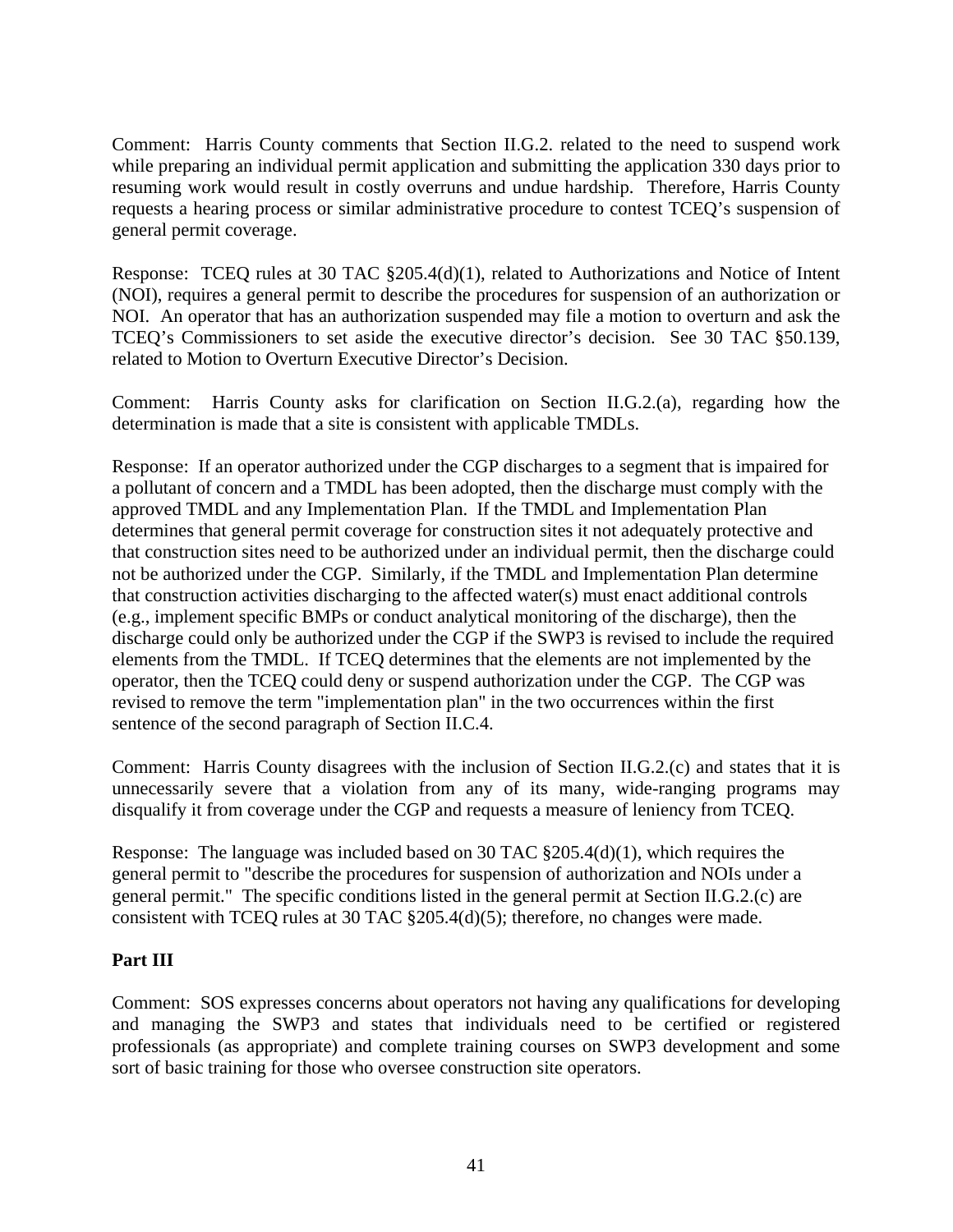Response: In response to this comment and a previous comment in the "Definitions" section of the CGP, TCEQ revised Section III.F.7.(a) to clarify who is considered to be qualified to conduct inspections. However, TCEQ declines to require inspectors to be certified. The current CGP, as well as EPA's CGP, does not require a similar certification.

Comment: Fort Hood requests that TCEQ be as clear and consistent as possible when describing the purpose of the SWP3 and notes that in the following sections of the permit, different terms are used, such as "prevent," "reduce," "eliminate," "minimize," "control," "regulate," and "to the extent:" Section I.B. (related to definition of BMPs), Section II.A.2.(b), Part III, Section III.F.2.(a), and Sections III.F.4.(b), (c), (d), and (e). In addition, Fort Hood states that the SWP3 document cannot "ensure the implementation of practices" nor "assure compliance," and recommends changing the last sentence of the first paragraph of Part III as follows:

The SWP3 must describe the implementation of practices that will be used to minimize to the extent practicable the discharge of pollutants in storm water associated with construction activity and non-storm water discharges described in Part II.a.3. in compliance with the terms and conditions of this permit.

Response: In response to the comments, Section III.F.2.(a)(iii) was revised to replace the term "limit" with "minimize." Sections III.F.4.(b), and III.F.4.(e) were revised to replace the term "reduce" with "minimize" and the final sentence of the first paragraph of Part III was revised to state:

The SWP3 must describe the implementation of practices that will be used to minimize to the extent practicable the discharge of pollutants in storm water associated with construction activity and non-storm water discharges described in Part II.A.3. in compliance with the terms and conditions of this permit

Comment: TxDOT comments that the first paragraph under Part III. requires that the SWP3 address "off-site material storage areas, overburden and stockpiles of dirt, borrow areas, equipment staging areas, vehicle repair areas, fueling areas, etc., used solely by the permitted project." TxDOT states that this appears to be inconsistent with Section II.A.2. (Discharges Eligible for Authorization), which limits when such off-site activities must or may be authorized in conjunction with the primary construction activity. TxDOT suggests replacing the language quoted above with "areas authorized under Part II.A.2." in order to avoid confusion.

Response: As stated in an earlier response, the provision regarding construction activities located within 1/4 mile was moved to the definition of "common plan of development."

Comment: SWS-Houston requests that Section III.A.1. of the draft permit be revised to reflect that including copies of each operator's NOI is equivalent to signing a shared SWP3, because Response Number 143 of the Executive Director's Response to Comments (RTC) for the existing CGP states that certification is not necessary as long as each operator signs an NOI and includes it in the SWP3. SWS-Houston requests that the term "participant" in Section III.A.1. be changed to "operator" or to "permittee," and comments that the term "participant" is not necessarily equivalent to the term "operator." Mesquite comments that TCEQ enforcement personnel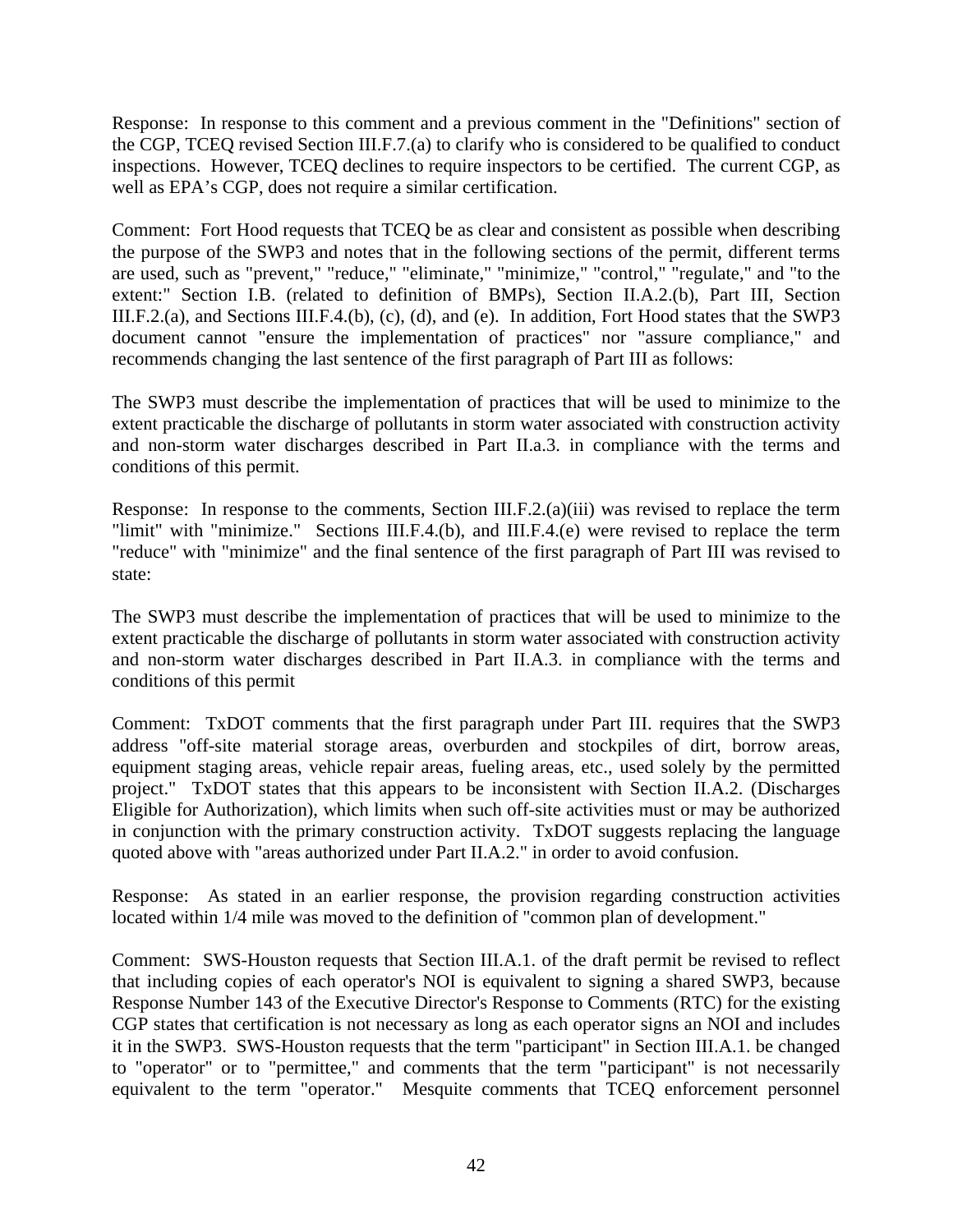currently interpret the requirement in Section III.A.1. to mean that the signed certifications on the NOIs or construction site notices, which are part of the SWP3, meet the signature requirement for a shared SWP3, and asks whether this is the intent in the draft permit. Mesquite further states that not allowing the NOI or construction site notice signatures to meet this requirement places a large burden on all cities that are preparing a SWP3 for a city project, as the city manager may not be readily accessible to sign multiple documents for all city projects of one acre or more.

Response: In the 2003 Response to Comments, Number 143, TCEQ clarified that a SWP3 does not have to be signed if it is for a single operator, because the certification on the NOI is sufficient to indicate that an SWP3 was implemented according to the CGP. However, the existing CGP does require shared SWP3s to be signed by each operator participating in the shared plan and this requirement is continued in the renewed version of the permit. The need to sign a shared plan is important to show that each operator is aware of and agrees to the specific items regarding who is responsible for what in the SWP3. If an operator chooses not to share a SWP3, then they may develop and implement their own without a separate signature requirement. TCEQ also notes that the signatory for any report required by the CGP, including the SWP3, can be delegated to a specific person or position per TCEQ rules at 30 TAC '305.128. This signatory authority designation letter can be submitted along with the NOI at any time thereafter.

TCEQ declines to remove the requirement for each operator in a shared SWP3 to sign the SWP3. However, the last sentence of Section III.A.1. was revised to address the comment regarding the term "participant" and now reads: "Each operator participating in the shared plan must also sign the SWP3."

Comment: TCB comments that the new requirement in Section III.B.2. related to operators with day-to-day control seems to require something of the operator that is not required to submit an NOI, and believes that it may be confusing. TCB requests that the requirement be revised to apply to operators that do have to submit an NOI and comments that it may be a correction that was not carried all the way through the draft permit.

Response: TCEQ intends for all operators (including primary and secondary operators as provided in the revised definition for "operator) regulated under the CGP to comply with the terms and conditions of the CGP. If operators share a SWP3, then each operator, including the secondary operator, can easily identify who is responsible for compliance with certain portions of the SWP3. If each operator elects to prepare its own SWP3, then each operator will have to specifically address each permit condition.

Comment: Travis County recommends that Section III.D. of the draft permit be revised to provide explicit authority for local governments to review and approve or disapprove the SWP3.

Response: The CGP can not provide entities with authority to conduct activities that they do not already have. If an entity seeks to regulate construction activities discharging into their drainage system, then they may do so to the extent allowable under state and local law.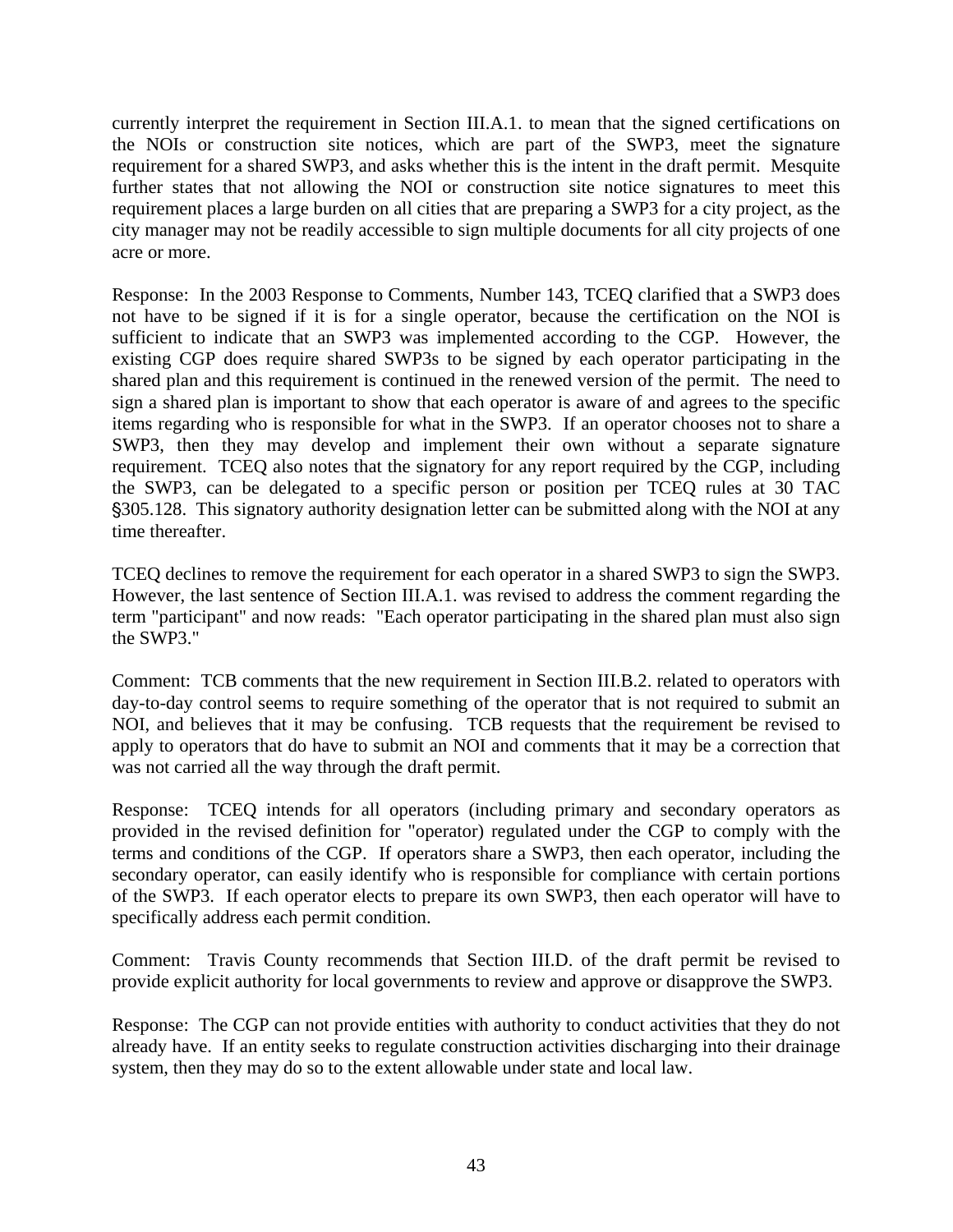Comment: Travis County requests that Section III.D. of the draft permit include a statement that local governments may require the SWP3 to be developed early in the planning phases of a construction project. Travis County comments that the draft permit does not require development and implementation of the SWP3 until construction is about to commence and for that reason, BMPs are often developed as an afterthought and are often ineffective due to lack of forethought. Travis County states that erosion and sediment controls must be a prime consideration early in the planning process and that early consideration will influence project phasing, limits of disturbance, and selection of techniques, and will also minimize the potential for a significant discharge of pollutant from a regulated site.

Response: TCEQ thinks that the requirements in Section III.D. to develop a SWP3 that "provides for compliance with the terms and conditions" of the CGP are sufficient. If a construction site operator violates any terms or conditions of the permit, such as by use of inappropriate or ineffective BMPs, then they may be subject to enforcement actions. In addition, local authorities can require additional controls to the extent that they have such authority.

Comment: SWS-Royse requests clarification regarding the term "readily available" in Section III.D.1. of the draft permit.

Response: The SWP3 is the document that outlines how an activity will be conducted in a manner to reduce or eliminate pollution in storm water runoff. Therefore, it is reasonable and necessary that the document must be readily accessible to operators with the responsibility of implementing the plan. If the document is maintained on-site, the operator should be able to produce the SWP3 the same day as the request, preferably within two hours. If the SWP3 is maintained off-site, then it should be made available as soon as is reasonably possible. In most instances, it is reasonable that the document should be made available within 24 hours of the request. Many site investigations performed by TCEQ will be arranged in advance and, therefore, the SWP3 would be expected to be available at the time of the inspection.

Comment: Centex Homes comments that section III.D.1. provides requirements regarding onsite maintenance of a copy of the SWP3, but notes that during land development, it is typical not to have a construction trailer on site. To address that situation, Centex Homes requests that TCEQ add the following sentence as the second sentence of Section III.D.1.: "The SWP3 may be kept in the vehicle of the construction manager/site foreman."

Response: TCEQ does not believe that a change is required in order to allow the SWP3 to be available in a vehicle if that location otherwise meets the existing permit requirements of being available "on site," or if no on-site location, then with a site notice indicating the location of the plan if off site. If the off site location is a vehicle, then it would be necessary to also include the contact information of the person holding the plan.

Comment: TxDOT suggests that TCEQ replace the word "notice" with "notices" in the third and fourth sentences of Section III.D.2. to clarify that the posting location descriptions apply to the NOI as well as to the site notice.

Response: In response to the comment, the requested changes were made.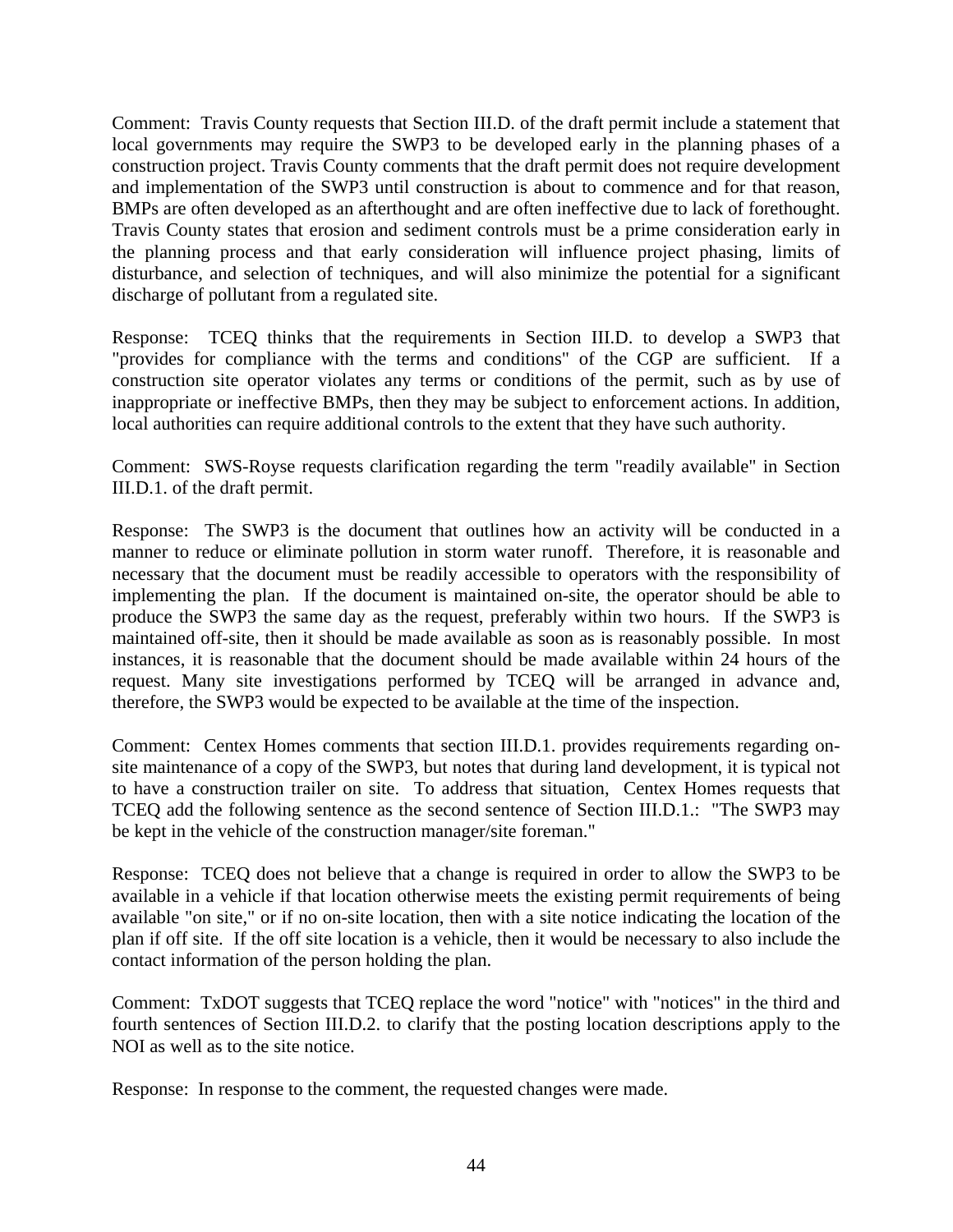Comment: SWS-Houston comments that the requirement list in Section III.D.2. to utilize Attachment 3 for large construction sites is inconsistent with the Fact Sheet language, which states that the operator is not required to use the notice provided in the permit. SWS requests that certification of the site notice be waived, as it duplicates the certification requirement on the NOI. Tarrant County comments that the references in Sections II.D.7. and III.D.2. of the general permit, and on Page 4, item 10 and page 11, item S of the fact sheet, regarding where a large construction site may need to post a construction site notice either in addition to the NOI as being the operator of this site and working on this site, or possibly without being required to submit an NOI. Tarrant County comments that the requirement is confusing because in one instance an operator needs a signatory requirement to the level of application signatory, but that there are other situations in the fact sheet where the site notice is said to only require information in addition to the NOI, which already has that signature requirement. Tarrant County suggests adding another attachment to clarify this situation.

Response: In response to the comments, the TCEQ revised the Fact Sheet language (Section IV.A. and V.S.) to clarify that all operators regulated under the CGP must post a specific site notice in TCEQ format. A new site notice was added as Attachment 4, for primary operators of large construction sites (those that are required to submit an NOI). Attachment 4 does not require a signatory certification because the NOI contains the appropriate signatures. Attachment 3 was revised to clarify that it applies only to secondary operators of large construction activities, and the signature requirement was retained, as it was also retained for the small construction site notices.

Comment: Harris County questions the language in Section III.D.2. related to an operator of a large construction activity that is not required to submit an NOI. Harris County asks if the operator required to post a site notice according to Section II.D.1., 2, or 3. of the permit refers to an owner of a property that does not have control over the plans and specifications or over the day-to-day activity for a project being constructed on the owner's property. Harris County comments that if that is the case, then earlier sections of the permit and the flowchart imply that the owner is not the "operator," and that Section II.D.2.(b) would not apply. Therefore, Harris County requests clarification throughout the permit regarding the responsibilities of the landowner.

Response: If a landowner meets the definition of "operator" as provided in the revised definition in the new CGP and as discussed in previous comments related to the definition for "operator," then the landowner would be required to comply with the CGP. In many cases, the landowner would be considered a "secondary operator" and would not be required to submit an NOI.

Comment: Mesquite comments that the language in Section III.D.2.(b) and on Attachment 3 (the Large Construction Site Notice) do not agree with each other. Mesquite states that Section III.D.2.(b) requires the "name and telephone number" of the operator, but the site notice requires the "contact" name and number. Mesquite states that most operators are companies and suggests requiring the company name, contact name, and contact phone number.

Response: In response to the comment, Section III.D.2.(b) of the CGP was revised to replace the requirement to include "the name and telephone number of the operator" with "the operator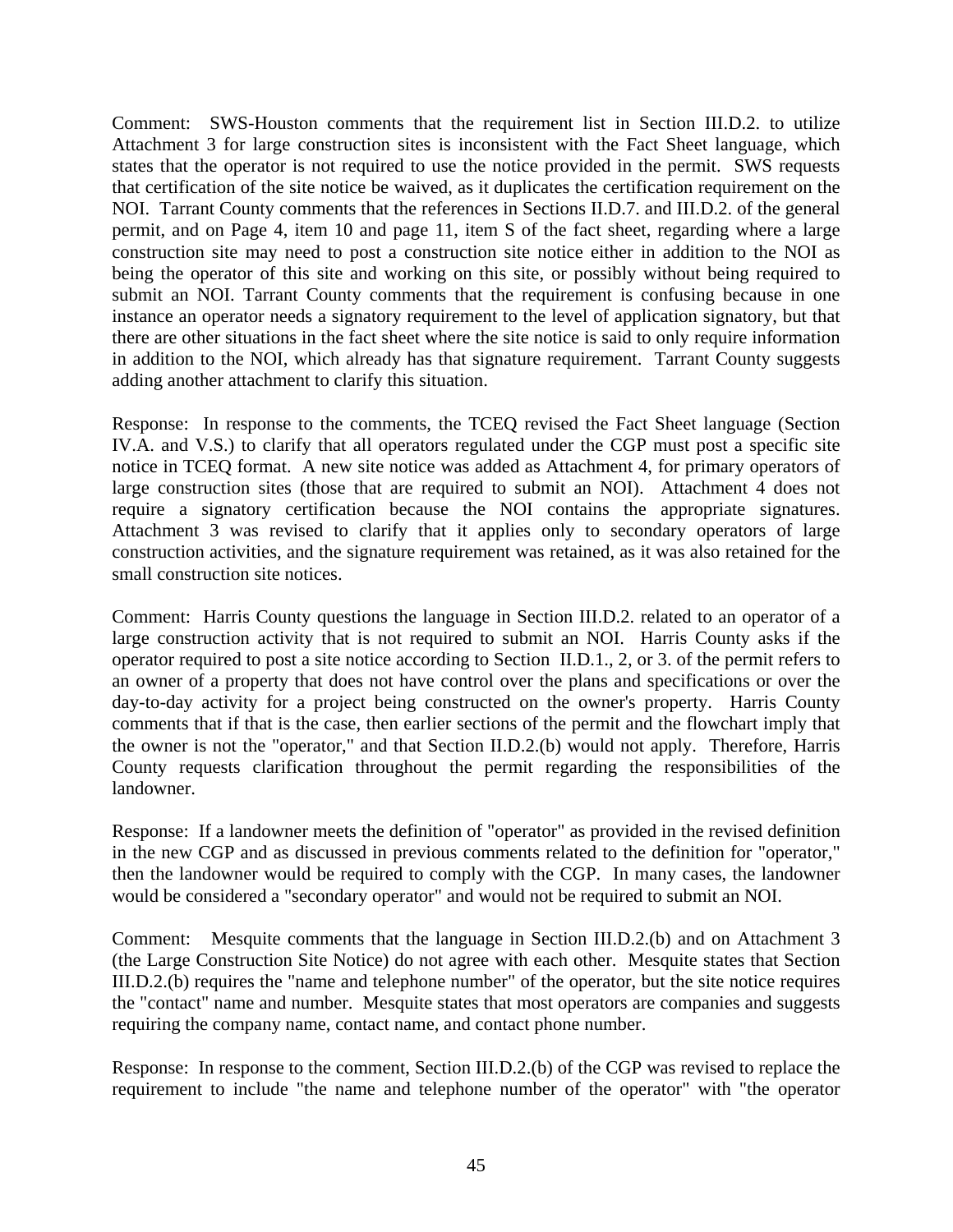name, contact name, and contact phone number. Accordingly, a new row of information was added to the site notices to include the "operator name."

Comment: SAWS requests that TCEQ remove the word "significant" in Section III.E.1. because the term allows operators to quantify a pollutant's effect on discharges and then leaves the term open to interpretation. SAWS comments that any effect to the discharge of a pollutant should be revised in the SWP3, regardless of quantity.

Response: This item was not revised, as the language is continued from the existing CGP and is also consistent with EPA's CGP.

Comment: Centex Homes comments that Section III.F.1.c., which requires the SWP3 to include a description of the intended schedule or sequence of soil disturbing activity is unclear regarding what level of detail the SWP3 narrative must include about this schedule. Centex Homes further notes that the schedule or sequence may change due to weather or third parties and requests that the draft permit be revised to clarify that it would be sufficient to include a narrative and reference to documents that generally describe the timing, as opposed to requiring specific dates. Centex Homes requests that this section be revised to read as follows: "(c)a general description of the intended schedule or anticipated sequence of activities that will disturb soils for major portions of the site; . . .."

Response: TCEQ disagrees that a change is needed to the existing language in order to allow an operator to provide a generalized schedule of planned activities.

Comment: TxDOT asks for clarification regarding what types of field changes warrant revising the SWP3 site map (see Section III.F.1.(g)), and suggests that TCEQ either provide guidance on this issue in the response to comments, or include the following sentence in Section III.E. of the CGP:

Normal maintenance activities and minor adjustments to control measures may be addressed in the SWP3 (e.g. inspection reports) and do not normally require an update to the site map.

Response: If any information listed in Section III.F.1.(g) changes, then the site map would need to be updated. This would include, but is not limited to, changes to the planned area of soil disturbance, changes in locations and types of structural controls, revisions to authorized construction support activities, and vehicle washing areas. This would not necessarily include changes such as the temporary relocation of trash bins or portable toilets that are part of normal activities. No changes were made to the permit language.

Comment: TxDOT comments that it supports limiting the information required under paragraph (v) to that under the applicant's authorization, but notes that paragraph (ix) appears to repeat paragraph (v) without that limitation. Therefore, TxDOT requests that TCEQ delete item III.F.1. $(g)(ix)$ . Fort Hood recommends combining items (v) and (ix) of Section III.F.1. $(g)$ , related to "construction support activities," and provides the following example of possible language that could be used: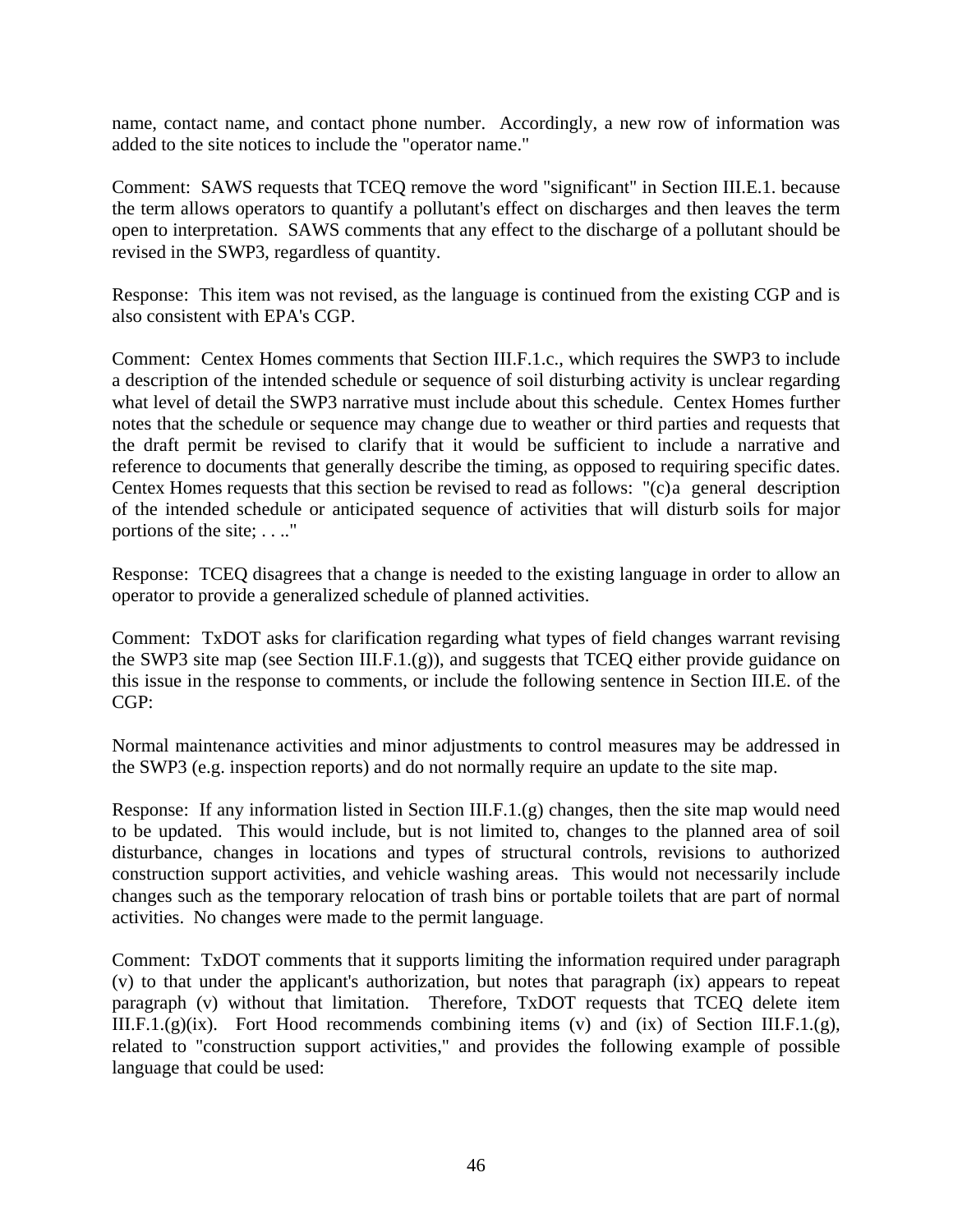locations of off-site construction support activities that are authorized under the permittee's NOI, including concrete or asphalt batch plants, or material, waste, borrow, fill, or equipment storage areas.

Response: In response to the comments, TCEQ deleted item (ix) and revised item (v) as follows to include both on-site and off-site support activities: "locations of construction support activities, including off-site activities, that are authorized under the permittee's NOI . . .."

Comment: Centex Homes requests that Section III.F.1.g.ii. be revised to include the additional parenthetical to simplify the designation process for sites where most or all of the area will be disturbed: "areas where soil disturbance will occur (a statement that "all areas in the map will be disturbed unless otherwise noted" is sufficient); . . ..

Response: TCEQ agrees that the operator may include a statement on the map noting that all land shown will be disturbed and that such a statement would meet this requirement. However, no changes were made to the language in this section.

Comment: SAWS requests that TCEQ add the word "maximum" before "extent practicable" in Section III.F.2. $(a)(i)$ , because the word "maximum" quantifies the level of design to retain sediment on site, limit the off-site transport of litter, construction debris, and construction materials.

Response: TCEQ declines to make the change, as the current language is consistent with the existing CGP and with EPA's CGP. The "maximum extent practicable" standard is a federal standard that is specific to discharges originating from regulated MS4s.

Comment: SAWS requests that TCEQ replace the term "interim" to "temporary" in the first sentence of Section III.F.2.(b), and further states that there should be a similar replacement of terms throughout the draft permit because there is no definition for "interim stabilization" in the permit. However; there is a definition for "temporary stabilization."

Response: TCEQ agrees with the comment, and has changed the word "interim" to "temporary" in Sections III.F.1.(g)(iv) and III.F.2.(b) of the CGP.

Comment: SCIECA requests that perimeter controls be added to Section III.F.2.b.(i), and states that as currently written it is in conflict with the definitions in Part I of the permit. SCIECA comments that to remove sediment from storm water, you need to either utilize filtration or detention.

Response: As stated in an earlier response, the definition of "temporary stabilization" was changed to remove perimeter controls from the list of examples and a provision was included in the definition of "final stabilization" to allow perimeter controls in certain situations where homebuilders transfer ownership of a home. In response to this comment, TCEQ added the following paragraph as a new Section III.F.2.(b)(iii)(D), in order to allow the use of perimeter controls and other structural controls as an alternative to temporary erosion control, where the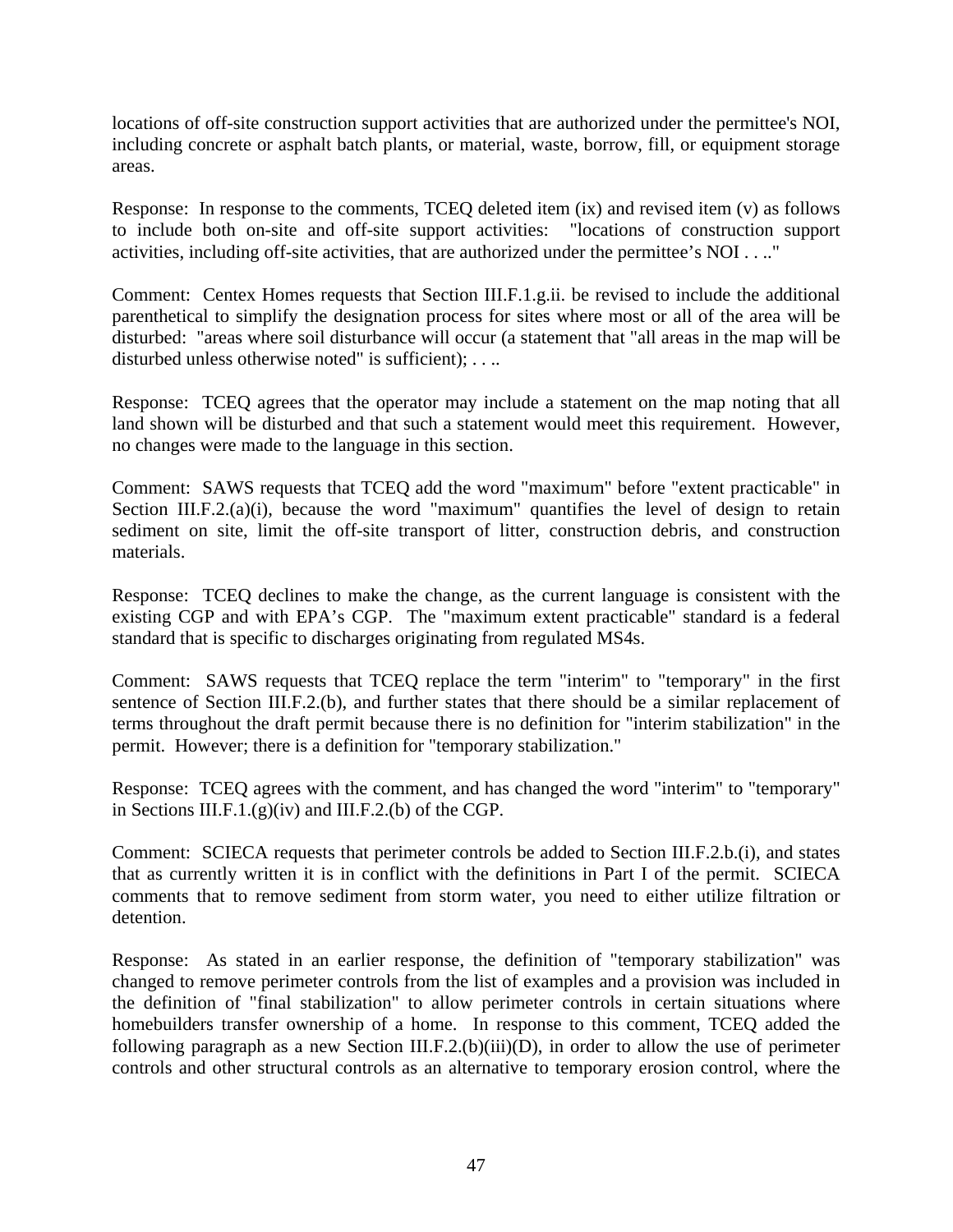operator can show that temporary erosion controls are not feasible and that the chosen perimeter controls would provide equivalent on-site retention of sediment:

(D) In areas where temporary stabilization measures are infeasible, the operator may alternatively utilize temporary perimeter controls. The operator must document in the SWP3 the reason why stabilization measures are not feasible, and must demonstrate that the perimeter controls will retain sediment on site to the extent practicable. The operator must continue to inspect the BMPs at the frequency established in Section III.F.7.(a) for unstabilized sites.

Comment: Fort Hood notes that vegetative buffer strips are listed as an erosion control in Section III.F.2.b.(i), and that they are listed multiple times as a sediment control in this permit, as well as in U.S. EPA's Menu of Storm Water BMPs.

Response: In the existing CGP, vegetative buffer strips are listed as a type of stabilization practice and as a type of sediment control that may be used. EPA's National Menu of Storm Water BMPs (see [http://cfpub.epa.gov/npdes/stormwater/menuofbmps/index.cfm\)](http://cfpub.epa.gov/npdes/stormwater/menuofbmps/index.cfm) describes vegetated buffers as areas of natural or established vegetation that are maintained to protect the water quality of neighboring areas. In addition, while buffer zones primarily act to slow storm water runoff, as well as to provide an area where runoff can permeate the soil, contribute to ground water recharge, and filter sediment, the action of slowing runoff also helps to prevent soil erosion and streambank collapse.

Comment: Fort Hood requests that TCEQ define the term "establishment" as it relates to temporary or permanent vegetation in Section III.F.2.b.(i), so that operators and inspectors will be able to determine whether grass that is growing within disturbed soil is appropriately dense, uniform, etc.

Response: TCEQ declines to revise this section, which is consistent with the existing CGP and EPA's CGP. EPA menu of BMPs includes detailed information and resources regarding the establishment of temporary or permanent vegetation from seeding. In the definition for "final stabilization," the CGP clarifies that in order to terminate permit authorization, there must be a uniform perennial vegetative cover that has a density of at least 70% of the density of the vegetation that was present prior to commencing construction.

Comment: Harris County comments that the requirement to list the dates of various construction activity in Section III.F.2.b.(ii) is unreasonable due to the dynamic nature of construction affecting the timeline (e.g., financing, weather, building permitting) and believes that the current requirement to describe the intended schedule or sequence of major activities is sufficient for effective Harris County enforcement. With the current language, Harris County comments that it would have to issue notices of violation to permittees for having incorrect dates listed in their SWP3s and would rather focus its limited resources on enforcing activities that it believes pose a greater risk to the environment.

Response: TCEQ declines to revise the permit, as the language is continued from the existing CGP and is also consistent with EPA's current CGP. Permittees may update their SWP3 to reflect changes to schedules.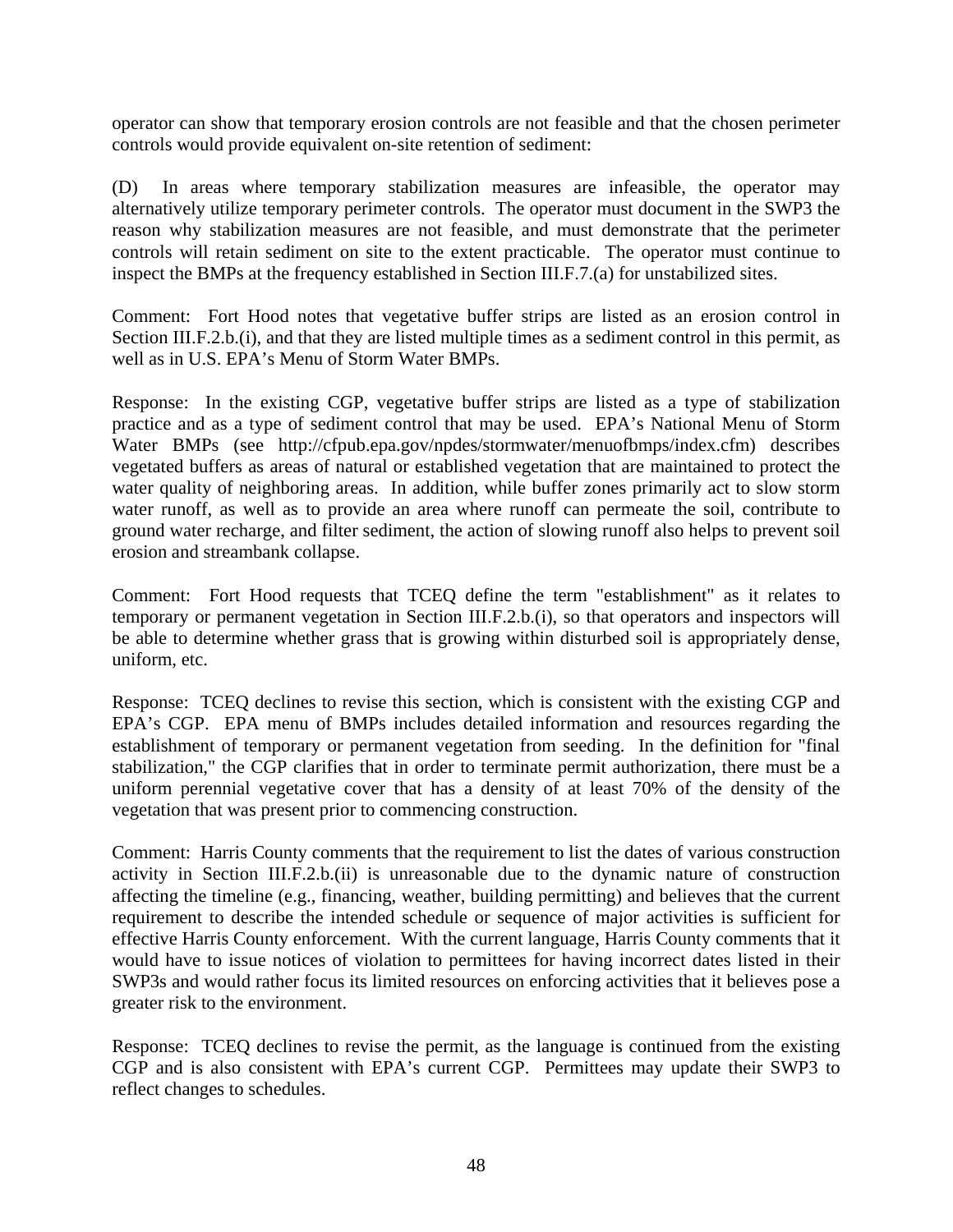Comment: Fort Hood asks in regards to Section III.F.2.b.(ii)(C) whether it would also be appropriate to note the dates when temporary stabilization measures are initiated, in order to evaluate compliance with the CGP.

Response: In response to the comment, TCEQ revised Section III.F.2.(b)(ii)(C) to remove the term "permanent." This change is consistent with the existing TPDES CGP and with EPA's current CGP. This also allows the operator to show that the requirements of Section III.F.2.(b)(iii) related to the timing of temporary stabilization measures have been met.

Comment: Fort Hood asks that TCEQ define the term "initiated" as used in Section III.F.2.b.(iii) or provide further guidance or examples as to how it would apply for some typical controls. Specifically, Fort Hood asks whether the term "initiated" includes the spreading of seed, even if the vegetation will not grow for several weeks. In addition, Fort Hood asks whether it is acceptable to apply rolled erosion control products (RECP) to exposed soils 13 days after completion of construction activities in the area, when it may take three more weeks to complete the installation.

Response: The permit requires that temporary stabilization measures be initiated within 14 days. If the seeding or the RECP is applied throughout the disturbed area within the 14 day timeframe, then the requirement has been met. The operator must maintain the BMPs to insure that they are successfully established and function as intended for erosion control over the disturbed area.

Comment: In Sections III.F.2.(b)(iii)(A), (B), and (C), SAWS requests that TCEQ replace the term "construction activity," with "legitimate construction activity," and to add a definition for the new tem. To support this request, SAWS states that operators define "construction activity" as any activity on the site in order to constitute that they have exercised "construction activity on the site within 21 days" to avoid installing temporary stabilization measures. For example, SAWS states that a contractor may send a front end loader out to a site and back-drag existing graded soil, thereby increasing the likelihood of sediment discharge from the site due to exposed, unprotected soils. SAWS states that by adding the word "legitimate" to "construction activity", the permit would ensure that an operator's activity would not be a useless activity performed simply to avoid providing temporary stabilization. SAWS included the following proposed definition:

Legitimate Construction Activity: a construction activity performed by an operator, contractor or builder which results in a substantive, tangible product that has an economic value to the development.

Response: The CGP requires that temporary stabilization be initiated within 14 days for any portion of a construction site where land disturbance has temporarily or permanently ceased. If the operator will recommence construction within 21 days, then the temporary stabilization is not required in those areas. No changes were made to the permit, because TCEQ believes that the existing language allows an inspector to issue a violation related to the SWP3 if the activities at the site do not meet the requirement of Part III of the CGP related to ensuring the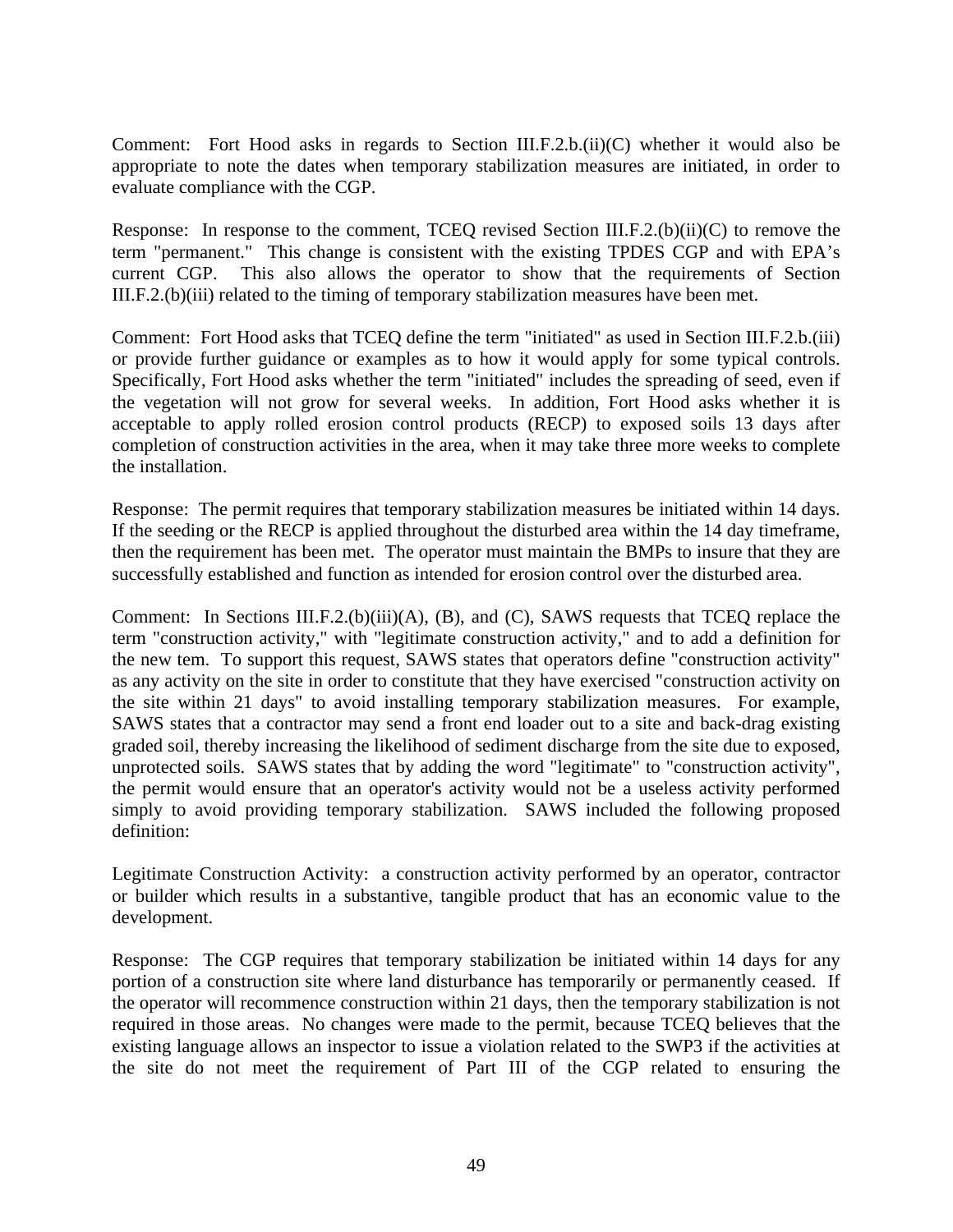implementation of practices to reduce the pollutants in discharges associated with the construction site.

Comment: Centex Homes requests that TCEQ clarify Section III.F.2.b.(iii) with respect to what constitutes cessation of construction activities. Centex Homes notes that the issue of stabilization is problematic where the site is part of a larger common plan of development such as a house within a residential development. Centex Homes asks whether a home that has been completed must be stabilized if the lot is awaiting fencing and installation of a sprinkler system, but that it is known that activity on the lot will cease for 40 days.

Response: In the example provided, temporary stabilization would be required of the operator for the individual lot. If temporary stabilization were not feasible, then the operator could establish perimeter controls or other structural controls that are determined to be as effective as erosion control would be (see the new Section III.F.2.(b)(iii)(D) related to temporary stabilization, and the revised definition of "final stabilization").

Comment: Centex Homes requests that TCEQ clarify Section III.F.2.b.(iii) with respect to whether it is necessary to undertake stabilization even if source control BMPs or sediment control BMPs remain in place to control sediment from leaving an area where construction activities have ceased.

Response: Stabilization measures are required for disturbed areas where construction has temporarily ceased. Where stabilization is not feasible, an operator may utilize structural controls to handle sediment, where those controls are found to be able to handle the same amount of sediment that a stabilization measure would have prevented from being transported in the first place (see the new Section III.F.2.(b)(iii)(D) of the general permit).

Comment: SCIECA states that Section III.F.2.b. $(iii)(C)$  seems to indicate that if a site is experiencing drought, then stabilization is not required and asks whether this applies to both final stabilization as well as temporary stabilization. SCIECA states that without temporary stabilization in place, sediment will be washed off site if it rains and notes that many of the types of temporary stabilization do not require water and could be accomplished during dry periods. SCIECA states in regards to Section III.F.2.b.(iii)(C), methods of temporary stabilization could be added as more information becomes available. Finally, SCIECA asks how many storm events would need to occur before the area is considered to be out of drought conditions and stabilization installed.

Response: Temporary stabilization in arid or semi-arid areas, or in areas experiencing drought is required as soon as practicable. It may be necessary to utilize non-vegetative stabilization if vegetative controls are not practicable. In response to the comment, the following sentence was added to the end of Section III.F.2. $(b)(iii)(C)$ :

Where vegetative controls are not feasible due to arid conditions, the operator shall install nonvegetative erosion controls. If non-vegetative controls are not feasible, the operator shall install temporary sediment controls as required in Paragraph (D) below.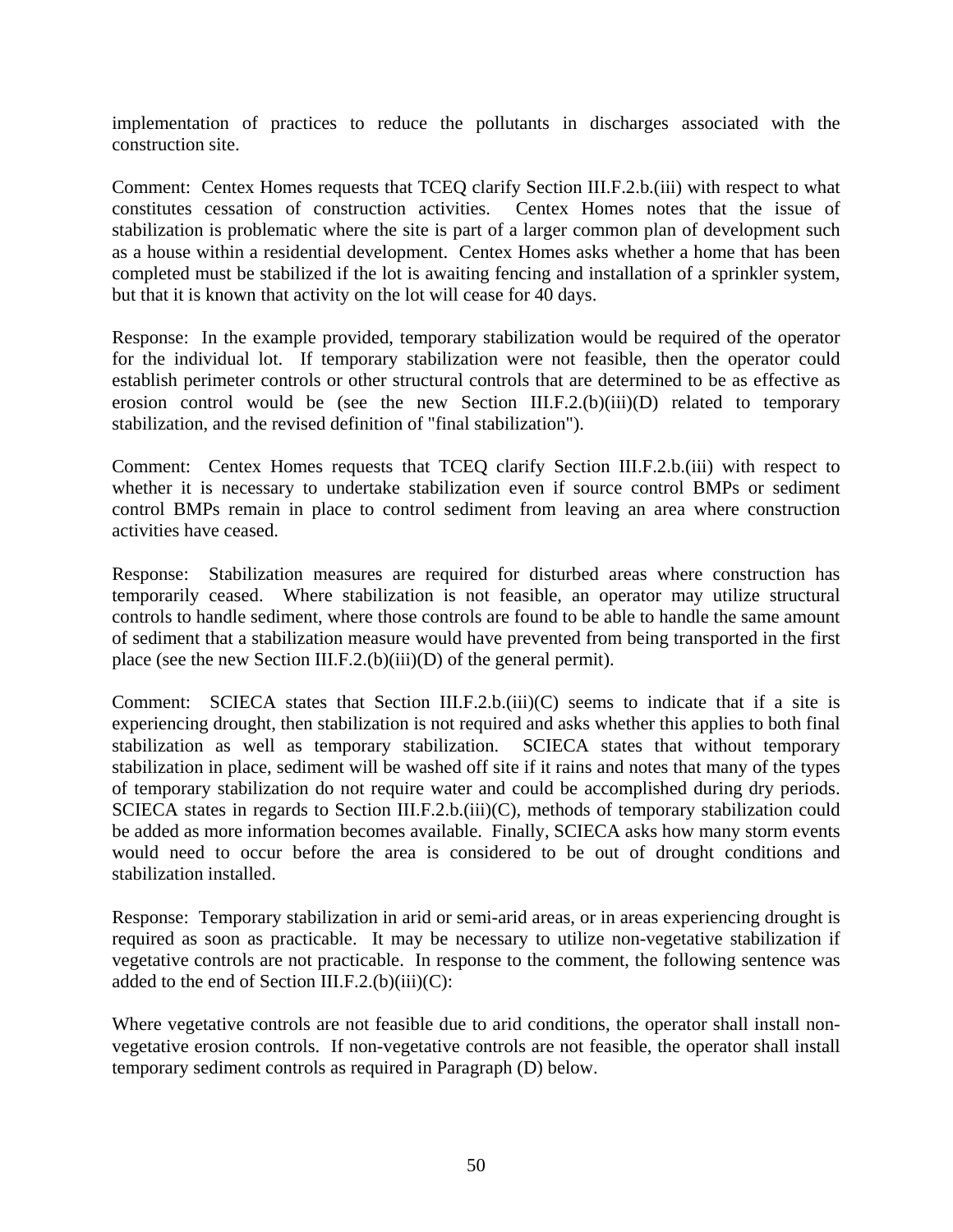Comment: SCIECA asks who determines drought status as described in Section III.F.2.b.(iii)(C), and asks whether TCEQ will post a list of counties that it considers to be in drought condition.

Response: The CGP does not include specific definition of "drought." Information on droughts, including links to other government agency resources, is available on TCEQ's web site at: [http://www.tceq.state.tx.us/nav/util\\_water/drought.html](http://www.tceq.state.tx.us/nav/util_water/drought.html)

Comment: SCIECA suggests that the following language be added as a new item under (D) of Section III.F.2.(b)(iii), and stated that TCEQ may want to only allow this for a limited time frame, such as 90 to 180 days:

If the sediment control (sic) included in the storm water pollution prevention plan (SWP3) are developed using a design methodology which take into account the water volume and/or peak flow load based on a 2 year 24 hour storm, the sediment load based on Modified Universal Soil Loss Equation (MUSLE) and the calculation are include (sic) in the plan the site would be consider (sic) to have temporary stabilization by means of the existing structural erosion and sediment controls.

Response: TCEQ declines to make the requested change, but in response to an earlier comment, a new Paragraph (D) was added to Section III.F.2.(b)(iii) related to the use of perimeter controls where temporary erosion controls are infeasible.

Comment: SAWS requests a new item  $(D)$  in Section III.F.2.(b)(iii). SAWS states that an operator will often obtain permit coverage for an entire development and will then grade the entire development and install primary infrastructure (roads, utilities and drainage). Only then will the operator focus construction activity (such as home building) on a small, specific section of the development. SAWS states that this practice leaves large areas of exposed soils with minimal BMPs and a higher probability for runoff. Specifically, SAWS requests the following language be added at item (D):

stabilization measures shall be initiated in all inactive areas of the development by the 14th day after construction activities have temporarily or permanently ceased and where those inactive areas will not engage in legitimate construction activity for an indefinite period of time (exceeding 21 days).

Response: TCEQ believes that Section III.F.2.(b)(iii), which requires stabilization measures in "portions of the site where construction activities have temporarily or permanently ceased. . . " adequately addresses this concern. Therefore, no additional changes were made.

Comment: Fort Hood states that Section III.F.2.(c) only includes design parameters for the sediment basins. Fort Hood believes that the holding time or hydraulic detention time of the water in the basin is just as important to the ultimate success or failure of the basin as a sediment control device. Fort Hood recommends that TCEQ provide a minimum hydraulic detention time to assist in the proper design and inspection of this type of control.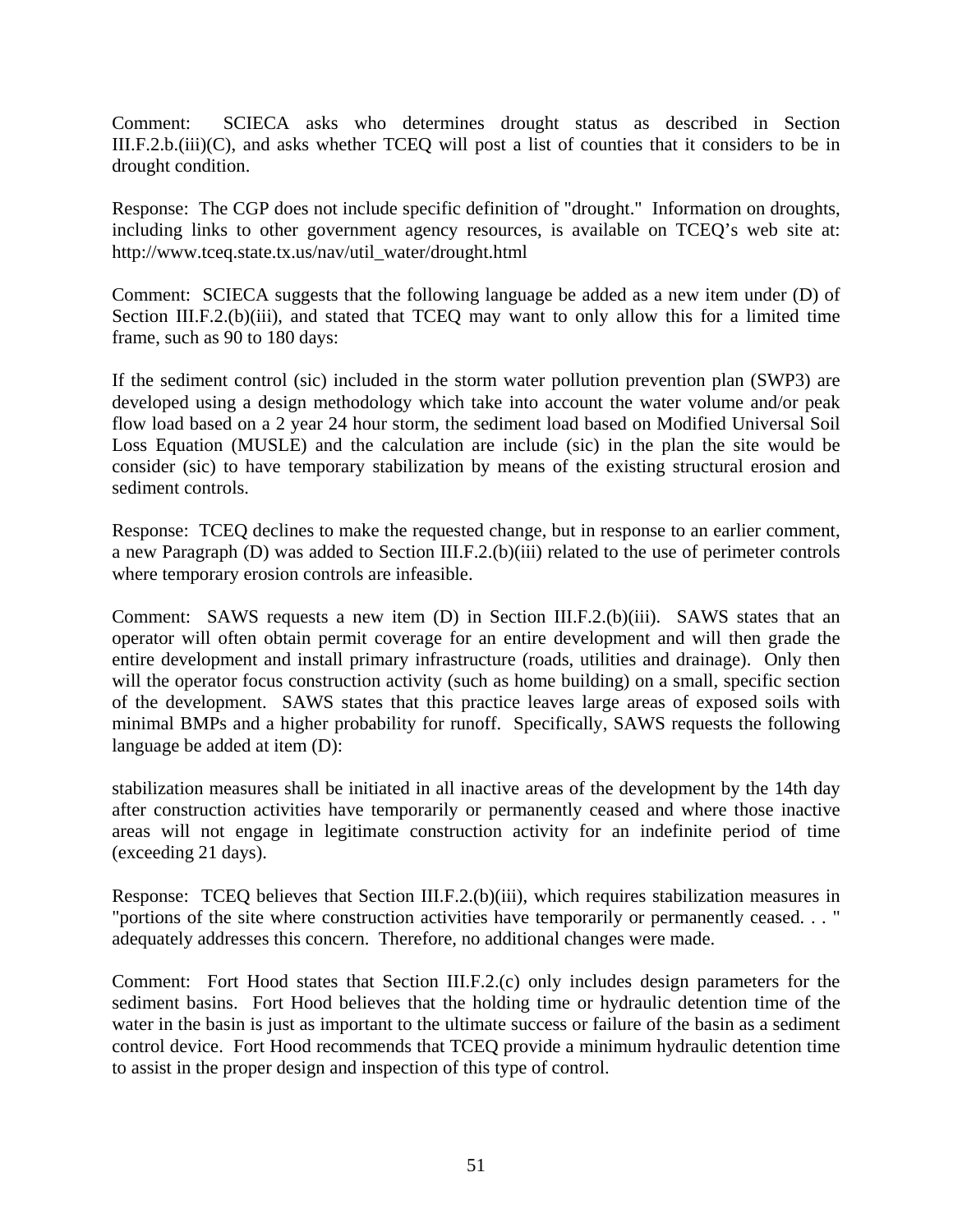Response: TCEQ believes that the existing requirements for the sediment basins are adequately protective and no additional changes are proposed.

Comment: TxDOT comments that work involving placement of dredge or fill material in Waters of the United States is regulated under §404 of the Clean Water Act (CWA) by the United States Corps of Engineers and requests clarification in the CGP for work occurring in waters of the United States. that is authorized under a  $\S404$  permit. As an example, TxDOT notes that Section III.F.2.(c)(1)(D) requires sediment controls at all down slope boundaries, which would require placing a control at a downstream point in the creek if work was actually being performed in a creek, and this would typically be a violation of the CWA,  $\S$ 404 permit. TxDOT requests clarification regarding appropriate CGP permit requirements when compliance with the CGP may result in a violation of another permit (e.g. for work that is authorized by a CWA,  $$404$ permit).

Response: The CGP can not provide authority for an operator to use property or conveyances that are owned or operated by another entity, including water in the state. If construction occurs immediately adjacent to water in the state, then there may be situations in which perimeter controls are not feasible, and the operator should focus on source control to minimize the discharge of pollutants from the site into surface waters. According to the Texas Parks and Wildlife Department (TPWD) Code, the TPWD has authority over all activities that occur on the "beds and bottoms" of public rivers, as well as the products of the beds and bottoms of the public rivers (including the mining of sand, gravel, mud, and shell). If construction is occurring completely within water of the state under a CWA, §404 permit, then the TCEQ does not have jurisdiction over the activity and the operator would need to comply with the requirements of CWA, §404 authorization and with TPWD requirements. However, if the construction activity is occurring both within a water in the state, such that a CWA, §404 permit is required, and on land that does not require  $\S 404$  authorization, then the portion of the construction activity not covered under the \$404 authorization would require CGP coverage if the area disturbed exceeded one acre.

Comment: SWS-Houston comments that calculations required in Section III.F.2.(c) regarding basin capacity can not always be performed prior to implementing the SWP3. SWS-Houston notes that operators with day-to-day operational control may not be able to construct sediment basins due to contractual limitations and that it may be impractical to measure the capacity of basins that were designed in the field. Therefore, SWS-Houston requests that the new documentation requirement related to basin calculations and feasibility be limited to those operators with controls over the plans and specifications that are required to submit an NOI, rather than the day-to-day operators. SWS-Houston also requests that the TCEQ add language to the CGP to ensure that the construction of sedimentation basins or equivalent measures is started as early in the project as needed to effectively manage sediment runoff.

Response: Section III.B.1.(a) requires primary operators with control over construction plans and specification and secondary operators to ensure that project specifications allow for adequate BMPs and the responsibility for appropriately sizing the ponds may be included in their SWP3 or portion of SWP3. However, some day-to-day operators may also have the ability to make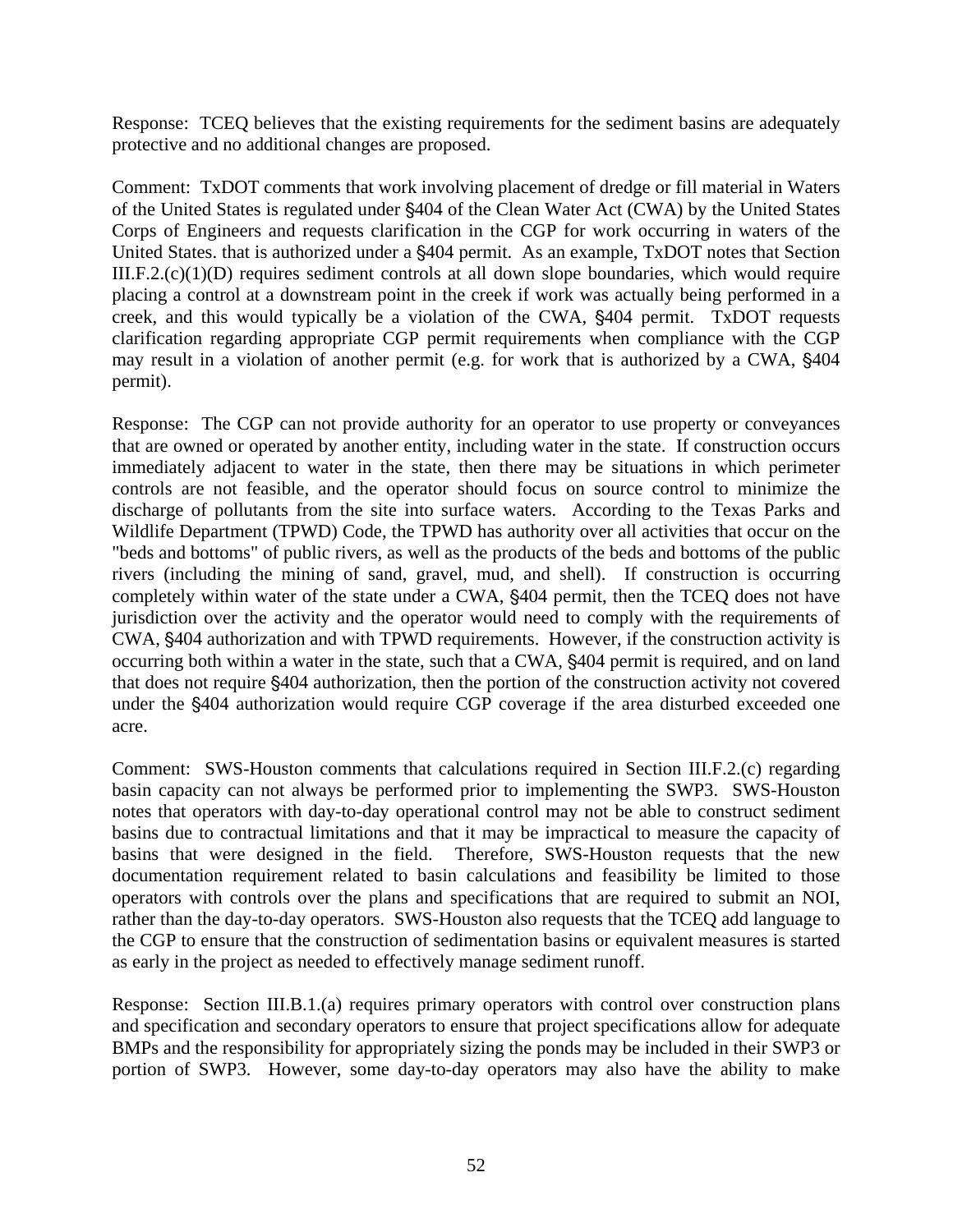decisions on the sizing of ponds and this would be addressed under Section III.B.2.(a). No additional changes were made to the CGP.

Comment: Harris County requests removal of the requirement in Section III.F.2.(c)(1)(A) to construct a sedimentation basin, and states that while a sedimentation basin is effective at improving storm water quality, they are often not feasible, particularly in areas with flat terrain such as the Gulf Coast or for linear projects. Harris County adds that requiring sedimentation basins may conflict with building requirements from other local jurisdictions.

Response: TCEQ declines to remove this provision. Sedimentation basins are useful to capture sediment from a construction site by allowing it to settle out from pooled water prior to the water being discharged. Where a sedimentation basin is not feasible due to acreage or geographical restrictions, safety concerns, or other reasons, then it is appropriate to utilize alternative BMPs, as long as the operator states the reason(s) that the sedimentation basin is infeasible as required in Section III.F.2. $(c)(1)(C)$ .

Comment: Harris County comments that Sections III.F.2.c.(1) and (2) should be changed to (i) and (ii) to be consistent with the rest of the section.

Response: The noted correction was made to the draft permit.

Comment: SCIECA comments that the engineering community would have difficulty in complying with Section III.F.2. $(c)(1)(C)$  because it is an open-ended requirement. TCB comments that it is somewhat onerous to require documentation of why a sedimentation basin was not feasible. SCIECA further states that an engineer may determine that it is not feasible to construct a detention pond based on the criteria listed in the draft permit, but that the engineer and the company may be subject to fines, lawsuits, and enforcement if an inspector determines that the pond was feasible. In addition, SCIECA states that the provision does not state what in particular would be an appropriate substitute for a pond that was deemed infeasible. SCIECA requests that the permit contain specific design standards rather than use subjective requirements. SCIECA also comments that the Section III.F.2.(c)(1)(D), already requires perimeter controls. TCB comments that it does not believe that EPA required such documentation in its CGP. Harris County requests removal of the requirement in Section III.F.2. $(c)(1)(C)$  to document the reason that an operator may deem sedimentation basins as infeasible, because there are no guidelines describing the reasoning process and local authorities would not be able to enforce this provision.

Response: TCEQ believes that it is necessary for an operator to document why this particular provision cannot be met and does not believe that the requirement to document the reason is overly burdensome. The existing CGP includes a requirement to construct a sedimentation pond, and also includes a requirement to use equivalent control measures if "sediment basins are not feasible." The only difference between the existing CGP and the draft permit is that the operator must now document the reason that the basin is not feasible. TCEQ believes that the additional requirement does not affect the responsibility of the operator to be able to demonstrate to an inspector why the sedimentation basin was not constructed. Also, TCEQ does not want an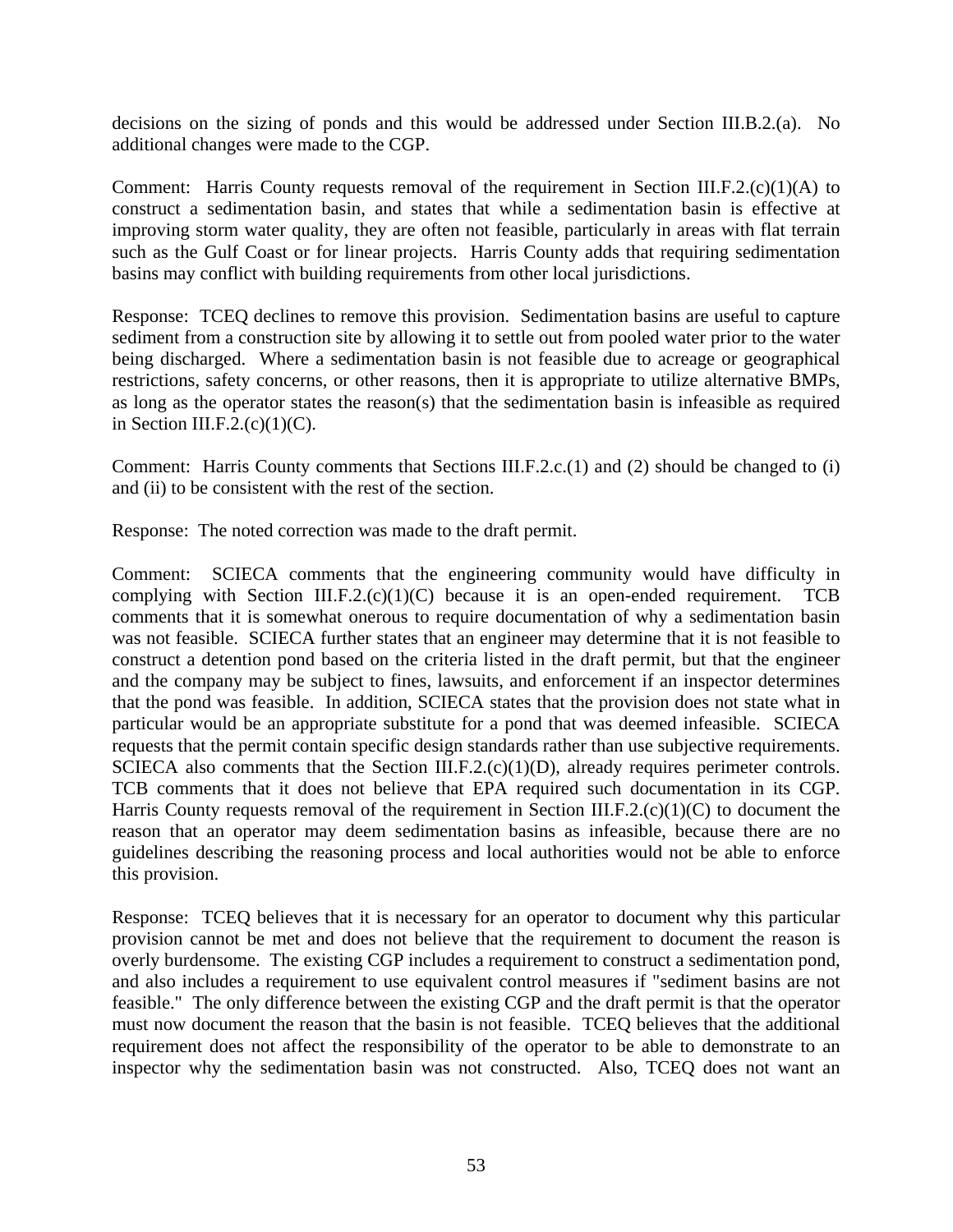operator to simply choose not to construct a sedimentation pond for purposes of convenience rather than feasibility. No changes were made to the draft permit.

Comment: Fort Hood asks whether "equivalent control measures" in Section III.F.2.(c)(1)(C) are mandatory or whether they are optional if the operator can justify that they are not attainable. In addition, Fort Hood asks whether the same criteria should be used to determine "attainability" as "feasibility" in this section.

Response: Equivalent control measures are required if a sedimentation basin is infeasible. In response to the comment, the term "where attainable" was removed. This change is consistent with the existing CGP language.

Comment: SCIECA asks whether the perimeter controls required in Section III.F.2.(c)(1)(D) are supposed to be equivalent to a detention pond (in the case where a detention pond is determined to be infeasible), or the equivalent to a silt fence or vegetative strip. Further, SCIECA asks how one is to determine whether controls are equivalent. SCIEA also asks that TCEQ clarify its requirements regarding the limit to how much sediment must be retained on site and states that city inspectors will sometimes require multiple rows of silt fences to account for the controls being knocked down during a storm event. SCIECA notes that often the site engineer will determine that one thing is appropriate, but it may conflict with the inspector's view. In addition, SCIECA requests that TCEQ replace the requirement to construct a detention pond with a specific goal or limit. SCIECA believes that the requirement is too restrictive, and though it comes from the federal permit, it only provides one clear option to the problem. SCIECA states that if the operator determines that the sedimentation pond is not feasible, then the operator does not have clear guidance on how to choose alternative BMPs. SCIECA comments that this change would make it easier for the regulated community to understand and implement and that it will be easier for TCEQ to enforce, while still meeting the goals of reducing sediment from construction sites. In addition, SCIECA requests that TCEQ address other areas in the permit that are left to individual judgment and instead provide clear criteria that can be met.

Response: Perimeter controls are required in addition to the required sediment basin. As stated in previous responses, the TCEQ declines to add a specific design requirement for BMPs or to include prescriptive guidance on selecting BMPs in lieu of a sediment basin. There are several resources available to help choose BMPs, including EPA's Menu of Storm Water BMPs discussed in previous responses. In response to this comment, and in order to clarify the requirements for sites with drainage areas of ten or more acres, Section III.F.2. $(c)(1)$  was reorganized as follows:

(1) Sites With Drainage Areas of Ten or More Acres

(A) Sedimentation Basin(s)

(i) A sedimentation basin is required, where feasible, for a common drainage location that serves an area with ten or more acres disturbed at one time. A sedimentation basin may be temporary or permanent, and must provide sufficient storage to contain a calculated volume of runoff from a 2-year, 24-hour storm from each disturbed acre drained. When calculating the volume of runoff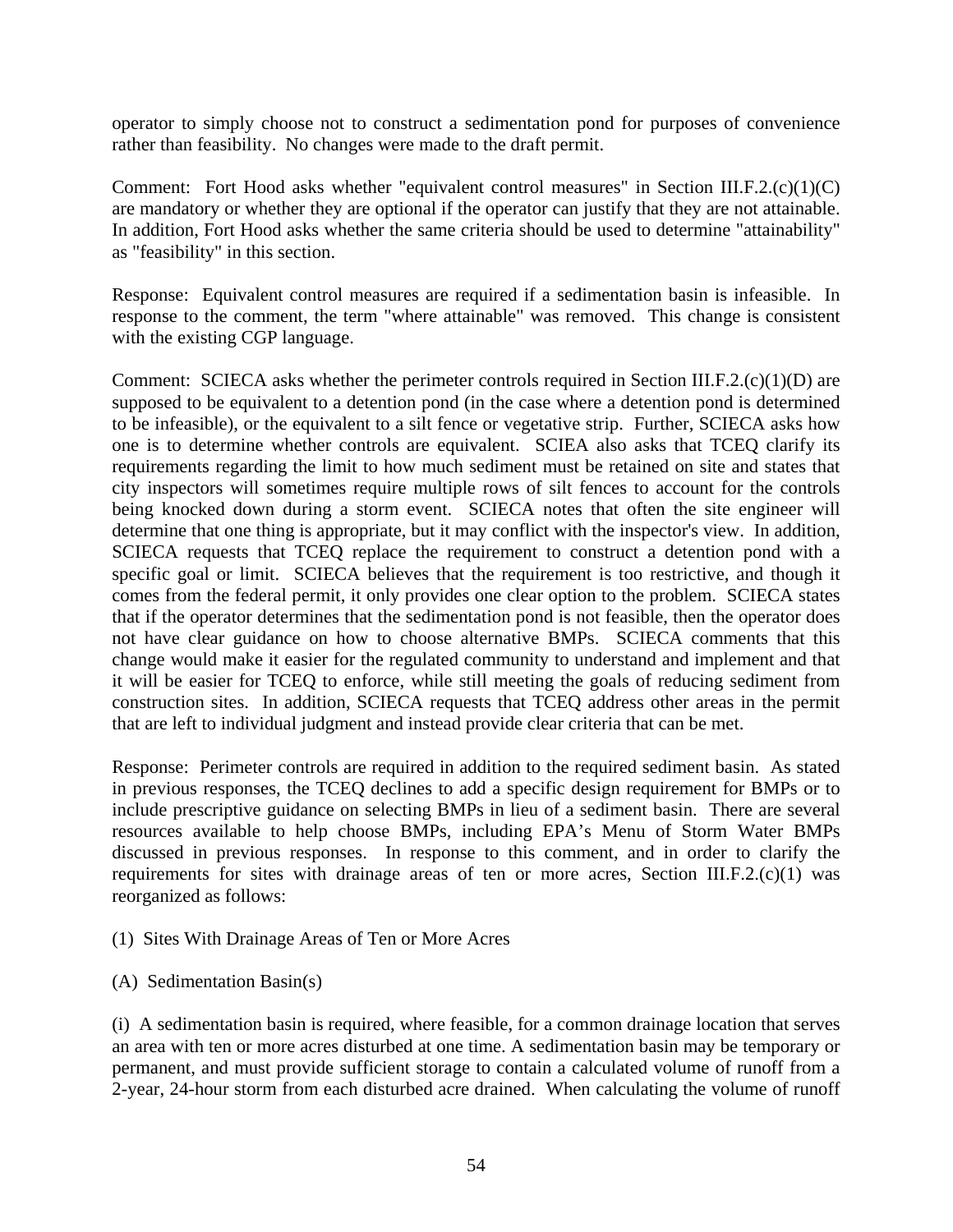from a 2-year, 24-hour storm event, it is not required to include the flows from offsite areas and flow from onsite areas that are either undisturbed or have already undergone permanent stabilization, if these flows are diverted around both the disturbed areas of the site and the sediment basin. Capacity calculations shall be included in the SWP3.

(ii) Where rainfall data is not available or a calculation cannot be performed, the sedimentation basin must provide at least 3,600 cubic feet of storage per acre drained until final stabilization of the site.

(iii) If a sedimentation basin is not feasible, then the permittee shall provide equivalent control measures, until final stabilization of the site. In determining whether installing a sediment basin is feasible, the permittee may consider factors such as site soils, slope, available area, public safety, precipitation patterns, site geometry, site vegetation, infiltration capacity, geotechnical factors, depth to groundwater, and other similar considerations. The permittee shall document the reason that the sediment basins are not feasible, and shall utilize equivalent control measures, which may include a series of smaller sediment basins.

(B) Perimeter Controls: At a minimum, silt fences, vegetative buffer strips, or equivalent sediment controls are required for all down slope boundaries of the construction area, and for those side slope boundaries deemed appropriate as dictated by individual site conditions.

Comment: SCIECA comments that a company that is hired to install the erosion and sediment controls (see Sections III.F.2.(c)(1)(D) and III.F.2.(c)(2)(B)) that have been approved by the design engineer will often know that the planned controls will not work; but they are not allowed to make changes to the plan because they are not engineers and the landowner does not want to spend more money. In addition, the city will be upset because sediment has left the site, but the city can't tell the owner what to do before it rains, since the city would then be taking control over the plans and specifications and can only require changes to the plans when they see a violation. SCIECA asks whether TCEQ can require the engineers to prepare better plans.

Response: Section III.E.3. of the CGP requires updates to the SWP3 to address ineffective BMPs. Section III.7.(a) requires that controls be periodically inspected for effectiveness and Section III.6.(b) requires that an ineffective BMP be replaced or modified. In the example previously provided, the landowner appears to have operational control over the construction plan or specification that is needed to comply with a permit condition and would be considered an operator. If an operator did not utilize effective BMPs to minimize the discharge of pollutants associated with construction activity (see Section III.F.2.), then the operator would be in violation of the CGP and may be subject to violations and enforcement action. In the case of the city in the example previously provide, if the city is the landowner, but did not have any authority to direct operators at the site to implement different BMPs, then the city would not be a primary operator and may not be a secondary operator. If the city is not the landowner, but inspects the site as part of its construction runoff program, then the city could enforce local ordinances related to construction site storm water runoff without being considered an operator.

Comment: Fort Hood asks whether the use of the word "alternatively" in Section III.F.2.(c)(2)(C) related to sedimentation basins for sites with drainage areas less than ten acres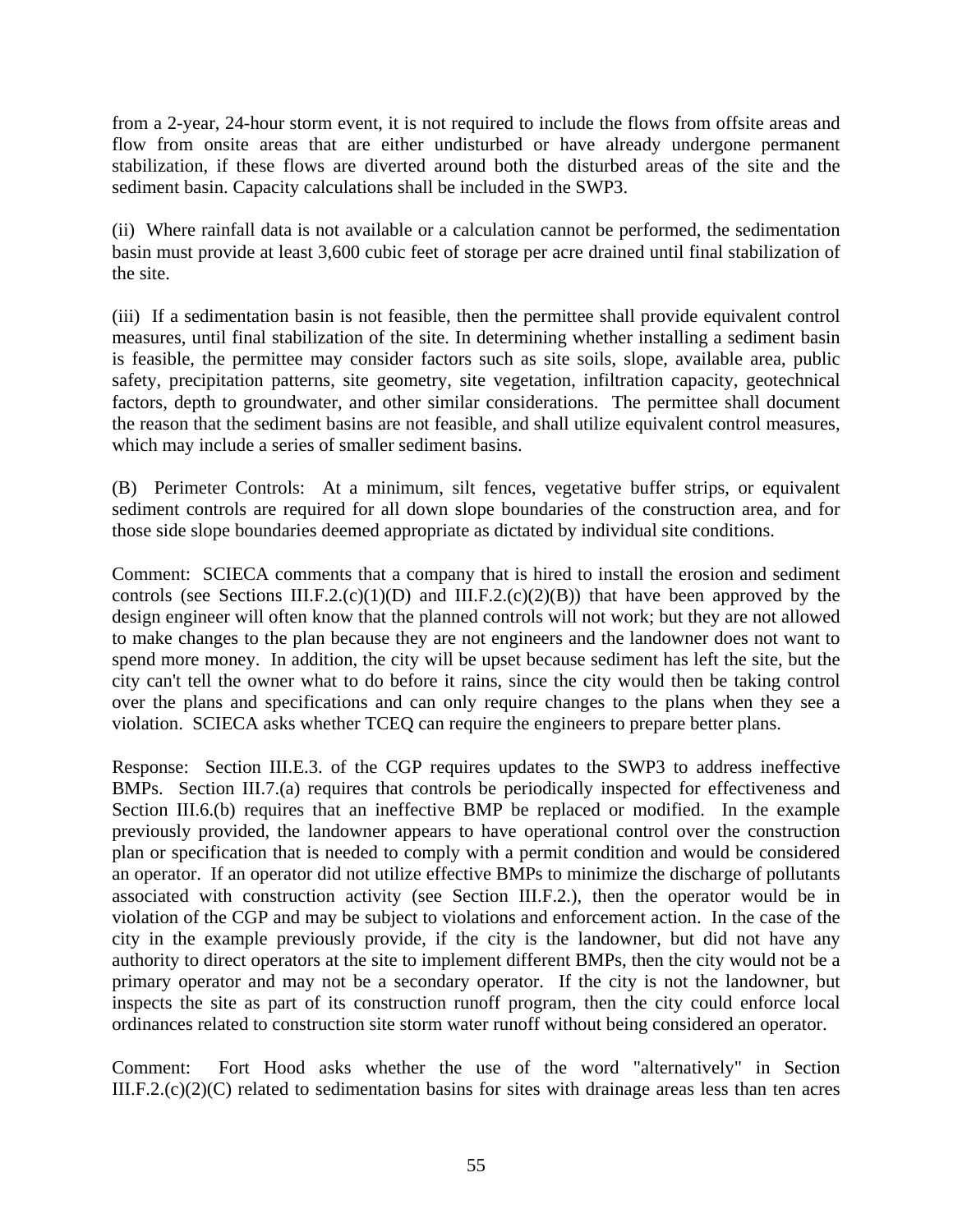means that "silt fences, vegetative buffer strips, or equivalent sediment controls" would not be required, if a properly sized sediment basin were used on site with drainage areas of less than ten (10) acres.

Response: If a sedimentation basin is constructed to retain the amount of runoff resulting from a 2-year, 24-hour storm event or to retain a minimum of 3,600 cubit feet of storage per acre drained, then the perimeter controls would not be required. In order to better clarify the provision, Section III.F.2.(c)(2) was reorganized as follows:

(i) Controls for Sites With Drainage Areas Less than Ten Acres:

(1) Sediment traps and sediment basins may be used to control solids in storm water runoff for drainage locations serving less than ten (10) acres. At a minimum, silt fences, vegetative buffer strips, or equivalent sediment controls are required for all down slope boundaries of the construction area, and for those side slope boundaries deemed appropriate as dictated by individual site conditions.

(2) Alternatively, a sediment basin that provides storage for a calculated volume of runoff from a 2-year, 24-hour storm from each disturbed acre drained may be utilized. Where rainfall data is not available or a calculation cannot be performed, a temporary or permanent sediment basin providing 3,600 cubic feet of storage per acre drained may be provided. If a calculation is performed, then the calculation shall be included in the SWP3.

Comment: Centex Homes comments that there has been inconsistent enforcement throughout the country related to off-site vehicle tracking of sediments, and asks for clarification regarding how much sediment may leave the site before triggering a violation of Section III.F.4.(a). Fort Hood asks how much "off-site vehicle tracking of sediments and generation of dust" is acceptable.

Response: TCEQ declines to include a specific criterion with respect to the amount of sediment that would be considered a violation of this permit, but notes that the requirement is to minimize those wastes. The revised language in the renewed CGP is consistent with the existing CGP, but TCEQ revised this item to include the "extent practicable" requirement that is present in EPA's CGP.

Dust and dirt-tracking can be minimized by measures such as providing gravel or paving at construction entrances and exits, parking areas and unpaved transit ways on the site carrying significant amounts of traffic (for example, more than 25 vehicles per day); providing entrance wash racks or stations for trucks; and performing street sweeping. The first sentence of Section III.F.4.(a) was revised as follows: "Permittees shall minimize, to the extent practicable, the offsite vehicle tracking of sediments and the generation of dust . . .."

Comment: Harris County requests that Sections III.F.4.(d) and III.F.4.(e) be revised to add the following sentence regarding receiving water quality, to ensure that velocity dissipation devices function properly and to address pollutants associated with dewatering activities: "Such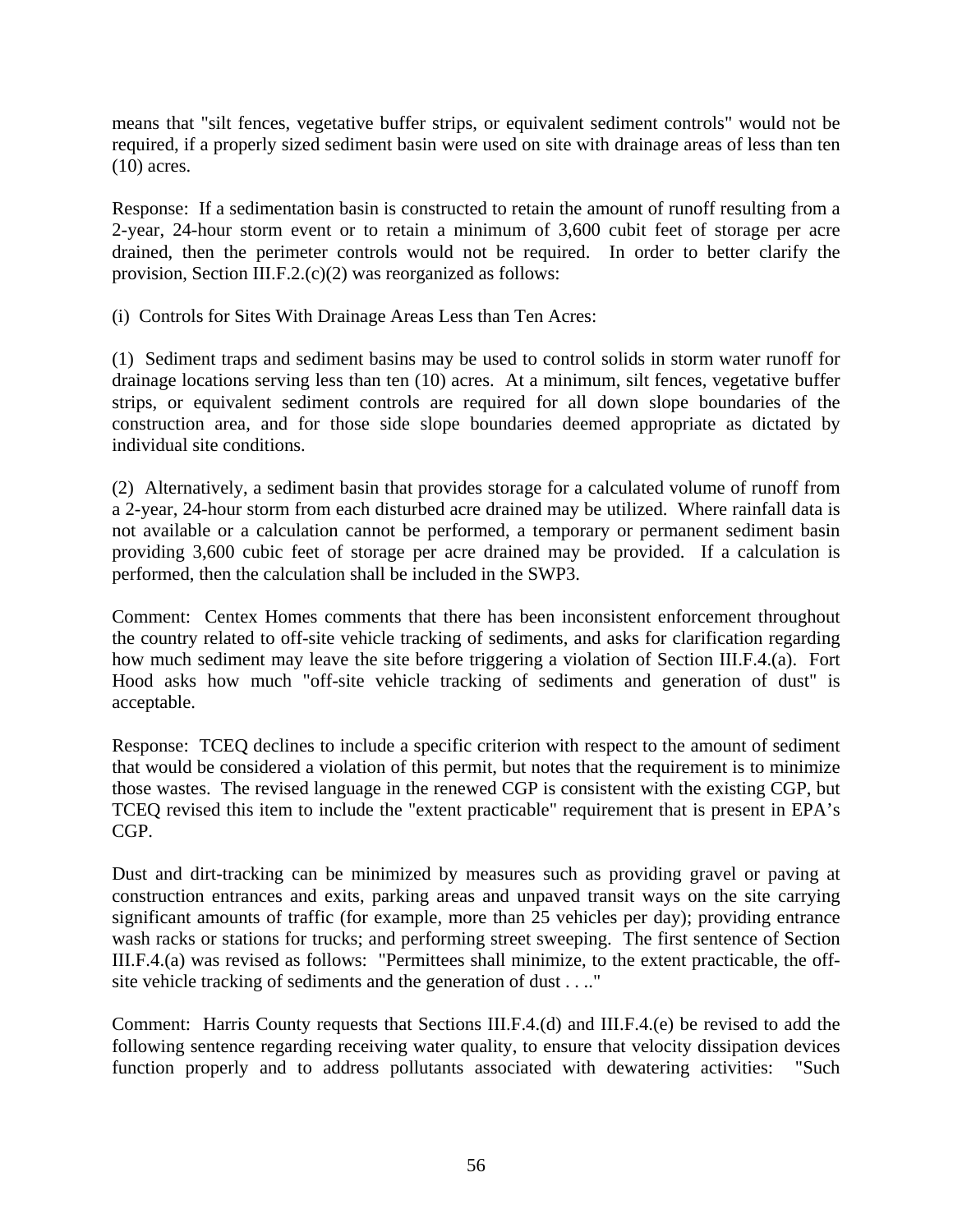discharges shall not cause or contribute to degradation in quality or condition of the receiving water course.

Response: TCEQ declines to add the requested language, because the current language is consistent with the existing CGP. TCEQ notes that Section II.B.3. of the CGP, related to Compliance with Water Quality Standards, prohibits any discharges that would cause or contribute to a violation of water quality standards from obtaining coverage under the CGP.

Comment: Harris County requests that TCEQ add a definition for "outfall channel." In addition, Harris County comments that Section III.F.4.(d) is unclear regarding whether the phrase "…along the length of any outfall channel…" is meant as internal site drainage upstream of an outfall or if it also includes the receiving water course (i.e., downstream of the outfall). Harris County states that if the intention is to include the receiving water course, then the site operator would need to coordinate the installation of velocity dissipation devices with the owner of the receiving water course, since they are often different entities. Finally, Harris County comments that velocity dissipation devices should not be required along the length of an outfall channel except where they are needed and noted that a plastic-lined or concrete-line ditch may not require velocity dissipation devices, while an earthen channel may. Harris County requests that the phrase "as needed" be added to Section III.F.4.(d) as follows: "Permittees shall place velocity dissipation devices at discharge locations and along the length of any outfall channel as needed to provide . . .."

Response: TCEQ declines to add the phrase "as needed" because the existing language is consistent with the current CGP and with EPA's CGP. In response to the comment, Section III.F.4.(d) was revised as follows to include clarification that an outfall channel includes the storm water conveyance upstream of the outfall:

(d) Permittees shall place velocity dissipation devices at discharge locations and along the length of any outfall channel (i.e., runoff conveyance) to provide a non-erosive flow velocity from the structure to a water course, so that the natural physical and biological characteristics and functions are maintained and protected.

Comment: Harris County requests that the word "appropriate" be added to Section III.F.4.(e) so that the beginning of the requirement reads as follows: "Permittees shall design and utilize appropriate controls . . .."

Response: TCEQ revised the language as requested.

Comment: Travis County recommends that Section III.F.5. be revised to clarify that local governments may specify requirements for the SWP3 in their local development ordinances and MS4 plans and that the local governments may require the SWP3 to be submitted early in the planning process.

Response: TCEQ believes that Section III.F.5.(a) provides sufficient information regarding the ability for local governments to require additional information in their required site plans.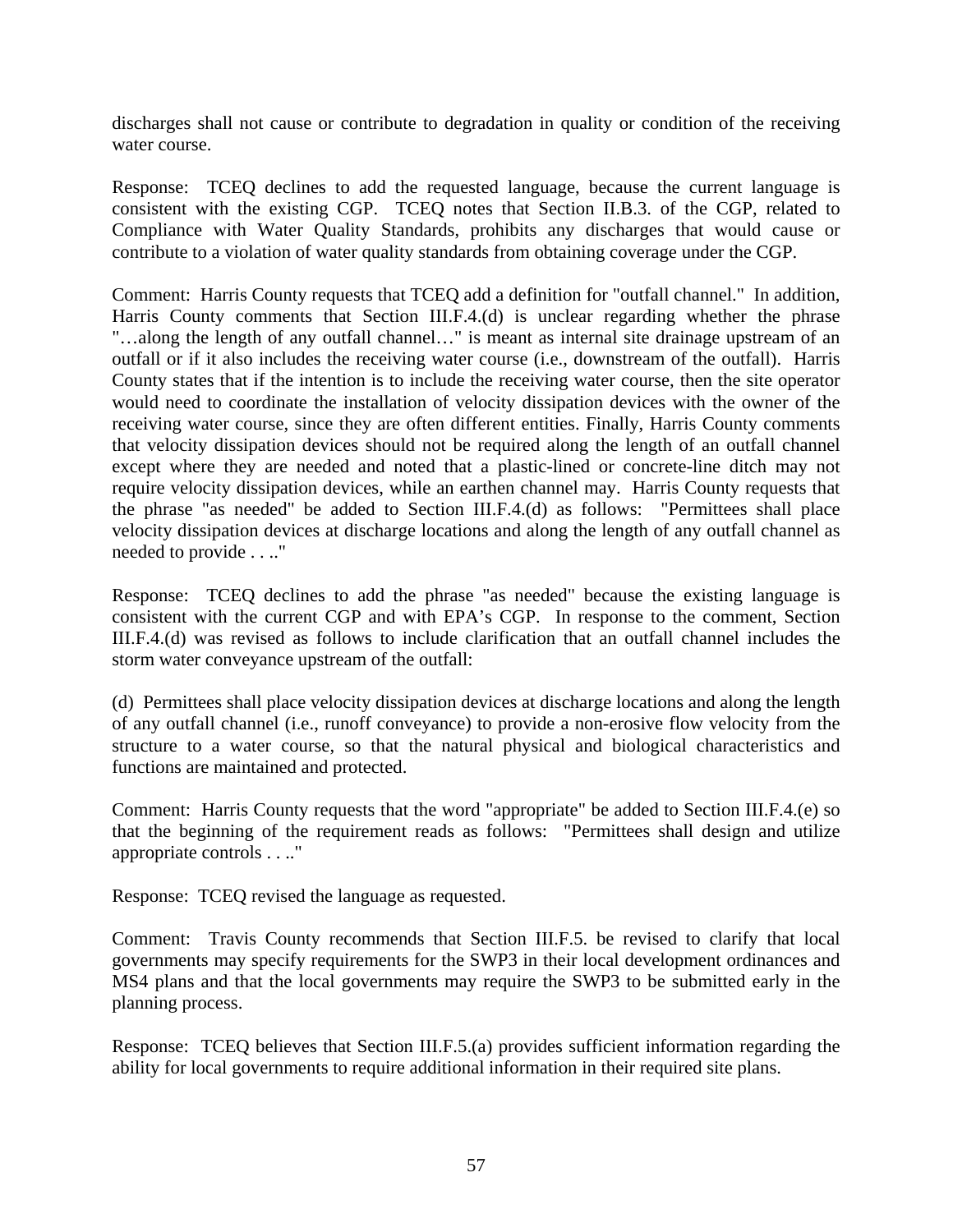Comment: Regarding Section III.F.6.(a), SCIECA asks what would be considered impracticable with respect to maintenance of BMPs prior to the next rain event. For example, would it be appropriate to say that it was too muddy or that a person could not be hired in time to conduct the maintenance prior to the next rain event? SCIECA further asks whether it is acceptable to perform the maintenance within seven days of the inspection and states that this has been accepted in the past.

Response: While site conditions such as mud could preclude immediate maintenance activities, it would generally not be appropriate to state that maintenance was infeasible due to the inability to hire maintenance personnel. The operator certifies on the NOI or the site notice that the SWP3 for the project meets the requirements of the permit, and it is up to the operator to insure that appropriate personnel are available to conduct required maintenance. Maintenance of BMPs within seven days may be appropriate to maintain the continued effectiveness of the BMP, if it can not be conducted prior to the next rain event. However, TCEQ notes that the last part of this section as well as the next section requires controls to be replaced or corrected immediately in some cases and as soon as practicable in others.

Comment: Centex Homes comments that Section III.F.6.(a) of the draft permit is unclear as to when a violation occurs regarding maintenance of BMPs and requests that the draft permit be revised to clarify that a violation does not occur simply because a BMP is in need of repair, but only after the damage has been discovered and the permittee fails to address the problem within the framework established in the permit. Centex Homes requests that Section III.F.6.(b) be revised to add the following language at the end of the existing sentence:

A violation occurs if the permittee: 1) fails to inspect controls in accordance with the permit requirements, 2) fails to identify damage to a control during an inspection, or 3) fails to conduct a repair within a reasonable time after the need for the repair is discovered during an inspection.

Response: TCEQ disagrees that additional language is needed to indicate when a violation of this section occurs.

Comment: Centex Homes comments that the draft permit does not address when trapped sediment must be removed from a sediment fence, and requests that the following sentence be added to the end of the existing sentence in Section III.F.6.(c): "For a sediment fence, the trapped sediment must be removed before it reaches 50% of the above-ground fence height."

Response: TCEQ agrees that clarifying the silt fence language would be helpful and added the following sentence to the end of Section III.F.6.(c):

For perimeter controls such as silt fences, berms, etc., the trapped sediment must be removed before it reaches 50% of the above-ground height.

Comment: Harris County comments that the proposed requirement (see Section III.F.6.(d)) to remove sediment accumulations from a receiving water does not take into account the fact that the construction site operator does not own or maintain the receiving waters and that it appears to authorize a permittee to perform work in a receiving water course. Harris County urges TCEQ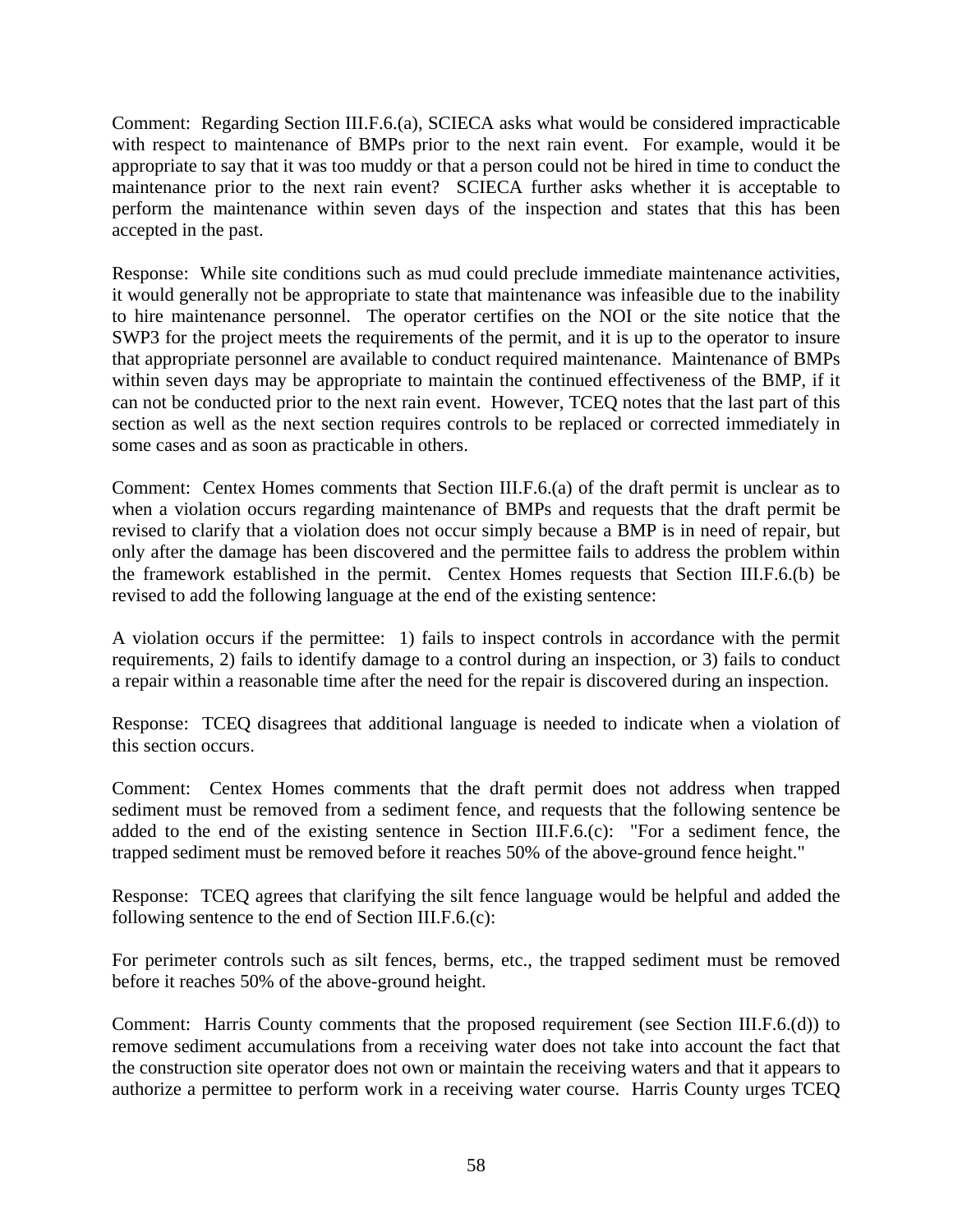to revise the language to address the authority of other governmental entities and to require permittees to work with the governmental entity charged with the maintenance obligations of a receiving water course to come up with a plan to clean up off-site sediment impacts. Harris County also notes that in some cases, it may be preferable to leave the sediment in place, if the removal process would cause more harm than good.

Response: Page 1 of the CGP includes language regarding the inability of this permit to allow anyone to use private or public property to convey storm water and that the operator must acquire any needed property rights to use the discharge route. If removing sediment would cause more harm, then the operator would need to show that removal would not minimize off site impacts. TCEQ agrees that additional clarification in this section would be helpful and revised Section III.F.6.(d) as follows to address the comment:

(d) If sediment escapes the site, accumulations must be removed at a frequency that minimizes off-site impacts, and prior to the next rain event, if feasible. If the permittee does not own or operate the off-site conveyance, then the permittee must to work with the owner or operator of the property to remove the sediment.

Comment: Centex Homes and SOS requests that TCEQ provide inspection report forms for the inspections required in Section III.F.7. Centex Homes states that uniform reporting forms will help the regulated community be consistent in conducting inspections and SOS states that such forms would help to standardize inspections.

Response: Currently TCEQ's Small Business & Local Government Assistance Program has developed report forms as part of its draft SWP3 template (see [http://www.tceq.state.tx.us/assistance/sblga/sw.html#cons\)](http://www.tceq.state.tx.us/assistance/sblga/sw.html#cons). These forms meet the requirements of the CGP. However, TCEQ declines to require a specific format for the report.

Comment: Greg Mast comments that when there are very frequent rainfall events, getting your site inspected and any damaged controls repaired prior to the next rain event is often problematic. SOS states that Section III.F.7.(a) of the draft permit only provides for inspections once every 14 days or after the end of a storm event of one-half inch or greater and that the permit provides an alternative of once per week. SOS states that the greatest sediment discharge from construction sites occurs during rainfall events and requests that TCEQ include the following inspection requirements, which it states is from a draft requirement in California's proposed CGP:

The discharger shall perform inspections and observations weekly, and at least once each 24 hour period during extended storm events to identify BMPs that need maintenance or failed to operate as intended.

Response: TCEQ declines to revise this requirement, which is continued from the existing CGP and that is consistent with EPA's CGP. The purpose of the inspection is to determine how the SWP3 is functioning and to make timely improvements and repairs; and the TCEQ believes that the existing frequency is sufficient to address these issues.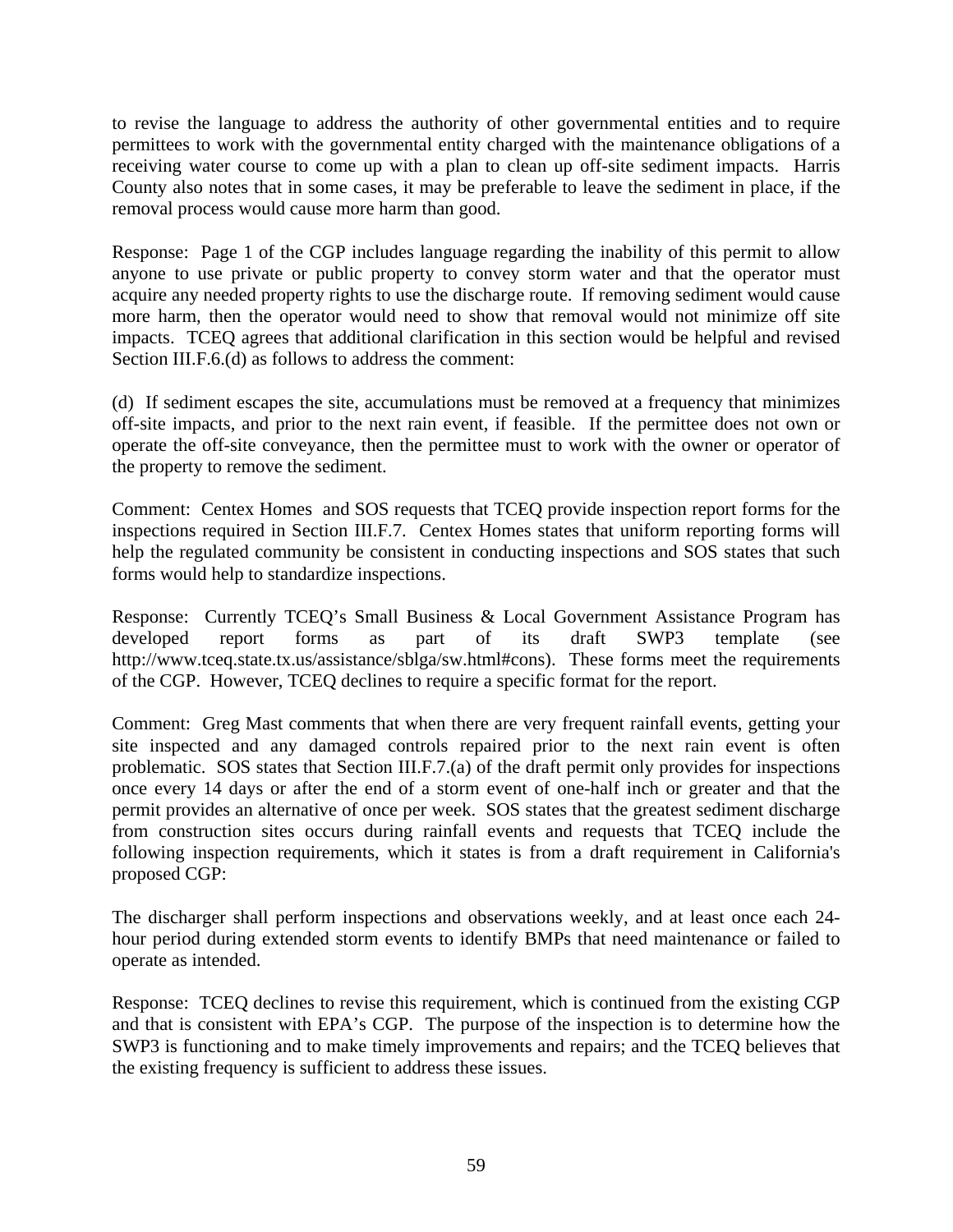Comment: TxDOT comments that the term "seasonal arid period," which is used in Section III.F.7.(a)) is not defined in the draft permit while the terms "arid" and "semi-arid" areas are defined. TxDOT comments that "seasonal arid period" implies a period of consecutive months that receive less rainfall than others. TxDOT requests guidance on how the "seasonal arid period" should be determined if the intention is to allow monthly inspections only for a portion of the year in arid and semi-arid areas. Further, if the intention is to allow monthly inspections throughout the year in arid and semi-arid areas, TxDOT requests that TCEQ delete the phrase "seasonal arid period."

Response: The requirement regarding "seasonal arid periods" was meant to allow reduced inspections of controls for arid areas and semi-arid areas during periods when no rainfall occurs. To address this question, the second paragraph of Section III.F.7.(a) was revised as follows:

Where sites have been finally or temporarily stabilized or where runoff is unlikely due to winter conditions (e.g. site covered with snow, ice, or frozen ground exists), inspections must be conducted at least once every month. In arid or semi-arid areas, inspections must be conducted at least once every month and within 24 hours after the end of a storm event of 0.5 inches or greater.

Comment: Mesquite comments that the last sentence of Section III.F.7.(a) appears to allow the operator to change the inspection frequency at will rather than committing to set a schedule for the entire project and requests that the inspection frequency language be revised to read as it does in the current CGP.

Response: It was intended that the new CGP allow an operator to revise the inspection schedule during the period of construction. To clarify this intent while limiting the number of times that the operator may change the schedule, the last sentence of Section III.F.7.(a) was replaced with the following sentence. In addition, this same sentence was also added to the end of Section III.F.7.(b) related to linear construction:

The inspections may occur on either schedule provided that the SWP3 reflects the current schedule and that any changes to the schedule are conducted in accordance with the following provisions: the schedule may be changed a maximum of one time each month, the schedule change must be implemented at the beginning of a calendar month, and the reason for the schedule change must be documented in the SWP3 (e.g., end of "dry" season and beginning of "wet" season).

Comment: SCIECA asks whether Section III.F.7.(a) requires inspections to be conducted at the outfall of the conveyances or at the point where the runoff enters the conveyance (the inlet located inside the project). SCIECA notes that the point where the runoff enters the conveyance is sometimes miles downstream from the project, commingling with the storm water from other projects.

Response: The construction site operator must inspect points of discharge from the regulated site. Since one regulated site may be located within another regulated site, it would mean that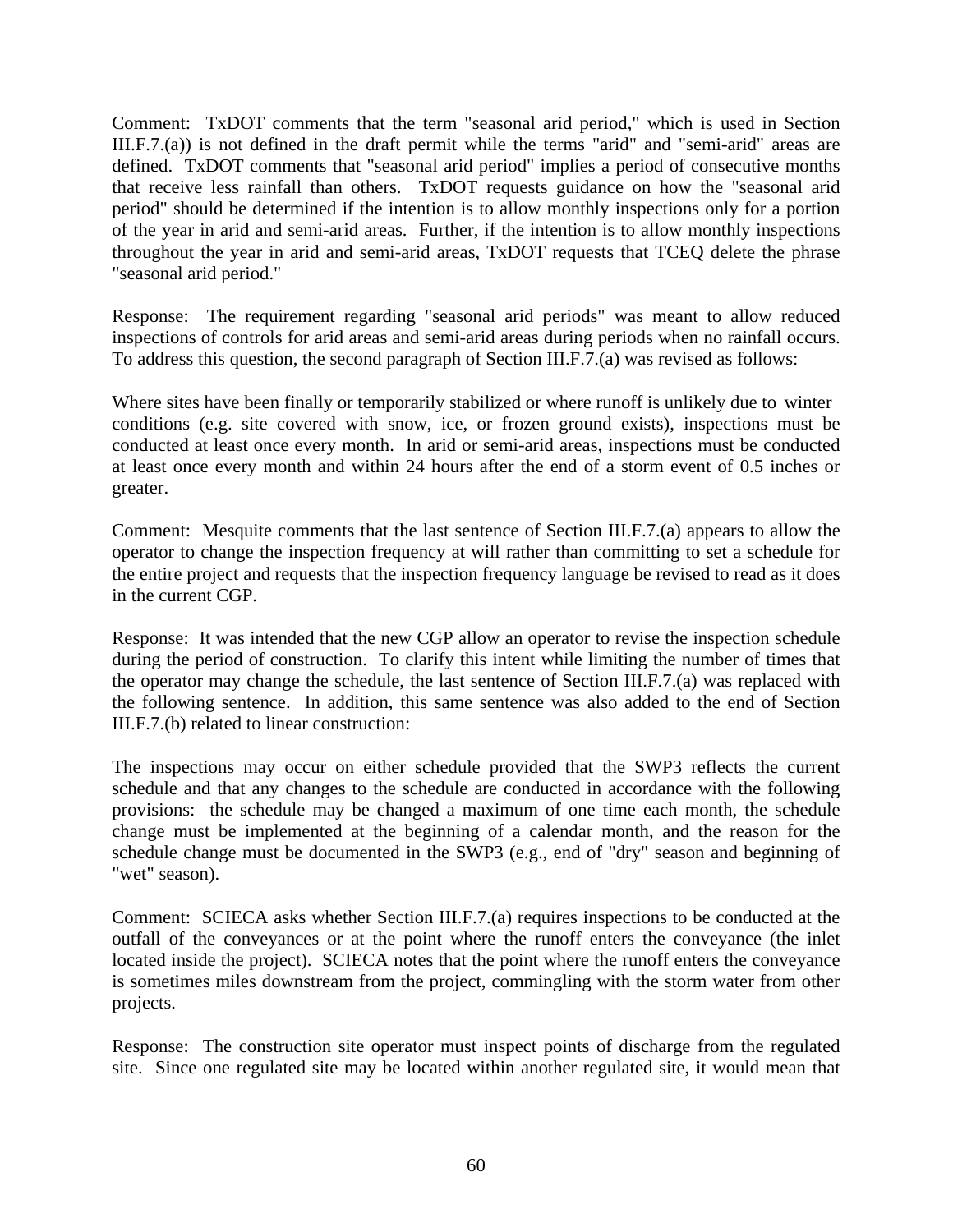the discharge point for the smaller site is where the storm water exits the smaller site and reaches the larger construction site.

Comment: SWS-Houston requests that representative inspections be allowed on all sites where inspections could compromise stabilization efforts, similar to the allowance for linear sites provided in Section III.F.7.(b).

Response: Section III.F.7.(b) allows operators of linear construction sites to inspect a length of 0.25 miles on each side of an access point, since linear construction activities may include many miles of disturbed area. Other construction sites will typically not include long distances between access points. Therefore, it is appropriate to require inspections along the entire boundary. Personnel would not necessarily need to physically walk the entire boundary if they are able to visually observe the controls for a certain distance.

Comment: SCIECA asks why Section III.F.8. requires the operator to provide appropriate controls for non-storm water discharges, since these discharges are considered eligible. SCIECA also asks what would be considered an appropriate control for irrigation water or nonhyperchlorinated water.

Response: Non-storm water discharges could include pollutants that are also present in storm water and may contain other pollutants of concern. Therefore, it is appropriate to address these discharges in the SWP3. Where a site may be automatically authorized under the CGP without submitting an NOI, the authorization would not include non-storm water discharges. Section II.D.1. (re-numbered as Section II.E.1) was revised to add the language below as a new item (h) and to move the existing item (h) as a new paragraph after the list of items (a) through (h). TCEQ notes that non-storm water must be included in a SWP3 for it to be authorized under the CGP. Also, several of the discharges on the list may be allowable if the operator can demonstrate that they are not wastewaters: "(h) any non-storm water discharges are either authorized under a separate permit or authorization, or are not considered to be a wastewater." In addition, the following sentences were added to the end of the first paragraph of renumbered Section II.G.l., related to Waivers from Coverage:

. . .This waiver from coverage does not apply to non-storm water discharges. The operator must insure that any non-storm water discharges are either authorized under a separate permit or authorization, or are not considered to be a wastewater.

## **Part IV**

Comment: TxDOT suggests replacing the phrase "the areas authorized" in the first sentence of Part IV with the phrase "concrete batch plant(s) authorized" to clarify that requirements of this section, particularly with regard to BMPs, SWP3s, inspections, and employee qualifications apply only to the batch plant and not other areas of the construction site also authorized under this permit.

Response: In response to the comment, the first sentence of Part IV was revised as requested.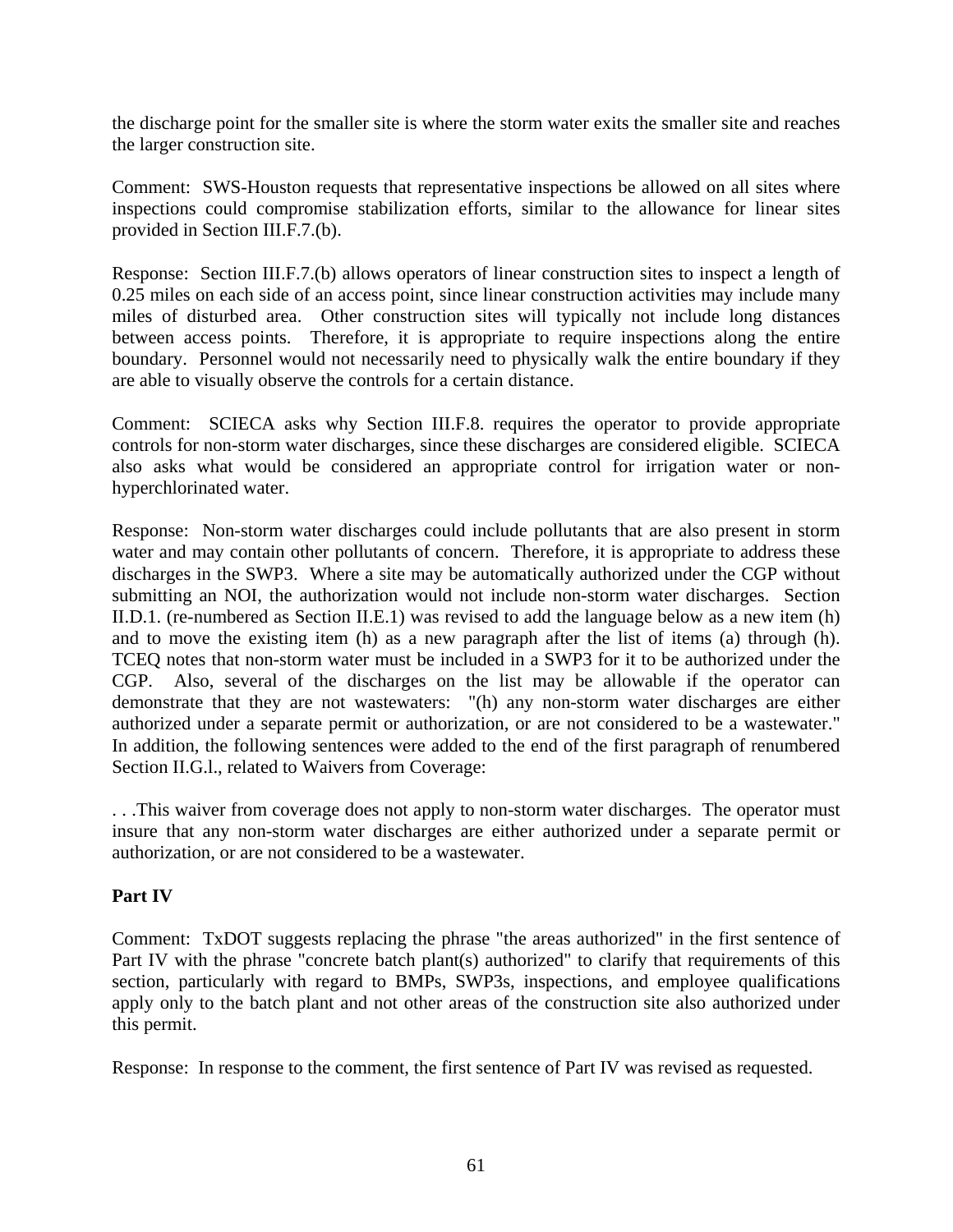Comment: Dallas comments that Part IV of the permit does not address mortar mixers, which have the same potential pollutant issues as batch plants in regards to pH and total suspended solids (TSS).

Response: TCEQ included specific conditions for concrete batch plants in this portion of the general permit. Storm water discharges from other construction support activities may be authorized under the general permit provided that they are conducted in accordance with Section II.A.2. of the CGP.

Comment: Dallas requests that TCEQ consider adding a sentence to the introductory paragraph of Part IV of the permit to indicate that all batch plants are required to be covered under this permit or an alternative permit.

Response: In response to the comment, the second sentence of the introductory paragraph of Part IV was revised as follows:

If discharges of storm water runoff from concrete batch plants are not covered under this general permit, then discharges must be authorized under an alternative general permit or individual permit.

Comment: Harris County states that the proposed permit, as well as the current CGP, has failed to clearly delineate when construction support operations should apply for separate TPDES coverage or when they can be covered under an activity's SWP3. Harris County suggests the following addendum to Part IV of the permit:

If a concrete batch plant is solely designated for a regulated construction site, discharges of storm water runoff may be authorized under the SWPPP for that construction site. A concrete batching plant which serves more than one regulated construction site cannot obtain TPDES authorization for its storm water discharges under this permit.

Response: Storm water runoff from a concrete batch plant may be authorized under the CGP, so long as it is included in the SWP3 for a construction site that it supports and provided that it is located within one mile of the regulated construction site, as required in Section II.A.2. of the permit. If an operator of a regulated construction activity does not wish to include storm water runoff from a supporting concrete batch plant in its SWP3, then the operator of the batch plant must obtain separate authorization under TXG110000, the general permit specific to concrete batch plants.

Comment: SECA states that it strongly approves and supports the requirements in Parts IV and V of the permit; and SOS states that it supports the additional restrictions on concrete batch plants in the permit.

Response: TCEQ acknowledges and appreciates the comments.

Comment: SCIECA comments that Part IV should clearly state that only storm water discharges can be authorized by the permit and that wastewater must be authorized by a separate permit or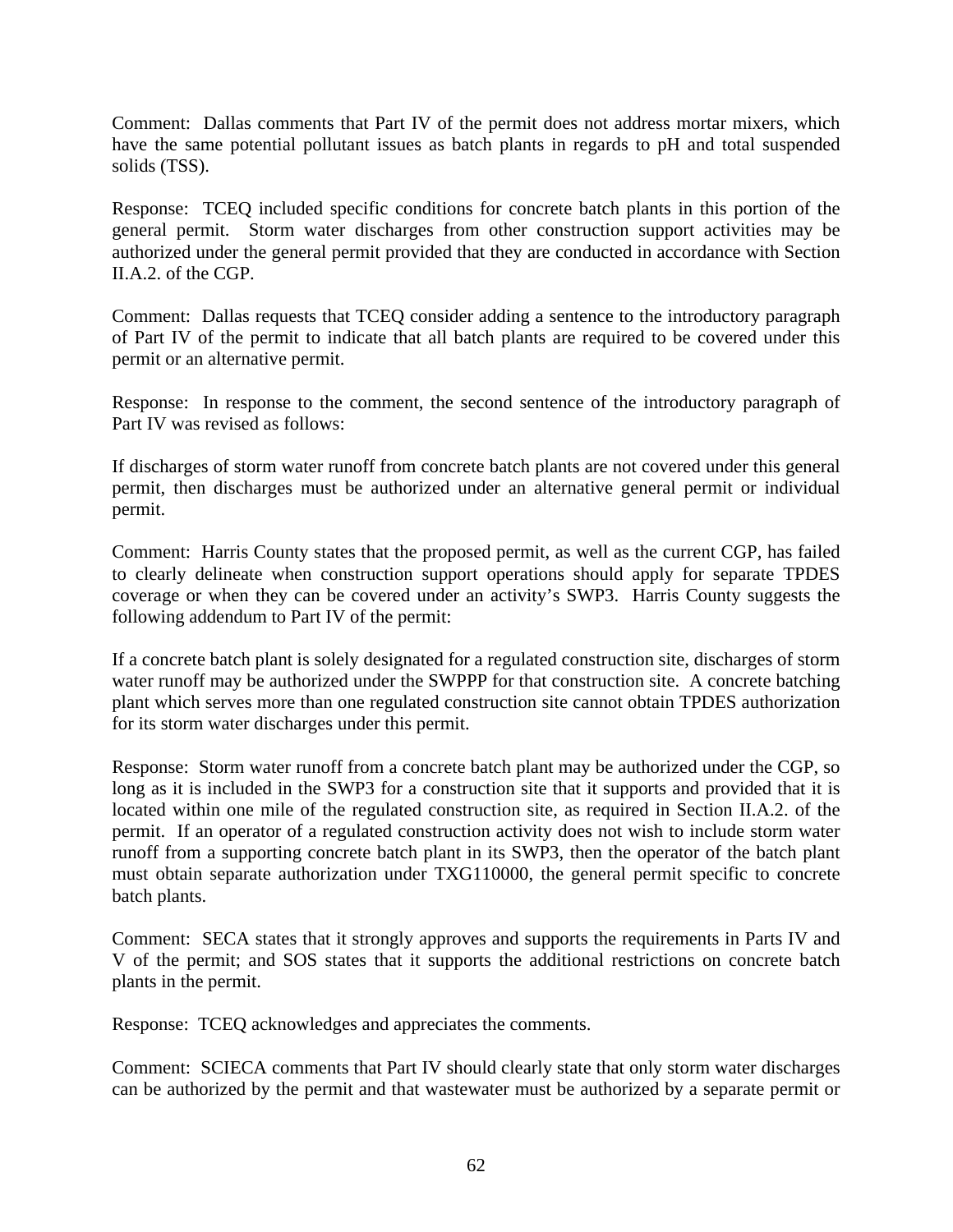contained and hauled off site for disposal. SCIECA additionally suggests removing the concrete batch plant section of the general permit and adding a statement requiring all batch plants to obtain coverage for their wastewater and storm water discharges under the TXG110000 general permit. SCIECA states that the draft permit in its present form will mislead batch plant operators into permitting only their storm water discharges.

Response: TCEQ partially agrees with the comment and added the following two sentences to the end of the first paragraph of Part IV. However, TCEQ does not agree with requiring storm water runoff from all concrete batch plants to be authorized under TXG110000.

This permit does not authorize the discharge or land disposal of any wastewater from concrete batch plants at regulated construction sites. Authorization for these wastes must be obtained under an individual permit or an alternative general permit.

Comment: TAB states that Section IV.A.1. of the draft CGP is not specific enough in regards to the storm water location in relation to the concrete batch plant.

Response: In response to the comment, the introductory sentence in Section IV.A.1. was revised as follows to be more consistent with the language in the MSGP:

Operators of concrete batch plants authorized under this general permit must sample the storm water runoff from the concrete batch plants according to the requirements of this section of this general permit, and must conduct evaluations on the effectiveness of the SWP3 based on the following benchmark monitoring values:

Comment: TAB comments that an increase in sampling frequency outlined in Section IV.A.1. is unnecessary and also comments that the draft CGP does not clearly state that sampling is not required if there is not a discharge. TAB also states that the sampling requirements in Section IV.A.1. are not clear and could lead to confusion. Dallas asks whether there is an exemption to benchmark monitoring requirement of Section IV.A.2., if there is not a storm event of 0.1 inches of measured precipitation during a quarter. SCIECA states that concrete batch plants that are in operation for less than one quarter will be unable to sample according to the permit requirements since there cannot be a discharge following the first full quarter following submission of the NOI. TXDOT states that the requirement to require sampling based on the NOI submittal date may mean that sampling would be necessary after an operator has submitted an NOT, and suggests revising Section IV.A.2. to read:

a minimum of one sample shall be collected, provided that a discharge occurs at least once following submission of the NOI and prior to submission of the NOT for the activity or final stabilization of the site.

Response: Section IV.A.2. requires benchmark sampling at a frequency of once per quarter, which is consistent with the requirements for storm water-only discharges listed in the TPDES general permit for concrete production facilities, TXG110000. In addition, TCEQ believes that it is appropriate to replace the annual sampling requirements related to the existing numeric effluent limits with a requirement to develop BMPs and to conduct benchmark sampling on a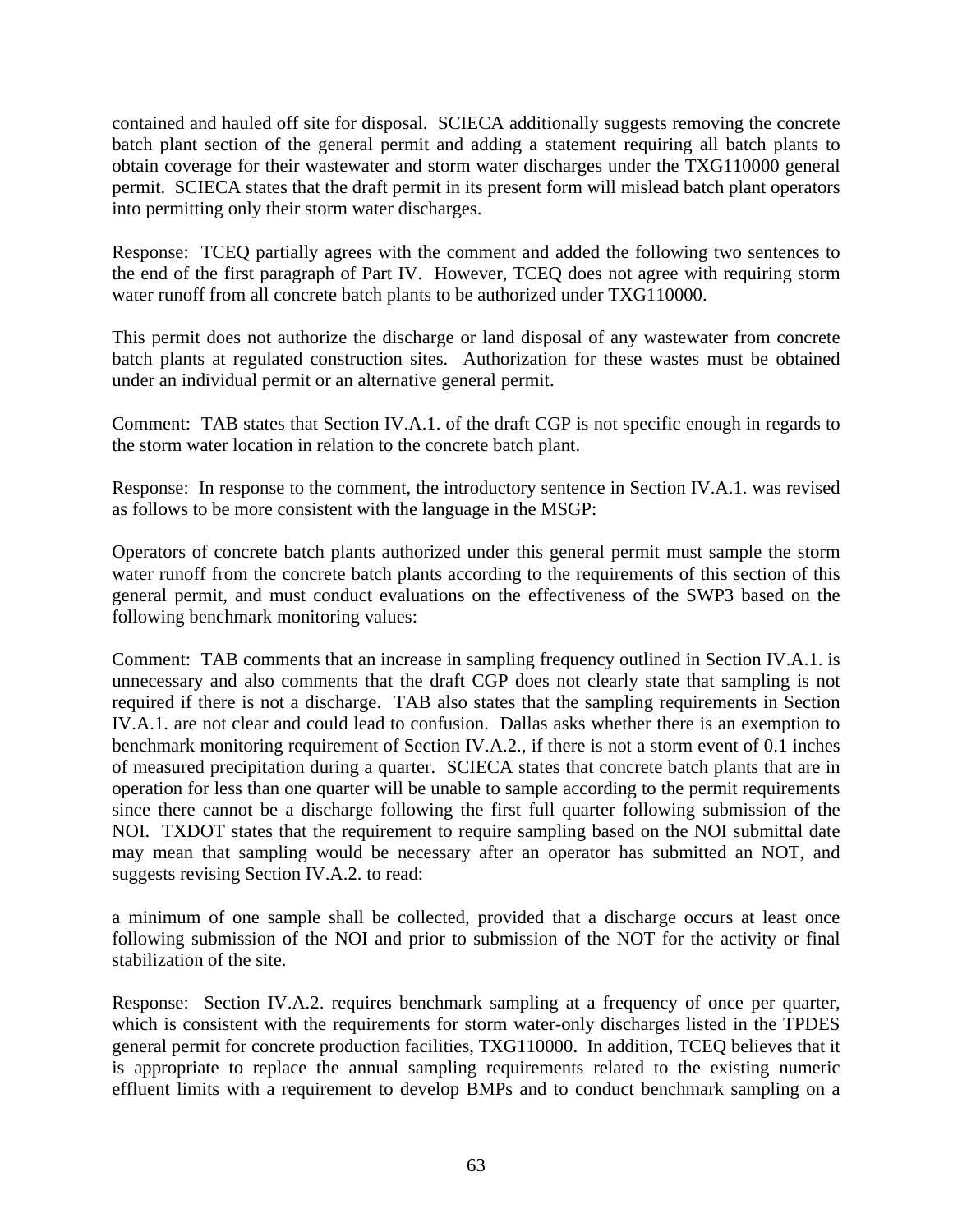more frequent basis than once per year. The MSGP requires benchmark sampling at a frequency of once every six months, and TXG110000 requires benchmark sampling at a frequency of once per quarter. Sections IV.A.1.- 3. were combined and Section IV.A.4. was renumbered as Section IV.A.2 to clarify the intent of these sections. These changes include clarification that sampling is not required if the first discharge following NOI submittal occurred after an NOT was submitted:

1. Operators of concrete batch plants authorized under this general permit must sample the storm water runoff from the concrete batch plants according to the requirements of this section of this general permit, and must conduct evaluations on the effectiveness of the SWP3 based on the following benchmark monitoring values:

Figure:

| <b>Benchmark</b><br>Parameter    | <b>Benchmark</b><br>Value            | Sampling<br>Frequency | Sample Type |
|----------------------------------|--------------------------------------|-----------------------|-------------|
| Oil and Grease                   | $15 \text{ mg/L}$                    | 1/quarter $(*1)(*2)$  | Grab $(*3)$ |
| <b>Total Suspended</b><br>Solids | $100 \text{ mg/L}$                   | 1/quarter $(*1)(*2)$  | Grab $(*3)$ |
| pH                               | $6.0 - 9.0$<br><b>Standard Units</b> | 1/quarter $(*1)(*2)$  | Grab $(*3)$ |
| <b>Total Iron</b>                | $1.3 \text{ mg/L}$                   | $1$ /quarter(*1)(*2)  | Grab $(*3)$ |

- (\*1) When discharge occurs. Sampling is required within the first 30 minutes of discharge. If it is not practicable to take the sample, or to complete the sampling, within the first 30 minutes, sampling must be completed within the first hour of discharge. If sampling is not completed within the first 30 minutes of discharge, the reason must be documented and attached to all required reports and records of the sampling activity.
- (\*2) Sampling must be conducted at least once during each of the following periods. The first sample must be collected during the first full quarter that a storm water discharge occurs from a concrete batch plant authorized under this general permit:

January through March April through June July through September October through December

For projects lasting less than one full quarter, a minimum of one sample shall be collected, provided that a storm water discharge occurred at least once following submission of the NOI or following the date that automatic authorization was obtained under Part II.D.1., and prior to terminating coverage.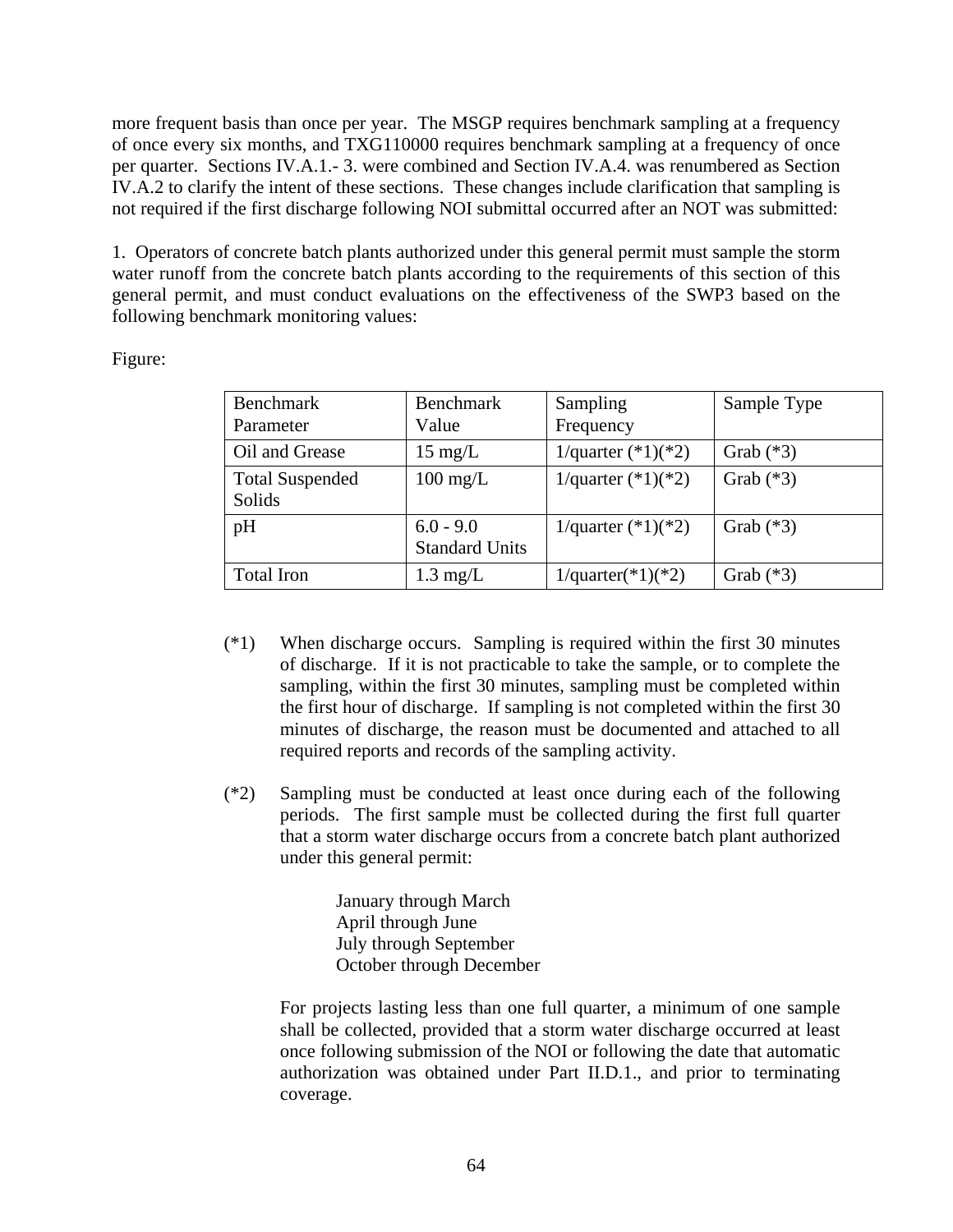(\*3) A grab sample shall be collected from the storm water discharge resulting from a storm event that is at least 0.1 inches of measured precipitation that occurs at least 72 hours from the previously measurable storm event. The sample shall be collected downstream of the concrete batch plant, and where the discharge exits any BMPs utilized to handle the runoff from the batch plant, prior to commingling with any other water authorized under this general permit."

Comment: TAB comments that the benchmarks for the parameters (Oil and Grease, Total Suspended Solids, pH, and Total Iron) listed in Section IV.A.1. are unreasonable for construction sites. TAB states that both the parameters chosen and the concentration levels proposed in the draft CGP were derived from general permits that are neither analogous to, nor compatible with, runoff from a construction site.

Response: The purpose of this section is to regulate storm water runoff from concrete batch plants, which are regulated in the current CGP. The benchmark parameters that were chosen are consistent with pollutants regulated for similar facilities in two other TPDES general permits: TXR050000 for discharges of storm water from industrial facilities, and TXG110000 for discharges from concrete production facilities. The existing CGP includes numeric effluent limits for TSS of 65 milligrams per liter (mg/l), Oil and Grease of 15 mg/L, and pH of at least 6.0 but not more than 9.0 standard unites. The benchmark levels that are proposed for Oil and Grease and for pH are equivalent to the previous effluent limits; therefore, the draft permit is no more restrictive than the current CGP. In addition, a benchmark level of 100 mg/L is greater than the existing effluent limits of 65 mg/L. Total iron is a parameter that is required in TXR050000 and in TXG110000, but was not required in the original CGP. However, TCEQ believes that it is appropriate in order to insure that all TPDES general permits for storm water discharges from concrete batch plants are consistent. The benchmark level was revised to 1.3 mg/L to be consistent with TXR050000, as shown in the previously revised language. Because the effluent limits have been removed, additional BMPs were added in order to address EPA's anti-backsliding regulations listed in 40 CFR  $\S$ 122.44(1). TCEQ believes that it is appropriate, where feasible, to replace numeric effluent limits for storm water discharges with a requirement to develop BMPs to address discharges. An operator may alternatively seek authorization for storm water runoff from a concrete batch plant under an individual TPDES permit.

Comment: Dallas recommends that remedial actions related to spills and leaks be documented and maintained.

Response: TCEQ believes that the requirements in Sections IV.B.1.(c) and IV.B.2.(b) to list the spills and to document procedures to address spills is adequate to address the concerns expressed by the commenter and no additional changes were made to the permit language.

Comment: TxDOT suggests revising the terms "qualified facility personnel" and "qualified personnel" in Sections IV.B.2.(c) and IV.B.3., respectively, to provide a single term for consistency. TxDOT also recommends that the permit define the minimum training necessary to meet the "qualified" person requirement and suggests that as a minimum standard a person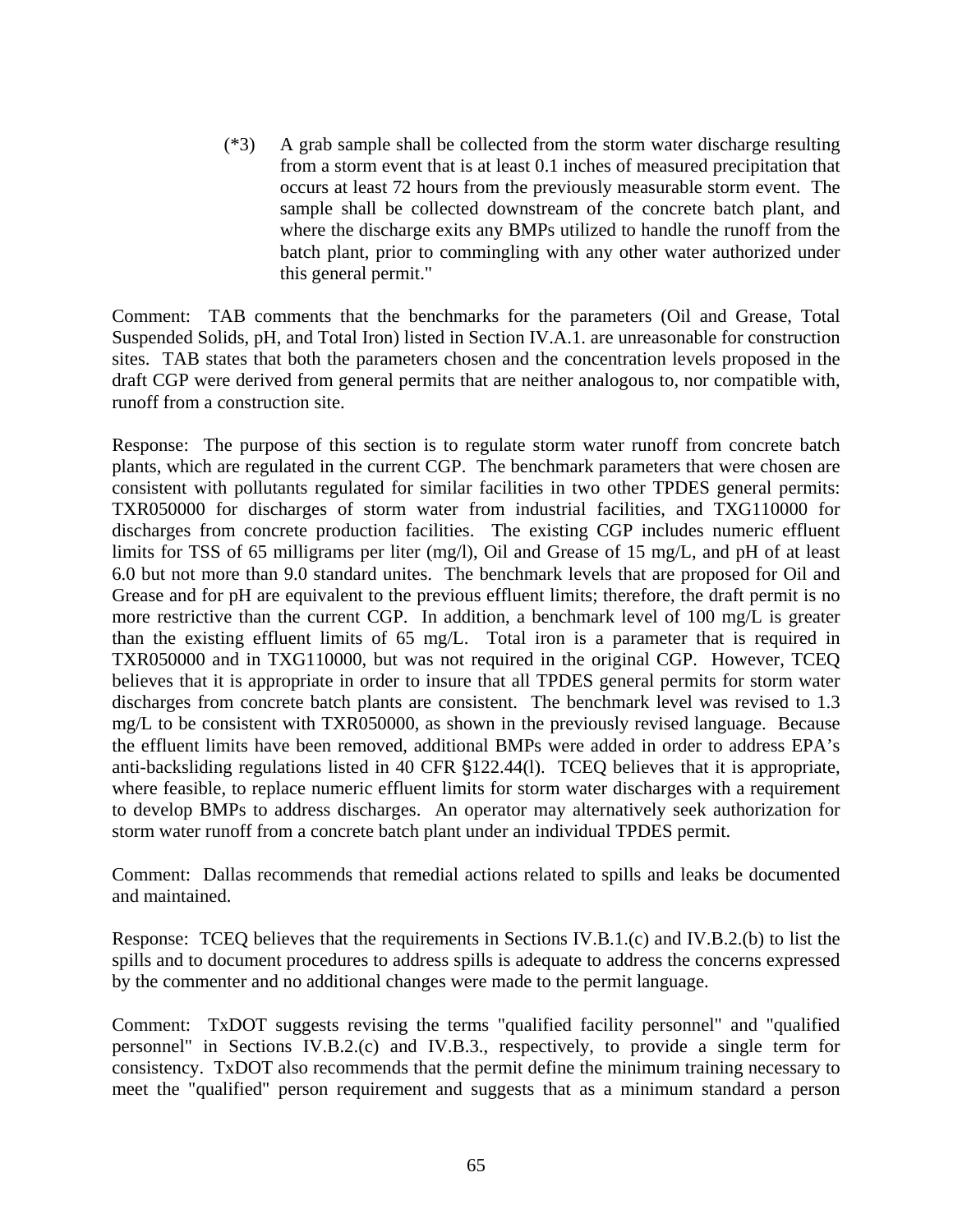should complete employee training as described in Section IV.B.2.(d) of the permit. Dallas requests additional guidance on inspector qualifications listed in Section IV.B.2.(c) of the permit.

Response: In response to the comment, the first sentence of Section IV.B.2.(c) was revised as follows to be more consistent with Section III.F.7.(a) of the general permit.

(c) Inspections - Qualified facility personnel (i.e., a person or persons with knowledge of this general permit, the concrete batch plant, and the SWP3 related to the concrete batch plant(s) for the site) must be identified to inspect designated equipment and areas of the facility specified in the SWP3.

In addition, the first sentence of Section IV.B.3. was revised as follows:

3. Comprehensive Compliance Evaluation - At least once per year, one or more qualified personnel (i.e., a person or persons with knowledge of this general permit, the concrete batch plant, and the SWP3 related to the concrete batch plant(s) for the site) shall conduct a compliance evaluation of the plant.

Comment: SCIECA requests that the employee training requirements in Section IV.B.2.(d) be made a requirement of the general permit for the entire site and not just for concrete batch plants.

Response: TCEQ declines to add a requirement for training of construction site personnel because the requirement is not included in the existing CGP or in EPA's CGP. However, for clarification purposes, the last sentence of Section IV.B.2.(d) was revised as follows to state that a minimum of one training session must be documented prior to the initiation of construction.

The frequency of training must be documented in the SWP3, and at a minimum, must consist of one training prior to the initiation of operation of the concrete batch plant.

Comment: Fort Hood states that the references in Section IV.B.3(b) and (d) to other sections in Part IV are incorrect and should be changed.

Response: In response to the comment, Section IV.B.3.(d) was corrected to reference the inspections in Section IV.B.2.(c), and Section IV.B.3.(b) was revised to change the references to the Description of Potential Pollutant Sources to Section IV.B.1. and the Measures and Controls to Section IV.B.2.

## **Part V**

Comment: SCIECA states that the washing out of concrete trucks by land application as allowed in Part V of the draft permit is in conflict with Section IV.C. because TXG110000 defines concrete truck washout water as wastewater, which is not authorized under the draft permit. If concrete truck washout is defined as wastewater, then Part V of the CGP should be revised or removed.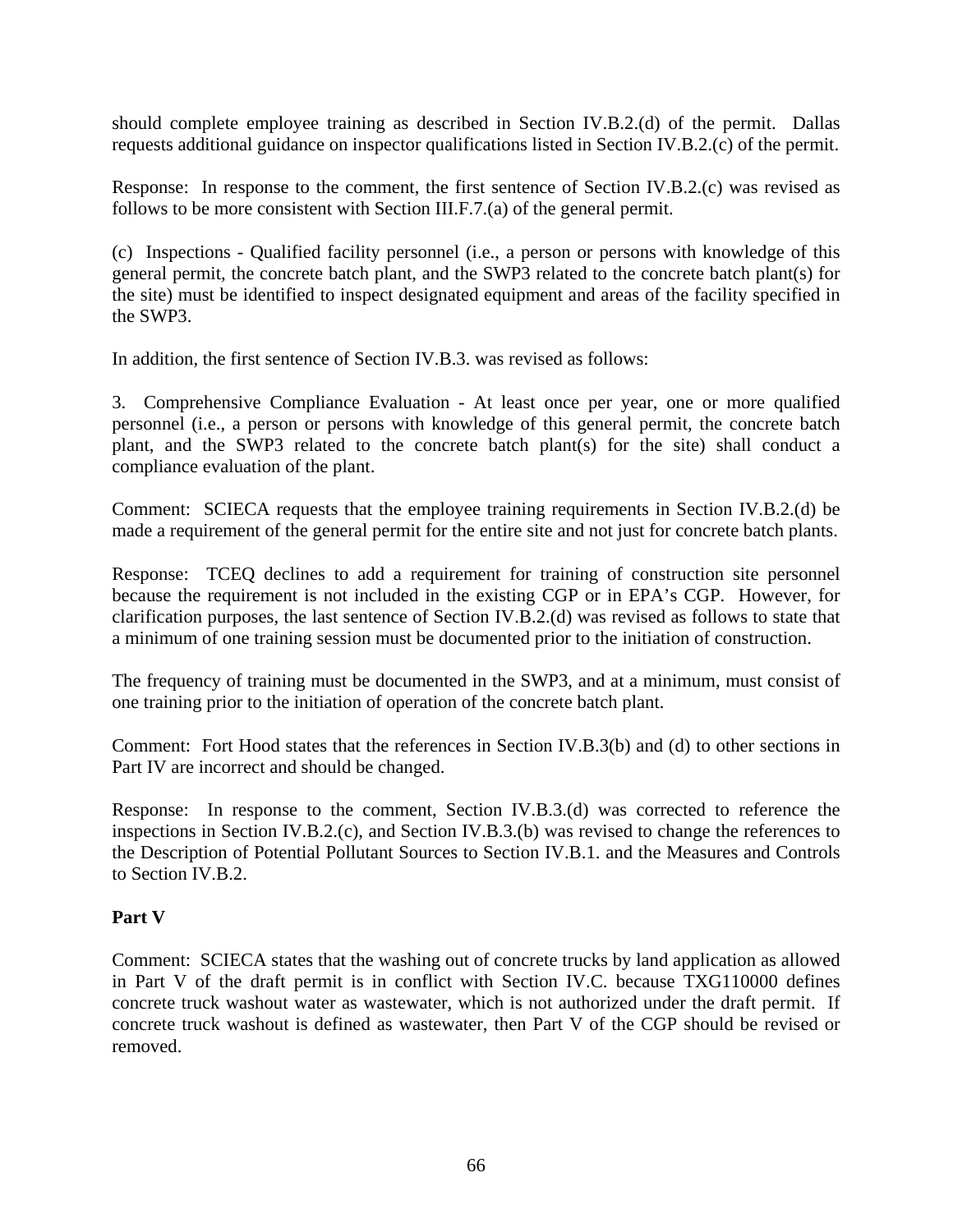Response: As discussed in an earlier response, concrete truck washout was removed from the list of authorized discharges in Section II.A.4., and it was replaced with a new Section II.B. stating that concrete truck washout may be conducted in certain circumstances. These changes clarify that the CGP would not allow a direct discharge of concrete truck washout to surface waters.

Comment: Centex Homes supports the clarifications in Part II and in Section V.A. that washout water from concrete trucks may be authorized provided that permit requirements are met and the wastewater is properly contained on site. SCIECA contends that concrete truck washout water and concrete batch plant wash water are virtually the same and requests clarification on why these waters are treated differently under the draft permit.

Response: TCEQ added a provision allowing land disposal of concrete truck washout in order to address those trucks that transport concrete from an off site location. TCEQ did not intend for the CGP to provide for authorization of concrete truck washout from on-site concrete batch plants and believes that any discharge or disposal of wastewater associated with an on-site concrete batch plant should be authorized under TXG110000, related to concrete production facilities, or under an individual permit. Therefore, the first paragraph of Part V was revised as follows to make it clear that the permit does not authorize wastewater discharges from on-site concrete production facilities:

This general permit authorizes the wash out of concrete trucks at construction sites regulated under Sections II.E.2., 3., and II.E.4. of this general permit, provided the following requirements are met. Authorization is limited to the land disposal of wash out water from concrete trucks that are associated with off-site production facilities. Wash out water associated with on-site concrete production facilities must be authorized under a separate TCEQ general permit or individual permit.

Comment: Fort Hood states that in Section V.2., the word "measure" in the last sentence should be plural ("measures").

Response: The noted correction was made in the permit.

Comment: SWS-Houston, Harris County and TxDOT request that Section V.3. be revised to allow concrete wash out to occur during rain events as long as wash out water is confined to structural controls designed to prevent discharge.

Response: In response to the comments, Section V.3. was revised as follows:

Wash out of concrete trucks during rainfall events shall be minimized. The direct discharge of concrete truck wash out water is prohibited at all times, and the operator shall insure that its BMPs are sufficient to prevent the discharge of concrete truck washout as the result of rain.

Comment: Fort Hood requests clarification on whether on not concrete truck wash out water is allowed to infiltrate into the ground under the CGP and if so, how an operator can ensure that the wash water does not cause or contribute to groundwater contamination in accordance with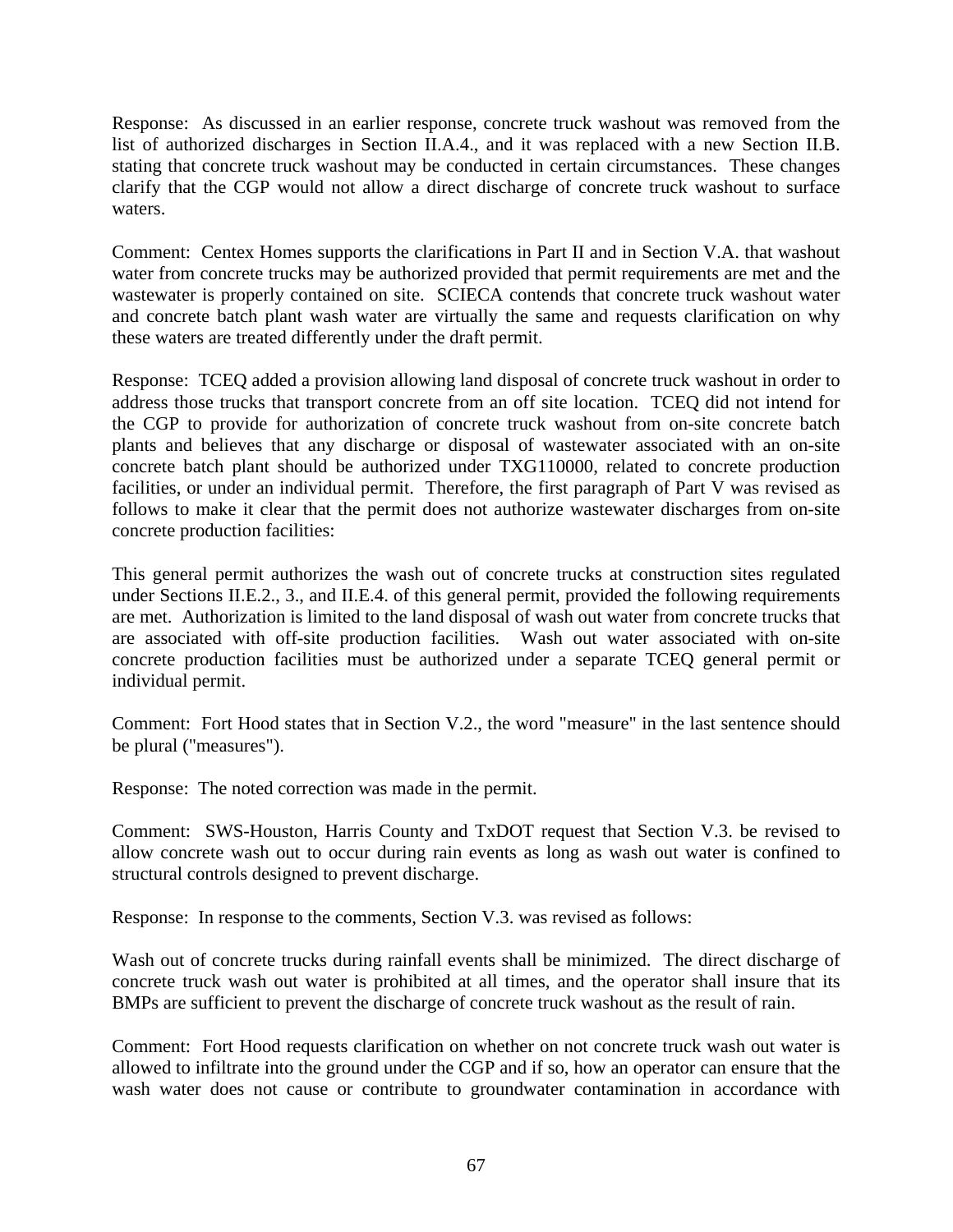Section V.4. Harris County contends that the proposed requirements are not consistent because Section V.2. seems to encourage infiltration, while Section V.4. prohibits groundwater contamination. Harris County recommends removing concrete truck wash out requirement in Section V.4. and instead adopting guidance similar to EPA guidance on the subject, which dissuades infiltration and provides examples of complete capture systems, as well as minimum wash out distances from storm water inlets, ditches, and other water bodies.

Response: Section V.2. states that concrete truck wash out water may infiltrate into the ground. However, an operator must evaluate the potential pollutant sources present in the discharge, the characteristics of the soil in the area proposed for retaining the washout, groundwater quality, and other information in making the determination that groundwater will not be impacted. TCEQ declines to change the permit language, but recognizes that some circumstances may necessitate the use of alternative BMPs to address concrete truck washout where groundwater contamination could occur. An example where this may be necessary is where the site soils are very permeable and the groundwater table is very shallow, thereby minimizing the level of treatment that the infiltration is meant to provide.

Comment: TxDOT believes that having to update the site map required in Section V.5. every time portable concrete washout containers are moved is an unnecessary burden, and may also be a deterrent to moving them even when it is appropriate to do so. TxDOT suggests replacing the language in Section V.5. with the following language: "If a SWP3 is required to be implemented, the SWP3 shall include a description of appropriate controls for concrete wash out."

Response: TCEQ disagrees that a change is needed. Concrete truck washout may contain significant levels of pollutants and it is reasonable to include their locations on the site map. The site map when originally prepared could show multiple potential locations for the handling of concrete truck washout, thereby minimizing the number of changes that would be required in the SWP3.

# **Part VI**

Comment: SCIECA comments that the requirement in the second sentence in the first paragraph of Part VI, related to the retention of records for sites not required to submit an NOT, is in conflict with the requirement for the NOT. SCIECA comments that the three-year time period in this provision begins when another permitted operator assumes control. However, the NOT requirement states that if the current operator notifies the new operator and the new operator does not file an NOI, then the current operator has met the NOT requirement even though no permitted operator has assumed control of all of the areas of the site that have not been finally stabilized. If no other permitted operator has assumed control of the areas of the site that have not been finally stabilized, then the three-year record retention period would not begin.

Response: In response to the comment, the second sentence of the introductory paragraph to Part VI was revised as follows: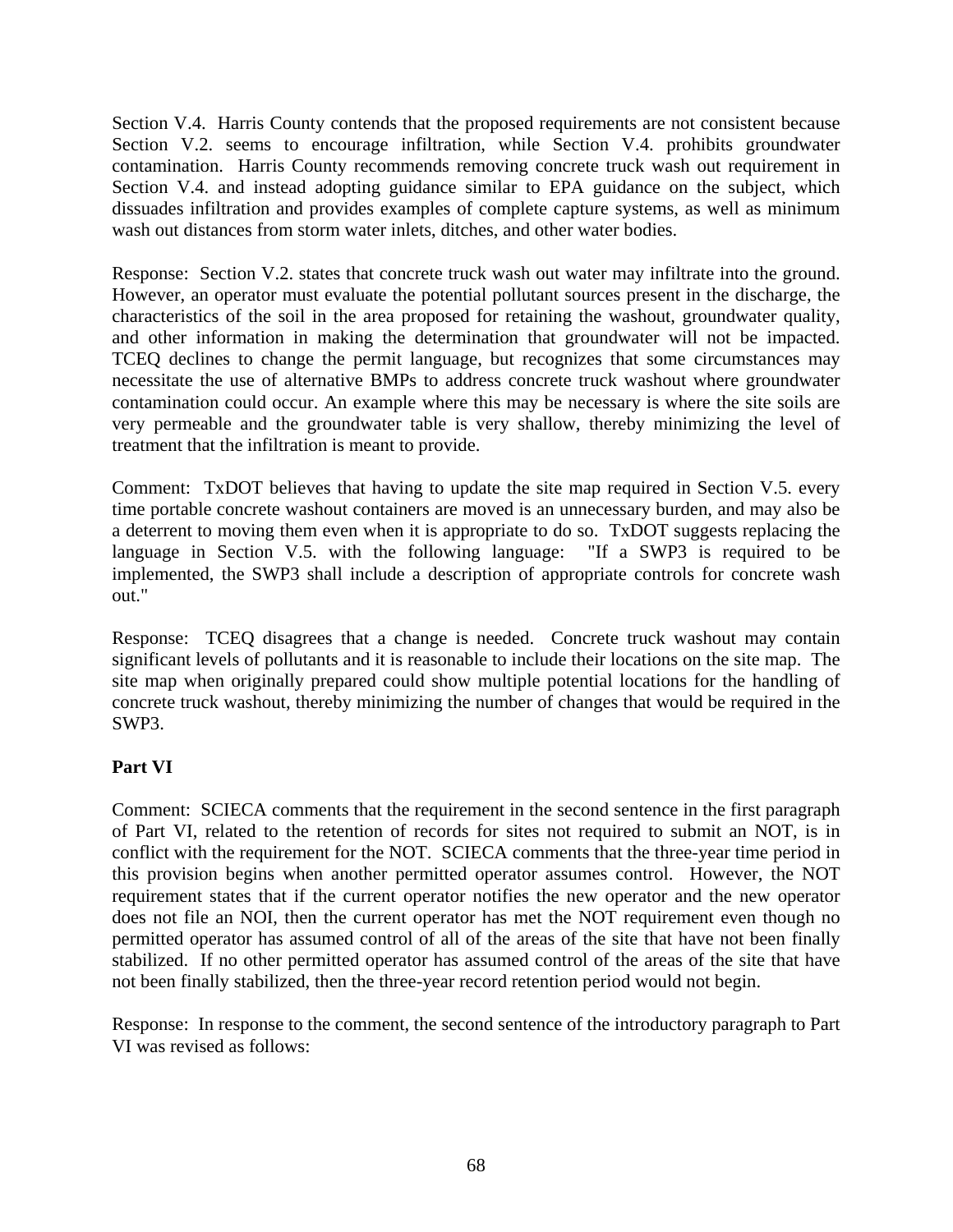For activities in which an NOT is not required, records shall be retained for a minimum period of three (3) years from the date that the operator terminates coverage under Section II.F.3. of this permit.

## **Part VII**

Comment: Centex Homes comments that Section VII.6., which requires reports and other information requested by the TCEQ to be signed in accordance with  $30$  TAC  $\S 305.128$ , is unclear regarding whether the SWP3 is included. Centex Homes asks TCEQ to clarify what, if any, signature/certification requirements apply to the SWP3.

Response: The SWP3 is a report required by the CGP and would be subject to the signatory requirement. The original SWP3 is not required to be signed, as the NOI signature certification provides sufficient certification that the SWP3 has been developed and implemented. However, shared SWP3s must be signed in accordance with Section III.A.1. of the CGP.

## **Part VIII - Fees**

Comment: Compliance Resources comments that the \$250.00 fee is an incentive for larger projects, but asks what the incentive is for the operator of a construction activity of less than 10 acres that will not be covered under the CGP for more than one year.

Response: The new CGP does not charge anyone the annual water quality fee, so the incentive for submitting an electronic NOI is a \$100 savings over submitting a paper NOI. The cost is the same regardless of the length of the project. If the comment relates to charging based on the number of acres disturbed, TCEQ declines to establish a graduated fee structure based upon project size, but could reconsider this option in future renewals of the permit.

Comment: SWS asks if construction projects active on September 1, 2007 will be billed the \$100 annual Water Quality Fee.

Response: All construction projects with active authorizations under the CGP as of September 1, 2007 were billed the \$100 annual water quality fee.

Comment: SWS asks if operators of existing construction projects will be required to pay the full NOI fee upon renewal.

Response: Operators who were covered under the current version of the CGP who are required to submit an NOI for coverage under the new version of the CGP are required to pay the full fee when applying for authorization.

Comment: SOS states that permit fees should be able to support the cost of rigorous inspection, enforcement and thorough clean-up/mitigation of unauthorized discharges. Also, SOS states that TCEQ should examine the costs associated with these activities when making changes to the fee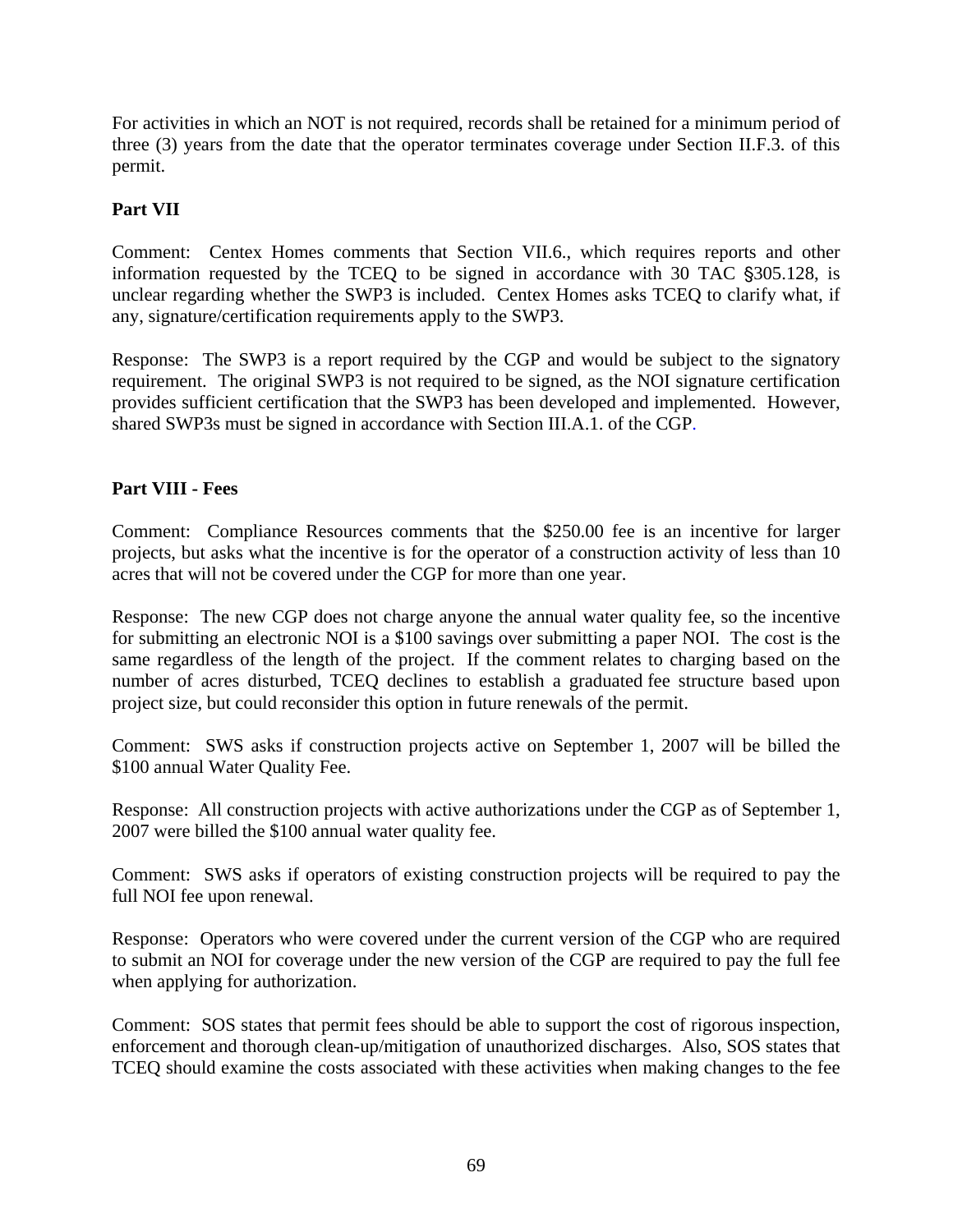structure. SOS also requests that TCEQ present data detailing whether current fees are meeting the needs of inspection and enforcement for construction sites.

Response: TCEQ supports the storm water program, including permitting, inspection, enforcement, administrative, and other costs, with permit fees, federal, and state monies. The proposed combined fee structure is anticipated to generate approximately the same amount of revenue that would have been generated with the current fee structure.

Comment: SOS suggests establishing a fee structure based upon the total acreage disturbed. SOS states that this prevents small construction projects from subsidizing larger construction projects and addresses the issue that larger construction sites require greater inspection and enforcement resources and have a higher potential to cause environmental impacts.

Response: Size of the construction project represents only one of many factors that impact inspection/enforcement resources and potential to cause environmental impacts. Factors, such as operator expertise/diligence and site specific conditions (soils, proximity to receiving waters, topography), may also impact resources and increase the potential to cause environmental impact. As a result, The TCEQ declines to establish a fee structure graduated based upon project size at this time.

Comment: Harris County states that the fee incentive for applying electronically penalizes governmental agencies that are unable to submit electronic NOIs.

Response: Electronically submitted NOIs require fewer human and fiscal resources for processing. These reduced processing costs are reflected in the fee for electronic NOI submittal. TCEQ's intention is not to penalize those who choose to submit paper NOIs, but reflect the difference in processing costs within the fees.

Comment: Harris County supports the proposed one-time, up-front combined fee.

Response: TCEQ acknowledges HCPIC support of the combined fee.

Comment: Dallas and Mesquite state that the annual water quality fee served as an incentive for construction sites to file NOTs and helped the TCEQ and MS4 maintain clean records. Mesquite is concerned that without the incentive of the annual Water Quality Fee, operators will not submit NOTs, which will lead to unnecessary inspections.

Response: TCEQ considered these factors in examining the fee structure for the CGP. Ultimately, TCEQ decided that the costs for processing annual billing, both to the TCEQ and its customers outweighed the potential costs associated with an operator's failure to submit an NOT.

### **Attachments**

Comment: Harris County comments that the site notices are included in the proposed permit, but that the NOI and NOT forms are not. Harris County agrees with the TCEQ to have NOIs and NOTs separate from the permit to allow for easy revision and recommends that the site notices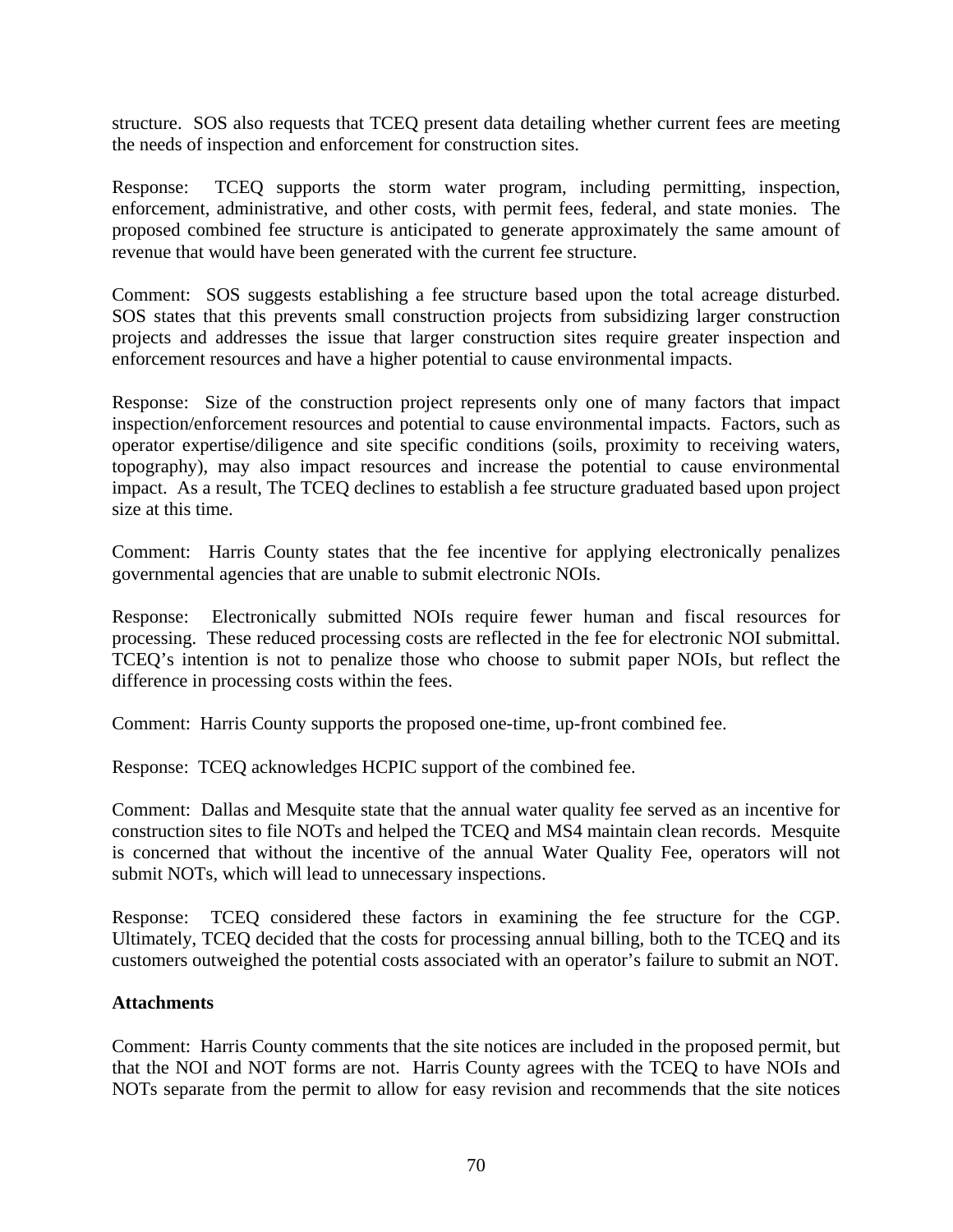also be separate from the permit, so that these forms can be easily updated without having to amend the permit.

Response: TCEQ declines to remove the site notices from the CGP, and believes that having the documents as part of the permit will help operators obtain the required documents.

Comment: TxDOT requests that TCEQ consider requiring the certification and signature on the site notices only when an NOI is not required, since the NOI already contains a certification and signature. TxDOT states that this will reduce the initial administrative burden and allow more timely replacement of notices that are lost, destroyed, stolen, or vandalized at a site. CRI asks whether an operator may use signage that contains the same information as the TCEQ Construction Site Notice, rather than using the site notice provided in the permit. SWS-Houston comments that the Section III.D.2. of the draft permit requires the use of Attachment 3 (Large Construction Site Notice), but that Part IV of the Fact Sheet states that the operator is not required to use the notice provided in the permit. SWS-Houston requests that TCEQ reconsider the requirement for the operator to complete the certification and signature, because it duplicates information already on the NOI and because conditions for larger construction sites may frequently change (i.e. location of the SWP3, estimated project dates, and contact information). Capitol Environmental requests removal of the requirement for operators at large construction sites to post a site notice. Capitol Environmental states that the only information in the site notice that is not required on the NOI is the location of the SWP3, and requests that the NOI include a section for the operator to add the location of the SWP3 either prior to or following NOI submittal.

Response: In response to the comments, TCEQ revised the attachments to add a new site notice for secondary operators. This site notice for secondary operators will include a signature certification, since an NOI is not required to be submitted. A separate site notice is being required for primary operators and for large construction activities that will not include a signature certification since an NOI will be signed and submitted to TCEQ. TCEQ declines to remove the requirement for operators of large construction site to post a site notice. It would not be appropriate for the NOI to include information that can be changed following submittal, and including information on the SWP3 location may result in the requirement for the operator to submit an NOC each time the SWP3 location changes.

Comment: Mesquite asks whether new construction site notices will be required for small, ongoing construction sites.

Response: New NOIs and site notices will be required for all regulated construction activities to insure that operators are aware of the new permit conditions and are prepared to comply with the new CGP.

### **General Comments:**

Comment: SWS states that many operators create partnerships, holding companies, or other sitespecific entities for the sole purpose of developing a specific construction site. SWS comments that one person with signatory authority may be able to sign for as many different entities as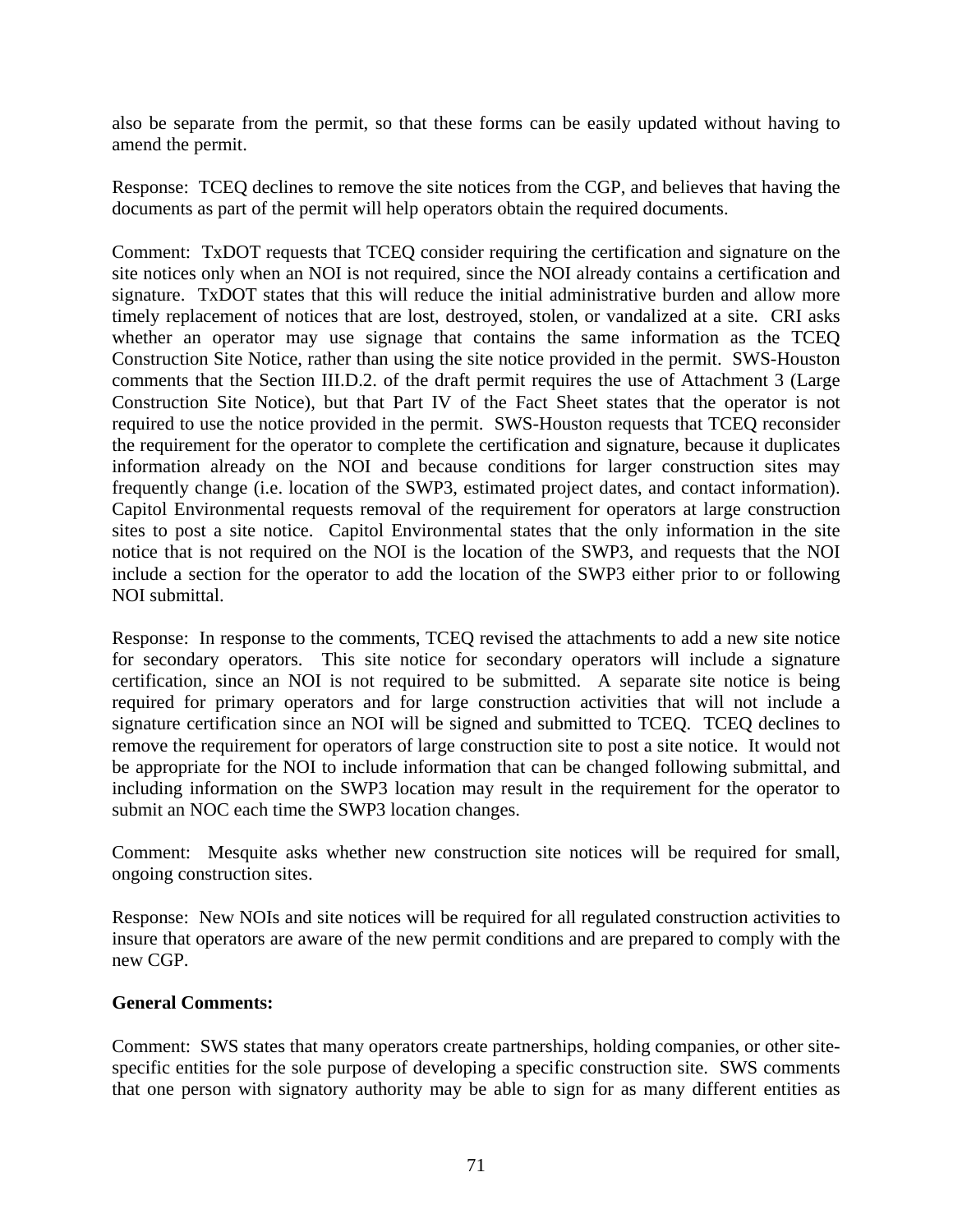there are active construction sites and that one person submits a specific participation agreement (SPA) for every new construction site developed. SWS believes that most land developers in the Houston area will not take advantage of electronic filing through the State of Texas Environmental Electronic Reporting System (STEERS) because they are required to submit customer SPAs for every entity created.

Response: A SPA is required for an individual person, as opposed to an entity or company, to obtain a TCEQ STEERS account. CGP NOIs must be signed by the person meeting the signatory requirements specified in TCEQ rules at 30 TAC  $\S 305.44(a)$ . The SPA that is submitted for the person who signs and submits the NOI must be the person meeting the signatory requirements. This individual person may update their SPA as necessary, to reflect their position as the signatory authority for additional entities. This is best illustrated by the following example:

Example:

SPA 123 (the individual with Consulting Company 123) logs onto STEERS and completes all portions of the NOI for Entity ABC, except for the signature and submittal.

SPA ABC (the signatory authority for Entity ABC) logs onto STEERS and signs and submits the NOI for Entity ABC.

SPA 456 (an individual with Consulting Company 456) logs onto STEERS and completes all portions of the NOI for Entity EFG except for the signature.

SPA ABC (the signatory authority for Entity ABC, who is now also the signatory authority for Entity EFG) logs onto STEERS and updates the SPA to reflect that they are associated with Entity EFG. SPA ABC then signs and submits the NOI for Entity EFG.

As Entities HIJ, KLM, etc. are created; SPA ABC can go in and update STEERS to reflect the association with entities HIJ, KLM, etc., in order to sign and submit the NOIs for those additional entities for which they are the signatory authority.

Please note, this example also illustrates the capability within STEERS for one individual to log into STEERS, complete portions of the NOI, and then allowing a different individual to log into STEERS (using their own SPA) and complete other portions of the NOI.

Comment: Fort Hood asks if TCEQ can identify a way for federal agencies to pay by credit card so that they can use STEERS to submit NOIs and NOTs. If not, Fort Hood asks if TCEQ can provide an exception for federal agencies and allow the submittal of a paper check by mail following NOI submittal through STEERS.

Response: The TCEQ ePermitting system was developed to provide an electronic process without any manual intervention so that processing costs are reduced. The ePermitting system allows for methods of payment by Visa, Master Card, American Express, and check.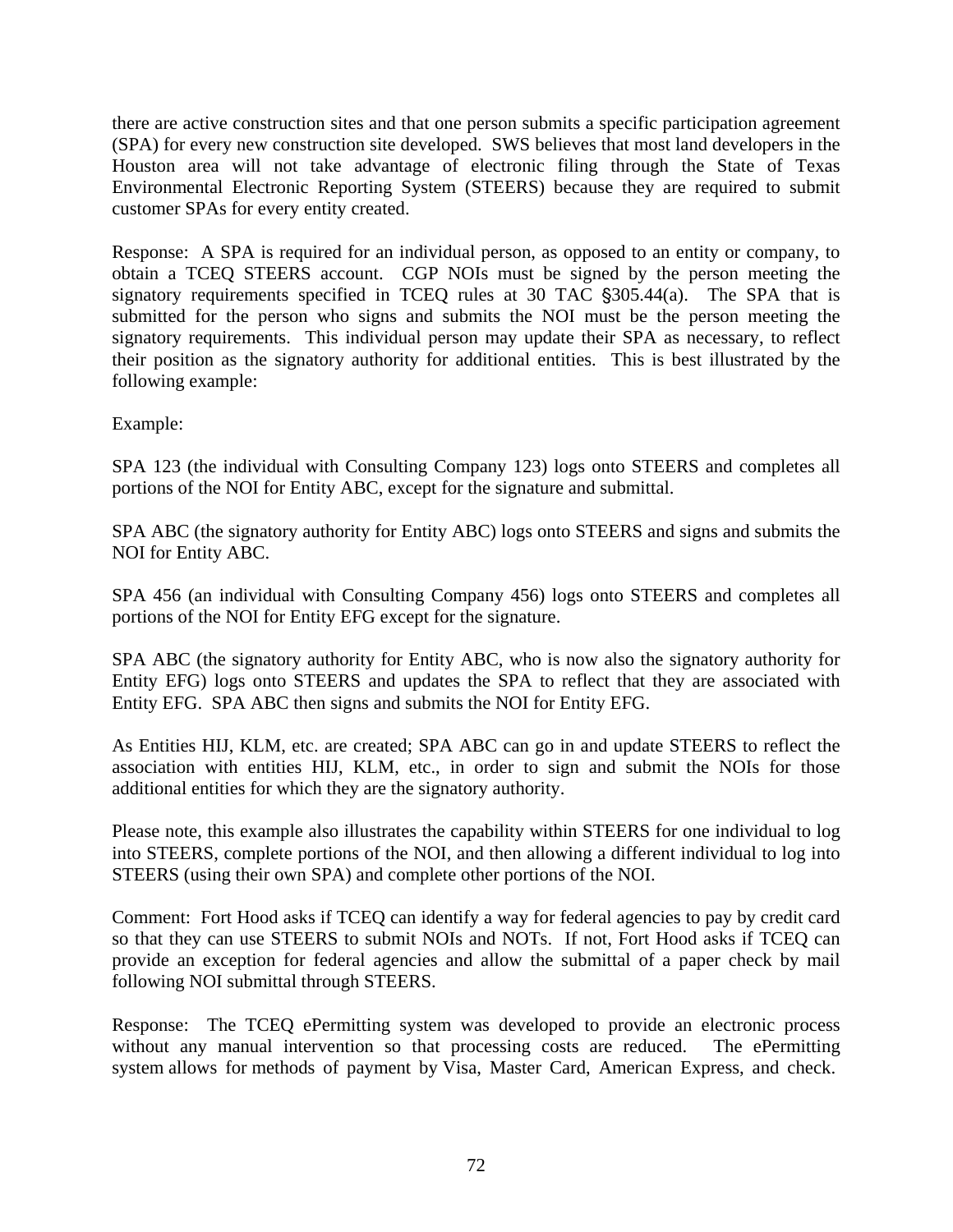Many governmental entities have adapted by implementing the use of a procurement credit card to allow staff to make electronic payments.

Comment: TAB requests that TCEQ add a provision regarding a Qualifying Local Program (QLP) and comments that it will streamline the state storm water programs and simplify the requirements for Texas home builders. TAB believes that there is a duplication of permitting by the state and the regulated construction programs of regulated MS4s, and that the duplication has proved to be burdensome and confusing rather than more protective. TAB notes that the EPA has incorporated a provision in its regulations related to QLPs that impose equivalent controls on construction activities by allowing the QLP to be the sole permitting authority, thereby relieving the burden on the construction site operators. TAB also comments that EPA issued a memorandum encouraging permitting authorities to adopt QLP provisions when general permits are reauthorized.

Response: 30 TAC  $\S 305.531$  adopted by reference 40 CFR  $\S 122.44$ . 40 CFR  $\S 122.44(s)$ establishes for incorporation of qualifying State, Tribal or local erosion and sediment control program requirements by reference into the NPDES permit authorizing storm water discharges from construction sites. For regulated construction activities in Texas, this would mean that the TPDES CGP would need to incorporate by reference a qualifying local program (e.g., an MS4 operator's construction permitting program) that includes certain program elements and the CGP would need to require sites under the jurisdiction of a QLP to follow the requirements of that QLP rather than following the CGP. If a program does not include all the elements in this rule, then the CGP would need to specify the missing elements in order to incorporate the program by reference.

At this time, TCEQ has not reviewed the construction programs for any small MS4s, because small MS4s that are regulated under the CGP provides operators with an implementation deadline of August 13, 2012 for all program elements. During the next permit term, TCEQ may have sufficient information to review these programs and determine whether or not they could be considered under this provision. For existing Phase I MS4s, TCEQ has not conducted a review specific to this rule and is not prepared to incorporate by reference any construction regulatory programs that are currently in place. However, in the future, it is possible that programs could be considered under this provision. In response to the comment, TCEQ revised Part IV of the Fact Sheet to add the following Section IV.E.:

## E. Qualifying Local Programs

This general permit does not include by reference any qualifying local programs (see federal rules at 40 CFR  $$122.44(s)$ ; however, the permit may be amended in the future to include appropriate programs that are currently being implemented or that will be implemented in the future by regulated municipal separate storm sewer systems (MS4s).

Comment: SOS comments that the CGP should require phasing or clearing limits, and states that the draft CGP does not appear to require any buffer from surface waters or recharge features. SOS states that the practice of clearing wide areas of land in a relatively short amount of time increases the chance that large amounts of sediment will be washed into creeks and that BMPs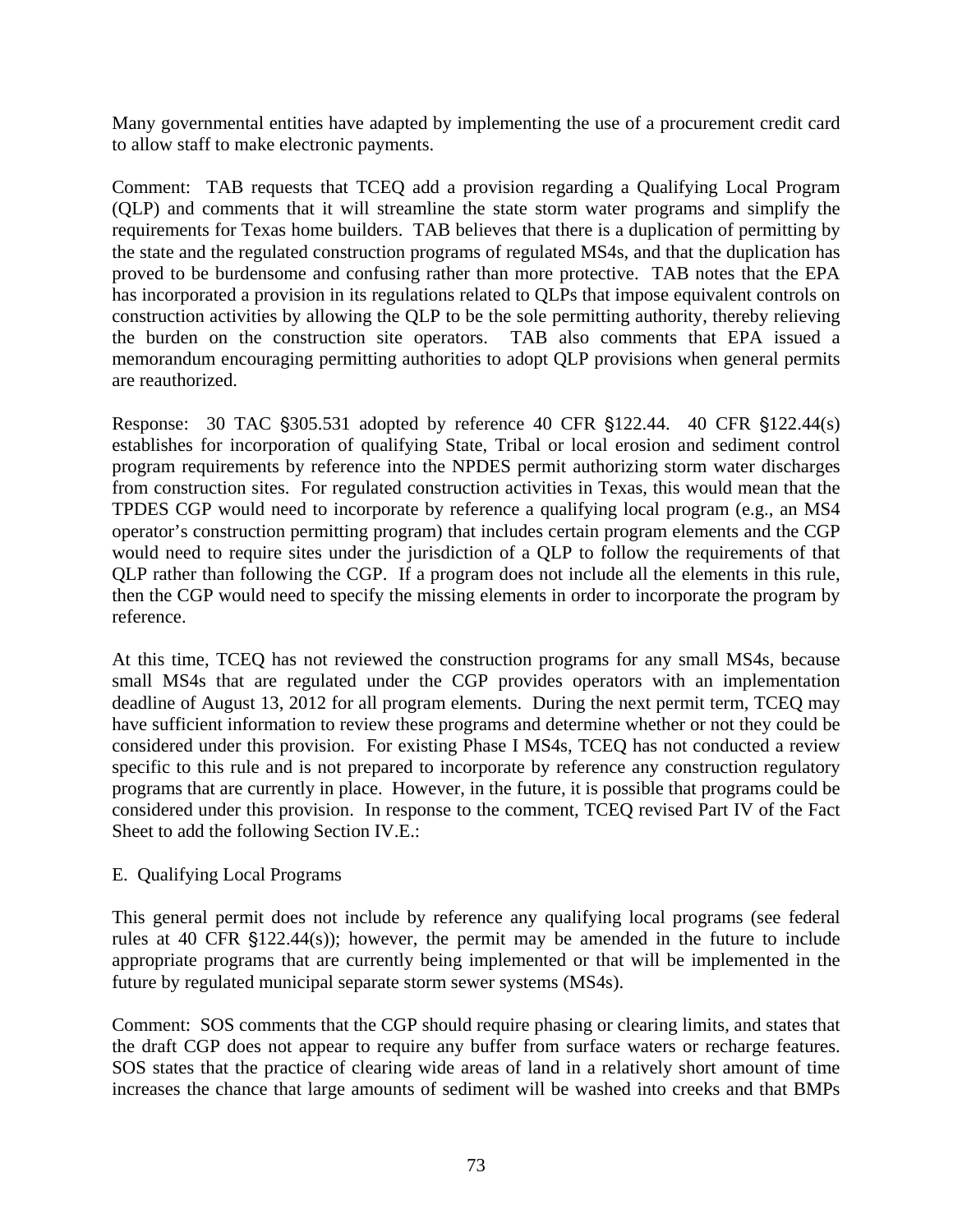will fail during rain events. SOS provides the following language, excerpted from the Ohio CGP as an example that could be included in the general permit:

Non-Structural Preservation Methods. The SWP3 must make use of practices which preserve the existing natural condition as much as feasible. Such practices may include: preserving riparian areas adjacent to surface waters of the state, preserving existing vegetation and vegetative buffer strips, phasing of construction operations in order to minimize the amount of disturbed land at any one time and designation of tree preservation areas or other protective clearing or grubbing practices.

In addition, SOS recommends requiring stream buffers for all surface waters, including extended buffers for sensitive creeks and watersheds and recommends setbacks of 100 to 400 feet, depending on the drainage area.

Response: TCEQ believes that the requirements in the CGP regarding the establishment of appropriate erosion and sediment controls adequately insure that water quality is protected at this time. The CGP requires operators of construction activities to properly maintain BMPs and meet the other requirements of the general permit in order to be considered in compliance with the permit. The requirements of the CGP that may be related to this issue include, but are not necessarily limited to, minimizing to the extent practicable the discharge of pollutants in storm water associated with construction activity at the construction site, establishing a SWP3, using appropriate and effective BMPs, proper maintenance of BMPs, and removal of off site accumulations of sediment at a frequency that minimizes off-site impacts.

Comment: SOS states that the CGP relies on informational, observational, and scheduling aspects of BMP implementation and that there does not appear to be any oversight to ensure that BMPs are correctly installed.

Response: A construction site operator regulated under the CGP would be subject to possible enforcement action by TCEQ or by EPA based on noncompliance with the permit. Noncompliance with the permit could include, but is not limited to, a lack of BMPs, installing inadequate BMPs, or insufficient maintenance of BMPs. In addition, many construction sites discharging into MS4s are subject to local requirements that may be enforced by the municipality who operates the MS4.

Comment: SOS comments that the CGP should be revised to include additional enforcement provisions in order to prevent construction site pollution and to prevent the shifting of the costs that downstream landowners and taxpayers have when public land is affected. SOS suggests that the CGP require applicants to post a bond during construction and states that this would build the correct incentive into the permit by putting the applicant's money on the line and would allow for recovery of remediation costs if local governments have to clean up any pollution. SOS states that the concern regarding the cost of this requirement should be considered in relation to the cost that would otherwise be transferred to local governments and the environment if and when BMPs fail.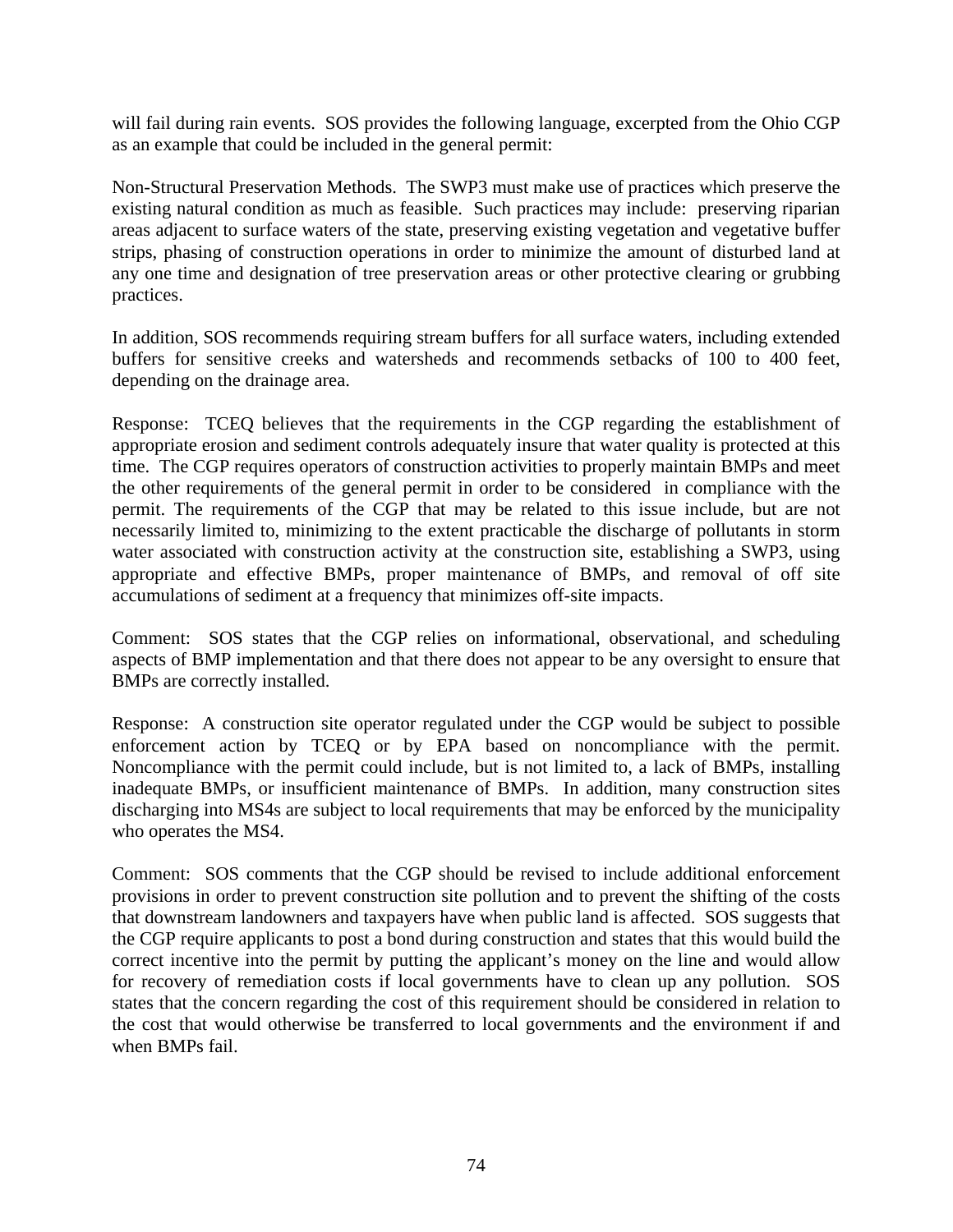Response: TCEQ declines to require a bond for construction activities authorized under this general permit. This requirement is not included in the existing TPDES CGP and is not required in EPA's CGP. If a discharger fails to meet the requirements of the general permit, then enforcement may be initiated, which could result in penalties up to \$10,000 per day per violation.

Comment: SOS states that it is incorporating by reference (without including the actual comments) the comments that it made in 2002 on the current version of the CGP regarding the negative impacts to the endangered Barton Springs salamander because very few additional endangered species protections have been added since that permit was issued. SOS states that absent greater protection of water quality during construction phases, the proposed re-issued CGP will continue to violate both the Clean Water Act and the Endangered Species Act.

Response: TCEQ addressed the comments made by SOS in 2002 regarding the negative impacts on the Barton Springs salamander in the Response to Comments to the original CGP. Absent actual comments or copies of the comments SOS is referring to, TCEQ refers SOS to our 2003 responses regarding this issue; (See 28 TexReg 2770 (2003)). TCEQ believes that the permit conditions in the proposed renewal continue to be consistent with EPA and TCEQ surface water quality standards. Storm water discharges from construction activities are intermittent and highly flow-variable and do not occur during instream low flow conditions. BMPs and technologybased controls are required to regulate the quality of storm water discharges, an approach that is consistent with EPA's Interim Permitting Approach and with the Texas Surface Water Quality Standards found at 30 TAC §307.8(e). Additional discussion on the water quality aspects of this permit is included in Part XI of the Fact Sheet and Executive Director's Preliminary Decision.

Comment: SOS states that sediment and several associated toxic and oxygen demanding materials (either within or attached to sediment) are among the pollutants impairing water quality and states that the draft permit does not address how CWA,  $\S303(d)$  listed waters will be protected from additional pollutant loadings.

Response: Section II.B.4. of the CGP, related to Discharge to Water Quality-Impaired Receiving Waters, continues language from the existing TPDES CGP regarding discharges of the constituents of concern to impaired waters and to waters where there is a TMDL. The requirement states that these discharges are not eligible for coverage under the CGP, unless they are consistent with the requirements of an approved TMDL or unless they are otherwise allowable under 30 TAC Chapter 305.

## **Fact Sheet**

Comment: SCIECA comments that Section IV.A. of the Fact Sheet states that an operator may elect to create their own site notice if it contains the required information, but notes that there is no reference in the draft permit for the option of a self-created site notice. SCIECA requests that the TCEQ add that option to the permit or remove this information from the Fact Sheet.

Response: In response to the comment, the Fact Sheet language was corrected to be consistent with the CGP requirements to post the site notice that is included as an attachment to the general permit.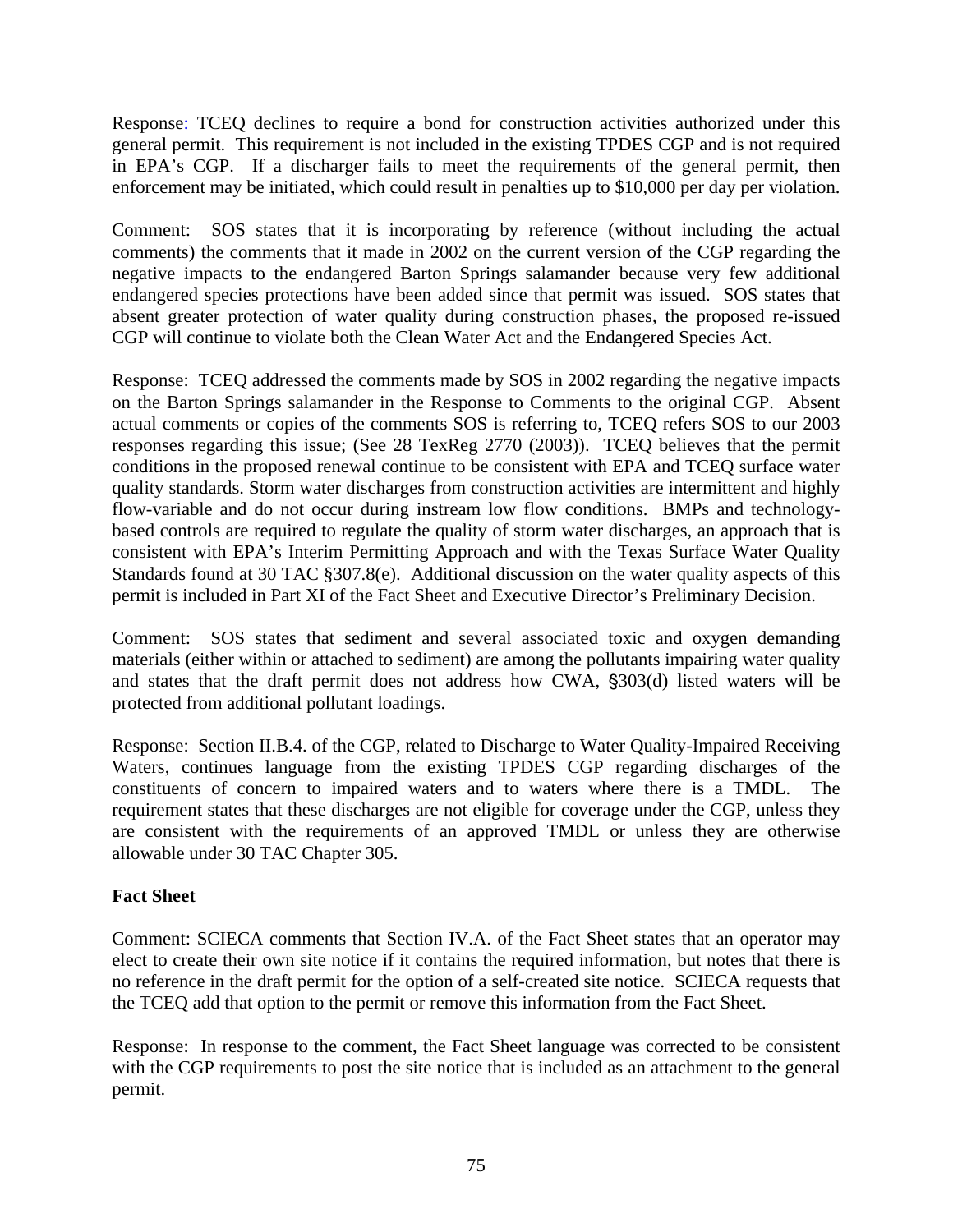Comment: Onocr comments that the language in Sections I.F., V.V., IX.C., and IX.D. of the Fact Sheet (as well as Sections II.D.3.(b) and II.D.5.(b) of the draft permit), as noted in earlier comments regarding the change in provisional authorization from two to ten days does not make clear the goals TCEQ hopes to achieve by increasing the provisional authorization waiting period. Oncor states that it believes receiving the paper NOI before the provisional coverage is of no real value when it is unlikely that the TCEQ can review the NOI for completeness and notify operators of deficiencies or denial of coverage, within the proposed time frame or before construction starts.

Response: In an earlier response related to Section II.D.3. of the CGP, TCEQ changed the provisional authorization date when an NOI is submitted by mail from the proposed ten days to seven calendar days. TCEQ believes that an increase from the current version of the CGP is warranted to allow ample time for the NOI to be received by TCEQ and would also insure that the NOI is available in the Storm Water NOI Processing Center. This will aid in providing information to concerned persons requested information on particular NOIs, and will also help to encourage electronic submittal. TCEQ disagrees that this new provision will delay construction activities to a great extent. Additionally, the CGP offers electronic submission of NOIs that offers provisional authorization upon submission. In response to the comment and for consistency with other sections of the CGP, Section V.U. of the Fact Sheet was revised as follows to provide for provisional coverage seven days after a paper NOI is postmarked for delivery:

U. The current CGP provides provisional authorization 48 hours after postmark when a paper NOI is submitted, and the permit was revised to provide for provisional authorization seven (7) days following the postmark on a paper NOI. The purpose of this change is to allow sufficient time to insure that all paper NOIs are received by the TCEQ and available to personnel processing the NOI forms, to aid in providing information to concerned persons requested information on particular NOIs and to help encourage electronic submittal of storm water applications.

Comment: Centex Homes comments that Sections I.B., IV.A., V.B., and V.D. of the Fact Sheet state that by revising the definition of "operator" in the permit and adding additional language to Section II.D.3.(f), TCEQ hopes to clarify the category of operators required to submit an NOI. Centex Homes believes that the proposed revisions and added language are too vague to provide adequate guidance to determine the operator(s) who are required to submit an NOI and recommends that TCEQ provide clear, specific, objective, and measurable criteria to help the regulated community to be able to make that determination more effectively.

Response: In responding to several comments related to the definition of "operator," the TCEQ made several revisions to the permit to better explain who is regulated under the CGP; and these changes have been addressed in the relevant portions of the Fact Sheet as well.

Comment: Centex Homes requests that the Fact Sheet provide clear guidance as to how a homebuilder should obtain coverage when having purchased one or more lots from a developer who already has coverage for the area where those purchased lots are located.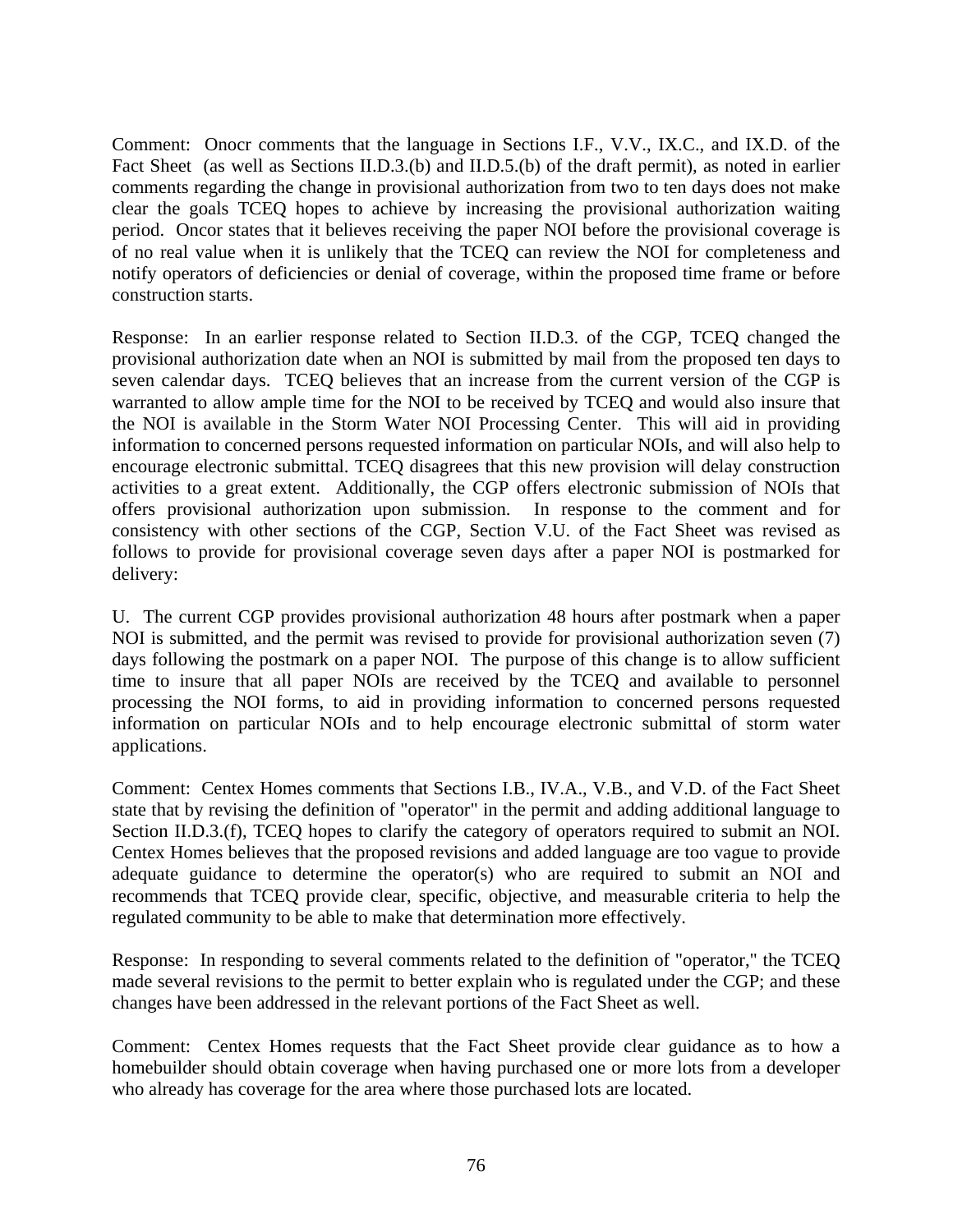Response: In response to the comment, the following language was added to the end of Section IX.A. of the Fact Sheet:

The general permit defines large and small construction activities, and includes requirements for both. The general permit specifies that a smaller project that is part of a larger common plan of development or sale that will disturb one or more acres is regulated. A common plan of development or sale is defined in the permit as a construction activity that is completed in separate stages, separate phases, or in combination with other construction activities, that is identified by the documentation for the construction project that identifies the scope of the project. A common plan of development does not necessarily include all construction projects within the jurisdiction of a public entity (e.g., a city or university). Construction of roads or buildings in different parts of the jurisdiction would be considered separate "common plans," with only the interconnected parts of a project being considered part of a "common plan" (e.g., a building and its associated parking lot and driveways, airport runway and associated taxiways, a building complex, etc.). Where discrete construction projects occur within a larger common plan of development or sale but are located 1/4 mile or more apart, and the area between the projects is not being disturbed, each individual project can be treated as a separate plan of development or sale, provided that any interconnecting road, pipeline or utility project that is part of the same "common plan" is not included in the area to be disturbed.

An example of a smaller construction project that is regulated under the general permit would include the building of single houses on lots of a quarter-acre each within a larger residential development of five of more acres. Any operator constructing single homes within that development would be regulated as an operator of a large construction activity, and required to develop and SWP3 and submit an NOI. If the development was generally completed, then a builder may be able to look at the size of the remaining area to be disturbed in determining the size of the larger common plan of development or sale by answering a two part question. First, was the original plan, including modifications, ever substantially completed with less than one acre of the original "common plan of development or sale" remaining (e.g., <1 acre of the "common plan" was not built out at the time)? If so, was there was a clearly identifiable period of time with no on-going construction, including meeting the criteria for final stabilization? If the answer to both of the questions is "yes," then it would be appropriate to consider the new project of less than one acre as a new common plan of development. Another example of a "new" common plan of development or sale would be the addition of a swimming pool, fence, or similar addition to a lot by a homeowner after having purchased the lot. Even if the rest of the homes have not been built, the additional construction by the homeowner would be its own common plan unless it was specifically delineated in the plans for the overall development.

Comment: TAB comments that the Fact Sheet states that the definition of operator has changed but does not appear to be any different from the old definition and requests that the TCEQ change and clarify the definition to be commensurate with TCEQ's intentions.

Response: In response to this and to several comments regarding the definition of "operator" in Section I.B. of the CGP, the definition was revised to be consistent with the existing definition in EPA's CGP and to specify that persons meeting the definition are considered "primary operators"